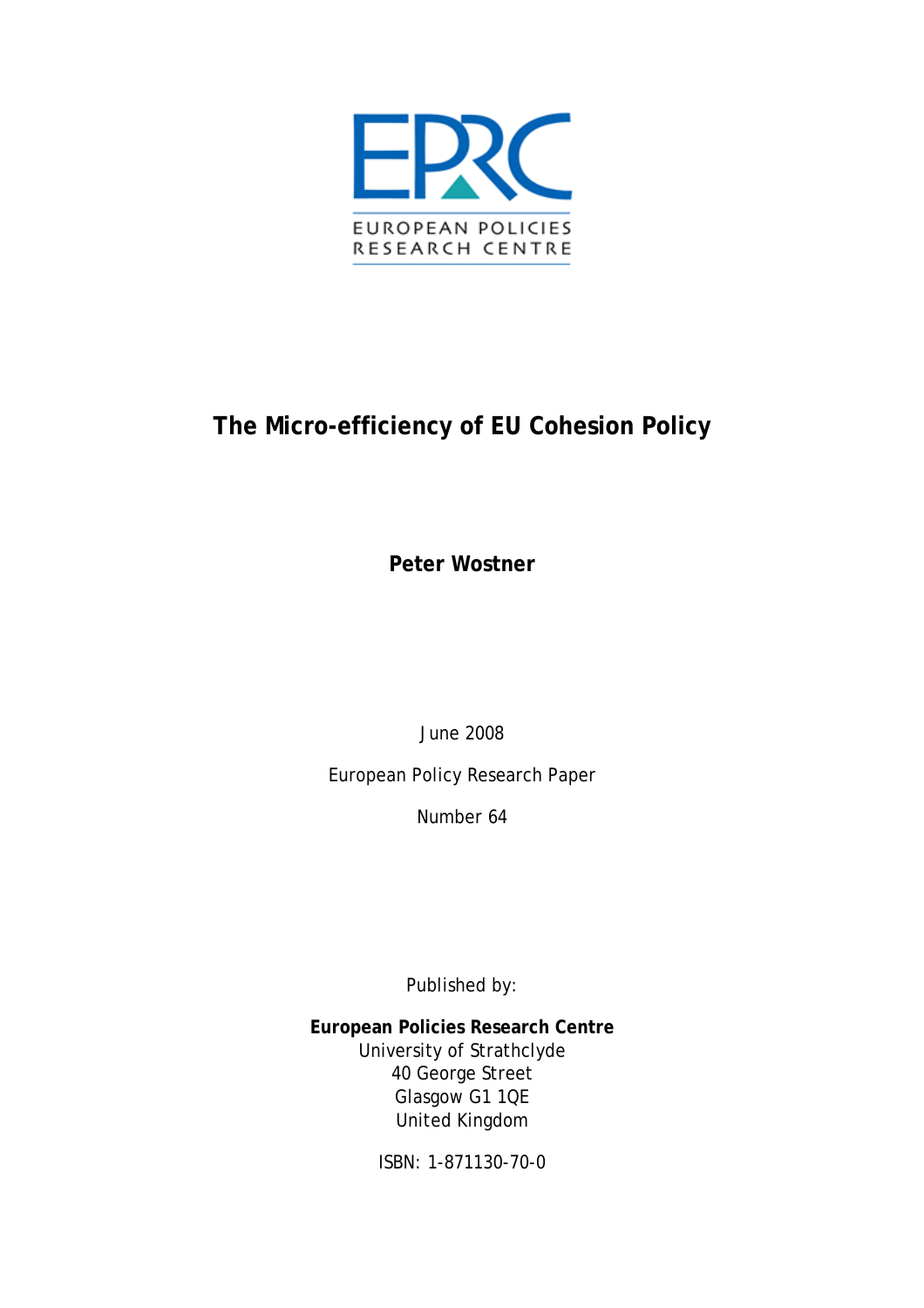

**European Policies Research Centre**  University of Strathclyde 40 George Street Glasgow G1 1QE

> Tel: +44 141 548 3339 Fax: +44 141 548 4898

Author email: [peter.wostner@gov.si](mailto:peter.wostner@gov.si)

[www.eprc.strath.ac.uk/eprc](http://www.eprc.strath.ac.uk/eprc)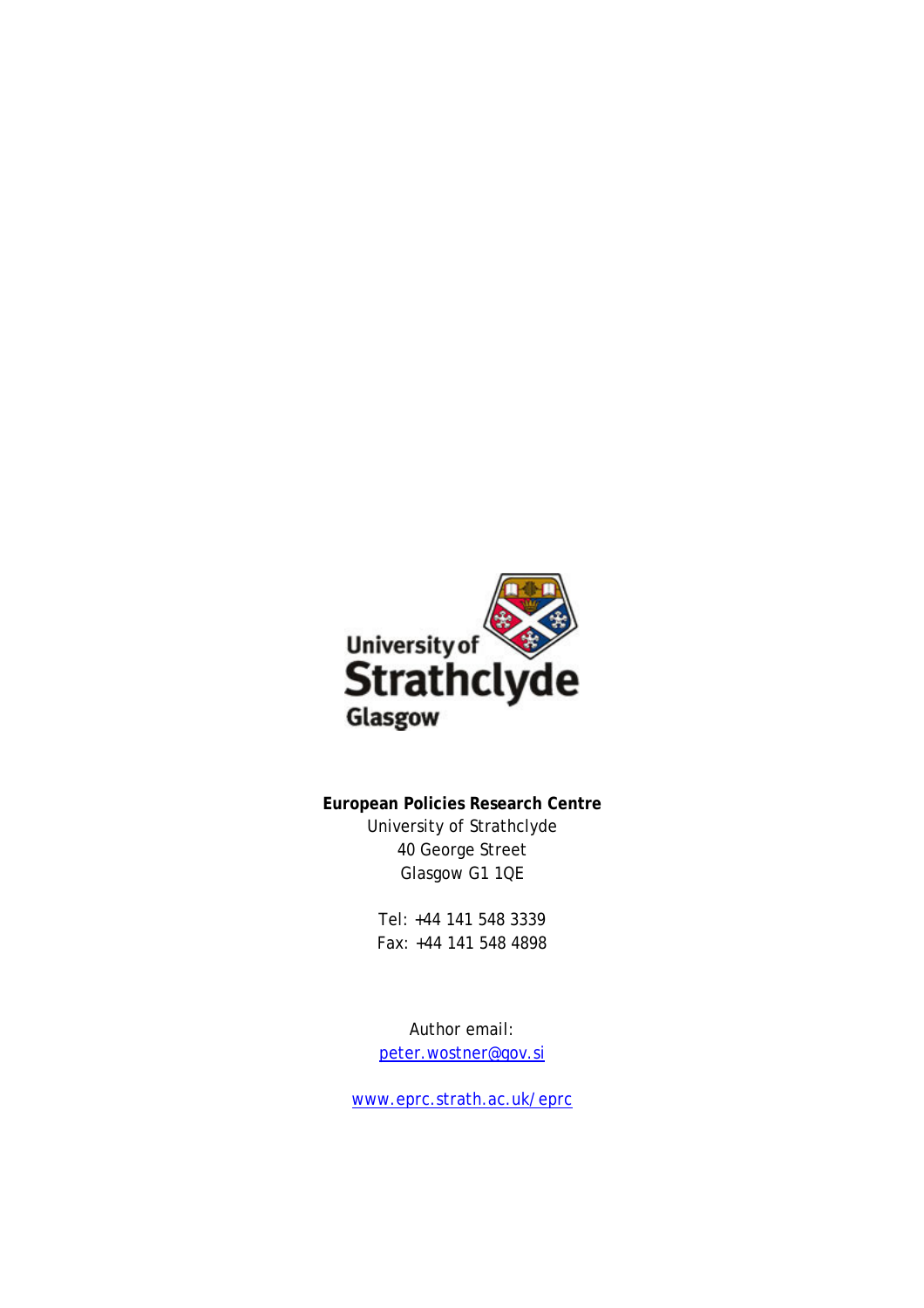# **The Micro-efficiency of EU Cohesion Policy[1](#page-2-0)**

## **Peter Wostner[2](#page-2-1)**

#### **ABSTRACT**

Cohesion policy micro-efficiency is determined by the institutional or absorption capacity of recipient regions and Member States. This, in turn, co-determines the policy's macro-economic impact. The analysis shows that Cohesion policy is not perceived as an "EU receipts maximising instrument", but instead that it is understood as a means to the set objectives, i.e. that it is about the genuine impact. At the same time, however, the analysis also shows that proper change to implementation systems is needed. The paper puts forward four proposals for improvements. The most radical of them, the 'coordinated full decentralisation' option, conceives Cohesion policy as a bulk transfer of investment-conditioned financial resources, where full responsibility for the legality, regularity, efficiency and effectiveness would be entirely transferred to the Member States/regional level while, at the same time, preserving Cohesion policy as a genuine European policy. The analysis reveals that the subsidiarity principle is still not taken into account to a satisfactory degree, that experience and political context have significant influence on the (optimal) design of implementation systems and finally that, on average, there seems to be merit in concentration both with regard to the number of operational programmes (less so for their thematic focus) as well as to the number of institutions involved in the implementation systems, horizontally and especially vertically.

Keywords: EU, Cohesion policy, Regional policy, Absorption capacity, Implementation systems

JEL Classification codes: D73, D78, E61, R58, O23, H77

<span id="page-2-0"></span>l

<span id="page-2-1"></span><sup>&</sup>lt;sup>1</sup> The paper represents part of the PhD thesis on the 'The rationale and effectiveness of EU Cohesion policy', which the author is preparing at the Faculty of Economics, University of Ljubljana. Comments and suggestions are very welcome and should be sent to [peter.wostner@gov.si](mailto:peter.wostner@gov.si)

<sup>&</sup>lt;sup>2</sup> Works at the Government Office for Local Self-Government and Regional Policy (GOSP), Republic of Slovenia, Kotnikova 28, 1000 Ljubljana. Views expressed in the paper are exclusively those of the author and do not necessarily correspond to those of the GOSP.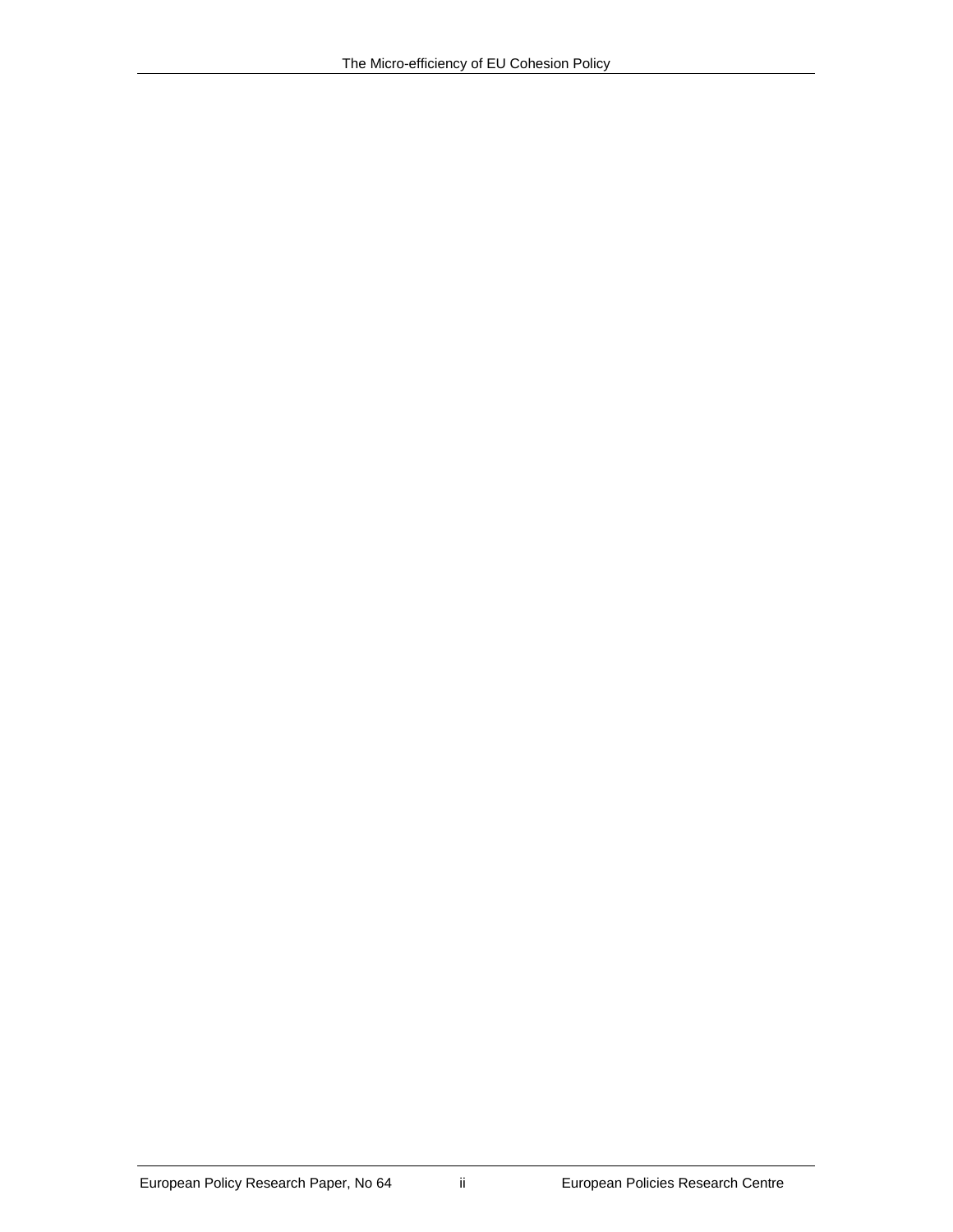## **TABLE OF CONTENTS**

| 1.    |                                                                             |  |
|-------|-----------------------------------------------------------------------------|--|
| 2.    |                                                                             |  |
| 3.    |                                                                             |  |
| 4.    |                                                                             |  |
| 4.1   |                                                                             |  |
| 4.1.1 |                                                                             |  |
| 4.1.2 |                                                                             |  |
| 4.2   |                                                                             |  |
| 4.2.1 |                                                                             |  |
| 4.2.2 |                                                                             |  |
| 4.2.3 |                                                                             |  |
| 4.3   |                                                                             |  |
| 4.3.1 |                                                                             |  |
| 4.3.2 |                                                                             |  |
| 4.3.3 |                                                                             |  |
| 4.3.4 |                                                                             |  |
| 4.4   |                                                                             |  |
| 4.4.1 |                                                                             |  |
| 4.4.2 |                                                                             |  |
| 4.4.3 |                                                                             |  |
| 4.5   |                                                                             |  |
| 4.5.1 |                                                                             |  |
| 4.5.2 |                                                                             |  |
| 4.5.3 | Legality & regularity vs. efficiency & effectiveness: the right balance  55 |  |
| 4.6   |                                                                             |  |
| 4.6.1 |                                                                             |  |
|       |                                                                             |  |
| 5.    |                                                                             |  |
| 6.    |                                                                             |  |
| 7.    |                                                                             |  |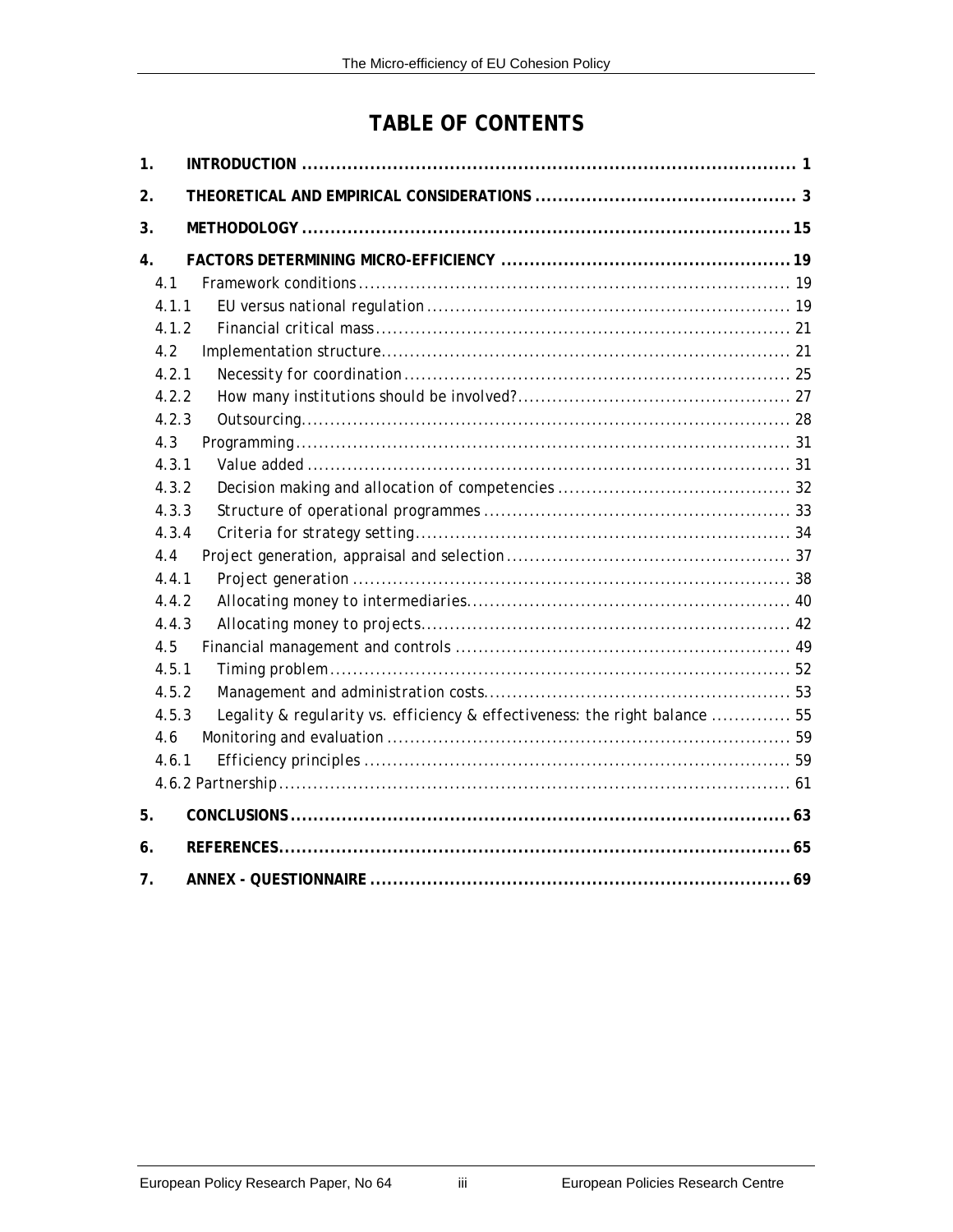## **LIST OF TABLES**

| Table 2: Key indicators for Candidate Countries to effectively manage the Structural Funds  9 |
|-----------------------------------------------------------------------------------------------|
|                                                                                               |
| Table 4: Advantages and disadvantages of differentiated and subsumed systems  23              |
|                                                                                               |
| Table 6: Advantages and disadvantages of financial management and control systems  51         |

#### **ABBREVIATIONS**

| ERDF               | European Regional Development Fund                                                                                                                                                                                                |
|--------------------|-----------------------------------------------------------------------------------------------------------------------------------------------------------------------------------------------------------------------------------|
| <b>ESF</b>         | European Social Fund                                                                                                                                                                                                              |
| EU                 | European Union                                                                                                                                                                                                                    |
| General regulation | Council Regulation (EC) No 1083/2006 of 11 July 2006 laying down<br>general provisions on the European Regional Development Fund, the<br>European Social Fund and the Cohesion Fund and repealing Regulation<br>(EC) No 1260/1999 |
| IB                 | Intermediate Body                                                                                                                                                                                                                 |
| МA                 | Managing Authority                                                                                                                                                                                                                |
| <b>OP</b>          | Operational Programme                                                                                                                                                                                                             |
| <b>SF</b>          | <b>Structural Funds</b>                                                                                                                                                                                                           |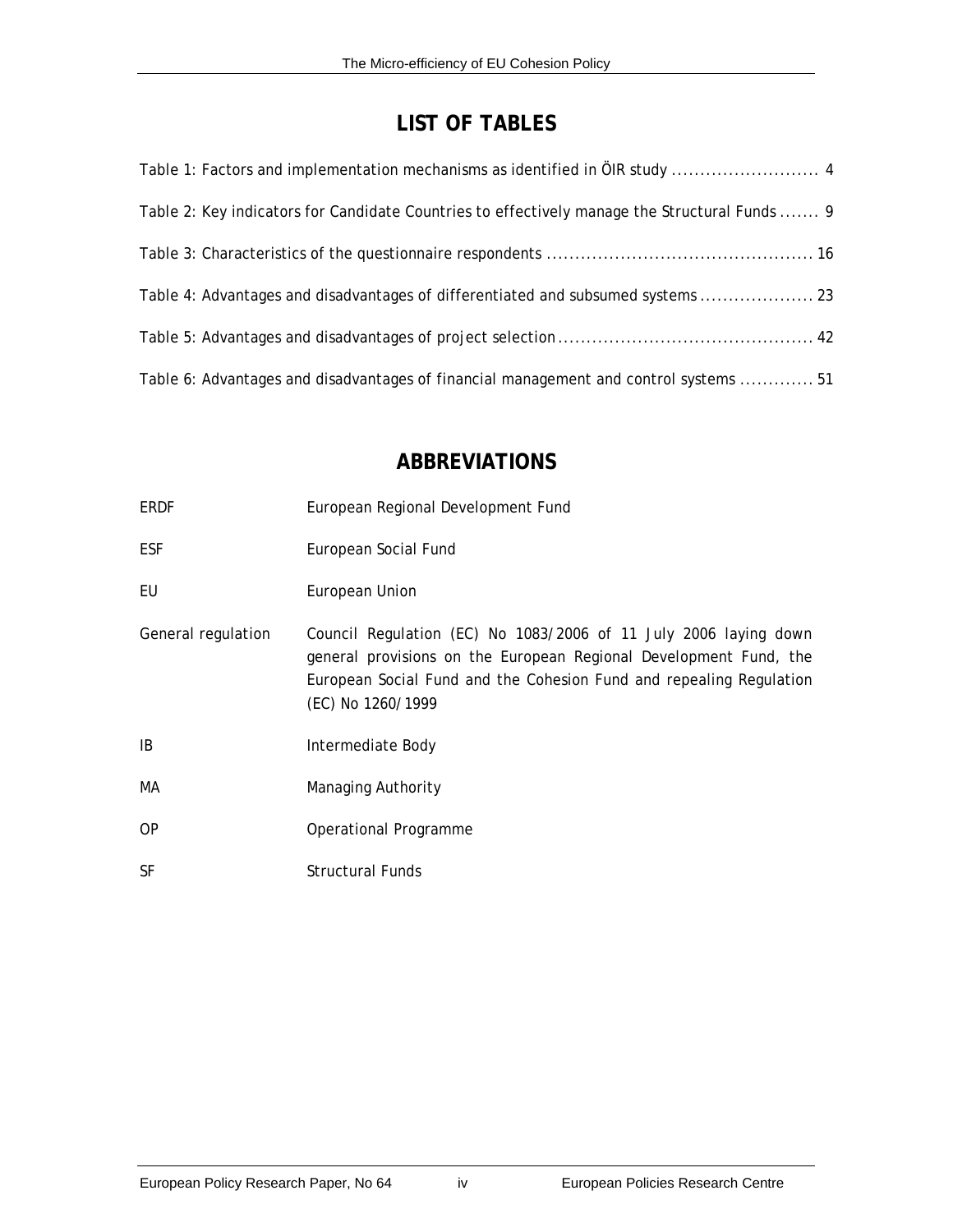#### **EXECUTIVE SUMMARY**

There is a growing body of literature reviewing the macro-effectiveness of Cohesion policy, whose, admittedly mixed conclusions, nevertheless give a strong signal that **Cohesion policy impact is conditional on good management practices or, more generally, on the institutional or absorption capacity of the recipient regions and Member States**. Absorption capacity thus seems to determine what we call the micro-efficiency of the policy. This is the focus of this paper, with the ambition systematically to identify those institutional arrangements at every step of the policy cycle which contribute to an efficient and effective Cohesion policy implementation system. Ultimately, the findings could possibly be used both to improve the implementation systems, as well as for the reform of the regulatory framework in which Cohesion policy operates.

The systematic analysis of the paper makes use of existing evaluations and complements them with the conclusions from an extended EU-wide questionnaire, which was prepared specifically as a basis for this paper. The questionnaire has been structured around the standard phases of the policy cycle and, for each phase a critical assessment has been made of present practices. This often required preparation of relevant typologies, due to different practices in different systems. On this basis, it has been possible to survey respondents' views on how implementation systems could be made more efficient and effective. The questionnaire has been completed only by people who have direct experience of Cohesion policy management. Research undertaken has also benefited from the author's first-hand experience of Cohesion policy management, as he was directly responsible for the Structural and Cohesion Funds implementation in the Slovenian Managing Authority.

The results on the criteria that need to be taken into account when devising a strategy for the use of Cohesion policy resources, indicate that this policy is not perceived as an "EU receipts maximising instrument", but instead that **Cohesion policy is understood as a means for delivering set objectives, i.e. about the genuine impact which the operational programmes have been devised to bring. However, the implementation systems,** according to the respondents, **not only need simplification, but proper change**. The reasons for such a conclusion are not based only on the findings by the European Court of Auditors, which has reported control failures in all of the audited programmes, but also on the following arguments: (a) the time needed from project idea to project start in a modern, globalized world is unacceptably long; in fact, time management in general represents a fundamental weakness of Cohesion policy implementation systems; (b) there is universal agreement that the system is over-controlled, which holds true both at the national as well as EU levels; and (c) the management costs on the side of administration and project holders were estimated to be as high as 15% of total costs, which would translate to a soaring €61 billion over the period of the financial perspective and potential savings of €4 billion for every percentage point reduction in administration costs. Before looking at the possible improvements put forward in the paper, it is worth mentioning that the respondents attribute 55% of all administrative procedures to the EU legislation and requirements. Thus, even though the recipient Member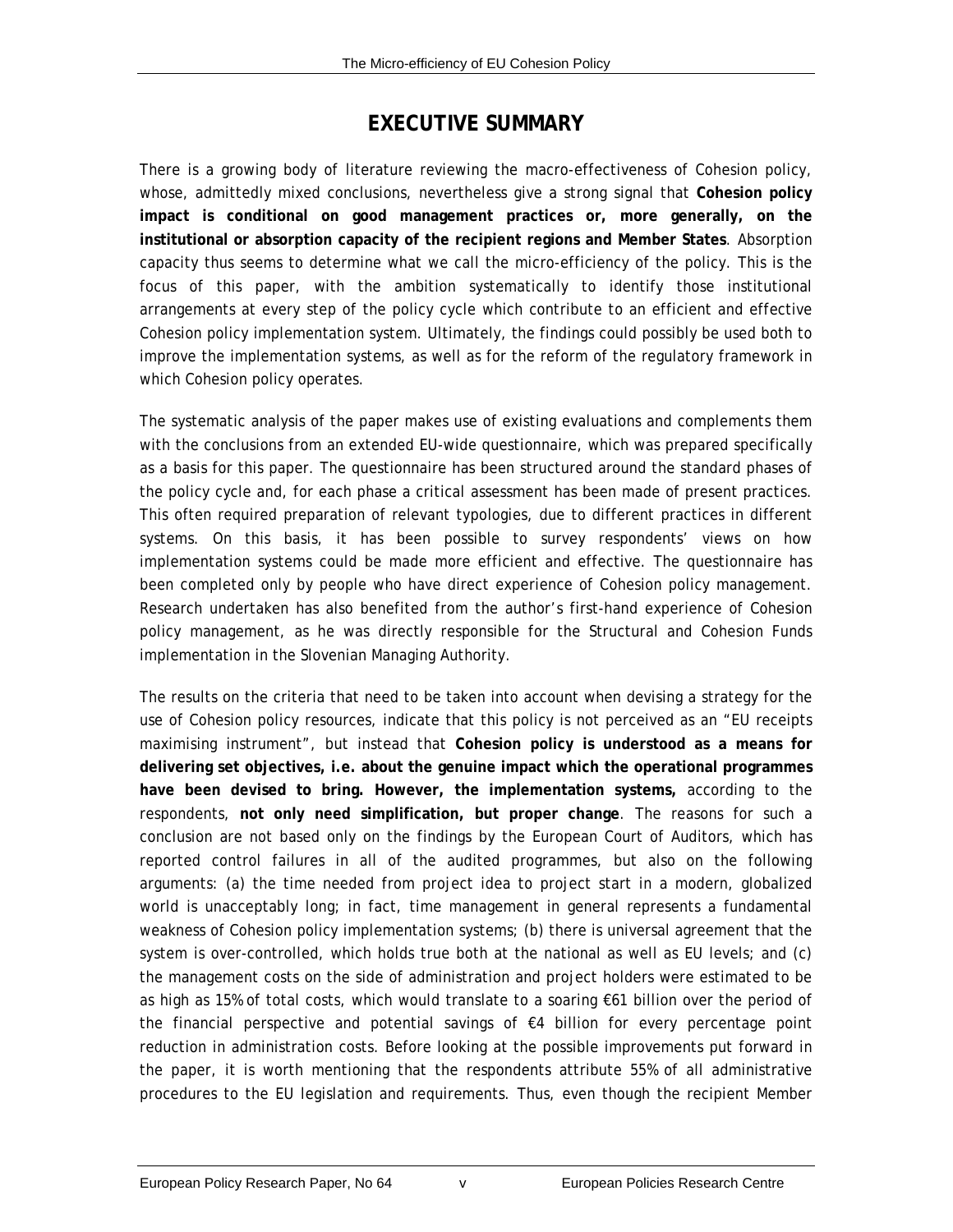States and regions clearly bear major responsibility for designing the administrative procedures which are streamlined, straightforward and adapted to the needs of beneficiaries, reform is clearly needed also at the EU level.

The possible improvements are presented in the order of the extent to which they could improve the system. However, this is simultaneously inversely correlated with the ease with which reforms could be introduced.

- Among the milder improvements to the system is a significantly more extended use of the **proportionality principle**. It has been demonstrated that smaller projects tend to be more demanding in terms of management requirements and are thus associated with a greater administrative burden per monetary unit spent. In turn, this translates into staffing costs not being dependent on funding levels, but on the number of projects instead. This principle has already been introduced in the Regulations (Art. 13 of the Regulation No. 1083/2006), but it is still rather unclear how extensively it will be used or rather how extensively the control and audit institutions will allow it to be implemented.
- The second possible change is an '**augmented strategy based on administrative costs**'. Taking into account that the administrative costs of (for example) ESF type operations are, on average, almost twice as high as Cohesion Fund operations, that the EU instruments are significantly more administratively-demanding than national ones, and that Cohesion policy resources only represent a limited share of total public capital expenditures, the Cohesion policy impact could be improved by re-focusing the EU resources on operations which are cheaper to implement, while the rest would be financed through national policies only. Such commitment could be contract-based or established on the basis of the open method of coordination approach.
- Third, 'overcontrol' and rigid interpretations of the regulations are also the result of the **manner in which controls and audits are performed** - i.e. increasingly risk-averse practices, combined with uncoordinated institutions, tend to give rise to practices that put more focus on procedures rather than on content. Thus, new agreement is needed among all the stakeholders on how Cohesion policy will be implemented; the institution of 'contracts of confidence' could (amongst others) be used for such a change. At the same time, it is possible that contracts of confidence could, in practice, make national control and audit institutions even more, not less, rigid. As a result this instrument could also work to the detriment of increased efficiency. There are reasons, however, to expect that the possible improvements based on the this approach, which in principle could be introduced immediately, would be limited, due to the restrictive provisions set by Cohesion policy's regulatory environment. Thus a more significant departure from the present concept of how Cohesion policy is implemented could be conceived, whereby **disbursement of funds** would be **based on** agreed **outcomes and results** instead of on verification of invoices.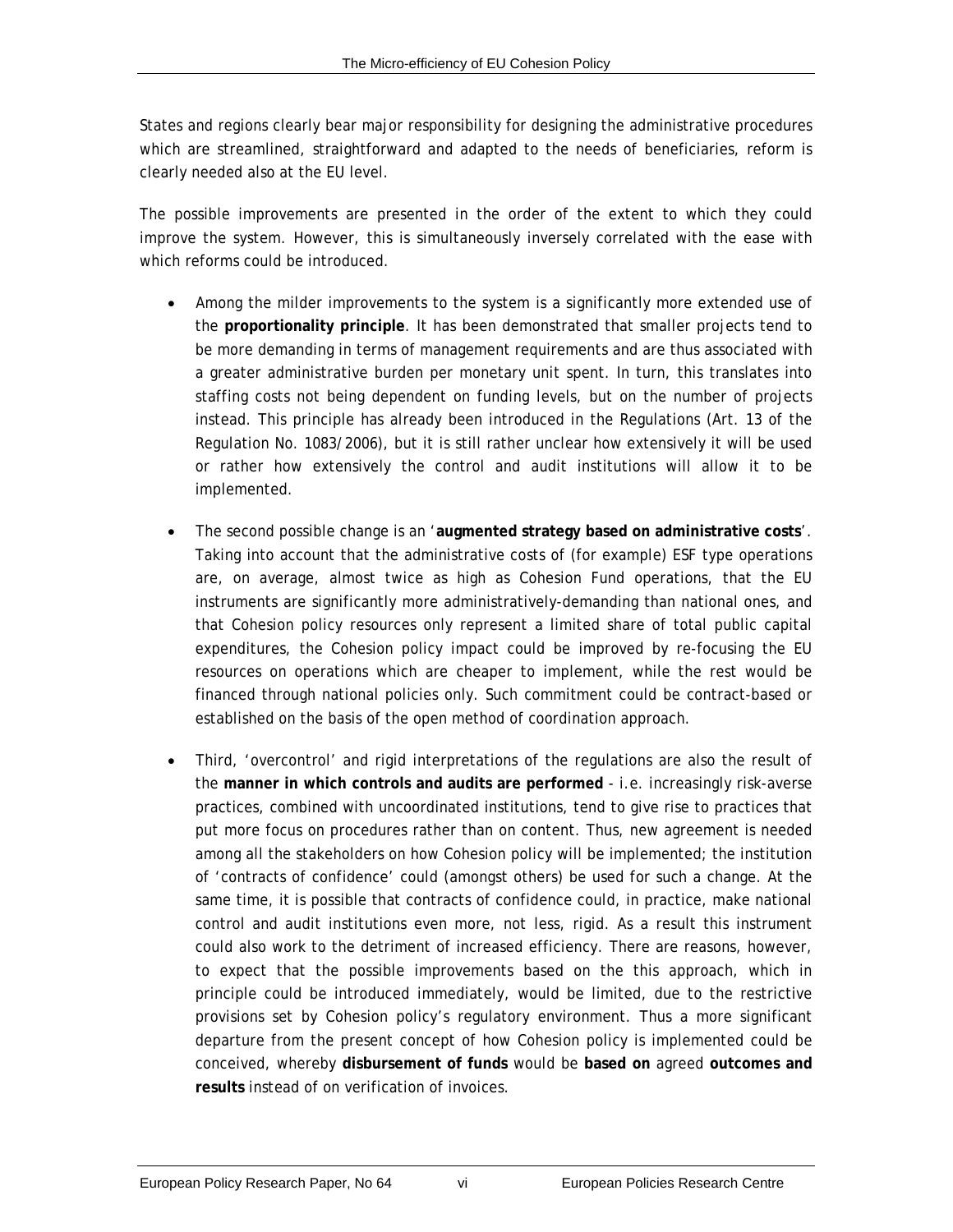• Lastly, a possibly complementary, and more fundamental approach to reform would be to reduce the number of institutions involved in Cohesion policy, and to address the multi-level governance problem head-on. A '**coordinated full decentralisation**' option would conceive Cohesion policy as a bulk transfer of investment-conditioned financial resources, where full responsibility for the legality, regularity, efficiency and effectiveness would be entirely transferred to the Member State/regional level. The EU perspective would continue to be ensured through a very strategic 'programme', prepared by the recipient areas and agreed with the European Commission. Furthermore, the European Commission would continue to monitor the progress made by the Member States (e.g. on the basis of core indicators and financial indicators), which would allow monitoring and evaluation of the Cohesion policy impact as a whole. Such an approach would preserve Cohesion policy as a genuine European policy, but would, at the same time, radically reduce Cohesion policy administration costs, without any detriment to the effectiveness of the resources used.

In fact, it could be argued both on theoretical grounds, as well as on the answers of the questionnaire respondents, that the impact of Cohesion policy under the coordinated full decentralisation option would actually improve. According to the questionnaire research, the **subsidiarity principle is currently not taken into account to a satisfactory degree,** and this holds true both for the EU vs. Member States relationship, as well as for the national vs. regional level relationship, the latter only in the EU12, while in the EU15 the present balance is considered to be more or less optimal. In fact, the respondents still attribute 48% of the decision-making power on operational programmes to the European Commission, while their optimal share is considered to be a much lower 29%, which gives a strong signal for further decentralisation of decision-making power. In a similar vein, there seems to be overwhelming support for additional decentralisation of project-level decision-making in the EU12 to the regional level, where the respondents (on average) considered the optimal relationship between the national and regional level to be 50:50; currently only 35% of the project decisionmaking is attributed to the regional level.

The analysis also reveals that **experience and political context matter**. Even though separate coordination could prove to be ineffective for self-standing policies, the newly introduced systems need a strong coordinating institution, with significant decision-making powers for whatever the policy in question. With time, when the system and relationships among institutions become standardised and well established, there seems to be greater scope for a loosening of central coordination. The learning period also seems to be very important for the improved efficiency of the public administration managing the funds, as EU12 Member States see public administrations as a much more pronounced problem than do the EU15 Member States. Countries and regions with longer experience, better know-how, as well as longer democratic traditions and therefore greater trust in politics, seem to accept more subjectivity in the project selection processes, i.e. they are more conducive to open calls, which allow for more innovation and less administratively intensive procedures. Where this is not the case, preference seems to be given to stricter, more quantified approaches, where the political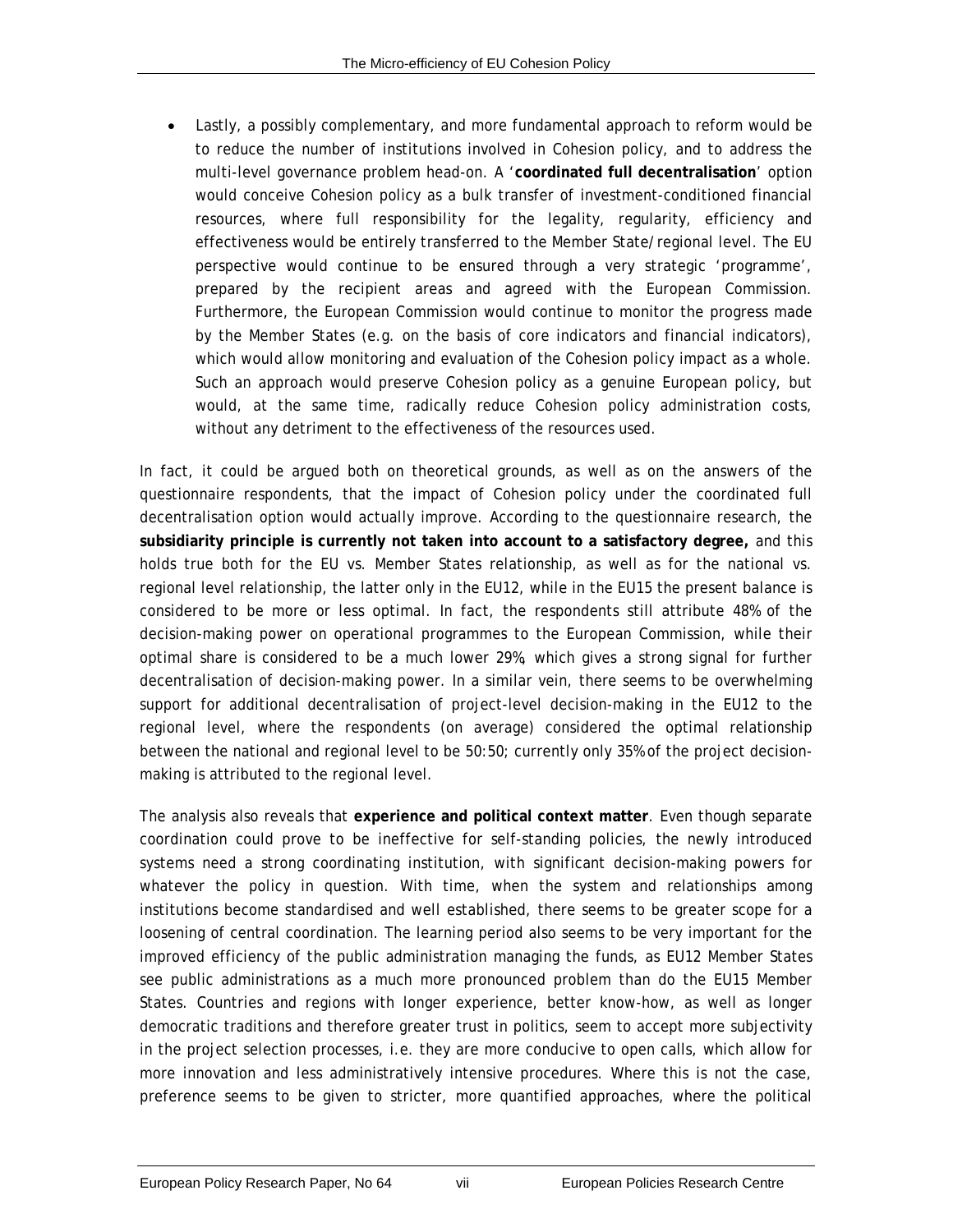sphere has less room for intervention. This is particularly obvious for strategic project selection processes, which should be used only in cases where the project is 'quasi-monopolised' in nature (either because of the nature of the activity or because of the single possible beneficiary) or where successful project implementation requires such a broad scope of partners that the competition would be meaningless or that the administrative costs would be prohibitive. Furthermore, there seems to be a universally low approval rate for decision-making based on direct government decision, while the EU12 Member States generally do not seem to trust single authorities, as they seem to see greater assurance in broader institutional involvement in the appraisal process.

Finally, on average, there seems to be merit in **concentration** both with regard to the number of operational programmes (less so for their thematic focus) and the number of institutions involved in the implementation systems, horizontally and, especially, vertically. Nevertheless, there seem to be three horizontal guiding principles which contribute to the efficiency of any implementation system: first, the implementation systems need to allow and promote flexibility and adaptability to changed circumstances, as well as new, innovative approaches in particular policy fields, i.e. a managing authority needs to retain the jurisdiction and mechanism to reallocate the money to new instruments or new intermediate bodies; second, an incentive mechanism that promotes competition and thus allocates money to the bestperforming intermediate bodies is clearly conducive to efficiency; and lastly, the intermediate bodies to which the money is allocated need to be accountable and need the proper institutional capacity to implement the activities entrusted to them by the managing authority, which requires careful contracting.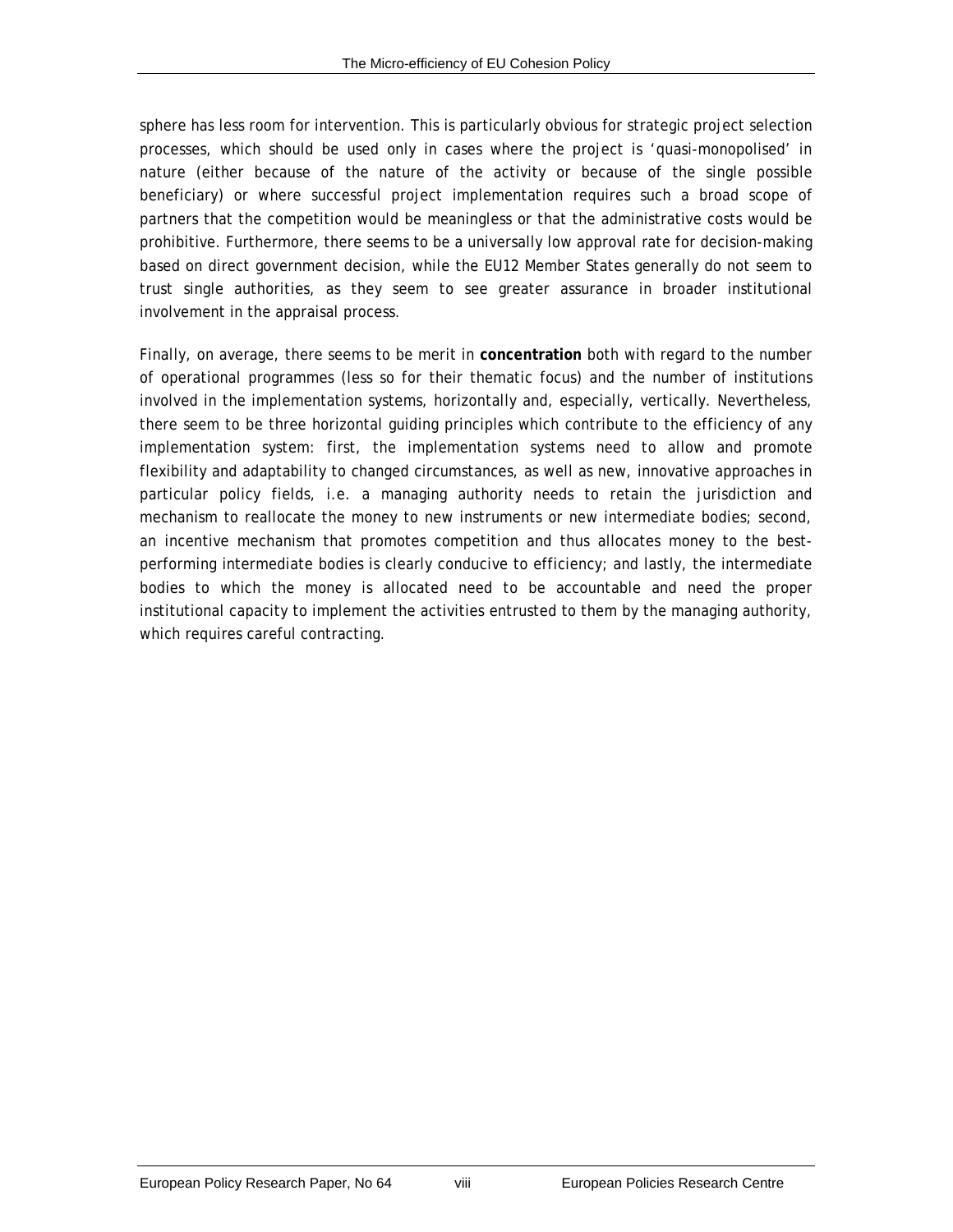## <span id="page-10-0"></span>**The Micro-efficiency of EU Cohesion Policy**

## **1. INTRODUCTION**

The regional policy of the European Union, commonly termed Cohesion policy, has an overall budget of €347 billion (in current prices) for the period 2007-2013, representing approximately 35.6% of the overall budget. Yet, in terms of GDP, the foreseen spending allocations are actually diminishing so that the gap with the peak year of 1999, when almost 0.5% of GDP was spent on this policy, looks quite large. Considering the 2004 and 2007 enlargement to include the significantly less-developed EU12 Member States, this is a somewhat surprising trend, although improved convergence trends on the level of the Member States could represent an argument that the allocated resources are in fact sufficient to start a virtuous cycle of economic development in the lagging regions and Member States.

Given the severe public finance constraints, increasing attention has been put on the actual effectiveness of Cohesion policy. Admittedly, the European Commission itself has given the evaluation of the policy very high priority, rendering the evaluation principle one of the building blocks of Cohesion policy. This has been the case since the substantial reform in 1989, but further attention is being given to this area in the 2007-2013 period. Due to a strengthened decentralisation of responsibilities from the EU level to the Member States on the basis of the so-called 'strategic approach', which means delegation of daily management issues to the Member States and only strategic issues to be dealt with on the EU level, the importance of evaluation will, almost by definition, increase further still. It is on this basis that the Commission intends to defend its role as the 'caretaker of the EC budget' (Art. 274 of the Treaty) and also be able to report on the policy's results to the European Parliament.

There is a growing body of literature looking at the macro-effectiveness of Cohesion policy; the conclusions, however, are by no means straightforward. The conclusions are, to an important degree, conditioned by the research methodology used, as well as by the time period and Member States under investigation (Ederveen *et al*, 2006, Bradley, forthcoming). There seems to be consensus, however, that the impact is conditional on good management practices or, more generally, on the institutional or absorption capacity of the recipient regions and Member States. Absorption capacity thus seems to determine the so-called efficiency of the policy on the micro-level, which is also the focus of this paper. Absorption capacity is a broader concept than administrative absorption capacity as put forward by Boot, de Vet and Feekes (2002) and further developed by Mrak and Wostner (2004), as it refers to the quality of the whole development policy cycle (Fitzgerald and Promé, 1996): from planning to project generation and selection, to implementation, monitoring and evaluation of development activities. Administrative absorption capacity by public administration, on the other hand, refers only to handling the EU resources and, on the part of recipients, to their ability to fulfil the administrative requirements for making eligible expenditure and therefore public co-financing.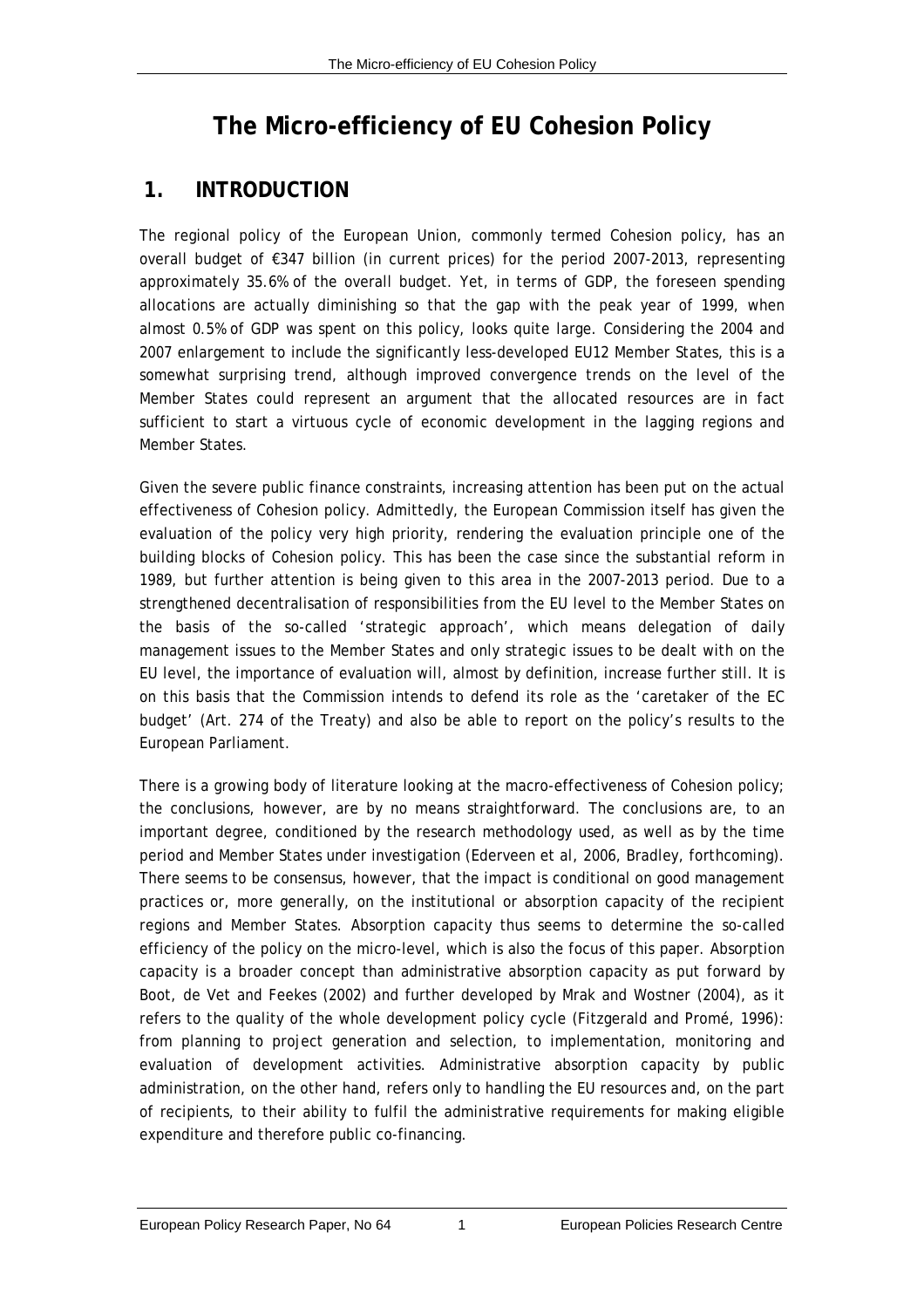There is limited research into what exactly micro-level efficiency refers to and especially what it depends on. On the one hand, there are quite a large number of evaluations which focus on analysis and recommendations of particular circumstances of particular regions. There is a widespread conviction that there is "no single, universally applicable model that holds true for all cases and situations**"** (ÖIR, 2003: 21). These evaluations are, therefore, looking for efficiency improvements on the basis of particular implementation system problems and possible threats. There has been less insight, however, into the systematic properties of the Cohesion policy implementation systems in general. This is the focus of this paper, whose ambition is **to identify systematically those institutional arrangements at every step of the policy cycle, which contribute to an efficient and effective Cohesion policy implementation system**.

This paper is structured as follows. After this introduction, the second section presents the relevant studies and evaluations, which address both theoretically and empirically the issue of the micro-efficiency of Cohesion policy. It starts with more general studies, proceeds with the more specific presentation of the absorption capacity concept and then continues with the presentation of more detailed studies. Section three presents the methodology of the paper. A step-by-step, detailed analysis can be found in Section four on 'factors determining micro-efficiency'. This section first presents the framework conditions for the implementation of Cohesion policy, as well as the choices that Member States and regions are faced with as far as general structuring of the implementation systems is concerned. This is followed by the analysis of efficiency factors in each phase of the policy cycle: programming, project generation, appraisal and selection, financial management and controls and monitoring and evaluation. Section five concludes the paper.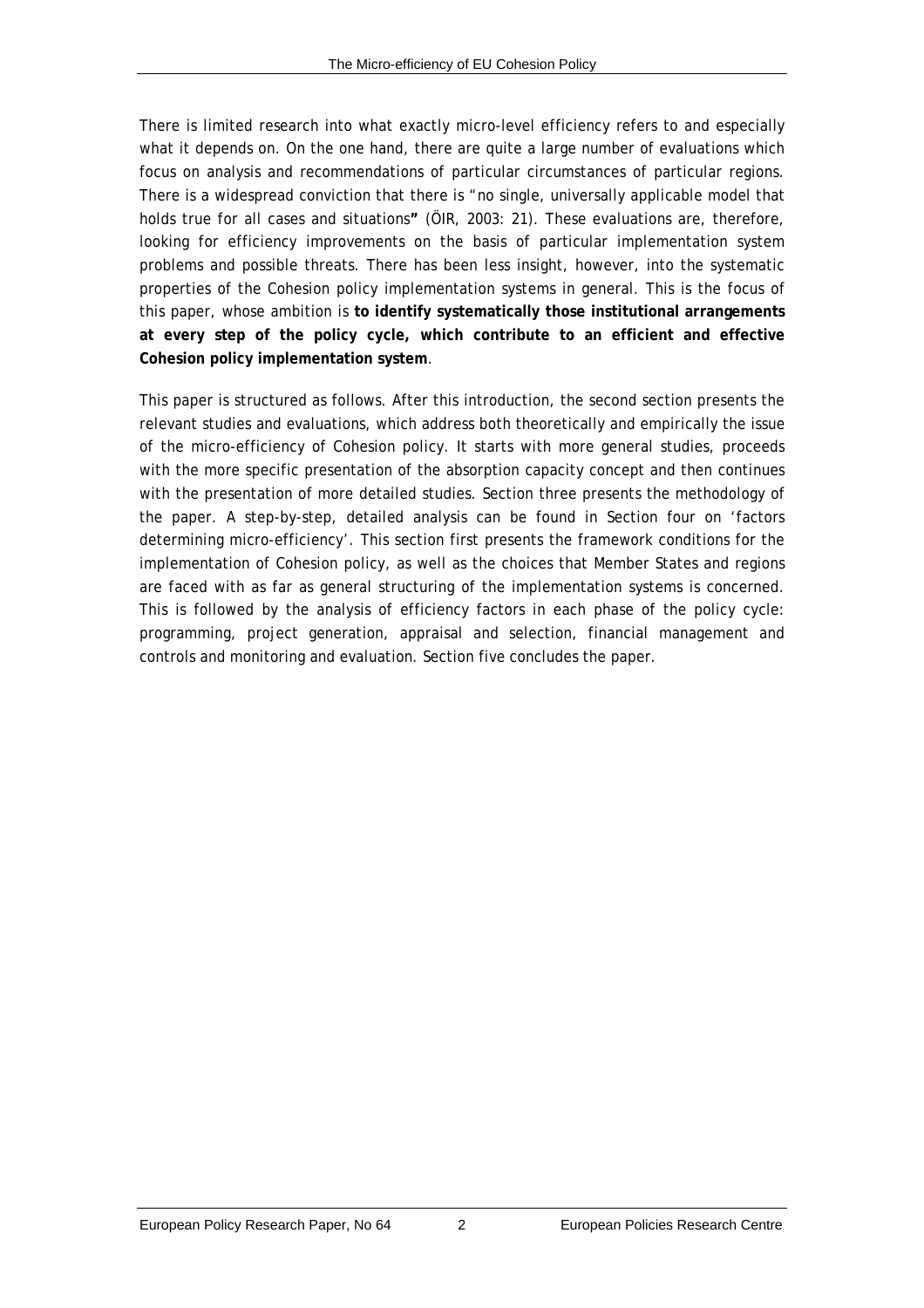### <span id="page-12-1"></span><span id="page-12-0"></span>**2. THEORETICAL AND EMPIRICAL CONSIDERATIONS**

One of the most comprehensive analyses in the field is a study prepared in the framework of the Third Report on Economic and Social Cohesion, commissioned by European Commission, DG Regional Policy and performed by ÖIR in association with LRDP and IDOM in 2003. The study's focus was to "explore implementation processes and .... to identify what works well and why and what unnecessary complexities could be simplified" (ÖIR, 2003: 7). It is based on 153 in-depth interviews with people responsible for Structural Funds implementation in 18 case-study regions, all of which were from the EU15. The authors recognised that, in spite of the same set of rules on the European level, the actual delivery mechanisms vary significantly both among different Members States, and even among regions within the same Member States.

For this purpose, a common methodology was used<sup>[3](#page-12-1)</sup>, which focused on three sets of socalled macro-factors that, in the author's opinion, critically determined the efficiency of the implementation systems. These are: (a) actors; (b) context and rules; and (c) procedures and systems. Through a systematic procedure under each of these macrofactors, more specific and particular factors and implementation mechanisms were identified as presented in [Table 1](#page-13-1).

For each of the factors, a quantitative assessment of the impact was determined on the basis of the interviews. These focused on:

- a) identification of the direction of impact on efficiency of the Structural Funds (positive / negative); and
- b) identification of the intensity of impact (low / high).

In order to take account of different case study contexts, additional indicators (statements) were identified. For each of these indicators, the evaluator assigned one of the 4 values (0, 0.25, 0.5 or 1.0<sup>[4](#page-12-1)</sup>), where 0 means that the indicator has not been achieved and 1 means that it was fully achieved.

This comprehensive analysis will serve as an excellent benchmark for our own analysis since the two are complementary. The ÖIR study focuses, first, on the identification of critical factors that influence efficiency of the Structural Funds implementation systems and secondly, it wants to recognise the actual situation in the regions. During the interviews, of course, attention was also given to how the systems should be improved, but this was not systematically quantified. This will serve as an excellent basis for our study since its focus

 $\overline{a}$ 

<sup>&</sup>lt;sup>3</sup> This is itself based on a method developed by the Instituto per lo sviluppo della formazione professionale dei lavoratori (ISFOL), ESF Evaluation unit in Italy.

 $<sup>4</sup>$  It is not clear or explained why also the value 0.75 was not foreseen.</sup>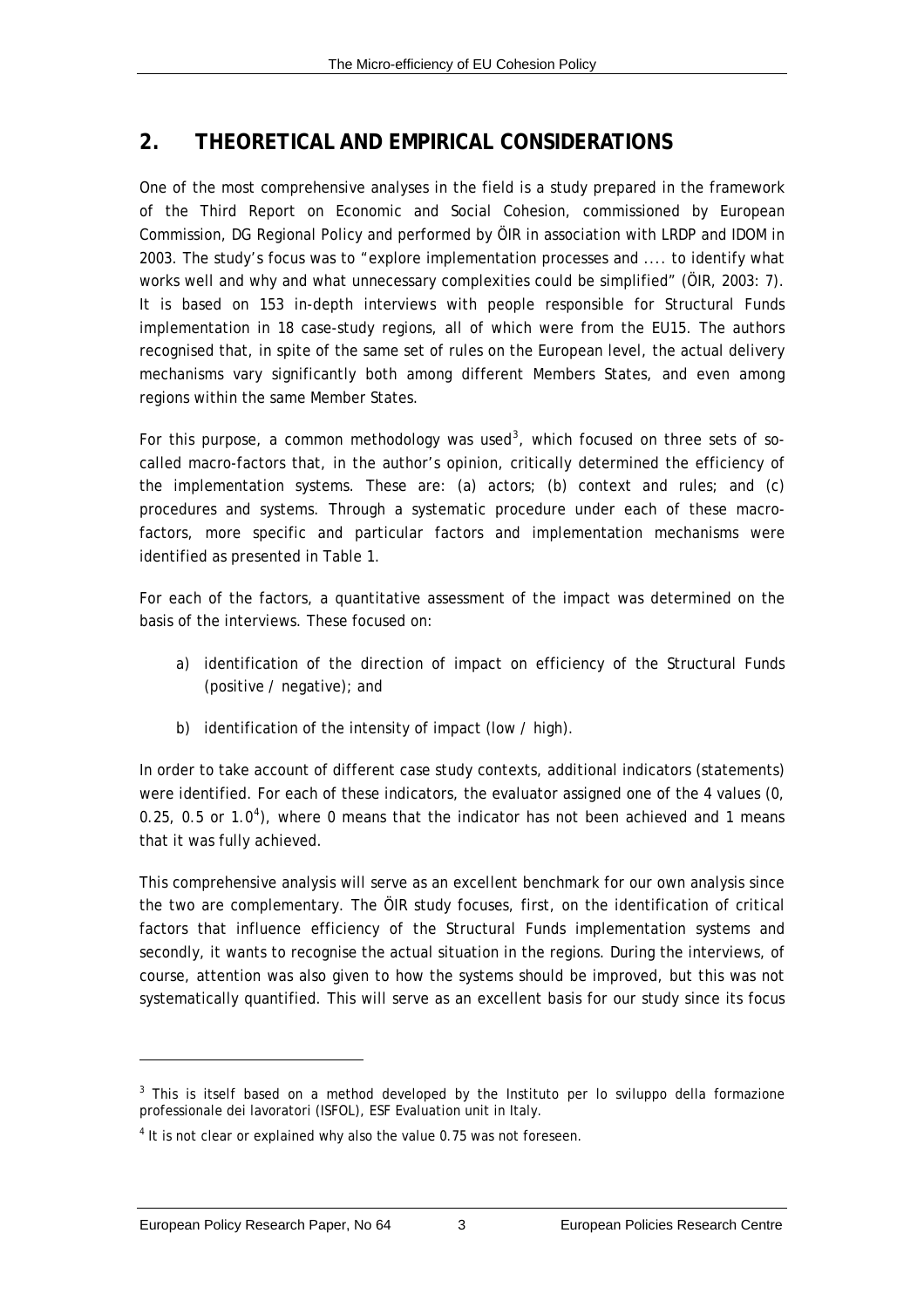<span id="page-13-0"></span>is particularly on the optimal institutional / administrative arrangements most conductive to efficient implementation of the Structural Funds.

<span id="page-13-1"></span>

| Actors                                                                    | Context                        | Rules, Procedures & Technical<br>Support                          |
|---------------------------------------------------------------------------|--------------------------------|-------------------------------------------------------------------|
| 1. The Commission - Policies,<br>Priorities and Organisation              | 11. Political Context          | 17. Measures to implement EU<br><b>Regulations and Procedures</b> |
| 2. National Government - Policies,<br>Priorities and Organisation         | 12. Socio-Economic context     | 18. Programming                                                   |
| 3. Regional/Federal Government -<br>Policies, Priorities and Organisation | 13. Administrative Structures  | 19. Management Procedures                                         |
| 4. Monitoring Committees - Policies,<br>Priorities and Organisation       | 14. Institutional Structures   | 20. Control Systems and<br>Procedures                             |
| 5. Managing Authorities -<br>Organisation                                 | 15. Forms of Intervention      | 21. Development and use of<br>monitoring system                   |
| 6. Paying Authorities - Organisation                                      | 16. Future of EU - Enlargement | 22. Development and use of<br>evaluation system                   |
| 7. Implementing Bodies -<br>Organisation                                  |                                | 23. Assessment and selection of<br>Projects                       |
| 8. Beneficiaries - Organisation                                           |                                | 24. Financial Procedures                                          |
| 9. Social Partners - Priorities,<br>organisation                          |                                | 25. Partnership                                                   |
| 10. External Experts - reports                                            |                                | 26. Coordination                                                  |
|                                                                           |                                | 27. Measures to ensure<br>Information and Publicity               |
|                                                                           |                                | 28. Relationships between MA<br>and Implementing Bodies           |
|                                                                           |                                | 29. Technical Assistance                                          |
|                                                                           |                                | 30. Other monitoring activities of<br>programme implementation    |

**Table 1: Factors and implementation mechanisms as identified in the ÖIR study** 

**Source:** ÖIR 2003: 30

The main ÖIR studies findings in terms of positive Structural Funds implementation system features are the following (what has worked well):

i. The programming process is of significant value in the generation of harmonised development strategies between central and regional authorities.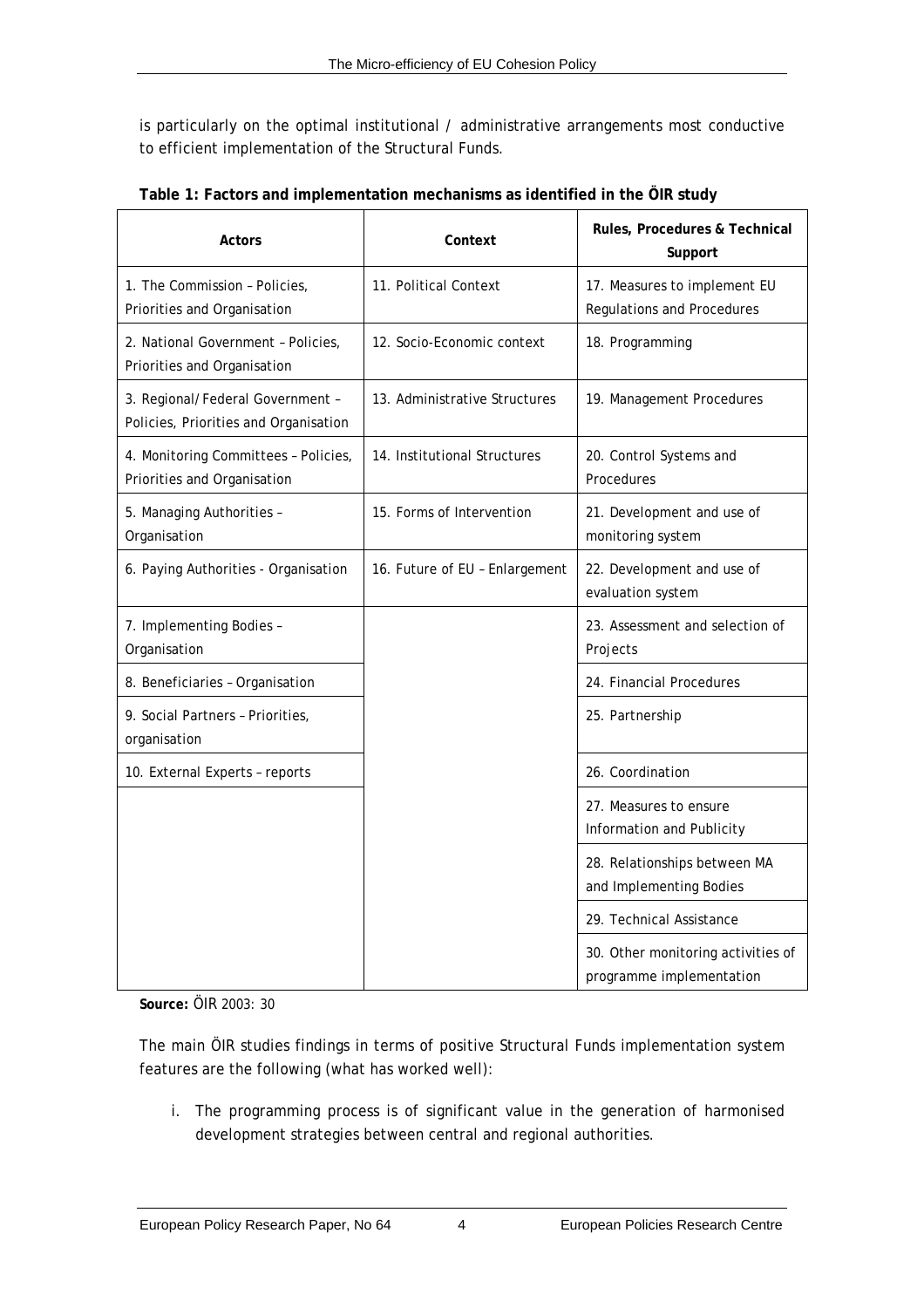- ii. The management structures that have been put in place to support the implementation process.
- iii. The use of specialist intermediary bodies for project implementation. The use of global grants has greatly enhanced the efficiency of Funds utilisation in a manner that is appropriate for local and regional development needs.
- iv. The use of *ex-ante* and mid-term evaluations is seen as greatly enhancing the efficiency and effectiveness of the implementation process. The trend towards the use of 'ongoing evaluations' is seen as a useful approach.
- v. Provisions for the disbursement of funds on the basis of payments made rather than commitments is seen as increasing the absorption rates within the programmes.

On the negative side, the following critical elements were recognised (what has not worked).

- i. The long approval process for programming documents.
- ii. While there is universal agreement about the need for monitoring as an important dimension to accountability, there is little evidence that the outcomes of the monitoring system are being fed back into the management process.
- iii. Financial flows are considered to be very long and complex. This is frequently not a result of the regulations themselves but rather to national and regional interpretation of these regulations.
- iv. Financial control mechanisms are characterised as being risk averse in the extreme, with no built-in risk management model.
- v. The 7% advance of funds is seen as too little and too slow by project promoters. This reflects more on the transfer of funds within the Member States and regions than from the Commission to the Member State.
- vi. There is evidence of the existence of double accounting systems in a number of regions.
- vii. There are too many audits of a very exhaustive nature from a variety of different actors.
- viii. The application of the N+2 rule in an indiscriminate way is seen as working against innovation and quality. There is a need for flexibility with regard to these. Examples would include transnational and interregional projects, involving partners from a number of different States and regions, requiring significant coordination and adaptation to different political, legal, administrative contexts.
	- ix. Proportionality is an issue at programme and project level; implementation rules are applied in the same way for large programmes and large projects as for small ones.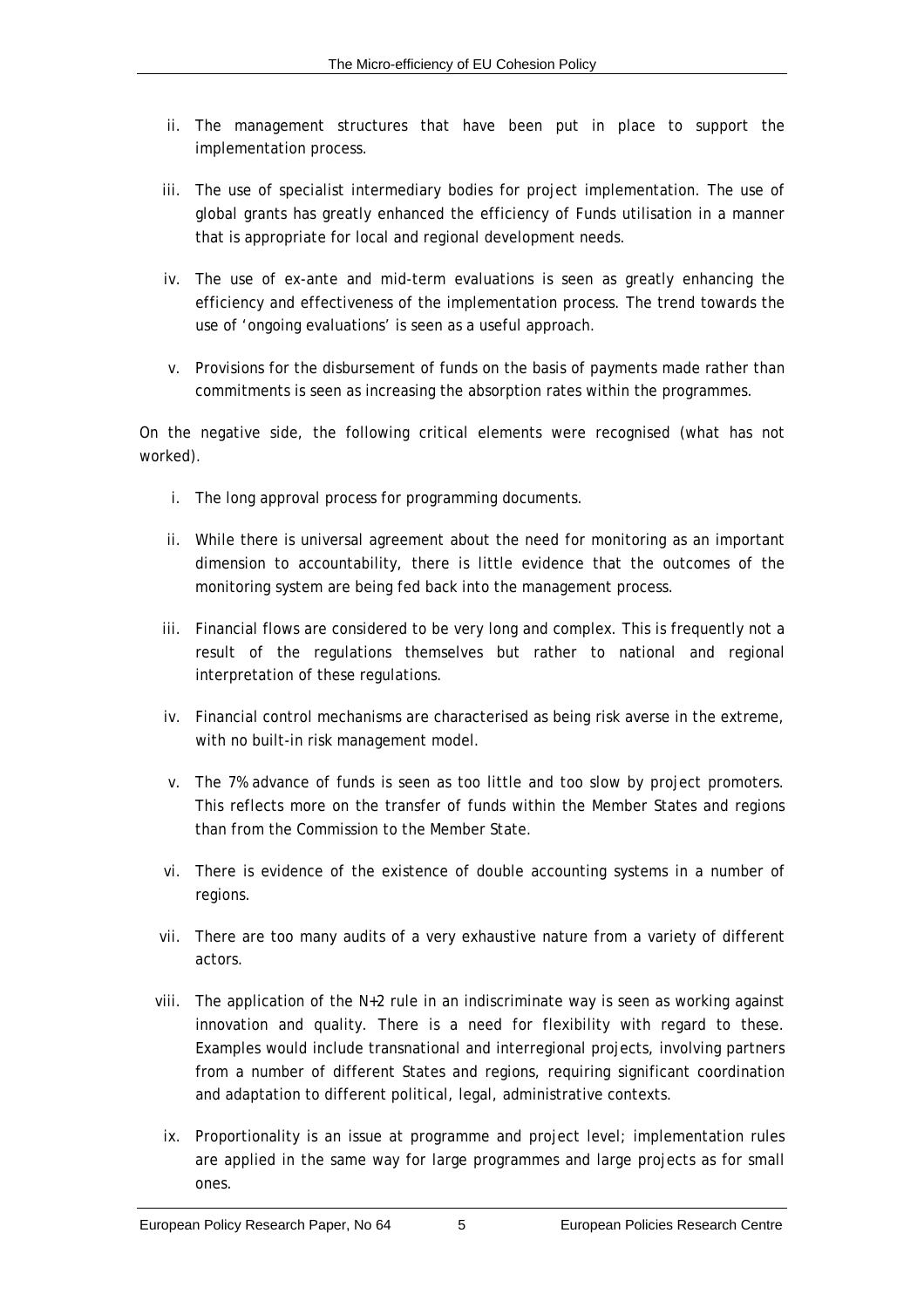- x. The completion of the previous programming periods is seen as taking too long, and the *ex post* evaluation is of no use in preparing for the following period.
- xi. There is not enough attention paid to providing project promoters with easily understandable information on the process and educating them to be able to take full advantage.

The analysis by Boot *et al*, 2001, is the first systematically to put forward the notion of *absorption capacity*. It has defined it as "the extent to which a member state is able to fully spend in an effective and efficient way the allocated financial resources from the Structural Funds" (Boot *et al*, 2001: 11). On this basis three more specific factors of absorption capacity have been established.

- 1. The *macroeconomic absorption capacity*, which would be defined and measured in terms of GDP;
- 2. The *managerial-administrative absorption capacity* which refers to the abilities and skills of central, regional and local authorities to prepare acceptable plans, programmes, and projects in due time, to decide on programmes and projects, to arrange the co-ordination among the principal partners, to cope with the vast amount of administrative and reporting paperwork required by the Commission, and to finance and supervise implementation properly, avoiding fraud as far as possible.
- 3. The *financial absorption capacity*, which refers to the ability to co-finance EU supported programmes and projects, to plan and guarantee these national contributions in multi-annual budgets, and to collect these contributions from several partners involved in a programme or project.

Along the same lines Mrak and Wostner (2004) further developed the concept of administrative capacity. In particular, they have specified more precisely the necessary conditions to ensure disbursement of EU funds to the recipient regions / Member States. They put forward the following factors.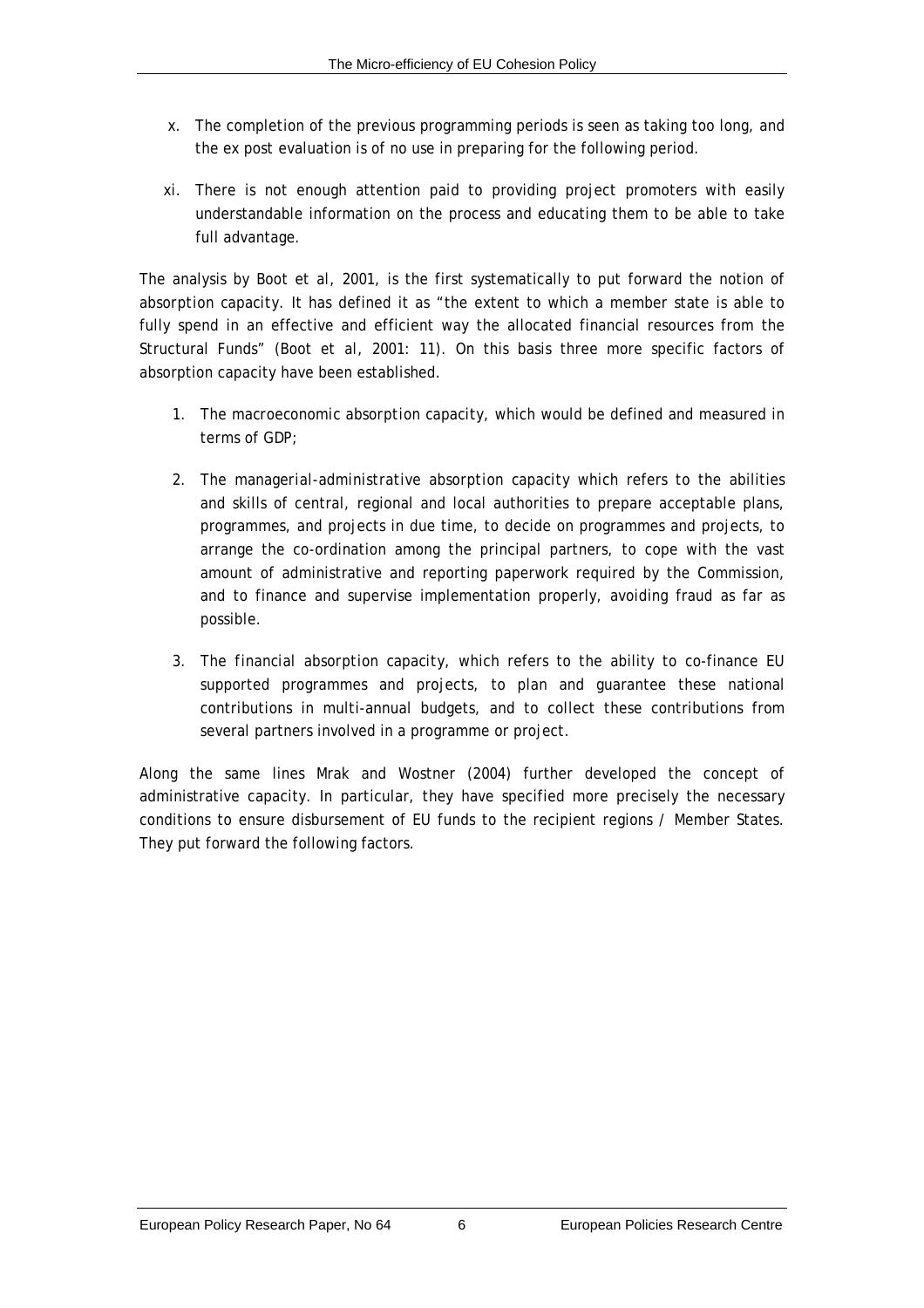| 1.) Real absorption capacity |  |  |
|------------------------------|--|--|
|------------------------------|--|--|

1.a) Real needs according to the set objectives and international commitments made

 1.b) Availability of production factors for identifying, organising and implementing projects and programmes

2.) **Financial absorption capacity**

2.a) Co-financing capacity of the recipients of funds

2.b) Capacity of the Member State for public co-financing

3.) **Programme / project absorption capacity**

 3.a) Relevance of the strategy and programme bases (national and EU) according to real needs – from point 1.

3.b) Adequacy of concrete implementing instruments

3.c) Preparation of project documentation

4.) **Administrative absorption capacity**

4.a) Capacity for preparing and implementing administrative work by or for applicants

4.b) Administrative capacity of public administration

**Real absorption capacity** depends on the r*eal investment needs to reach the objectives set, as well as fulfil international commitments made*, where particular account is given to: (i) needs defined in real terms only in part where their fulfilment promotes development, competitiveness and where public intervention is justified; (ii) set objectives, i.e. social, business and individual objectives, which have to be feasible; and (iii) internationally adopted commitments, where it is possible to measure the extent of investment needs with great precision. Further, the a*vailability of production factors for identifying, organising and implementing projects and programmes*, where apart from (physical) capital, which in principle is not a limitation in modern society, it is also necessary to include staff, institutional (e.g. regulatory framework and State aid rules) and spatial resources.

**Financial absorption capacity** can be first divided into c*o-financing capacity of the recipients of funds*. Due to the co-financing requirements of the Cohesion policy regulations as well as rules on state aid, recipients face not just the problem of providing enough cofinancing as such, but can in some systems also face the liquidity problem due to so-called pre-financing of the EU resources by the recipients. The second dimension of financial absorption capacity according to Mrak and Wostner (2004), refers to the *capacity of the Member State for public co-financing*, i.e. the national public co-finance of EU funds.

**Programme / project absorption capacity** first refers to the *relevance of the strategy and programme bases (national and EU) according to real needs*, where it is important that the Member State has a well-defined development strategy, not only on the national level but also on the local/regional level. Second, a*dequacy of concrete implementing instruments* (calls for projects, etc.) will play a major role in determining whether, despite the right purpose and compliance with the programmes, the eventually co-financed operations will have the desired impact, duly taking into account criteria for public intervention and the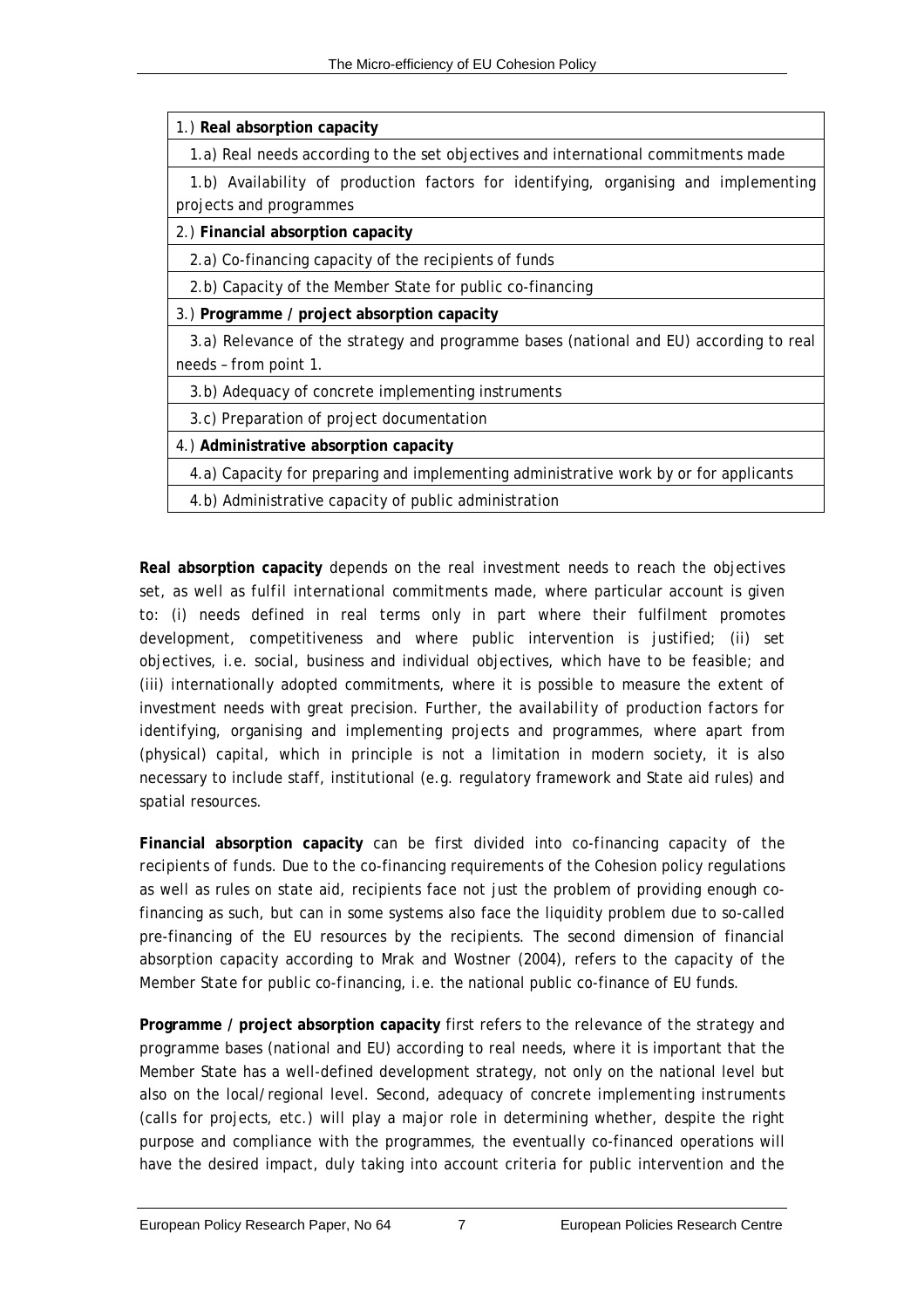objectives of the programmes. In this regard, the availability and quality of information on instruments or public tenders, extent and adequacy of the required documentation, timely information and suitable deadlines for applications are also of great importance. Lastly, with regard to programme and project absorption capacity, the *preparation of project documentation* should be given due care*.* Especially for investment projects, it is necessary to prepare, before the start of the investment and use of funds, extensive documentation and acquire all the necessary permits, which can be a complex and cumbersome process.

With regard to **administrative absorption capacity,** it is first necessary to take into account the *capacity for preparing and implementing administrative work by or for the applicants*. They need to be able to cope with a number of more-or-less bureaucratic processes from applications to reporting, storage of documents, providing various supporting documents, etc. Here also, the quality of the consulting services market can be very important as the recipient can outsource a major part of these processes to an external consultant. Second, in order to actually receive EU funds, the *administrative capacity of the national administration* must be ensured. The Member States need to be able to implement complex procedures, i.e. from the moment when the project/programme contractors have submitted their invoices to the relevant authority, a system of controls and provision of supporting documents and requests for payment must be introduced, which eventually lead to payment claims submission to the European Commission.

One of a few systematic analysis to be actually verified and quantified on (then yet to become) Member States was prepared by Boeckhout, Boot, Hollanders, Reincke and de Vet (2002, 2003), with the methodology applied to the Candidate Countries by Papadopoulos (2003). The studies identify, for each step of the policy cycle (management, programming, implementation, monitoring & evaluation and financial management & control), critical factors in terms of structure, human resources and systems & tools. Structure relates to the clear assignment of responsibilities and tasks to institutions (including supervisory and ancillary bodies), and more specifically to particular units and departments within those institutions, and this must be done for all the steps of Structural Funds implementation. In terms of human resources, it is not just important to unsure enough properly trained staff, but also to ensure proper detail in specifying the tasks and responsibilities as well as organisational and motivation structures. Lastly, systems and tools relate to the availability of instruments, methods, guidelines, manuals, systems, procedures, forms etc, which do not just improve the quality of implementation in the short run, but make implicit knowledge explicit, making institutional structures less vulnerable to shocks, staff mobility, etc.

All dimensions need to be properly taken care of in order for the implementation system to function, which is summarised in [Table 2.](#page-18-1)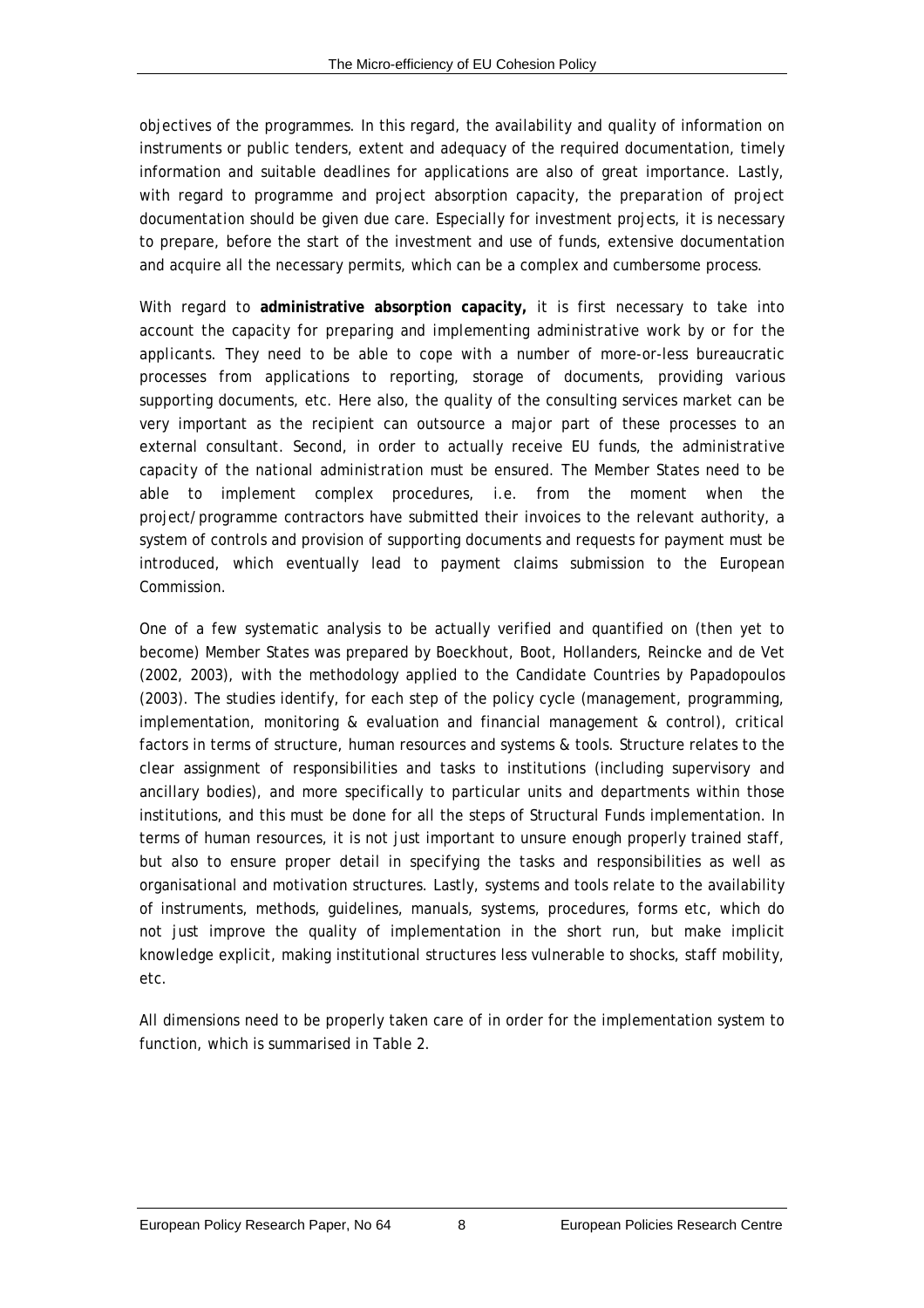<span id="page-18-1"></span>

| <b>Indicators</b>                    | <b>Structures</b>                                                  | Human<br><b>Systems &amp; Tools</b><br>resources          |                                                                                | <b>FUNCTIONING</b>                                                     |  |
|--------------------------------------|--------------------------------------------------------------------|-----------------------------------------------------------|--------------------------------------------------------------------------------|------------------------------------------------------------------------|--|
| Management                           | Designation of<br><b>MAs</b>                                       | Staffing of MAs                                           | Arrangement on<br>delegating tasks                                             | Existence of a<br>modern civil<br>service                              |  |
| Programming                          | Partnership<br>already present                                     | Capacity to carry<br>out programming                      | Guidelines /<br>manuals for<br>programming<br>exist                            | Existence and<br>quality of NDP                                        |  |
| Implementation                       | Assignment of<br>Intermediate<br>bodies                            | Staffing of<br>Intermediate<br>bodies                     | Existing<br>operational<br>project<br>development and<br>management<br>process | Absorption of and<br>project pipeline<br>for pre-accession<br>funds    |  |
| Monitoring and<br>evaluation         | Designation of<br>monitoring and<br>evaluation<br>responsibilities | Availability of<br>independent<br>evaluation<br>expertise | Existence of a<br>computerised<br>monitoring<br>information<br>system          | Functioning<br>monitoring system<br>for pre-accession<br>funds         |  |
| Financial<br>Management &<br>Control | Designation of<br>Paying Authorities<br>and functions              | Accounting and<br>auditing<br>expertise secures           | Existence of<br>accounting<br>system and<br>financial<br>procedures<br>secured | Established<br>practice in dealing<br>with financial<br>irregularities |  |

<span id="page-18-0"></span>

|       |  |  | Table 2: Key indicators for Candidate Countries to effectively manage the Structural |  |  |
|-------|--|--|--------------------------------------------------------------------------------------|--|--|
| Funds |  |  |                                                                                      |  |  |

**Source**: Boeckhout *et al*, (2002): 29

More detailed analysis and suggestions were put forward, which will be referred to in later sections. However, the authors have also prepared a short list of key messages for designing efficient and effective implementation systems (Boeckhout *et al* (2002): 29):

- i. Establish the appropriate structures quickly and precisely. They need to reflect the existing administrative structures and traditions.
- ii. Overall, simple management structures require less administrative capacity than complicated structures. However, simple management structures can sometimes lead to more complicated implementation structures and extended Monitoring Committees.
- iii. Human resources are vital: detail the staff requirements and provide the conditions for recruiting, retaining and training qualified staff, preferably for all administrative staff but at least for the key staff managing the Structural Funds.
- iv. Develop systems, procedures, manuals, guidelines and other tools in order to increase productivity, efficiency, consistency and quality of work, while reducing the vulnerability of organisations and their dependence on individuals.
- v. Prepare for a head-start by utilising existing experiences that have been gained in the pre-accession stage, wherever applicable and useful. It is crucial that organisations develop a capacity to learn from their previous experiences.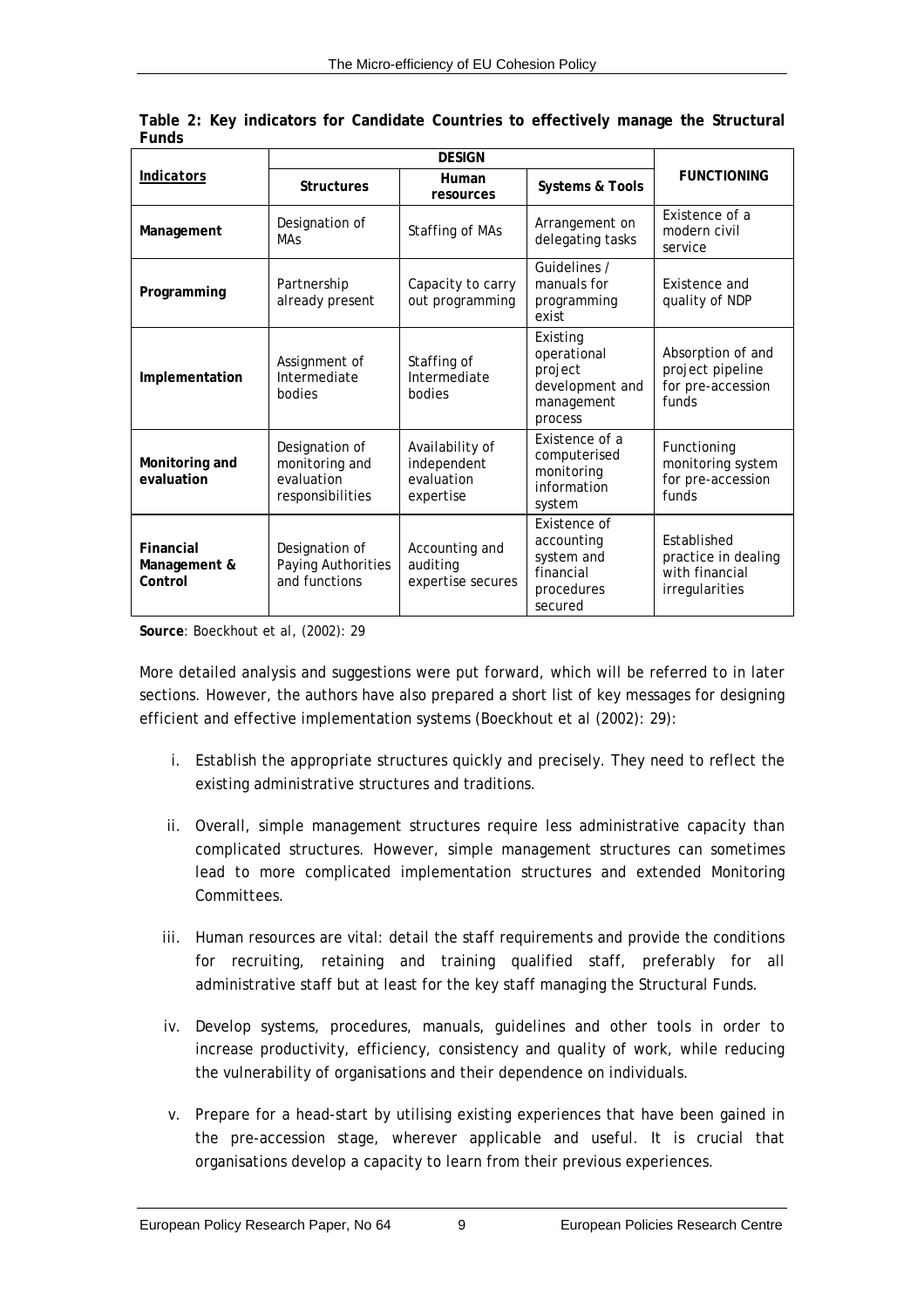vi. Divide management attention between all areas of the policy life cycle, notably financial management & control and implementation, but also programming and monitoring & evaluation.

Another interesting introduction and overview of the absorption capacity concept and literature can be found in Horvat (2003) and (2005). The author notes the absence of a conceptual framework to comprehensively assess the issue of absorption problems relating to Structural Funds, and so uses more extensively the development economics and public choice literatures. Apart from the theoretical considerations, he makes an empirical investigation in the administrative absorption capacity of the candidate countries, in essence, using the Boeckhout *et al* (2002) methodology on the basis of newly available documents and making further recommendations as to how Structural Funds can be used in most efficient manner.

Horvat (2005) specifies an interesting 'golden rule', which is about the virtuosity of concentrated implementation systems. It claims that "the smaller the number of institutions (usually sectoral Ministries) involved at the levels of Management and Programmes (Sectoral and Regional) presented at the level of Programming in the Candidate Countries, the clearer the picture and higher the possibility of better administrative absorption of Structural Funds" (*ibid*., 13). From the more public choice arena, he makes observations as to the relationship between political sphere and absorption, especially from the perspective of staff requirements and institutional structures. The author calls for timely reorganisation and the need to ensure continuity of personnel whatever the organisational changes. He also draws attention to the necessity of having close political relationship between the Managing Authority and the Prime Minister.

At a more detailed level, there is a large range of studies prepared by the European Policies Research Centre (EPRC hereafter), which can be found at www.eprc.strath.ac.uk/eprc/publications.cfm. They have been preparing detailed and regular studies for over 20 years; apart from good analytical work, their particular merit is in the empirical approach, i.e. their method has usually been based on the detailed surveys of the particular situations in the regions and Member States.

As far as **implementation systems** are concerned the report by Taylor *et al* (2000)**,**  introduces a general typology, which is primarily based on so-called 'administrative additionality', i.e. the extent to which the Structural Funds implementation system is designed alongside national programmes. In such a way the following approaches are identified:

• differentiated systems, whereby Cohesion policy operates outside the usual national policy context (typical countries are B, DK, NL, S, UK);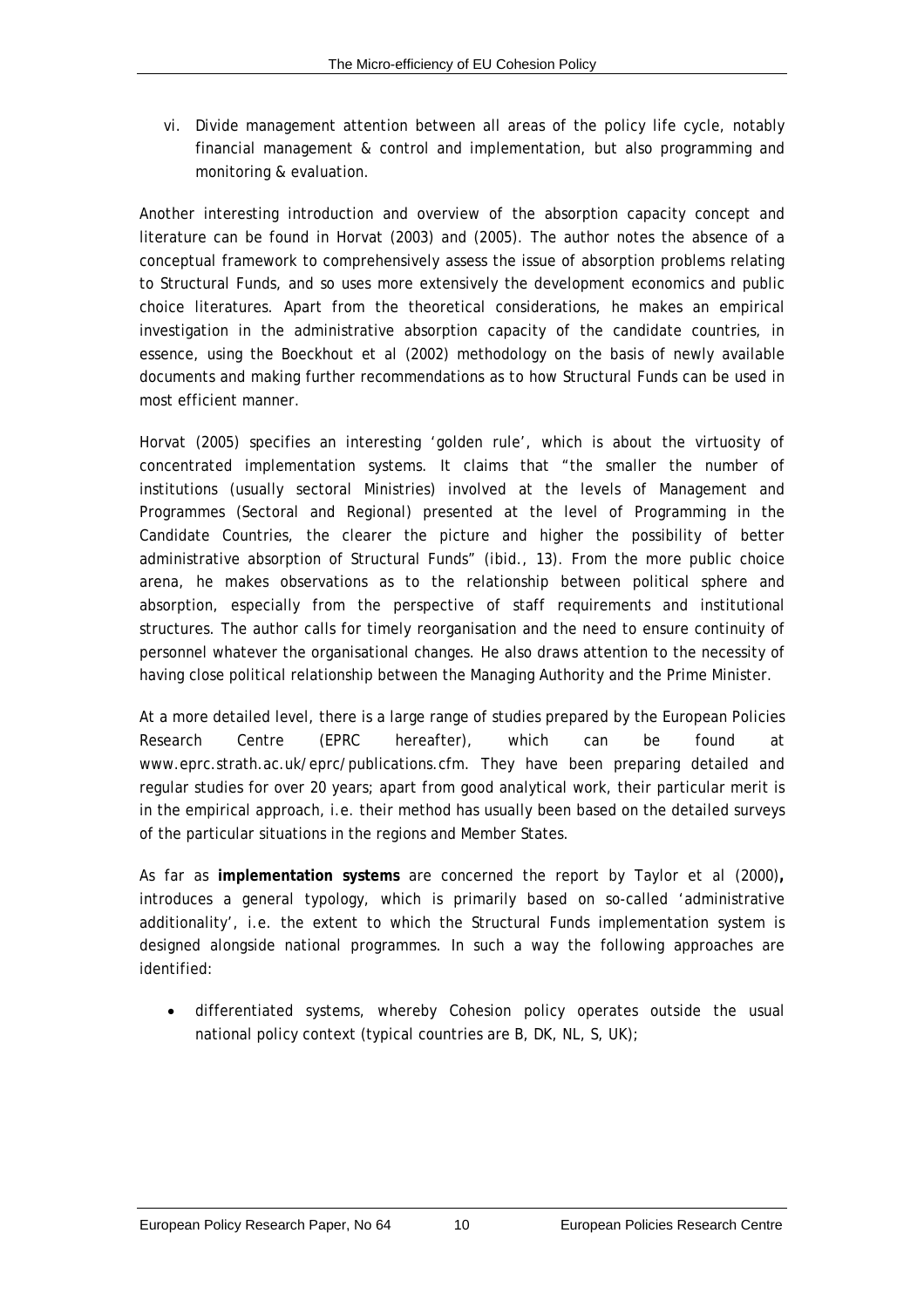- <span id="page-20-0"></span>• subsumed<sup>[5](#page-20-0)</sup> systems, where both Structural Funds and national policies are merged (typical countries are D, A, ES);
- composite<sup>[6](#page-20-0)</sup> systems, where separate system is designed on top of the national system (typical countries are F, FIN, IT).

The authors deem the differentiated systems to be relatively less efficient in that they involve the creation of additional structures and procedures, but this also means that they are more easily made transparent. In the subsumed systems, it is easier to make use of sectoral expert knowledge and existing project pipelines, while the coordinating institution keeps its focus on the strategic issues (programming, monitoring and evaluation). At the same time, this can represent a problem, since it is harder to ensure consistency across different parts of the operational programmes and can also be more demanding and confusing for potential applicants. The report makes a more in-depth analysis of different solutions to which we will make further reference in the relevant section. However, the authors also point out, that in spite of several common features regardless of institutional context, it is difficult to make generalisations as to which approach would be universally better.

An overview of the particular solutions used in the regions and Member States as regards the implementation systems is provided in Ferry (2005) and Ferry *et al* (2007). They argue that over the past 15-20 years the implementation systems have become more sophisticated, less centralized and more integrated, with the most noticeable evolution taking place in the project appraisal and selection systems, which have become more proactive and strategic. Recent trends in implementation systems during the transition to the 2007-2013 operational programmes, however, has been compiled by Bachtler *et al* (2006), which go in three directions.

- a) The majority of regions/Member States are largely retaining the previous implementation structures in terms of their centralised or regionalised approach. Thus, one continues to see a centralised approach in EE, LT, LV, MT, CY, L, with the Baltic states and Slovenia making an effort to give sub-national implementing bodies more involvement but not to the extent of regionalising management; a regionalised approach in A, B and non-convergence Italy, while FIN, F, D, IE, Convergence Italy, ES use a mixed central-regional approach.
- b) There are tendencies, however, of strengthened regionalisation of some aspects of implementation. Especially in countries with increased available resources, i.e. the EU12, there are tendencies to move some of the implementation responsibilities from central to regional level. This is especially the case in CZ, HU, PL, SK which are introducing regional operational programmes. At the same time, however, due

 $\overline{a}$ 

<sup>5</sup> These systems are referred to as *integrated systems* by Ferry *et al* (2007).

<sup>6</sup> These systems are referred to as *aligned systems* by Ferry *et al* (2007).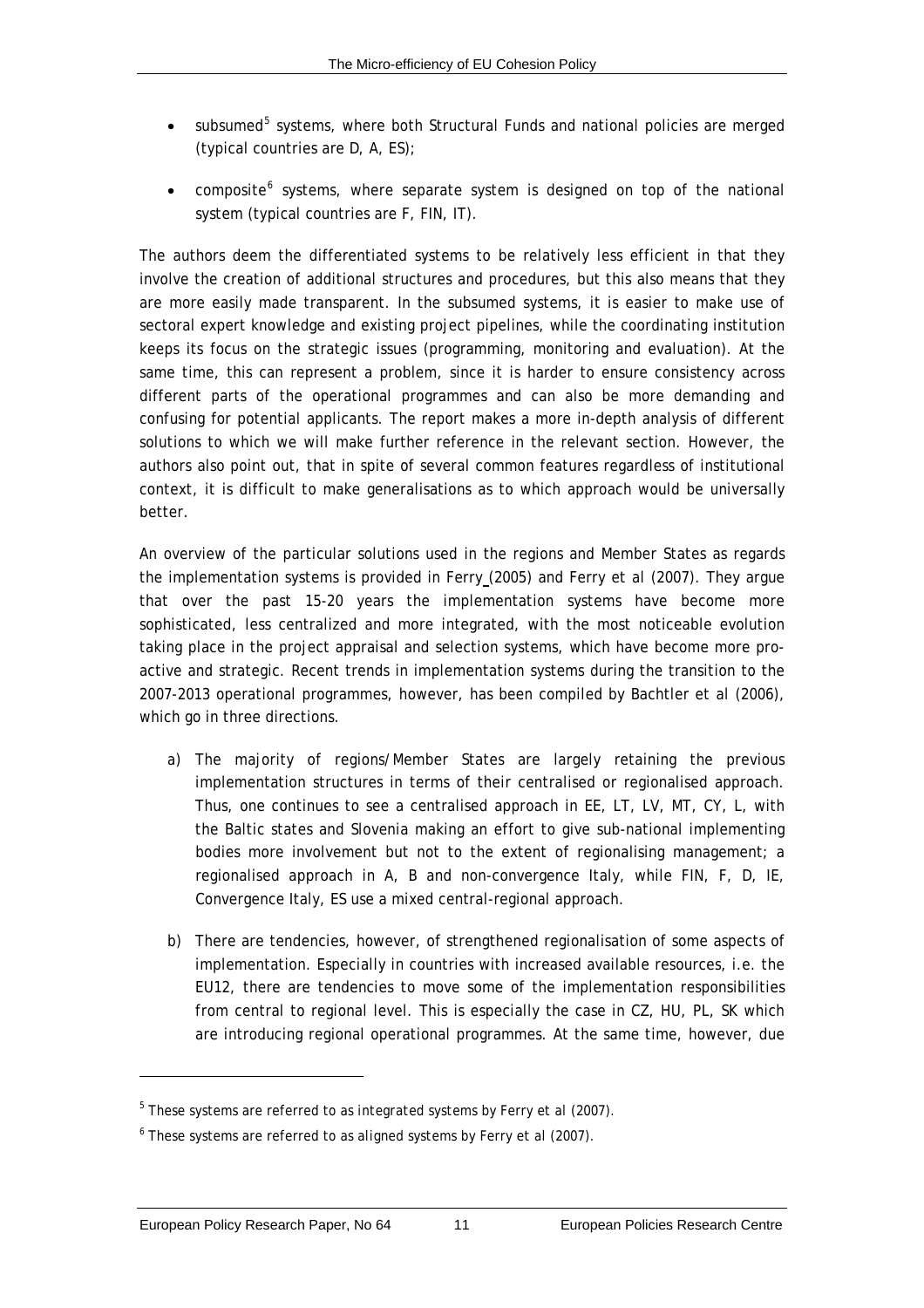to concerns about administrative capacity and expertise at sub-national level, central implementation structures are still expected to continue to play a dominant role. There are also some regionalisation tendencies in other countries based on the motive that in this way more targeted and regionally adapted interventions could be devised.

c) All programmes are looking at ways to rationalise their implementation structures. Rationalisation is an overall phenomenon both in countries with falling as well as increasing financial envelopes. In the former, this can be attributed to efficiency reasons, because it is not feasible to sustain the same institutional structures with smaller programmes, which are consequently more focused on particular issues. The latter Member States are forced into rationalisation because of the restrictions in hiring additional public employees, which prevents them increasing proportionally the staff dealing with Cohesion policy implementation. Thus, we can expect rationalisation at all levels: central, regional as well as effort to improve cooperation and relationships between the two levels.

In terms of what is being financed, i.e. **programming**, as well financial progress, EPRC has been preparing regular reports based on its secretariat role in the IQ-Net project (e.g. Bachtler *et al* (2000), Bachtler and Michie (2001), Polverari *et al* (2005), Bachtler *et al* (2006) and Gross and Davies (2007). More relevant for our analysis, however, is the question to what extent programming, as a basic characteristic of Cohesion policy implementation systems, in fact brings value added. This issue has been addressed in Bachtler and Taylor (2003), where they argue that programming strengthens the consistency of the operations financed, encourages strategic thinking and planning, promotes an inclusive approach and especially improves the clarity of objectives and targets. Furthermore, programming is supposed to contribute significantly to more evidence-based policy development, with the particular benefit of having a multi-sectoral approach often combined with geographical focus, which due to its multi-annual approach, provides stable policy environment. They also point out some negative properties of programming. First, programming prolongs the implementation cycle, which tends to be under tight pressure anyway due to late regulatory framework approvals; second, that decisions nevertheless remain determined by the overtly political compromise. Furthermore, the programming context is also criticised that it does not provide enough flexibility since adjustment of programmes takes many months.

One of the first systematic insights into **project generation, appraisal and selection** phases has been put forward by Fitzgerald and Promé (1996). A more in-depth analysis of the processes and their consequences however can be found in Taylor *et al* (2000) and Ferry *et al* (2007). The core objective in project selection is to ensure a system that will be efficient, effective and transparent, since it is the supported projects that will eventually feed through into the foreseen impacts in the operational programmes. According to Ferry *et al* (2007), project generation, appraisal and selection has been one of the crucial developments in the implementation systems in the last 15 years, with approaches gradually evolving from a 'list of projects' approach to a more sophisticated and coordinated method of allocating resources to projects (*ibid*., 9). Their work will be used extensively as a reference in our analysis.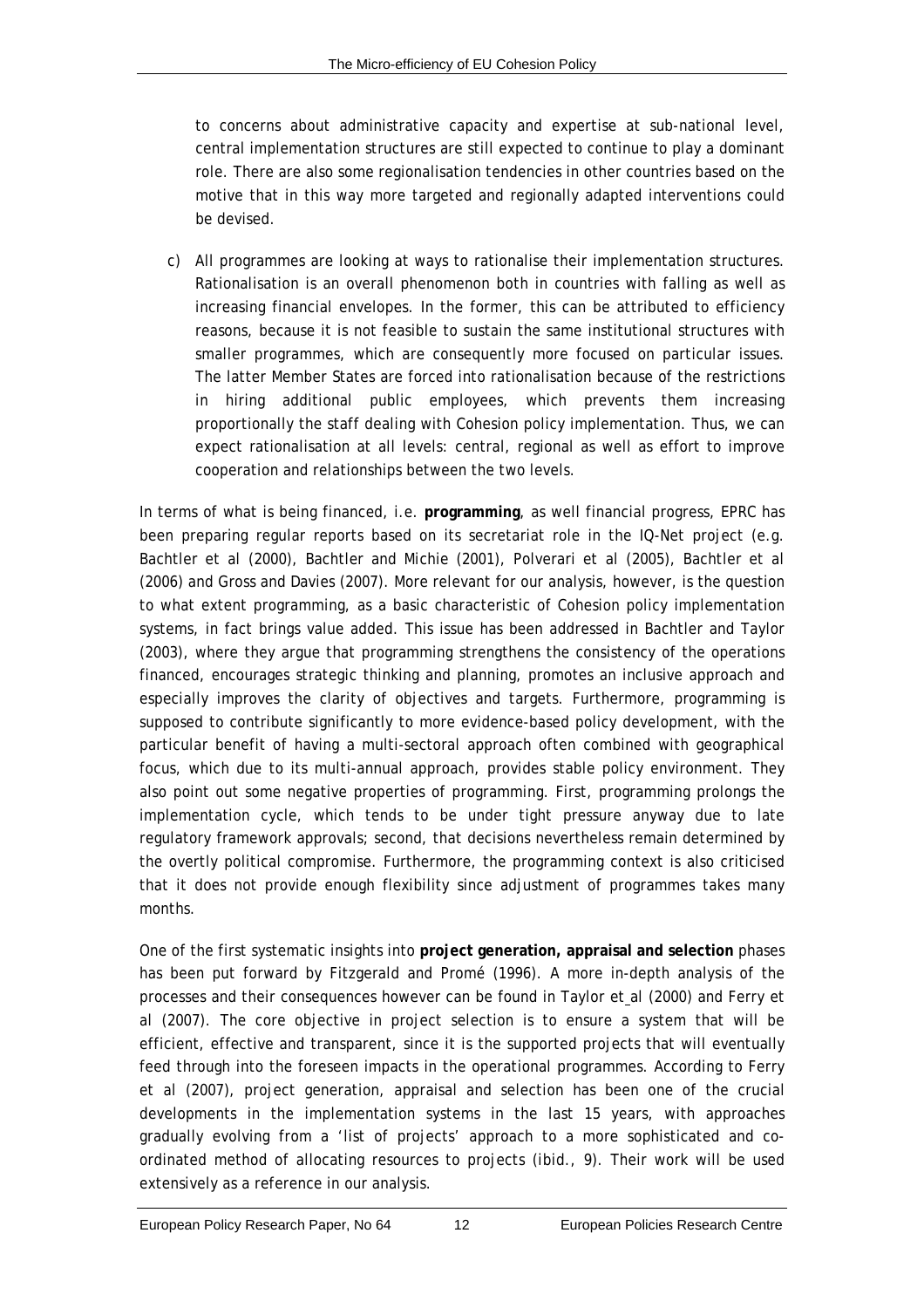Finally, as far as **monitoring and evaluation** are concerned, the EPRC has produced a number of studies that give detailed overview on different approaches taken by the Member States and regions, which are also cited later in the text, e.g. Bachtler and Taylor (1999), Taylor, Bachtler and Polverari (2001), Raines and Taylor (2002), Taylor *et al* (2004) and Polverari *et al* (2007). The most complete overview can be found in the latter, where it is argued that the long-term trend in the complexity as well as applicability of the monitoring and evaluation systems is encouraging. The first financial perspective after the 1988 reform saw a very modest introduction of the monitoring and evaluation systems, which provided evaluations "of a low quality" and "lacking methodological rigour" (*ibid*., 5), also due to "widespread lack of monitoring data", which was "particularly acute at the regional level" (*ibid*., 5).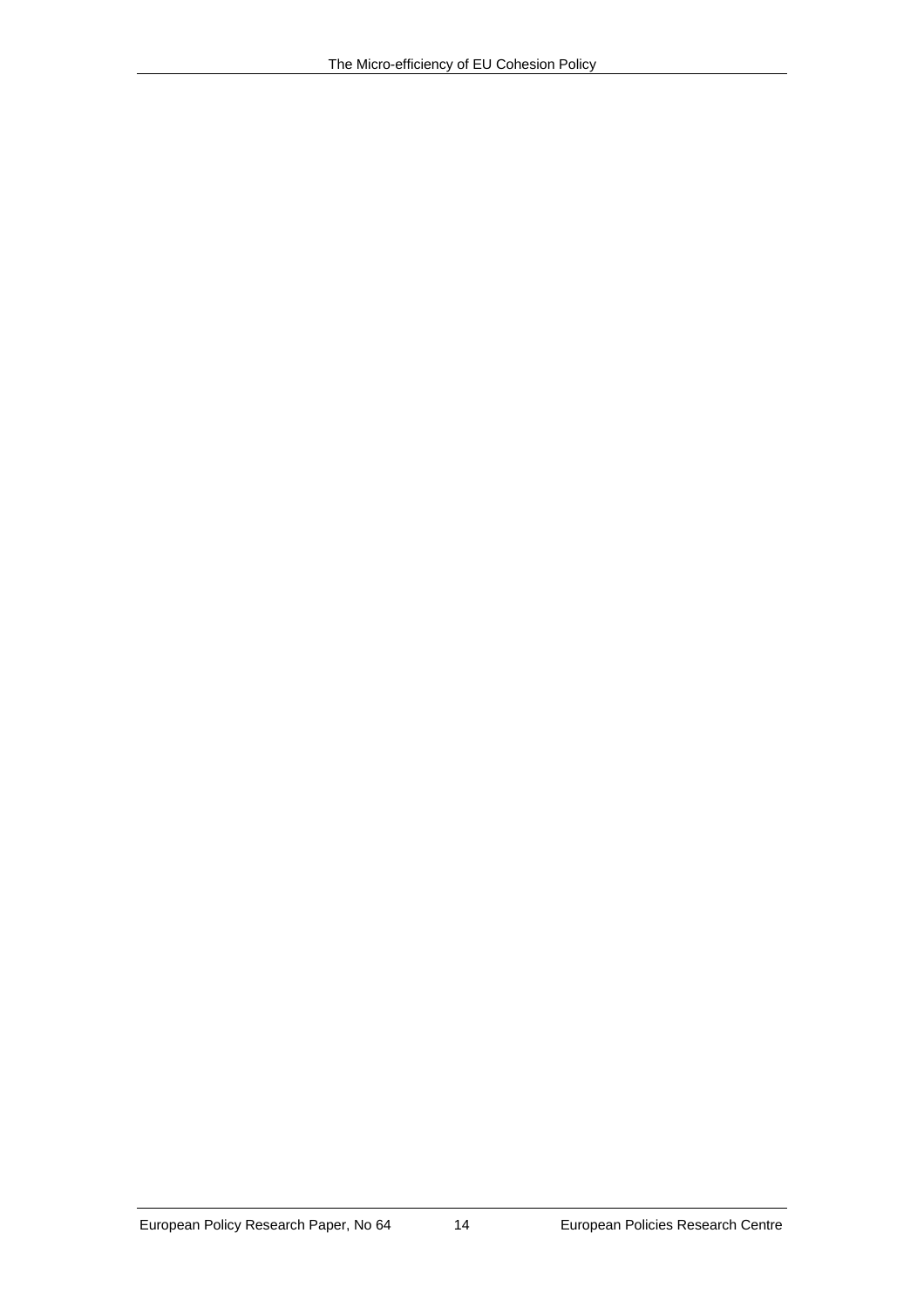## <span id="page-24-0"></span>**3. METHODOLOGY**

The objective of this paper, as already presented in the introductory section, is to systematically identify those institutional arrangements at every step of the policy cycle, which contribute to an efficient and effective Cohesion policy implementation system. In this regard it has to be recognised that it is usually hard to isolate the contribution of a particular implementation phase or arrangement to the overall efficiency of the system. Furthermore, one has to bear in mind, that, due to very diverse institutional contexts and implementation arrangements, it is extremely hard to make generalised observations. Nevertheless, there is only one underlying set of rules, which underpins the implementation of Cohesion policy, which can be improved only on the basis of generic conclusions. Additionally, for countries with similar implementation arrangements common recommendations can be put forward.

The ÖIR (2003) study has provided extensive insight into what is important and what different solutions Member States and regions came up with. The focus in our analysis however will be on the perception of people directly involved in Cohesion policy implementation, on how systems and processes *should* be organised in order to make them more efficient and effective as they presently are. Special attention is given to countries that became full EU members in 2004. This is for two reasons: first, because they, apart from the pre-accession period, have not received much systematic analysis and second, because they possess a markedly different historical, administrative and political background, which gives additional insight into possible institutional setups most conductive to efficiency. Furthermore, as new entrants into the system, these countries comparatively exhibit more flexibility and modifications of systems and thus represent a good study group for analysing the micro-efficiency of different systems.

The systematic analysis of the paper makes use of existing evaluations and complements them with the conclusions from an extended EU-wide questionnaire (see Annex 1), which was prepared specifically as a basis for this paper. The questionnaire is structured around the standard phases of the policy cycle (e.g. Fitzgerald and Promé (1996)): (a) programming; (b) project generation, appraisal and selection; (c) implementation (implementing structure, financial management and controls); and (d) monitoring and evaluation. For each phase, a critical assessment has been made of present practices, which often required the preparation of relevant typologies due to different practices in different systems. On this basis, it has been possible to survey respondents' views on how implementation systems could be made more efficient and effective. Since the focus of the paper is on the optimal design (according to Boeckhout *et al* (2002) of the implementation systems, the framework conditions (or context according to ÖIR (2003) were also addressed. This means that the analysis predominantly looks at the supply side of absorption capacity, i.e. it is primarily interested in the 'programme/project absorption capacity' and 'administrative absorption capacity' according to Mrak and Wostner (2004). That being said however, we have also addressed those demand-side factors that should influence decisionmaking on Cohesion policy implementing provisions (e.g. in project generation or allocation of money to project phases). Structuring of the questionnaire and research has also benefited from the author's first-hand experience of Cohesion policy management, as he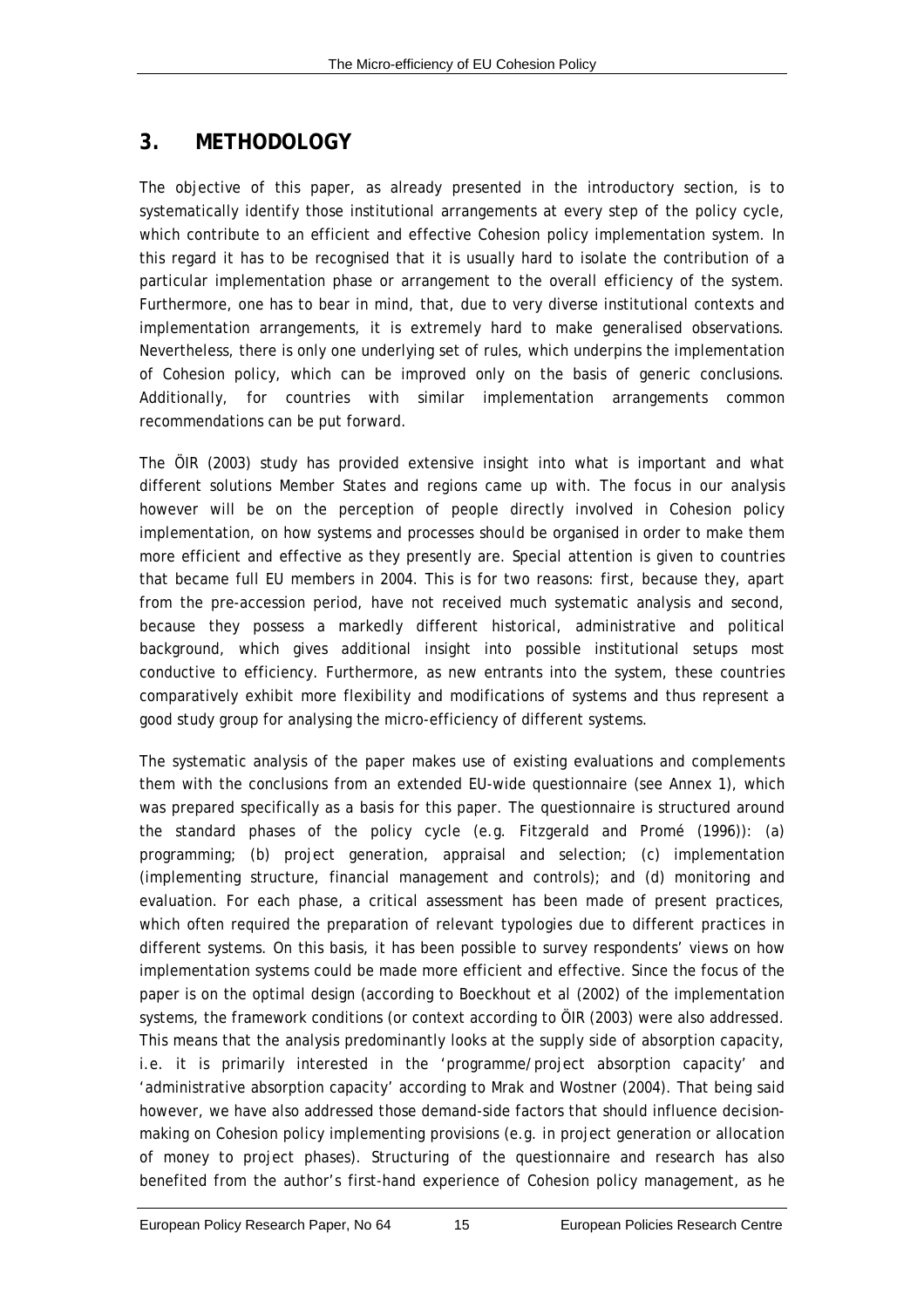<span id="page-25-0"></span>was directly responsible for the Structural and Cohesion Funds implementation in the Slovenian Managing Authority.

The questionnaire was sent to 449 addresses. Use was made of the existing networks of managing authorities, the Council working group responsible for Cohesion policy (Structural Actions Working Party), while, on the side of the European Commission, the questionnaire was sent to all directors in DG Regional Policy and DG Employment, Social Affairs and Equal Opportunities, including to the evaluation networks. Additionally, the questionnaire was sent to experts involved in Cohesion policy evaluation, for which membership of the European Regional Science Association was used, as was the Interact network. Finally, for every questionnaire sent, a request was also submitted to resend the questionnaire onwards to relevant personnel at Commission, national and particularly regional level. The basic requirement was that the person answering should have direct experience in Cohesion policy management. It was not unusual that the respondents provided answers only in those areas where they felt they had enough experience. Consequently the data set in not entirely balanced.

The characteristics of the questionnaire respondents can be found in [Table 3.](#page-25-1)

<span id="page-25-1"></span>

| Country     |     | EC          | МA    | IB    | Impl Reg<br>Level | Expert | Total |
|-------------|-----|-------------|-------|-------|-------------------|--------|-------|
|             | No. | 1           | 1     | 3     | $\overline{2}$    | 4      | 11    |
| <b>EU15</b> | %   | 9.1         | 9.1   | 27.3  | 18.2              | 36.4   | 100.0 |
|             | %   | 25.0        | 9.1   | 21.4  | 40.0              | 36.4   | 24.4  |
|             | No. | 3           | 10    | 11    | 3                 | 7      | 34    |
| <b>EU12</b> | %   | 8.8         | 29.4  | 32.4  | 8.8               | 20.6   | 100.0 |
|             | %   | <i>75.0</i> | 90.9  | 78.6  | 60.0              | 63.6   | 75.6  |
| Total       | No. | 4           | 11    | 14    | 5                 | 11     | 45    |
|             | %   | 8.9         | 24.4  | 31.1  | 11.1              | 24.4   | 100.0 |
|             | %   | 100.0       | 100.0 | 100.0 | 100.0             | 100.0  | 100.0 |

|  | Table 3: Characteristics of the questionnaire respondents |
|--|-----------------------------------------------------------|
|--|-----------------------------------------------------------|

**Note:** EC: European Commission; MA: Managing Authority; IB: Intermediate Body; Impl Reg Level: regional level implementation; EU15: Members of the EU before 2004; EU12: Member States that acceded in 2004 or after.

We have received 45 answers, which puts the response rate at exactly 10%, which is not high but still acceptable given the limited number of experienced people in the field and secondly, given the structure of the respondents. Here, one can see that just over 75% of respondents come from the EU12. This is above their respective share in the available funding for 2007-2013 period, which is 52%, but, as mentioned earlier, we wanted to give these countries more attention. In terms of institutional representation the structure of the sample is also representative. From the European Commission we have received four replies, which put their response rate at a disappointing 6.6%, disappointing especially given its declared focus on the necessity of evaluation in Cohesion policy. Further, 55% of the respondents come directly from institutions responsible for implementation in the Member States: these are managing authorities (24%) and intermediate bodies (31%). The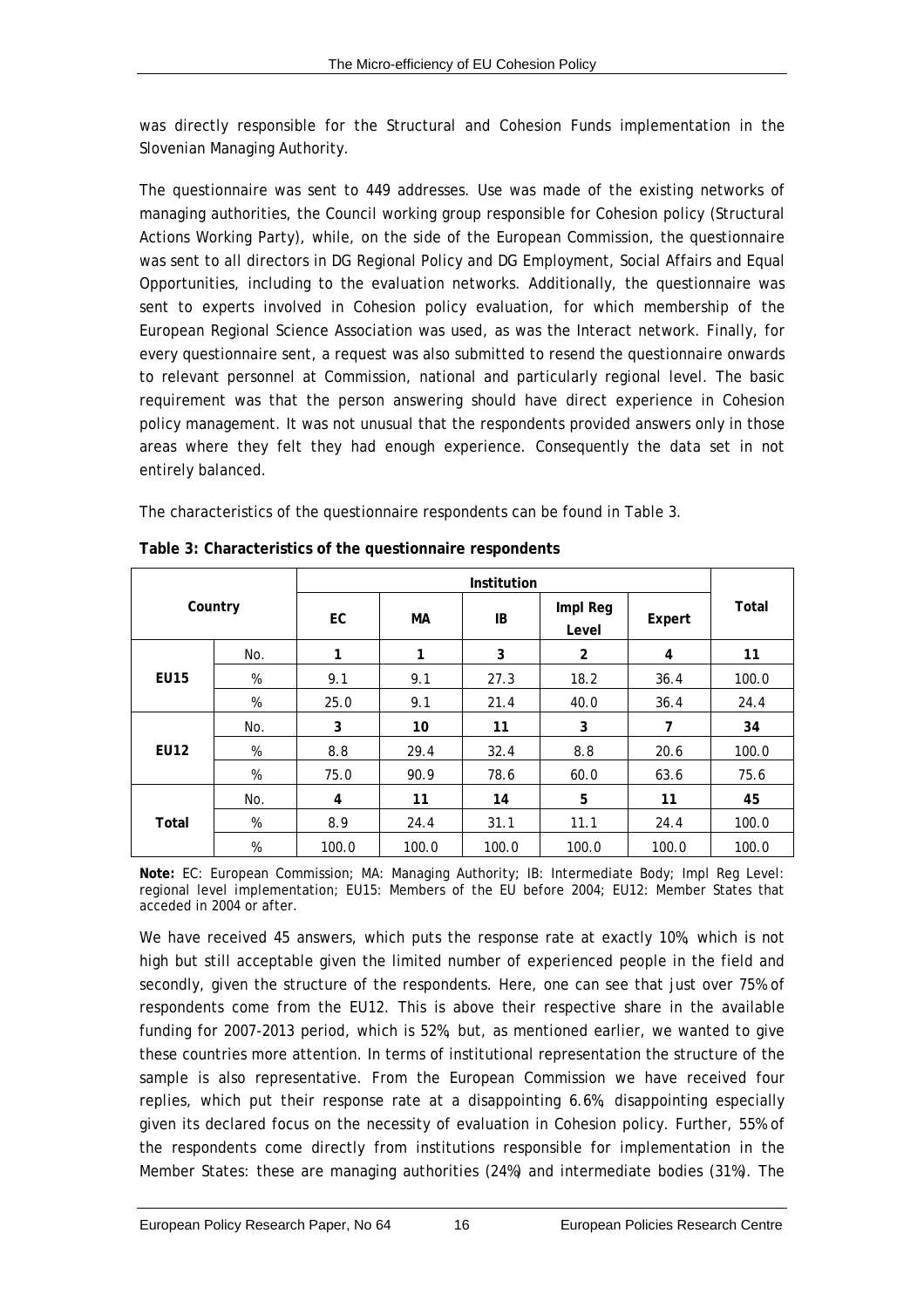former are responsible for all the organisational, management and control systems as well strategic steering of the programmes, while intermediate bodies are institutions to which managing authorities can delegate certain tasks (exact delegation depends on the specific country/regional arrangement). An additional 11% of replies came from the regional or better sub-national implementation level, which can include both de-concentrated national offices as well as proper regional representations. Lastly, 24% of respondents came from outside the Cohesion policy implementation system, and are familiar with the Cohesion policy implementation systems usually due to their involvement either as consultants or evaluators.

In order to take account of the institutional contexts of the Member States, we have also classified the Member States in three groups, depending on the extent to which their implementation systems are implemented on the national/regional level and to what extent they are implemented in a concentrated/de-concentrated manner (the former refers to a situation where there are small, and, in the latter, larger, numbers of institutions involved in the implementation system on a particular level). This typology however needs to be treated with caution, because there is bias in the sample towards national concentrated institutional arrangements (representing 69% of the answers) due to the bias of such arrangements in the EU12 Member States (CY, SI, EE, LT, LU); 17% of respondents come from countries with a regionalised but concentrated approach (PL, BU, ES); and 14% come from countries with a regionalised/de-concentrated approach (A, CZ, D, UK). It should also be recognised that the classification of Member States and regions is somewhat arbitrary so this typology will be used more for illustrative purposes.

The average age of the respondents was 39 years, with an above-average representation of men (62%). This is probably due to the over-representation of men in strategic management positions, from which 60% of respondents came. Finally, the respondents from the sample are extremely highly qualified as 53% have postgraduate education or above and only 2% high school or lower level of education. Of course this is not surprising given the demanding requirements of Cohesion policy implementation.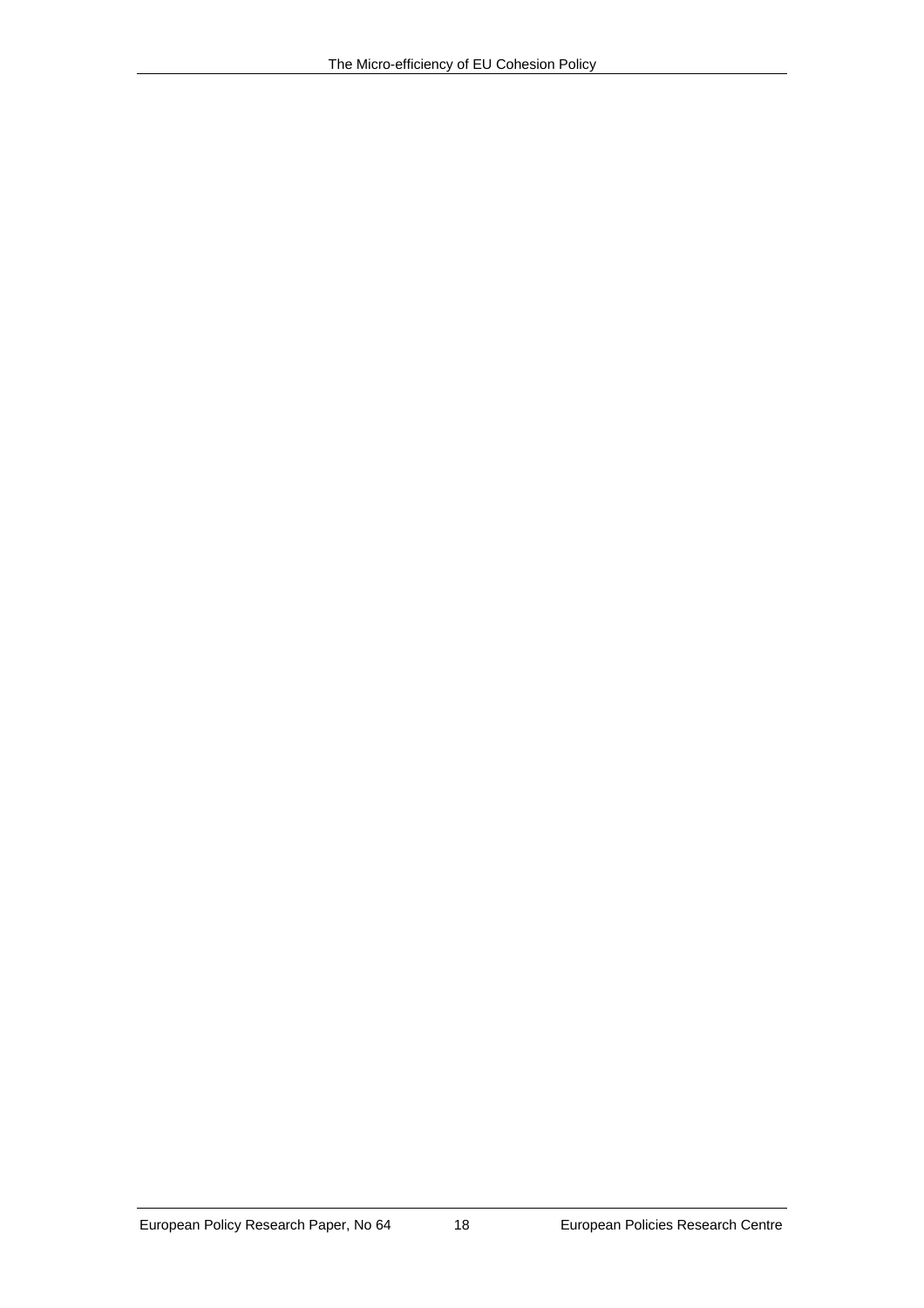#### <span id="page-28-0"></span>**4. FACTORS DETERMINING MICRO-EFFICIENCY**

#### **4.1 Framework conditions**

#### *4.1.1 EU versus national regulation*

The Cohesion policy implementation system must be designed and consistent with the requirements set out in the Council's and Commission's regulations. In the 2007-2013 period, they refer in particular to:

- Council Regulation (EC) No 1083/2006 of 11 July 2006 laying down general provisions on the European Regional Development Fund, the European Social Fund and the Cohesion Fund and repealing Regulation (EC) No 1260/1999
- Regulation (EC) No 1080/2006 of the European Parliament and of the Council of 5 July 2006 on the European Regional Development Fund and repealing Regulation (EC) No 1783/1999
- Regulation (EC) No 1081/2006 of the European Parliament and of the Council of 5 July 2006 on the European Social Fund and repealing Regulation (EC) No 1784/1999
- Council Regulation (EC) No 1084/2006 of 11 July 2006 establishing a Cohesion Fund and repealing Regulation (EC) No 1164/94, and
- Commission Regulation (EC) No 1828/2006 of 8 December 2006 setting out rules for the implementation of Council Regulation (EC) No 1083/2006 laying down general provisions on the European Regional Development Fund, the European Social Fund and the Cohesion Fund and of Regulation (EC) No 1080/2006 of the European Parliament and of the Council on the European Regional Development Fund.

These regulations give significant scope and flexibility to the Member States and the regions as to how they adapt these provisions to their particular circumstances. The regulations leave considerable room for interpretation, which in such a diverse grouping as the EU is unavoidable and could be considered a strength of the system. The flexibility provided allows more diversity and scope for innovative solutions and adaptations, which can improve the overall efficiency of the system. However, the Council, while discussing the Regulations, can never know *ex-ante* what kind of attitude the European Commission will take (*ex-post*) in interpreting the rules. Namely, the interpretations tend not to work in the direction of increased flexibility, but instead tend to be used in a restrictive manner, even though the Council, together with the European Parliament as legislative bodies, might not have had such an interpretation in mind. As a matter of fact, due to the strengthened decentralization of Cohesion policy, the so called 'soft law' at the EU level is gaining in importance. Soft law is predominantly being prepared by the European Commission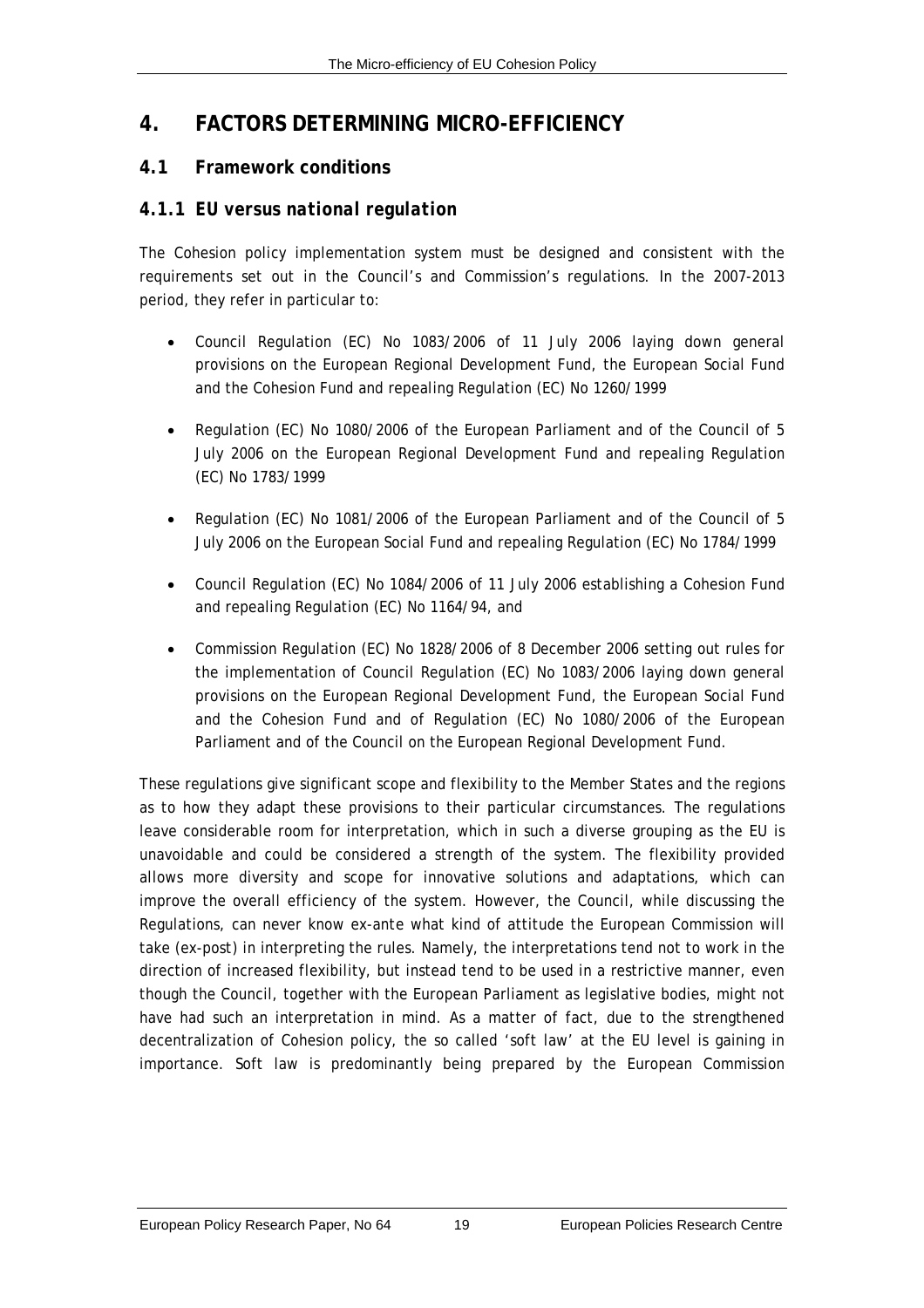<span id="page-29-0"></span>services, often in the framework of the relevant Committees (COCOF<sup>[7](#page-29-0)</sup> and ESF), which continuously produce interpretations, guidelines and opinions, and these can significantly influence the way Cohesion policy is being implemented. One solution to the problem of different *ex-post* interpretation of legislation, as foreseen by the legislator, is to be more prescriptive in the regulation, but which has a cost not just with regard to reduced flexibility, but also in increased complexity and bureaucratisation of the legal framework. Thus, in future, it could make more sense that, at the request of the Council working group negotiating the regulations, the Commission's interpretation of a particular article or issue in the regulation during negotiations would be noted for subsequent use. In this way, the legislative bodies, together with the Commission, could better describe the 'spirit and intentions' behind the legal provisions in the regulation. As will be seen later, however, this topic is closely related to the multi-level governance issue, which will be addressed in later sections.

This being said, it would be misleading to point the finger only at the Commission as the main responsible institution for the observation that "the regulatory environment is not conducive to an efficient implementation of the funds", a statement with which 60% of the ÖIR study respondents agreed (ÖIR, 2003, 64). A lot of complexity and bureaucratisation, namely, is caused by the national and also regional institutional arrangements. Again citing the ÖIR study, "the Commission can simplify some of its procedures" but "it is up to the Member States to streamline the procedures imposed on project promoters" (ÖIR, 2003, 25). The importance of streamlining the procedures cannot be overestimated since the number of beneficiaries all over the EU are actually coming to an almost perverse conclusion that their cost in order to get the EU subsidy is simply too high to be worth the effort. We will come back to this issue, but, in our analysis, we wanted to make a specific investigation into "to what extent are, according to respondents' opinions, the administrative procedures for the absorption of funds related to EU / national legislation"?

The replies confirm the joint responsibility of both EU and national legislations and rules for the complexity of administrative procedures. **On average, 55% of the administrative procedures are estimated to be due to EU legislation**, and though the share seems to be lower in the EU15 which ascribes 48% to the EU level, whereas in the EU12 the corresponding share is actually 58%. This could suggest that, **with time, the Member States and regions learn how to make better use of the EU rules' flexibility and play it to their advantage, whereas this is more difficult for the legislation of "national origin"**. What is also interesting is that there is no major difference of perception among different institutional affiliations. This can be interpreted in two ways: first, that **there is significant responsibility and**, given the critical perception of beneficiaries, **also scope for improvement on the level of EU regulations, but that at the same time almost a corresponding share of responsibility lies on the Member States level**. Interestingly though, the least critical score to Member States' bureaucratisation was given by the

l

 $7$  Coordination Committee of the Funds, as described in article 103 of the Regulation 1083/2006.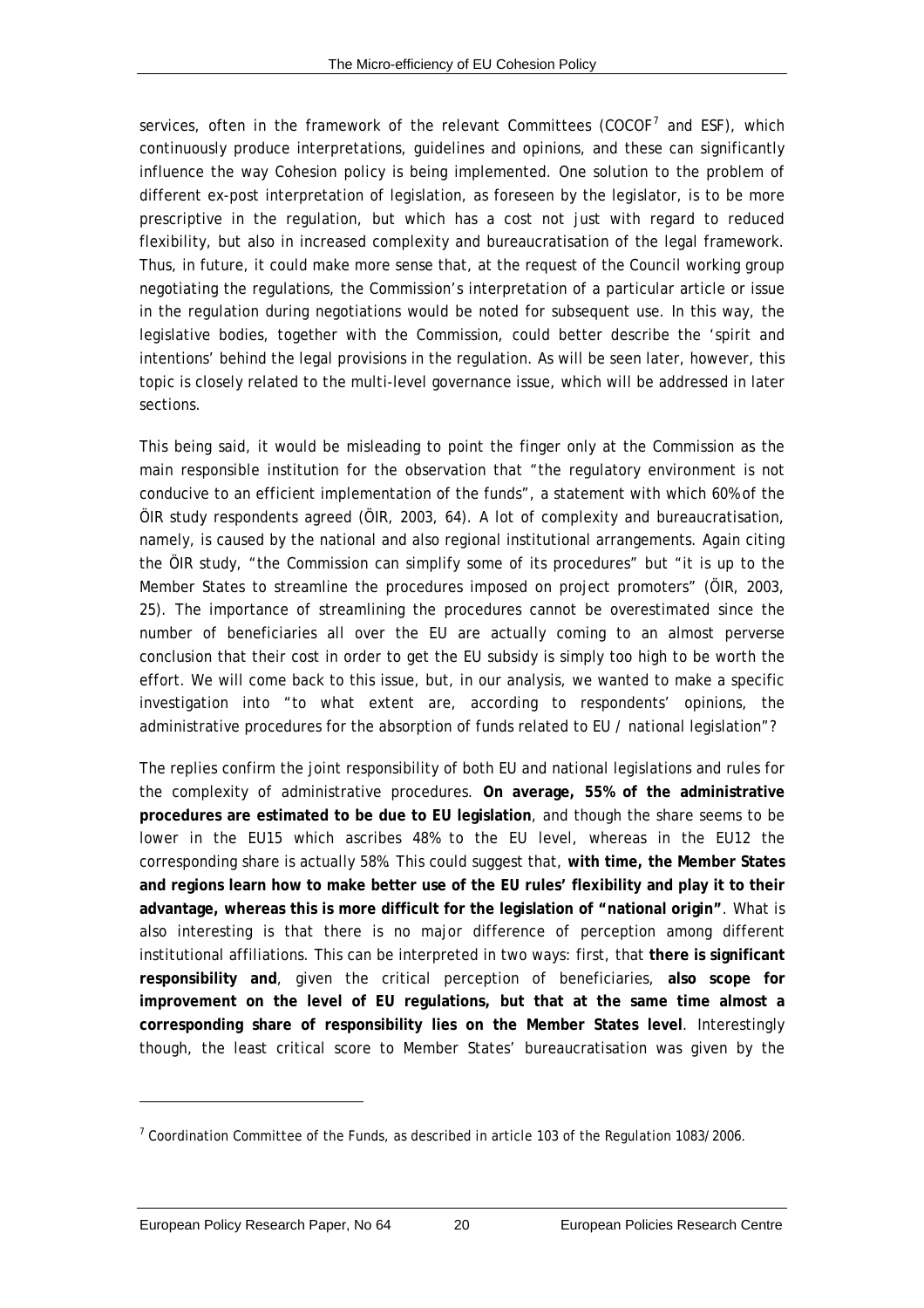<span id="page-30-0"></span>countries with a regionalised/de-concentrated approach, having attributed only 28% of all administrative procedures to the national/regional level.

#### *4.1.2 Financial critical mass*

The second issue that needs to be addressed as part the framework conditions analysis is the size of the programmes. Significant attention has been given to the maximum feasible and manageable extent of transfers to particular Member State relative to the GDP. This was explicitly regulated in the 2000-2006 regulation at the level of 4% of GDP and even lower in the financial negotiations for the 2007-2013 period. At the same time, however, not much attention has been given to the principle of concentration. Even though concentration is one of the Cohesion policy general principles, there was not much debate on the issue. Given the significant administrative and institutional requirements and costs (e.g. programming requirements, control and audit systems, etc.), it is not self-evident that Cohesion policy is justified whatever the level of support. Because people involved in Cohesion policy implementation are usually or rather, not necessarily, well-informed on the average yearly aid intensities for their own and other regions, we have asked the question indirectly, i.e. whether "**there exists a critical minimum level of resources per operational programme below which the present Cohesion policy approach is no longer justified**"? It turns out that almost two thirds (62.5%) of the respondents seem to believe this is the case, in other words, that **there should be a limited lowest level of resources per operational programme**.

The distribution of answers as to what this minimum level of resources per operational programme should be, is however, rather dispersed. On average, 41% of respondents believe that this figure should be below €20 million per year (for the seven-year financial perspective this would refer to an operational programme of €140 million), of which twothirds actually feel that the minimum limit should be half that size. On the other hand, the remaining 60% believe the operational programme should be financially more significant to justify all the institutions and costs associated with them: at least over €140 million for the seven year period, with 14% of respondents claiming that the minimum threshold should be at least around half a billion euros. **Thus, there seems to be significant support for the notion that the operational programmes should be financially rather significant: the median respondent estimated the minimum level of resources per OP between €140 and €280 million for a seven-year period**. According to the present system, the allocation of resources per operational programme is determined by the Member States, so this proposition to a significant degree affects the Member States. Nevertheless, there might be cases in Objective 2, and especially Objective 3 areas, where this minimum threshold could also be regulated at the EU level.

#### **4.2 Implementation structure**

Cohesion policy implementation systems are dependent on the broader institutional setup of countries and regions in question. The literature presented in the second section has introduced by now already standardised typology of approaches.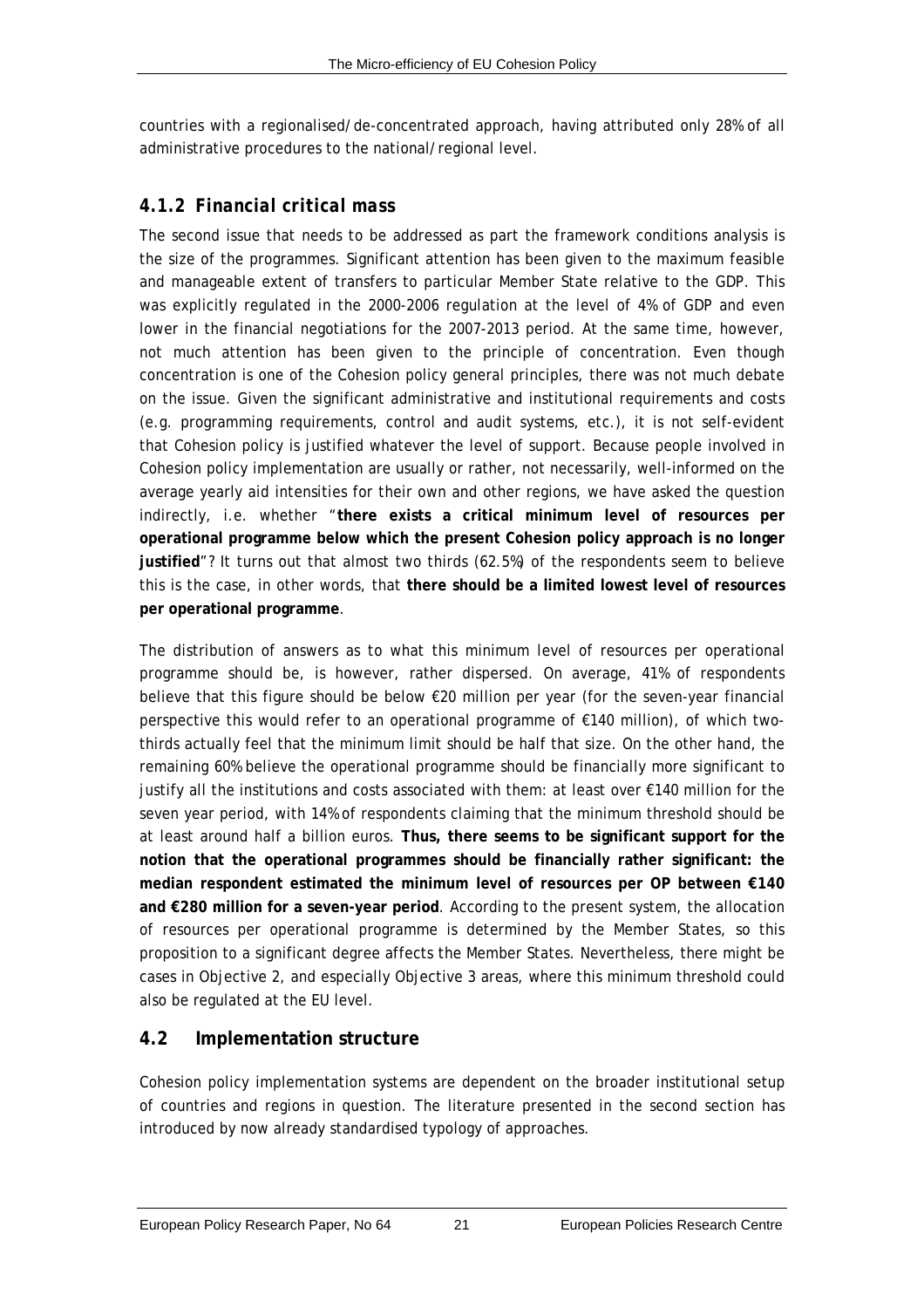Firstly, administrative systems can be differentiated according to whether they are **centralised** or **decentralised**. We have already introduced such classification in the section on methodology, but will expand on this here. The centralised systems tend to put much more weight on decision-making and implementation by the established national institutions, usually ministries, but also other public bodies. On the other hand, decentralised systems, which predominantly refer to federal countries and systems involving autonomous regions, put greater emphasis on the so-called multilevel governance, with decisions and management taken at different levels, thus giving more attention to decentralisation and partnership. However, there is also a combination, whereby implementation is primarily based on national institutions but in their regional exposures. This is usually classified as a de-concentrated model. In our analysis we are not differentiating between self-governing and de-concentrated regional approaches, because a number of other factors influence the efficiency of either of the systems, which thus goes beyond the scope of this paper. We do recognise that both approaches bring 'implementation closer to the citizen', and this is something that we are interested in.

A second differentiation put forward in the literature (e.g. Taylor *et al* (2000), Ferry *et al* (2007)) refers to the degree to which management functions are carried out in the framework of a pre-existing administrative/institutional setup, i.e. the extent of administrative additionality. Systems where Structural Funds rules are interlinked with the general public administrative system are referred to as **integrated** or subsumed **systems**, while systems with separate implementation systems specific to Cohesion policy and thus outside of the general administrative framework are referred to as **differentiated systems**.

The integrated systems try to make best use of the available (sectoral) expert knowledge and know-how in the administration. This also makes them cost effective. These systems can make good use of existing project pipelines, as appraisal and decision-making are usually done through established resource allocation mechanisms. Thus, no special procedures are (in principle) necessary. Some adaptations are admittedly always necessary so as to comply with the minimum standards of Cohesion policy (e.g. publicity requirements). Furthermore, making use of existing economic development administrative channels makes it easier for the potential beneficiaries to have an overview of what is going on in a particular policy field. At the same time, however, an integrated approach makes the system less transparent in terms of public awareness of the purposes that the available EU resources can be used for, and makes it harder for the managing authority to ensure coordination and standardised procedures and forms. This can turn out to be somewhat confusing for potential applicants (e.g. who is responsible for what in Cohesion policy, different approaches and interpretations, etc). Ferry *et al* (2007) further differentiate between **two types of integrated systems depending on whether EU or national resources are dominant**. In the former case, the whole national development policy adjusts to the Cohesion policy approach to development policy implementation, which is generally perceived as positive. A major drawback of dominant EU resources might be, however, that development policy could give too much attention to eligible activities only, and that the absorption of EU funds might bias the whole development policy towards those activities were money can be spent more easily.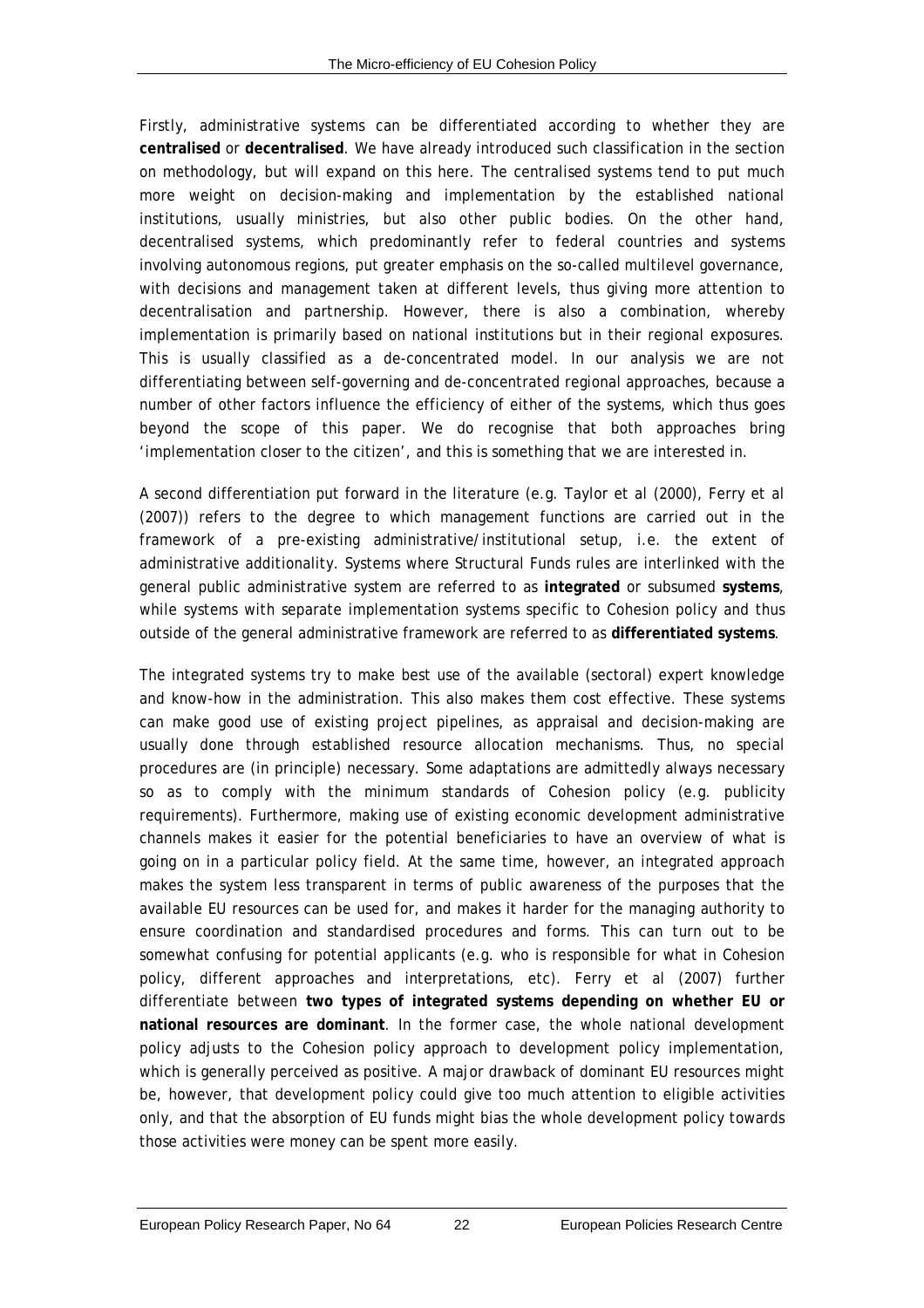<span id="page-32-2"></span><span id="page-32-0"></span>Under the differentiated systems, separate institutional structures and channels are put in place, which means that one single system operates across a whole programme. This makes it easier to steer the programme implementation towards set objectives. Differentiated systems also make it easier to ensure consistency in implementation with regard to technical requirements for the applicants whatever the policy area, because there are no pre-established practices in the responsible institutions. Separate systems, however, by definition mean higher costs and potential duplication problems. A particular problem in such an approach is coordination with other national development initiatives. Coming back to Taylor *et al* (2000), there seems to be a trade-off between, on the one hand, the administrative simplicity offered by using existing domestic systems, and on the other hand, the strategic coherence and visibility of EU funding offered by separate systems.

Taylor *et al* (2000), have nicely worked out the advantages and disadvantages of both implementation systems in terms of their contribution to efficiency, effectiveness and transparency, which is broadly summarised in [Table 4](#page-32-1).

<span id="page-32-1"></span>

|                        | Transparency                                                                                          |                                                                                                                                                                      |                                                                                                                       |
|------------------------|-------------------------------------------------------------------------------------------------------|----------------------------------------------------------------------------------------------------------------------------------------------------------------------|-----------------------------------------------------------------------------------------------------------------------|
|                        | Efficiency                                                                                            | <b>Effectiveness</b>                                                                                                                                                 |                                                                                                                       |
| Differentiated systems | A single system<br>operates across a<br>whole programmes.                                             | Can promote strategic<br>coherence across a<br>programme and enables<br>an overview to be easily<br>maintained.                                                      | Greater visibility of<br>Funds and easier<br>overview of how<br>decisions are made.                                   |
|                        | BUT has to be<br>established and<br>operated. Requires a<br>marketing effort.                         | BUT some actors with<br>limited sectoral<br>expertise prepare<br>recommendations.                                                                                    | <b>BUT possible conflicts</b><br>of interest in decision-<br>making.                                                  |
|                        | Benefits from pre-<br>existing channels.                                                              | Appraisal & decision-<br>making by sectoral<br>experts.                                                                                                              | Systems can be simple<br>for applicants.                                                                              |
| Subsumed systems       | BUT challenging for<br>the Structural Fund<br>programmes co-<br>ordinator to maintain<br>an overview. | <b>BUT</b> fragmentation<br>leading to a potential<br>lack of overall<br>coherence.<br>Hard for Structural<br>Fund co-ordinator to<br>influence decision<br>systems. | <b>BUT overall Fund</b><br>visibility can be low.<br>Overview of decision<br>and criteria is difficult<br>to compile. |

**Table 4: Advantages and disadvantages of differentiated and subsumed systems** 

**Source:** Taylor *et al* (2000): 2

l

Apart from integrated and differentiated systems, Ferry *et al* (2007) also refer to **aligned systems[8](#page-32-2)** in which, there are "separate decision-making systems for the EU and national funding...., but they operate in parallel or in some other coordinated manner" (*ibid*., vii), so they represent a mix of the two systems presented above. Such an approach promotes coordinated policy-making with the national resources, increases the scope for exchange of

<sup>&</sup>lt;sup>8</sup> Taylor *et al* (2000), refer to them as "composite systems".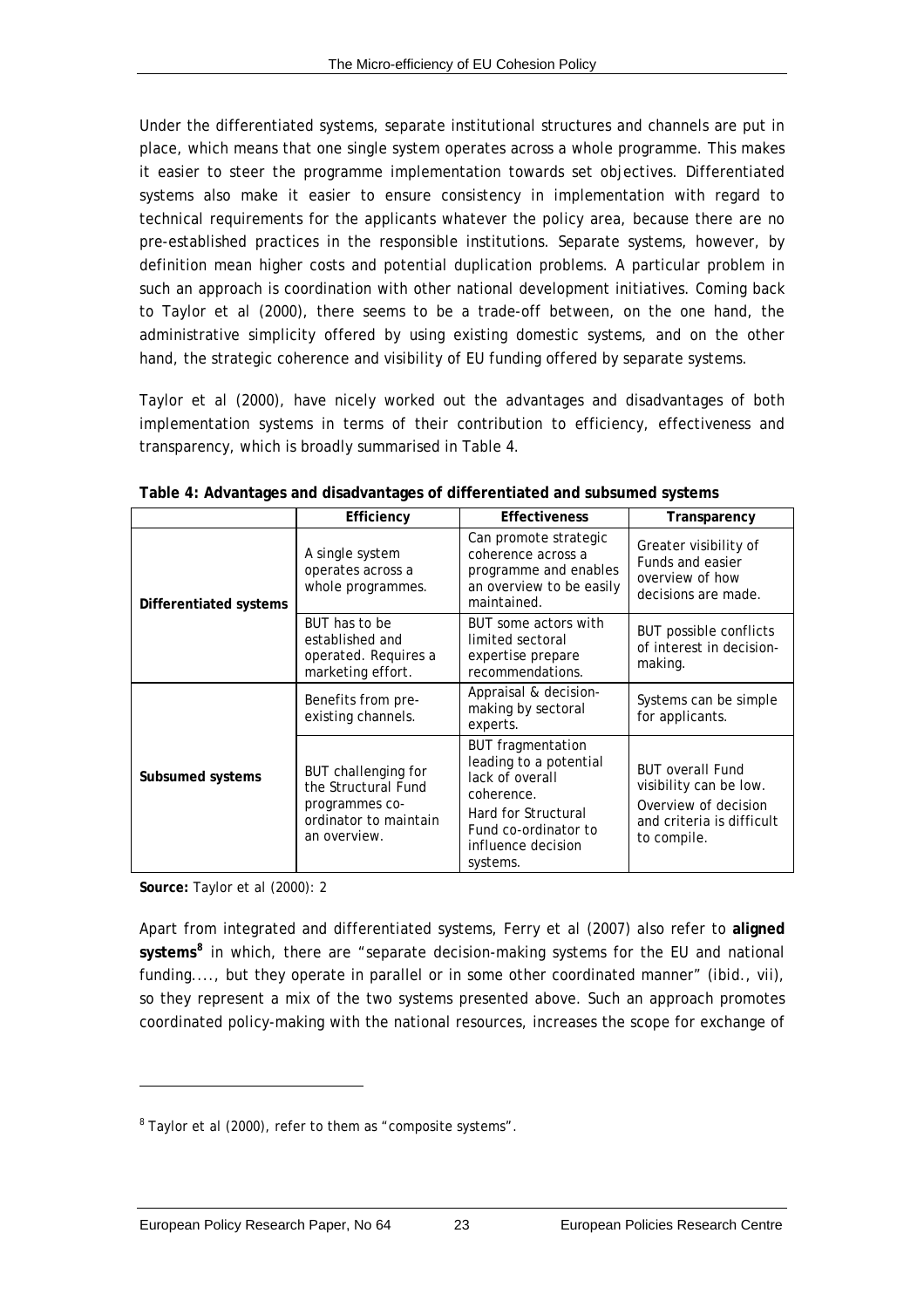experience and offers better value for money, but at the same time poses a "danger of administrative overload and problems with transparency and complexity".

The decision on the approach to the implementing structure is immensely important since such decisions tend not to change over time. According to Taylor *et al* (2000), the following factors determine the approach taken by the Member States (p13):

- a) *The conception of the role of SF in domestic economic development activity*, which can be understood 'just' as a financial compensation mechanism or, at the other extreme, Cohesion policy can be taken as an incentive for change not just in terms of policy-making but also institutionally.
- b) *The influence of legal frameworks governing public sector activities*, where it depends to what extent the legal framework allows the introduction or change of responsibilities.
- c) *The influence of administrative traditions*, where decision-making can be traditionally very concentrated in responsible institutions rather than making decisions in the framework of partnership based committees.
- d) *The demand for SF support* can require more complex and transparent decisionmaking structures.
- e) *Judgements weighting the cost of dedicated structures against the significance of the Funds*, thus looking at whether greater costs of the differentiated systems outweigh the benefits.

There is general agreement that every management structure needs clearly defined roles and coordination processes well explained, documented and implemented, for the system to work well. It is furthermore important to realise that **the implementation system is capable of operating well within either of the systems** described above (see example to ÖIR (2003), Taylor *et al* (2000), Boeckhout *et al* (2002). Apart from the above considerations, we will put forward crucial factors as well as guiding principles, which should be taken into account when deciding on structure of the implementation system.

Cohesion policy implementation systems are administratively demanding in all circumstances. This necessitates making the best use of the available resources. With regard to centralised or decentralised approaches this means, at least in the initial stages, that systems should be adapted to the existing institutional set-up of the country (Boeckhout *et al*, 2002), i.e. towards the level where the greatest institutional capacity lies. Only in the latter stages could they also be used as a means to reform the institutional structures (e.g. strengthened decentralisation). With regard to integrated vs. differentiated systems, the decision should, to an important degree, depend on the quality and efficiency of the existing administrative system. If the existing public administration system is streamlined and efficient, it makes a lot of sense to integrate Cohesion policy into the same framework. This would not just make the implementation easier for applicants, but would also make best use of the existing human capital in the administration. Staffing problems tend to represent one of the most serious challenges in the initial stages of Cohesion policy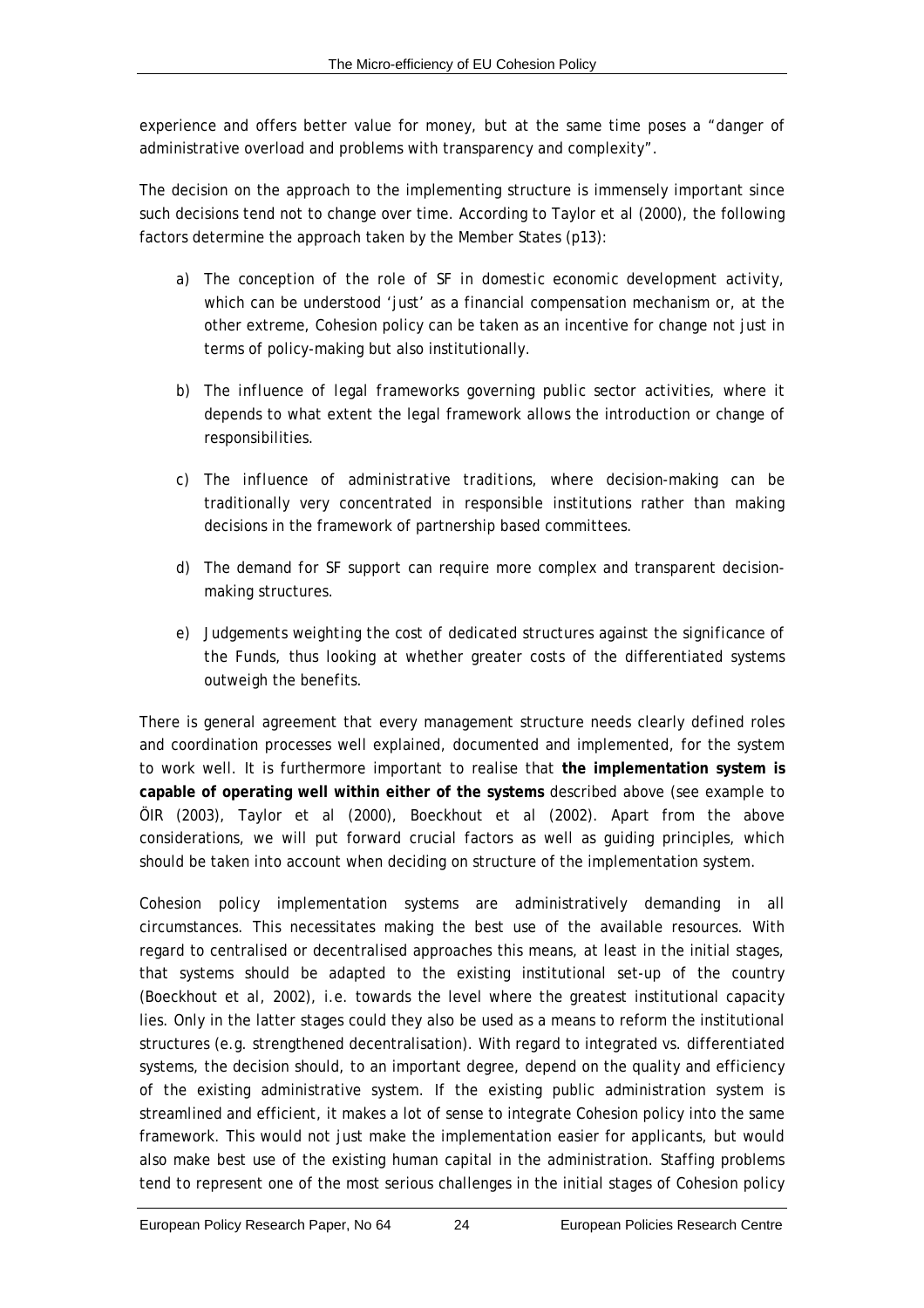<span id="page-34-0"></span>implementation. The decision to adopt the differentiated systems could, however, well be justified if the existing administration system tends to be overly bureaucratic and complex, since it is not very likely that the introduction of Cohesion policy would provide enough incentive to reform the system as a whole. It might only be reasonable to expect this when there is a direct commitment at the highest political level. Furthermore, a differentiated approach might also be relatively more justified where the available financial resources for the Member State in question are rather modest, also indicating that the scope of interventions is rather limited. In such a setting a differentiated system can be advantageous, because the specialised institution can adapt all the procedures to best suit the purpose and requirements of Cohesion policy. As a consequence, however, such systems tend to have more difficulties with project generation (See Section [4.4.1\)](#page-47-1). Finally, in every possible combination or context, we would put forward three horizontal **guiding principles** that should be addressed when specifying implementation systems. These are (a) the necessity for coordination; (b) number of institutions involved in the implementation system; and (c) the extent to which it is possible/sensible to outsource the implementation of Cohesion policy.

#### *4.2.1 Necessity for coordination*

Coordination tends to be associated with the managing authority function, although as we will see later, not necessarily so. Previous studies have already come to the conclusion that the MA's role and importance is strong, that generally there is a predominantly positive attitude towards their performance, and that there is 86% support for the notion that managing authorities in their respective regions are "organised and structured in an appropriate manner" (ÖIR, 2003: 68). Furthermore, according to Boeckhout *et al* (2002: 8), it is "vital to locate the MAs of operational programmes in line with the position in the national hierarchy and the existing administrative structures".

To understand the importance of coordination, we must first specify the functions of the managing authorities who, in essence, represent the highest institution in the national hierarchy. With some generalisation, their role could be summarised as:

- a) strategic steering of the operational programmes, including the programming/partnership phases (determining what is being financed); and
- b) ensuring legal compliance of the implementation system according to the regulatory framework, and especially compliance with the sound financial management principle.

The first function encompasses programming, decision-making on what is being financed as well as provision of the necessary tools for proper decision-making - i.e. the functions of monitoring and evaluation. As far as the second function is concerned, it primarily refers to the setting up of managing and control systems, and subsequently making sure that the actual implementation abides by those rules. These are standard and also common functions, which managing authorities all over the EU must perform. The difference, however, lies in the extent to which these functions are delegated to the so-called "intermediate bodies". Namely Article 59 of the general regulation (Council Regulation (EC)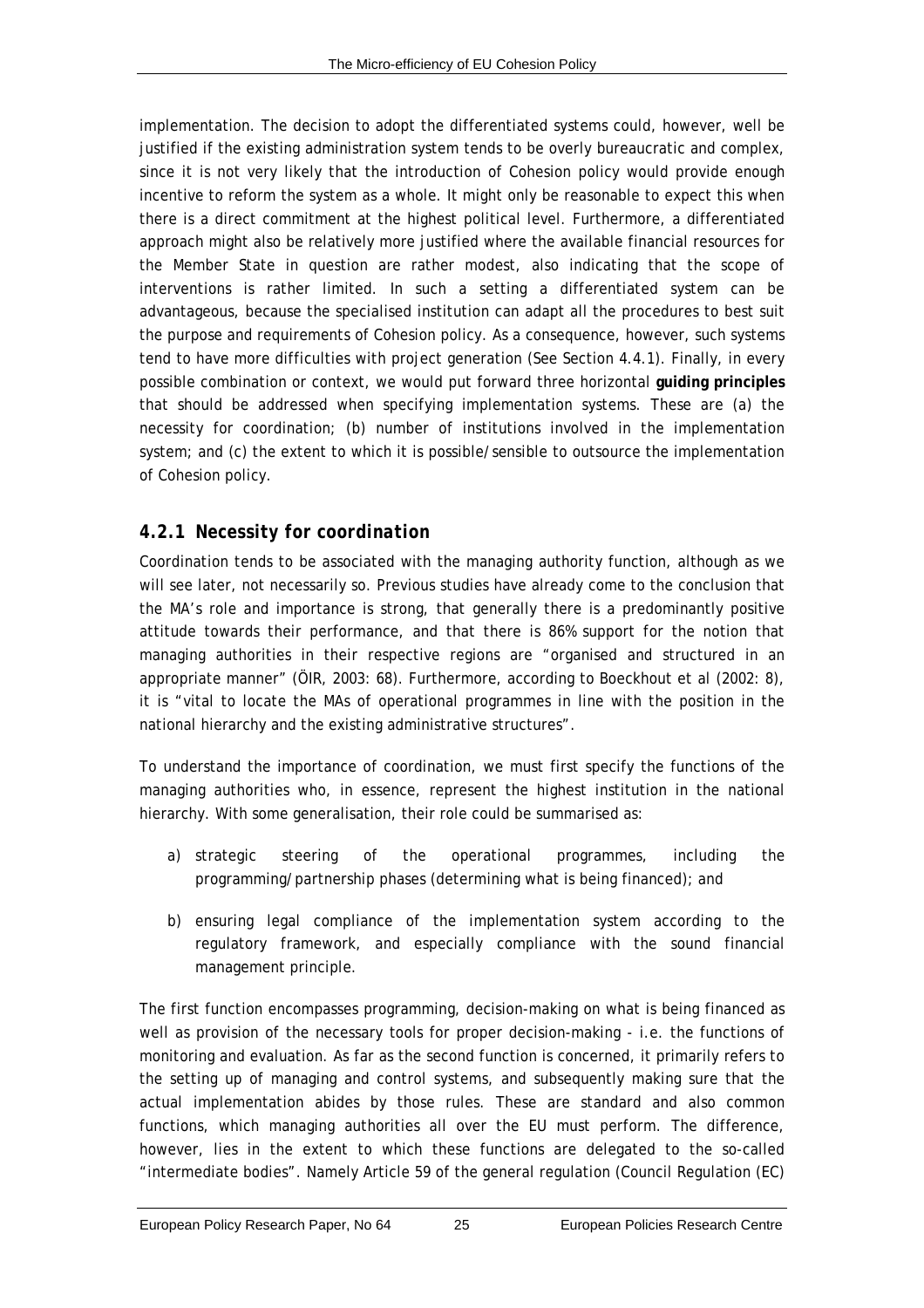No 1083/2006; general regulation hereafter) stipulates that "The Member State may designate one or more intermediate bodies to carry out some or all of the tasks of the managing or certifying authority under the responsibility of that authority".

The decision on what to delegate primarily lies in the distribution of responsibilities and know-how in the national/regional institutional system and, as put forward by Boeckhout *et al* (2002: 9), "no uniform concept regarding the delegation of tasks by MAs has emerged. To the contrary, every country has elaborated the role of MAs in a different way, reflecting the administrative structures, the planning traditions, the balance of power and the size of the country". Based on our analysis, the decision on how to structure the implementation system should, giving due account to the national institutional system, be founded on two criteria:

- To what extent are policy fields that are to be co-financed dependent on other policies? The dependence primarily refers to possible/necessary synergies and complementarities and this can either be with other EU co-financed programmes or with other national policies?
- To what extent is it justified to impose standardised procedures and forms of Cohesion policy on a particular policy area?

Clearly, in the national/regional context the responsibility for a particular function needs to be given to the institutions best capable of pursuing the task, particularly where the benefits of specialisation come to the fore. However, this notion is restricted by the value added of pursuing policies in support of each others' goals (increased efficiency) and the value added of increased transparency for the applicants, if they are required to comply with the same set of rules whatever the particular operation in question. Thus, **the more self-standing the policy, the more sense it makes to have all the functions concentrated in the responsible institution** (based on national institutional setup). On the other hand, **the more the policy in question is intertwined with other policies, and the higher the likelihood that other EU and/or national policies are targeted at the same potential beneficiaries, the more sense it makes to have strong coordinating institution** which works closely with the specialised implementing institutions – i.e. intermediate bodies.

Delegation of tasks to intermediate bodies can be organised in different ways, with the crucial distinction being how the negotiating power for policy setting is spread between MA and IBs. We would argue that **without the residual rights vested in the managing authority (i.e. the MA having the final approval and decision-making power), the delegation of tasks is inefficient**, as it allows game-playing by the intermediate bodies, while forcing the MA into over-regulation, because it is otherwise not able to enforce its position. This generalised suggestion refers to both the national and regional levels, as well as to both differentiated and subsumed systems.

However, it is not necessarily the managing authority which ensures coordination, even though this is usually the case. As shown by the Portuguese or Czech cases, for example, a separate institution can also be foreseen, with power and responsibility to coordinate and/or supervise the managing authorities. The risk with such an approach is that it could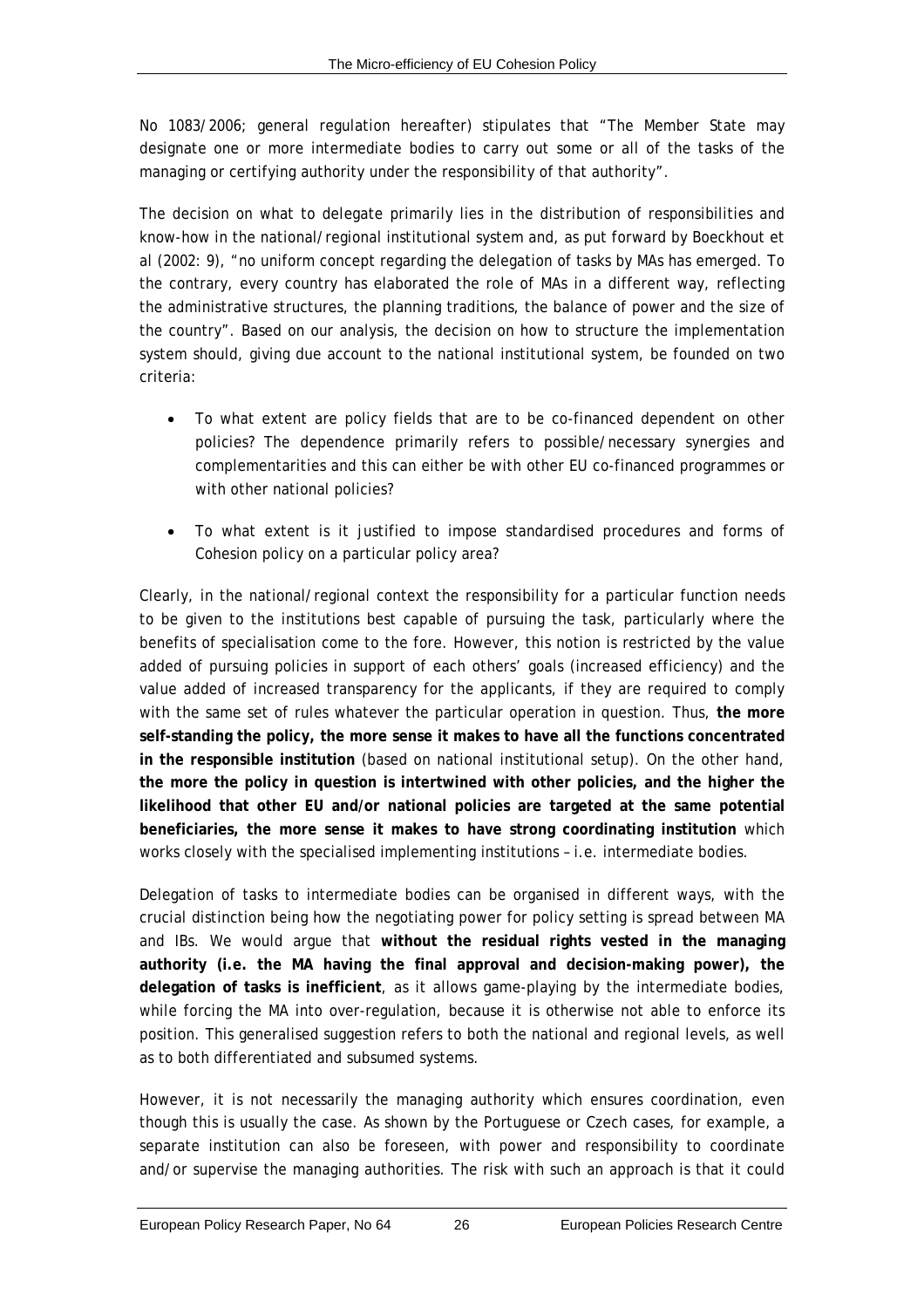be interpreted as being, to some extent, inconsistent with the spirit of Cohesion policy regulations which, apart from the monitoring committee, put the managing authority at the top of the hierarchy. This means that final responsibility always rests with the managing authority. The actual ability to coordinate the managing authorities of this separate institution is therefore dependant on its political power; this, however, makes it systematically unstable.

In the questionnaire responses, we found partial support for the above ideas. We asked, not just whether a coordinating institution is needed, but also how much decision-making power it should have. There is **universal agreement that Cohesion policy needs a coordinating institution**. This seems to suggest that organising implementation systems, or rather operational programmes, "per responsible ministry or institution" is, at least in the initial stages, not an efficient solution. However, there is only **limited support for the notion that the final decision-making right should be vested in the coordinating institution**. The average score to question 19 namely was 6.4, suggesting that, on average, the respondents consider that the coordinating institution should have more than just an advice, procedures setting and best practice exchange function, although not as much as to give it the veto right. Interestingly, the greatest support for a strong coordinating institution unexpectedly came from the managing authorities and, even more surprisingly, also from experts outside the system (both scoring 7.3). The intermediate body respondents, whose decision-making power would be restricted, expectedly did not support the notion of a strong coordinating institution (average score 5.4). The most important finding on a more disaggregated level, however, is that the score was significantly lower in the EU15 (5.3) than in the EU12 Member States where the average score was 6.9. This seems to suggest that **newly introduced systems need a stronger coordinating institution with significant decision-making powers. With time, however, when the system and relationships among institutions become standardised and well established, there is greater scope for de-concentration**.

# <span id="page-36-0"></span>*4.2.2 How many institutions should be involved?*

After deciding on the role of the coordinating institution, Member States and regions are faced with the next important dilemma, which is about how many institutions (i.e. intermediate bodies), should be involved in the implementation system. In order to analyze this question, we should first point out that we refer to the predominant type of intermediate bodies: institutions which have the authority to propose/define the detailed provisions as to what kind of operation and how it should be financed; and those directly working with beneficiaries, especially in selecting projects, their monitoring and providing support to the project owners. Of course, such intermediate bodies do not necessarily have to answer directly to the managing authority, as it is common practice that there can be more layers of intermediate bodies, in line with the national/regional institutional system e.g. public implementing institution (second level IB) answering to the ministry (first level IB) which is answerable to the managing authority. Clearly, **the quality of intermediate bodies, given their tasks, is of major importance for the efficiency of the implementation system**. This notion received 93% support in the ÖIR (2003) study.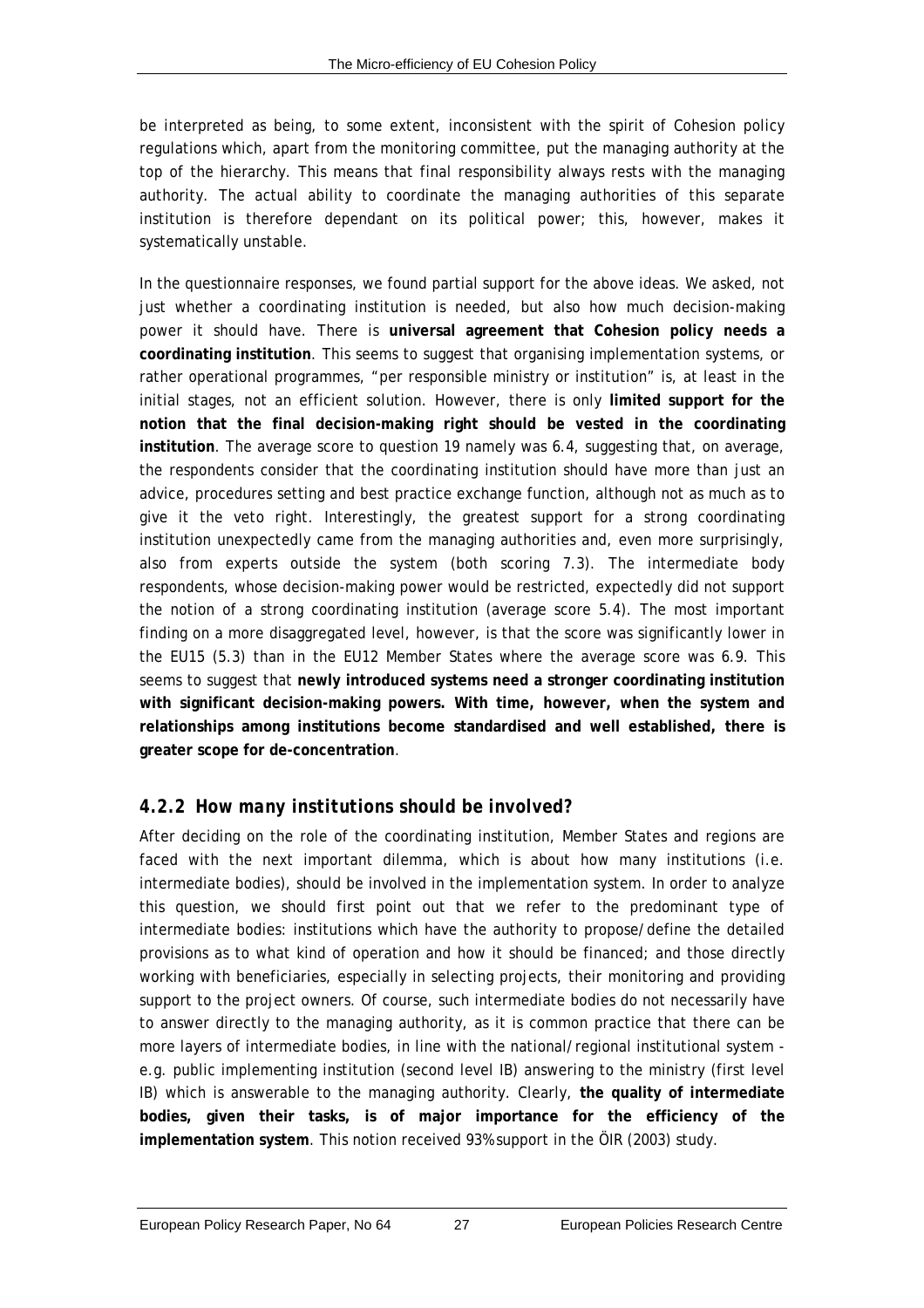Empirical investigations indicate that the number of intermediate bodies can differ markedly. Boeckhout *et al* (2002: 17), report that the number of IBs per OP can amount to 30 or 40, but can even go up to 500. It is hard to assume *a priori* which approach is more efficient, although some authors have argued in favour of concentration (e.g. Horvat, 2003). It should certainly be recognised however that there are different consequences for the implementation system that need to be taken in account. A greater number of involved institutions allows better institutional adaptability to the demands of the particular policy in question. As a consequence, the involved institutions can reap the benefits of increased specialisation, which can be of significant importance. On the other hand, however, it should be recognised that Cohesion policy implementation, founded on multi-level governance, requires complex and specific know-how. This does not only make the implementation of Cohesion policy more expensive than the implementation of domestic policies, it also involves noticeable learning costs. During the learning period, there is a significantly higher risk of irregularities in the process, resulting in a need to cover the additional costs from other (public) sources. Furthermore, a greater number of involved institutions magnifies the problem of coordination. This is relevant both in terms of policymaking (synergies) and, especially, in terms of legality of implementation (standardisation of procedures and forms).

The responses from our questionnaire seem to give a clear indication as to which dimension dominates. We have asked whether, for a particular OP, a more concentrated approach that involves a smaller number of intermediate bodies and implementing agencies, or a more de-concentrated approach with greater number of institutions involved, was considered more efficient. The average score for this question was 2.7, which means that **in more than 7 out of 10 cases respondents would consider a concentrated approach as more efficient** (consistent with the findings by Horvat (2003)). This is a common position for the majority of respondents (small variation in the score), with respondents from EU15 having a slightly lower tendency to promote a concentrated approach (average score being 3.1). Interestingly, however, the strongest tendency for a concentrated approach could be found among the experts. Classifying answers on the basis of the organisation of the implementation systems in respondents' countries suggests that being in a concentrated environment makes the virtues of a more de-concentrated approach more apparent and *vice versa*. Respondents from de-concentrated implementation systems namely consider a concentrated approach more efficient in more than 80% of cases. That a smaller number of involved institutions is more conducive for an efficient implementation system, was also recognised by the EU12 Member States' representatives during an exchange of experience meeting on 1 March 2007 in Ljubljana, where institutional complexity was identified as one of the commonly-shared weaknesses. There is a very weak tendency that, over time, Member States/regions could "afford" a more de-concentrated approach; the virtues of concentrated approach, however, still seem to dominate strongly.

# <span id="page-37-0"></span>*4.2.3 Outsourcing*

According to the regulations, primary responsibility for the Cohesion policy implementation lies with the Member States, that is to say, each Member State's elected government needs to determine who is to carry out the implementation tasks. This means that the implementation function originally rests with the public administration. However, some or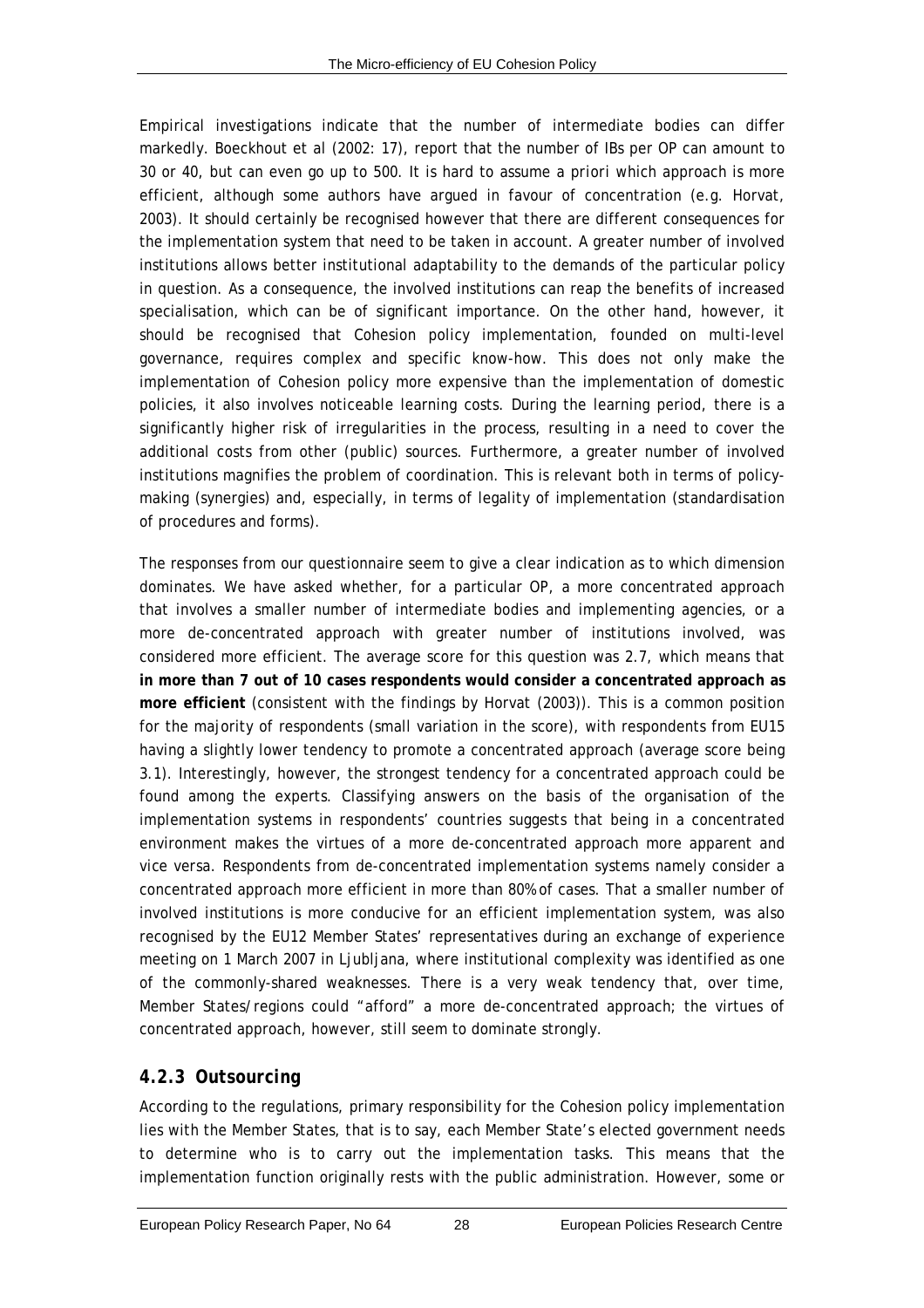nearly all of the functions could also be outsourced. In this section we will look at this option more closely, making use of a study prepared by Taylor, Rooney and Bachtler (1999), who make very useful typology of outsourcing types (*ibid*., 28):

- Programme Outsourcing (long-term), which involves contracting a single organisation to undertake most of the management and administration functions.
- Partial Outsourcing (long-term), where either a range of specific programme administration tasks are outsourced (e.g. monitoring and steering evaluation) or all tasks for specific parts of the programme are outsourced (e.g. management and administration of the ESF dimension).
- Mission Outsourcing (short-term), which involves contracting an external organisation to undertake a specific time-limited task (i.e. evaluation study).
- 'Insourcing' brings capacity in terms of manpower and expertise on the basis of seconding staff on a temporary basis.

Our interest primarily lies in the programme and partial outsourcing, since mission outsourcing and insourcing are not relevant with regards to how to design the implementation structure. Programme and partial outsourcing are not very common, though they are not so rare in the implementation of the Community Initiatives. Nevertheless, Taylor, Rooney and Bachtler (1999) list a number of benefits that such arrangements *can* bring about (*ibid*., 60):

- A new balance between the partners and programming authority that allows for more equal cooperation.
- Local ownership through accessibility, because the outsourced functions can be physically located closer to the target area.
- Partner 'ownership' encouraged through management style or status due to more independent status with more responsive management style.
- New organisations have more flexibility to innovate, (re)invigorating programming.
- More transparent programme management, since free-standing secretariats are typically more explicit and transparent about their objectives and activities.
- Solution to institutional rivalry: where there are several organisations which could take on a programme management role, outsourcing it to a new organisation provides a solution to potential institutional rivalry.
- Higher profile to the programme: Establishing a dedicated organisation to take on programme management and administration can help to create a higher profile for the programme itself.
- Civil service streamlining. At the same time as outsourcing programme management has benefited programmes themselves, and been welcomed by partnerships, it has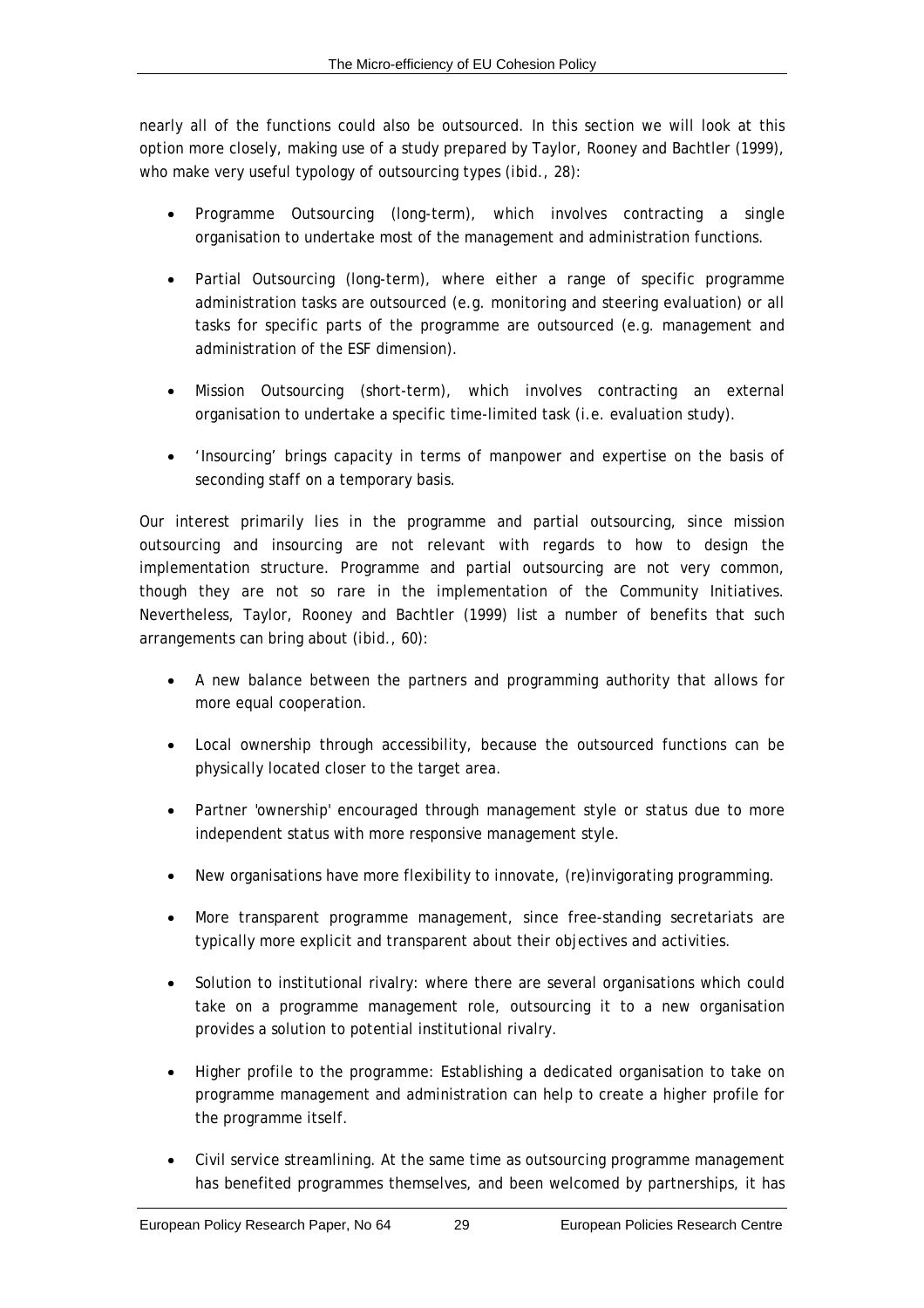<span id="page-39-0"></span>enabled government units to pursue their own agenda of streamlining and cost cutting.

• Costs may not be reduced, but they can be offset. There is little or no evidence that outsourcing arrangements for programme management and administration cost less than undertaking these functions within government units at whatever level. However, such arrangements have allowed costs to be offset by transferring them to the budgets of other organisations.

We have emphasised the word "*can"* because outsourcing is beneficial only under certain conditions. It is very hard to generalise on this issue, as solutions again need to be specifically adapted to the particular challenge or situation, taking account of the institutional setting<sup>[9](#page-39-0)</sup>. We could nevertheless say that for outsourcing to work: (1) the rationale for exactly what (and why) would be outsourced must be clearly understood; (2) the institution taking over must have sufficient experience, know-how and organisational capacity and style;<sup>[10](#page-39-0)</sup> and (3) the institution taking over must be held accountable. All are to a large extent related to the ability for good contracting. The first, in the sense that the subject of outsourcing (and consequently the contract) needs to be spelled out clearly, which also makes the monitoring of its implementation easier. Contractual monitoring has its limits; additional measures could, therefore, be foreseen for ensuring accountability. Taylor *et al* (1999: 57) for example stress that "a core guarantee of accountability is that the responsibility for outsourced functions can be taken away from the organisations undertaking them, if their performance is unsatisfactory", that the quality of outsourcing must be regularly supervised by the programming authority and that, in some cases, the work of organisations undertaking outsourced functions have often been subject to evaluations.

In our study, we wanted to get our respondents' opinions, not just on to what extent they consider outsourcing useful, but we also wanted to test the proposition put forward by Taylor *et al* (1999), that there is no noticeable difference in the outsourcing quality dependent on the type of organisation taking over. It is reported that the more substantial types of outsourcing are predominantly given to semi-public/semi-private organisations, while with other types of outsourcing private consultancy firms also get involved. The answers seem to reveal a **rather indifferent attitude towards outsourcing in general**, which is probably associated with the fact that it was not possible to differentiate the effectiveness of outsourcing under different circumstances or for different functions. Two interesting results appear nonetheless. First, there seems to be **greater scepticism towards** 

l

<sup>&</sup>lt;sup>9</sup> The report does make a general statement however that "the overall level of satisfaction with the outsourcing arrangements examined appeared to be high" (Taylor, Rooney and Bachtler, 1999: 62).

 $10$  This is primarily dependent on the extent to which the market for these services is developed, an issue that will be dealt with in greater detail in the section on project appraisal, selection and approval. At this point it is worth mentioning however, that the ÖIR (2003) study found that there was no shortage of expertise in the market, but that it was rather the inability of the responsible institutions to make good use of it that represented the real problem (*ibid*., 75).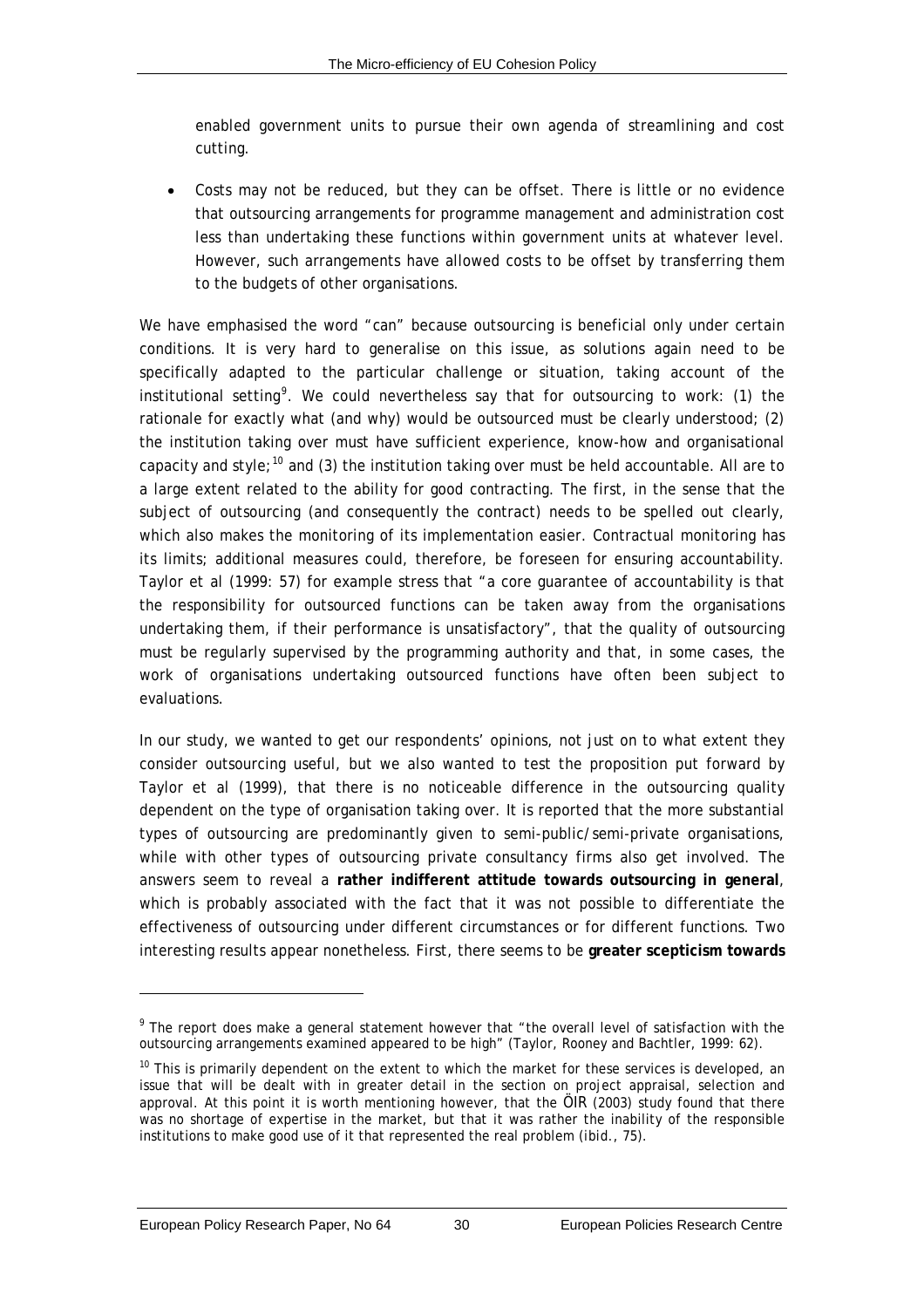**outsourcing to the private firms** (44% support relative to 62% for semi-public organisations) and second, especially among the EU15, there seems to have been bad experiences in this regard, as there is only 25% support for outsourcing to private firms. This seems to suggest that **the Cohesion policy implementation is rather hard to contract, which makes outsourcing of more complex functions to the private sector rather less effective**. Nevertheless, this notion needs to be treated with caution as outsourcing efficiency and rationale should be decided on a case-by-case basis.

# **4.3 Programming**

# <span id="page-40-0"></span>*4.3.1 Value added*

Programming is generally considered to be one of the strongest features of Cohesion policy implementation. It has several qualities playing to its advantage. First, it promotes a strategic approach in spending Cohesion policy resources and, at the same time, makes decentralisation of decision-making to the Member States easier. Second, the strategic approach contributes to better coordination in policy design and can, in turn, also translate into improved coordination of policies in the implementation phase. Programme preparation and coordination namely put particular emphasis on the internal and external consistency of the policies, in this way setting the groundwork for the realisation of synergies among different policy fields. Third, the programming approach, by definition, requires Member States to improve the logic, objectives and rationale of their foreseen operations. This makes monitoring and evaluation easier and, in turn, also improves effectiveness. Fourth, programming significantly reduces the uncertainty with regard to the policy-mix particular regions or Member States intend to pursue. This allows better long term budgetary planning on the public side and, even more importantly, provides potential beneficiaries with a stable framework while preparing their own strategies and making their own investment decisions.

The above-mentioned, positive properties of programming are confirmed in the ÖIR (2003) study, where the majority of the respondents assessed programming as having "significant positive impact on the delivery system". There are, however, also a few downsides. First, the whole programming exercise is a demanding and complex procedure, which does not only require skilful administration, but also takes a lot of time. It is not unusual for the whole preparation and negotiation procedure to last for two to three years. Furthermore, negotiations with the European Commission can also involve unwarranted concessions on the side of the Member States, which result out of either generalised policies unjustifiably imposed onto particular region (one size fits all problem) or out of an in-build requirement for general consensus among the Directorates General of the European Commission who might pursue their own "partial interests". Thirdly, programming can have a detrimental effect on experimentation and innovation, an issue to which we will return in the later sections. And finally, the programming requirements are the same whatever the financial size of the programme, which could be unjustified, as illustrated in Section [4.1.2](#page-30-0).

In our analysis we did not want to directly weigh advantages against disadvantages. Rather we wanted to focus on the programming contribution to the basic objectives of Cohesion policy, i.e. **to what extent does programming actually contribute to the overall impact**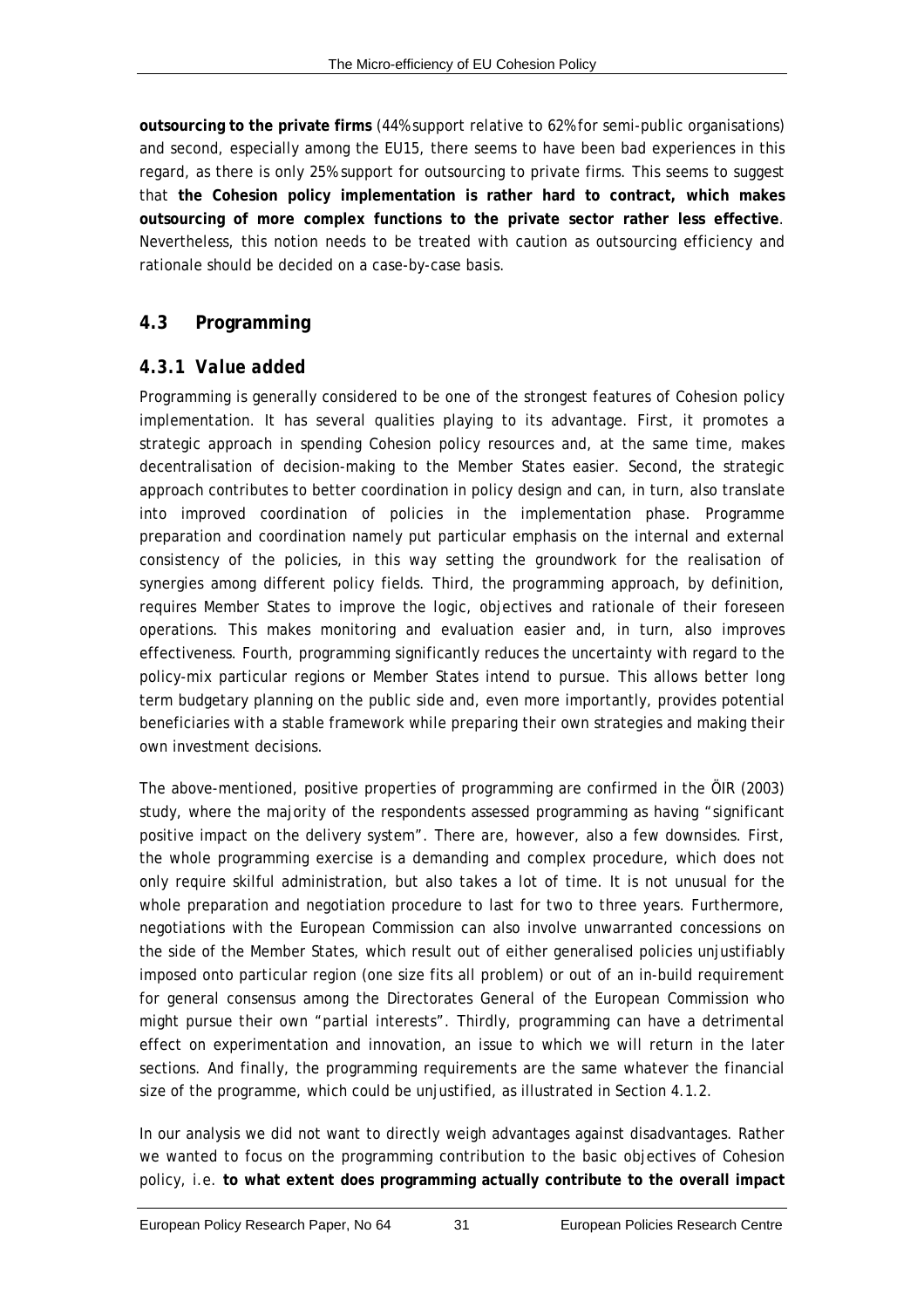**of disbursed resources**. As it turns out, the respondents seem to believe that quite a lot. Namely, **on average, over half of the impact is attributed to programming and "only" 48% is supposed to be determined by more detailed implementing provisions, like calls for projects**. In the EU15 a greater role is attributed to programming (62% of the impact), while the highest share can, on average, be found in the Member States with regionalised/de-concentrated systems. **Our findings support the generally positive image of programming, since a significant share of Cohesion policy resources' impact seems to be determined by the quality and appropriateness of the operational programmes**. This also gives additional leverage to the positive properties listed at the beginning of the section. Furthermore, **the importance of programming seems to grow with time and decentralisation, since more and more operations seem to be financed directly on the basis of operational programmes.**

# <span id="page-41-0"></span>*4.3.2 Decision making and allocation of competencies*

Even though programming may be useful, its positive effects in the next step depend on the decision-making relationship between the Member States and the European Commission. The allocation of competencies is clearly presented in European Commission (2004) which ascribes the EC competencies primarily to: (a) ensuring that management and control systems exist and are functioning smoothly; and (b) ensuring efficiency of the assistance on the basis of regular monitoring and evaluation. This approach can be described as a 'shared management' model (as defined in Article 14 of the general regulation), as well as partnership principle (as defined in Article 11 of the same regulation). Furthermore, Article 28 of the general regulation stipulates that "the Member State shall prepare the National Strategic Reference Framework in dialogue with the Commission, with a view to ensuring a common approach". This means that the European Commission has *de jure* authority to codecide on what should be financed out of Cohesion policy resources, and on how.

This could be questioned on the theoretical grounds of fiscal federalism (Tiebout 1956, Oates, 1968 and 1972, Musgrave 1959) and the more commonly quoted subsidiarity principle. Namely, if there is sound theoretical backing for the redistribution function to be implemented at the central level, this is not the case with the allocative function, where decentralization has definite advantages. As long as Cohesion policy is not seen as a fiscal transfer mechanism, i.e. that its objective is not to compensate for income differentials but is instead devised to strengthen long term competitive capacity of the recipient areas (productivity oriented investment-transfer mechanism), then Cohesion policy has the properties of a policy with allocative objective. This view is confirmed, for example, by Bailey and De Propris (2002), who argue that Cohesion policy "not only had to redistribute resources from the rich to the poor regions/countries, but more importantly ... had to trigger or accelerate a process of economic development in the poorest regions/countries in order to enable them to compete in the new competitive environment" (*ibid*., 419). This means, in turn, that decentralization brings added value as it "fosters greater responsiveness of policy-makers to the tastes of individual jurisdictions" as "the distance between citizens (demand) and politicians (supply) on one side, and between citizens and the bureaucracy (management and production) on the other, remains as short as possible", which makes "signalling and control ... effective, resulting in a better congruence between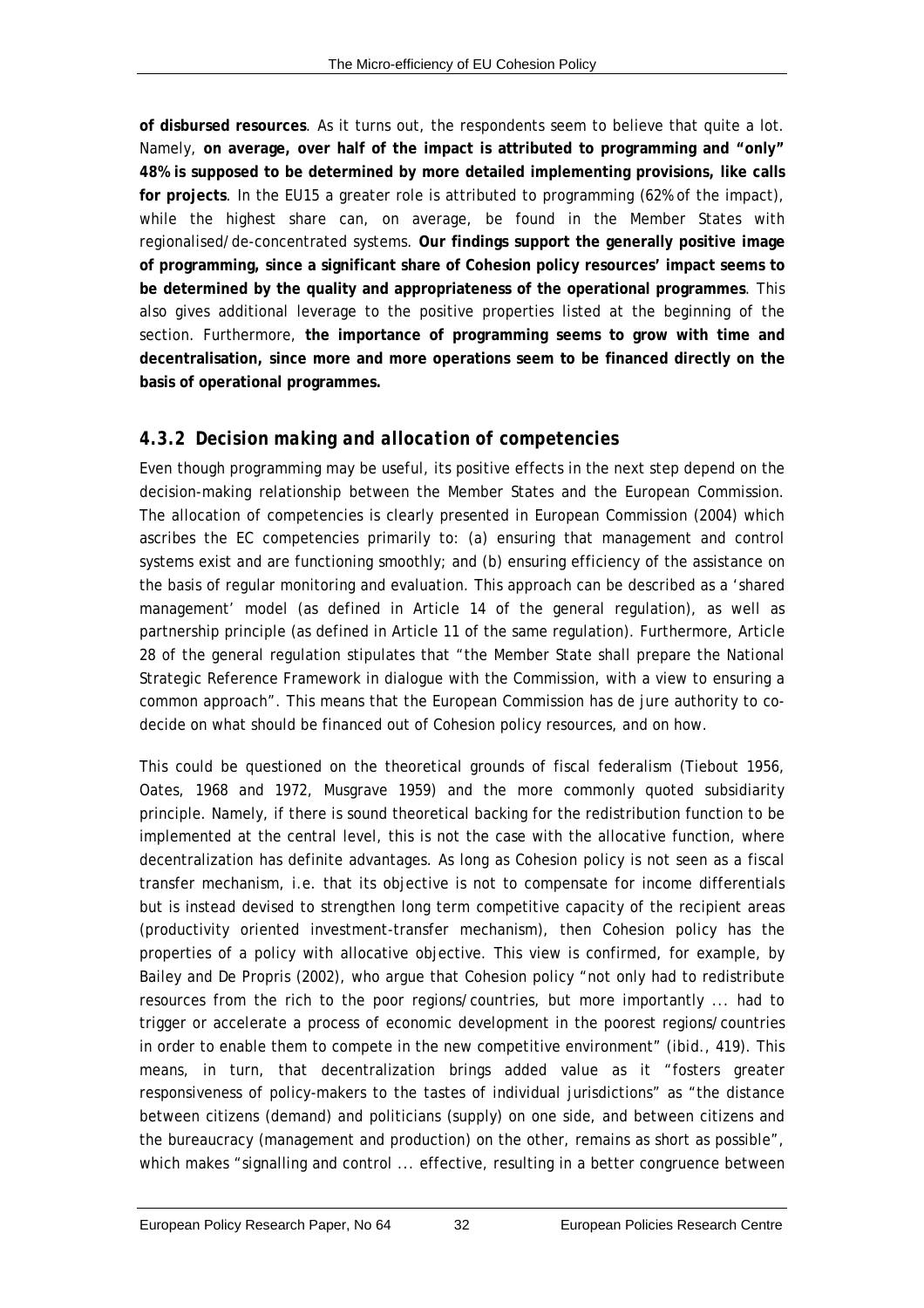public preferences and public policies", while "political clientelism and bureaucratic rentseeking behaviours should be minimized" (Dafflon, 2006: 287). The subsidiarity principle, i.e. that decisions should be taken at the higher level only when that same decision cannot be taken at the lower level, is in fact already enshrined in the Treaty on the EU (Art. 5) and thus also represents one of the basic principles for Cohesion policy (as also specified in the preamble of the Cohesion policy regulations).

Generally speaking, the long-term trend in terms of the allocation of competencies has been towards strengthened decentralisation (Bache, 1998; Peterson and Bomberg, 1999; Allen, 2000; Pollack 2003). This usually means that the European Commission has remained primarily involved only in the decision-making on strategic choices (i.e. structure and financial weight of priority axes) and major projects. On the basis of principal agent theory Bloom-Hansen, (2005) in fact claims, that it is Member States who "appear to be in full control" (*ibid*., 644). From our own experience, this does sound like an exaggerated proposition, as also exemplified, for example, in criticisms that the Commission's comments and influence in the programming process have been of limited added value. In fact, the ÖIR (2003) study established that only 36% of respondents support the notion that comments from the Commission are seen as useful (*ibid*., 80).

This is an important question for the efficiency of Cohesion policy and, in order to check the position of our respondents, we firstly wanted to see whether or not the regulation itself, in their opinion, gives enough flexibility in terms of what can be financed. As it turns out, there seems to be **general support for the current scope of operations allowed in the regulations**, as the average score to question 9 was 4.9, indicating almost perfect support for the notion that "there is enough flexibility" in this regard.

More surprising, however, are the results to the question as to whether the Commission or the Member States actually have the decision-making power in determining the policy mix, as defined in the operational programmes. The respondents attributed a very high 48% of decision-making power to the European Commission, with virtually no variation between the EU15 and EU12 Member States. **This seems to refute the notion that the major part of decision-making power has been transferred to the Member States' level** and is consistent with the findings of Bachtler and Mendez (2007), who argue that "the Commission's role has not been weakened, but the way it has exerted its influence has changed over time" (*ibid*., 557). What is more, there seems to be **general agreement that the balance of decision-making power should shift significantly in favour of the Member States**. The optimal decision-making share in determining the policy mix was estimated by the respondents to be 71%. This gives a **strong signal that significant additional effort should be put into further strengthening the decentralisation process**.

# *4.3.3 Structure of operational programmes*

In terms of the structure of the operational programmes, most attention has been given to the dilemma of what the relationship should be between sectoral and regional operational programmes. According to Boeckhout *et al* (2002), there is no uniform answer to this problem since the solution needs to reflect "the administrative structure and the policy culture in the Member States" (*ibid*., 12). They point out that, as a guiding rule, sectoral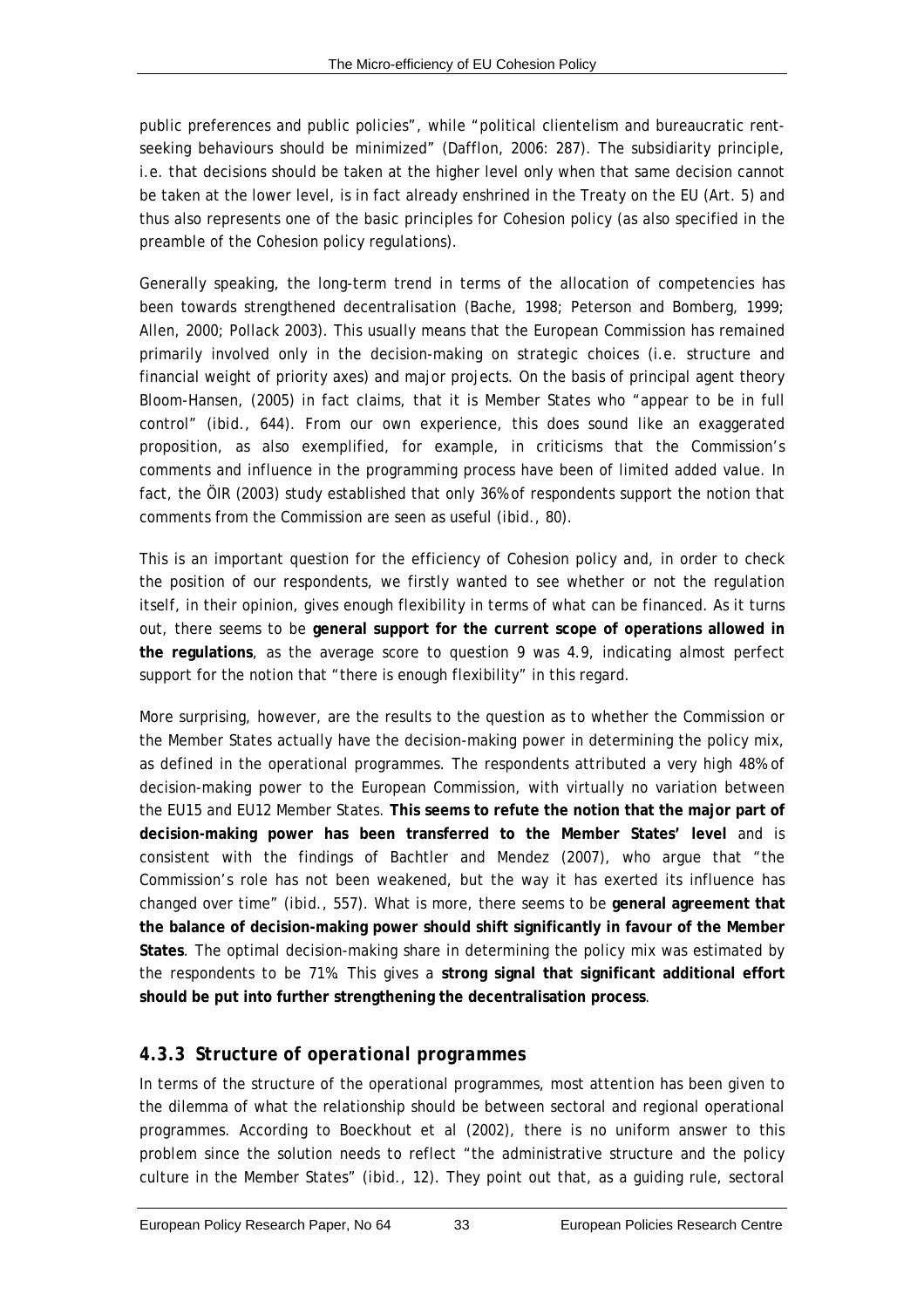programmes should deal with those issues that are priorities from a national development perspective, whilst those that are sub-national in nature (e.g. those that are a priority only for certain regions) should be dealt with in regional programmes (ROPs). The decision in this regard should pay particular attention to who has the responsibility and jurisdiction over the operations in question (national or regional level), and also where the co-financing comes from.

Since we clearly cannot make any generalisations as to the *a priori* efficiency of either of these arrangements, we wanted to investigate a related issue, i.e. the question of whether or not the relative number of operational programmes (*ceteris paribus)* has any systematic influence on Cohesion policy efficiency. This can be checked at both the general, as well as regional, levels. As it turns, out the respondents, on average, believe that a smaller number of operational programmes are more efficient (5.8 out of 10 cases), giving reasonable support to the notion that **multiplying the number of operational programmes is detrimental to their efficiency**.

This, however, does not necessarily apply to the regional level, where, on the basis of the conclusions in the previous sub-section, one could recommend introducing integrated regional operational programmes. These are common operational programmes for more regions, each of which, however, has a separate financial envelope specified in the OP. Regions thus need to find agreement on the more-or-less common set of priorities and activities. In the replies, we found no indication on the basis of which one could generalise about superior efficiency of regional vs. integrated regional operational programmes. We realised, though, that respondents from the national-centralised Member States have found a significantly greater appeal in integrated regional operational programmes. On average, they found them more efficient in almost 60% of cases. On this basis, it is reasonable to conclude that, **in the countries with long established and strong regions, there is no sense in introducing integrated regional operational programmes, but that this might be an interesting option for Member States with weak regions, both administratively and financially**.

# *4.3.4 Criteria for strategy setting*

The final issue that needs to be addressed in the programming section is about the choices Member States and regions face when deciding on the strategy for the use of Cohesion policy resources. In the context of strengthened decentralization, this is a particularly relevant question, which also touches on the extent to which, or the strictness with which, the subsidiarity principle should be implemented - namely, to what extent should European priorities be considered in the strategy development for a particular region or Member State.

First, two approaches to the operational programme's setup need to be differentiated: a **concentrated** one; and one with a **broad coverage of** those **policy areas** the operational programme is trying to address. There are number of factors that influence such a decision, especially the extent of available resources, the administrative capacity of the region as well as the socio-economic situation (e.g. one major weakness of a region can make a concentrated approach much more obvious). Furthermore, the critical mass consideration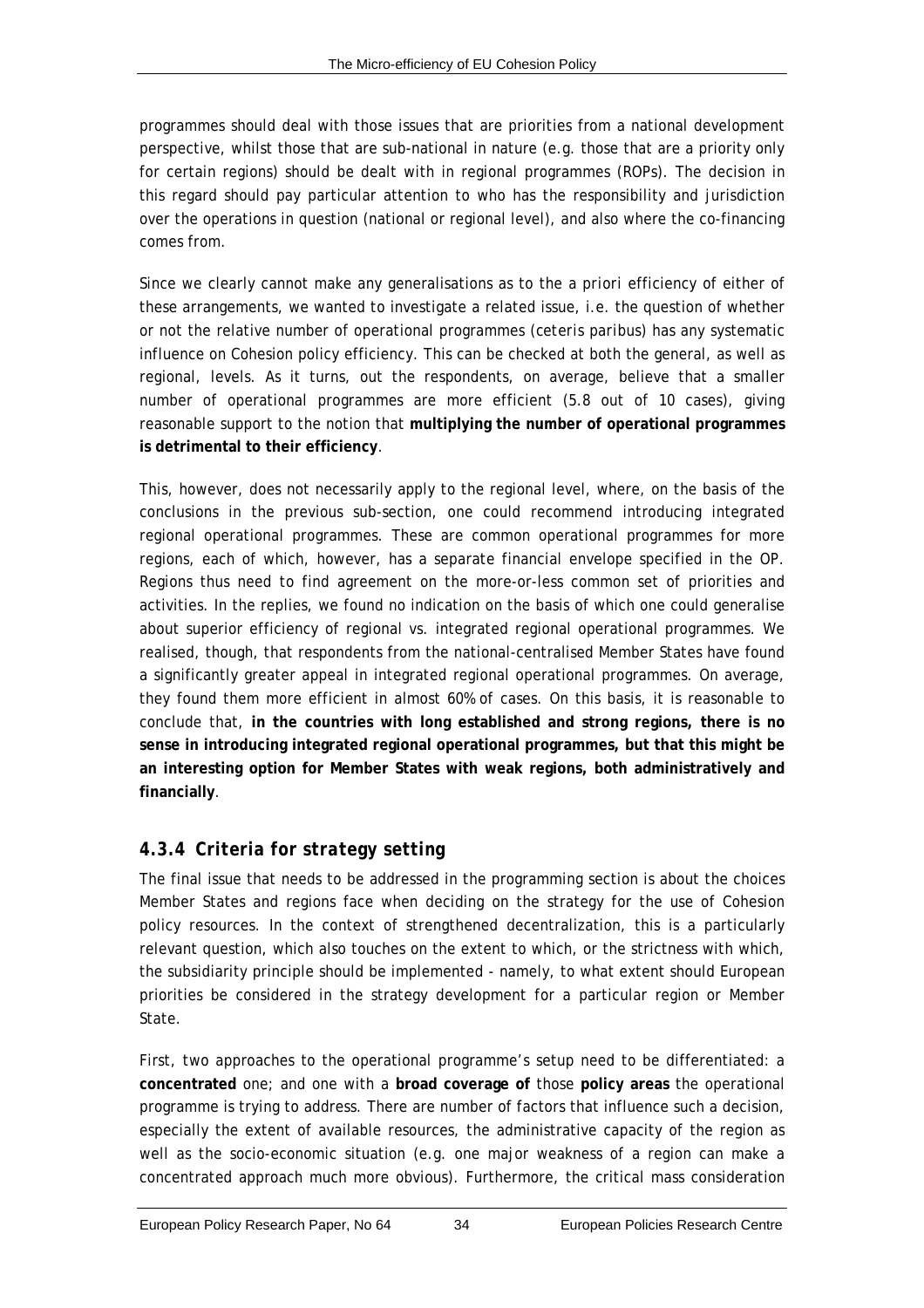for a notice-worthy impact of co-financed activities, *ceteris paribus*, justifies a concentrated approach, even though this can often go against the political preferences. We tested the extent to which the decision on an operational programme's policy area coverage influences the efficiency of supported operations. There is **some support in favour of the concentrated approach** (average response score 4.3), which seems to be stronger in the EU15 Member States (average response score 3.7). This result probably reflects two effects: (1) EU15 countries are now in the context of reduced aid intensities, so more concentration naturally follows from this trend; and (2) in times of extensive support, a majority of policy areas have benefited, so there is a better awareness of the administrative complexity of EU Cohesion policy, justifying only the best performing activities being supported with EU resources. In our replies, it is furthermore interesting to see that there is significantly greater support for the concentration principle at the higher levels (EU and managing authorities have average score of 3.5) than among the intermediate bodies and regional level (average score 5.3 and 4.6). This might result from the fact that intermediate bodies and the regions have better information on the investment possibilities, which tend not to be concentrated.

The second crucial question in the specification of the operational programmes is the **criteria that should be taken into account in the strategy setting,** as well as in the negotiation process. Obviously, we wanted to ask the respondents what criteria were taken into account in practice. However, we considered that we would very likely get biased results because at least some of the respondents would be unwilling to detail the actual process (in particular where political and other negatively perceived interventions etc. were applied). For this reason, we focused on the 'ideal' situation and asked instead what criteria *should* be used in the specification of strategy and operations in particular. This is a widely debated area, not just in terms of the necessary strength of the European vs. national priorities, but also in regard to the importance of synergies, geographical concentration, consideration of administrative costs etc. In fact Ferry *et al* (2007), point to three broad trends for the 2007-2013 period: (1) a trend to larger and fewer projects, which implies greater selectivity; (2) strengthened thematic targeting especially towards the Lisbon agenda, but also, for example, in the urban dimension; and (3) a trend towards geographical targeting.

In the questionnaire, we listed 11 possible criteria for strategy setting and asked respondents to attach the relative weight on a scale from 0 to 10 (strongest impact) to each one of them. The **highest score** (8.3) was **given to the 'expected impact' according to the 'nationally/regionally defined priority fields'**. This was significantly higher than the one for "priorities as defined at the EU level" which had a 6.1 average score. This confirms the general support for decision-making at the level of the Member States and regions. Nevertheless, there also seems to be rather **strong preparedness and agreement that EU priorities should be taken** into account as well. This conclusion somewhat contradicts both our finding in Section [4.3.2,](#page-41-0) and the theoretical considerations of fiscal federalism theory and subsidiarity principle, although only partly so, since respondents could suggest that EU priorities should be taken into account by the regions and Member States themselves and that they do not necessarily need EU level to instruct them for doing so.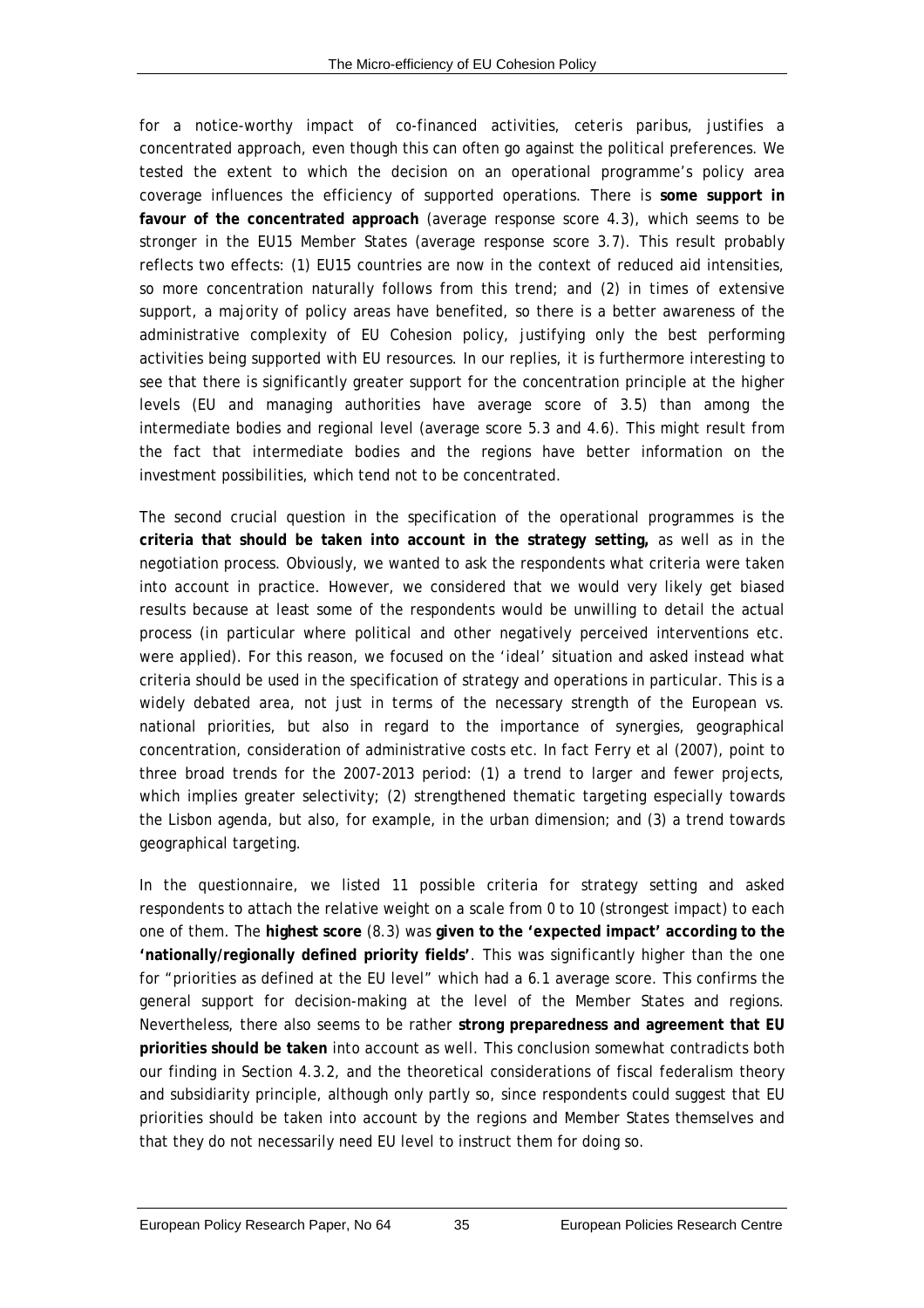The second group, according to their relative weight given by the respondents, are the following criteria: "Operations should have measurable and visible results" (average score 7.2), "complementarity among operations - synergies" (6.9) and "catalytic effect", with an average score of 6.6. The message seems to be that, in the framework of the national priority actions, those should be selected for co-financing who have: (1) **measurable and visible results**, which is also a preference of the European institutions; (2) who reinforce each other's effects in order to achieve **synergies;** and (3) **actions that would not have happened without the EU support** - the catalytic effect. In this regard, it should be pointed out that synergies seem to be very hard to implement in practice. The ÖIR (2003) study points out that "while programming is based on an assumption that the use of the different Funds will be integrated in the implementation process, there is little evidence that this is in fact the case" (*ibid*., 126). On the one hand, this is the result of different types of operations, especially investment dominated expenditure by ERDF vs. softer, human resources related investments by ESF, which tend to have different "resources project allocation mechanisms". On the other hand, this could not, in practice, explain the separate implementation of either of the programmes. Important factors in this regard are thus institutional considerations on both the national and EU levels. On the latter level, anecdotal evidence suggests that there seems to be reservation by the ESF authorities to draw ESF monies closer to the ERDF programmes, due to a fear that, with time, this might strengthen the argument for joining the two funds together. At the national level, however, the implementation of isolated policies seems primarily to be the result of ineffective coordination and policy-making.

The third group of criteria, in terms of their strength, for strategy and operations selection in the operational programmes refer to "positive **externalities** of operations" (average score of 6.0), "operations should have quick and predictable absorption capacity" (6.0) and "**deadweight/displacement/substitution effects** of operations" (5.6) criteria. It might be argued that giving "visible results" criteria more weight than externalities, deadweight, displacement and substitution effects is somewhat surprising. In reality, however, the score for these effects is in fact not so much lower. This might also reflect the perception, especially on the implementing level, that deadweight, displacement and substitution effects are hard to recognise *ex ante* (the average score for the regional level representatives was a very low 3.4), which, in turn, could only disproportionally complicate implementation. On the other hand, administrative burdens and problems were given a rather high priority. What is interesting to see though is that it is not so much the costs that seem to matter (the "Administrative costs of operations" criteria score was only 4.9), but rather **the influence of administrative considerations on delays and uncertainty in implementation**. Finally, the lowest scores were given to the two financial criteria - the "EU co-financing rates" and "Other available sources of funding, especially EU" - which on average were given 4.6 and 4.8 respectively. This seems to suggest that **Cohesion policy is not about maximising the receipts from the EU, but is instead** understood as a means to the set objectives, i.e. **about the genuine impact operational programmes have been devised to achieve**.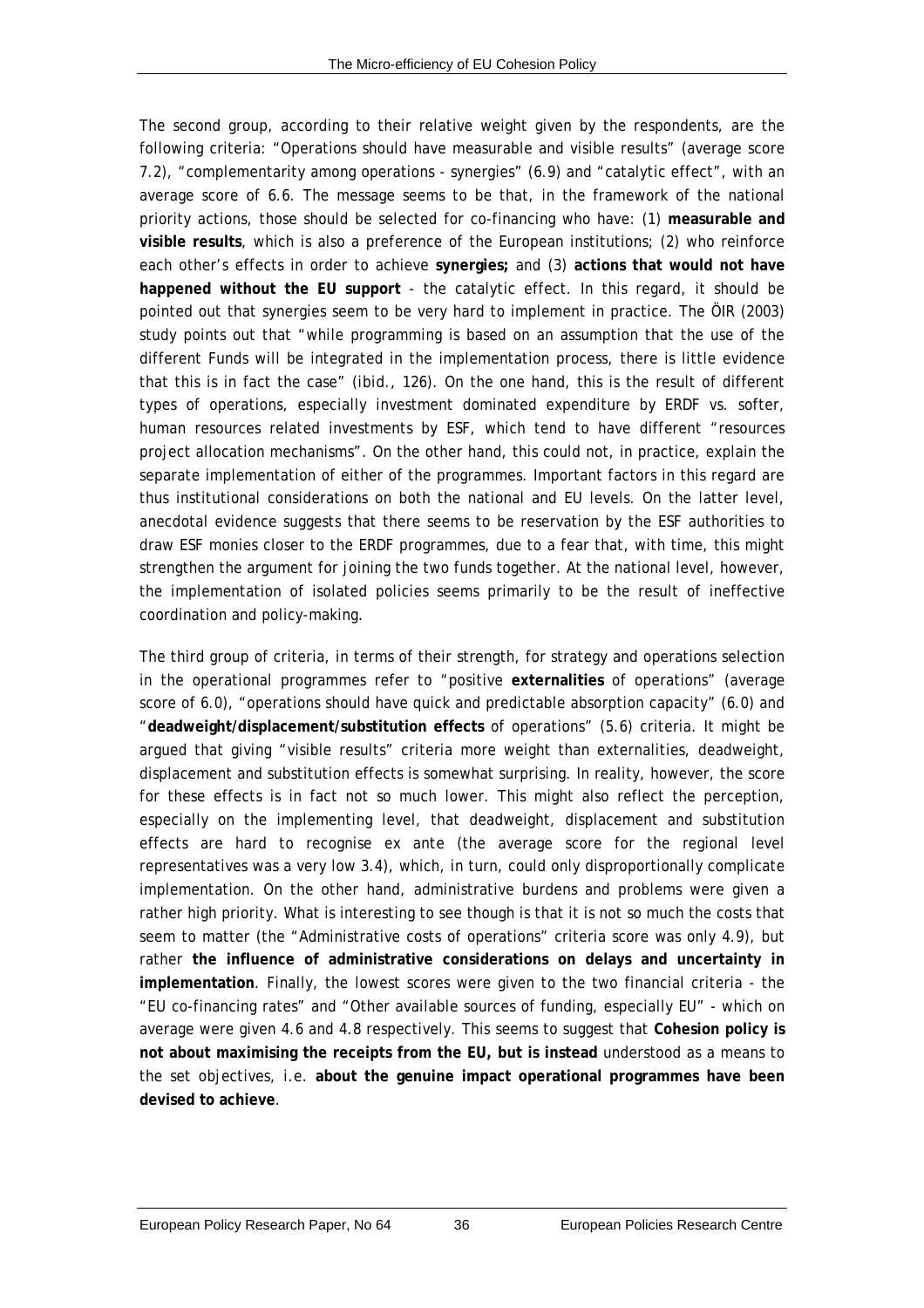# <span id="page-46-0"></span>**4.4 Project generation, appraisal and selection**

All the decisions and steps presented thus far are immensely important for the efficiency of Cohesion policy. Nevertheless, "project generation, appraisal and selection" is the phase which determines the projects that will ultimately receive financial support. And it is the projects that, at the end of the day, are responsible for the impact Cohesion policy resources deliver. The fact that more detailed implementing provisions are responsible for almost half of the impact has already been established in Section [4.3.1.](#page-40-0) It should be taken into account, however, that, as also indicated in the ÖIR (2003) study, there is limited awareness among beneficiaries of the advantages of the Structural Funds. Even worse, among those that do try to participate in Cohesion policy, there is a feeling that "Structural Funds subsidies are not worth the effort" (*ibid*., 25).

One of the reasons for such a negative perception is that application and approval processes are overly bureaucratic and complex, inflicting disproportionately high costs on the applicants and, consequently, driving them away. On the other hand, there are strong arguments for introducing more sophisticated appraisal and selection processes, because they do not only increase transparency but can directly contribute to the quality of the selected projects. Thus, as pointed out by Ferry *et al* (2007), one of the most crucial developments in the implementation systems in the last 15 year has been in the area of project appraisal and selection systems. They report that "approaches have gradually evolved from a "list of projects" approach to a more sophisticated and co-ordinated method of allocating resources to projects" (*ibid*., 9). Taylor, Bachtler and Rooney (2000), go into somewhat more detail and explain that, prior to 1989, the funding decisions were in fact taken by the European Commission. This was followed by a period in which priority has been put on maximisation of control over Structural Funds and the retrieval of the monies from Brussels. Between 1989 and 1994 there was little systematic project appraisal, and the operational programmes tended to give preference to a limited number of rather few, but large, projects. It was only in the following programming period, which also broadened the scope of interventions towards softer measures, that more systematic and co-ordinated methods of allocating resources started to be introduced. Ferry *et al* (2007) expanded on this, arguing that more systematic and co-ordinated methods also increased complexity, which in 2000-2006 already spurred calls for more streamlined, but also more competitive systems. The ultimate objective thus remains to ensure efficient, transparent and flexible allocation mechanisms.

In order to better understand the resource allocation problem, one needs to go deeper into the relationship between the public sector in the function of "transfer-distributing authority" and the applicants. The core of the problem lies in the information asymmetry and consequent adverse incentive mechanisms. As pointed out by Horvat (2005: 103), "economic agents proposing projects have the incentive to reap rents and have better information about the returns on these projects than the principals allocating the transfers". The public authority is compelled to make decisions on the basis of information provided by the agents and is, at the same time, also under pressure to act as quickly as possible in order to satisfy both the absorption dynamics (as required by the N+2 rule), as well as to "satisfy their constituencies which may be highly influenced by the lobbying efforts of rent-seekers (e.g. a firm claiming to create or preserve a number of jobs, but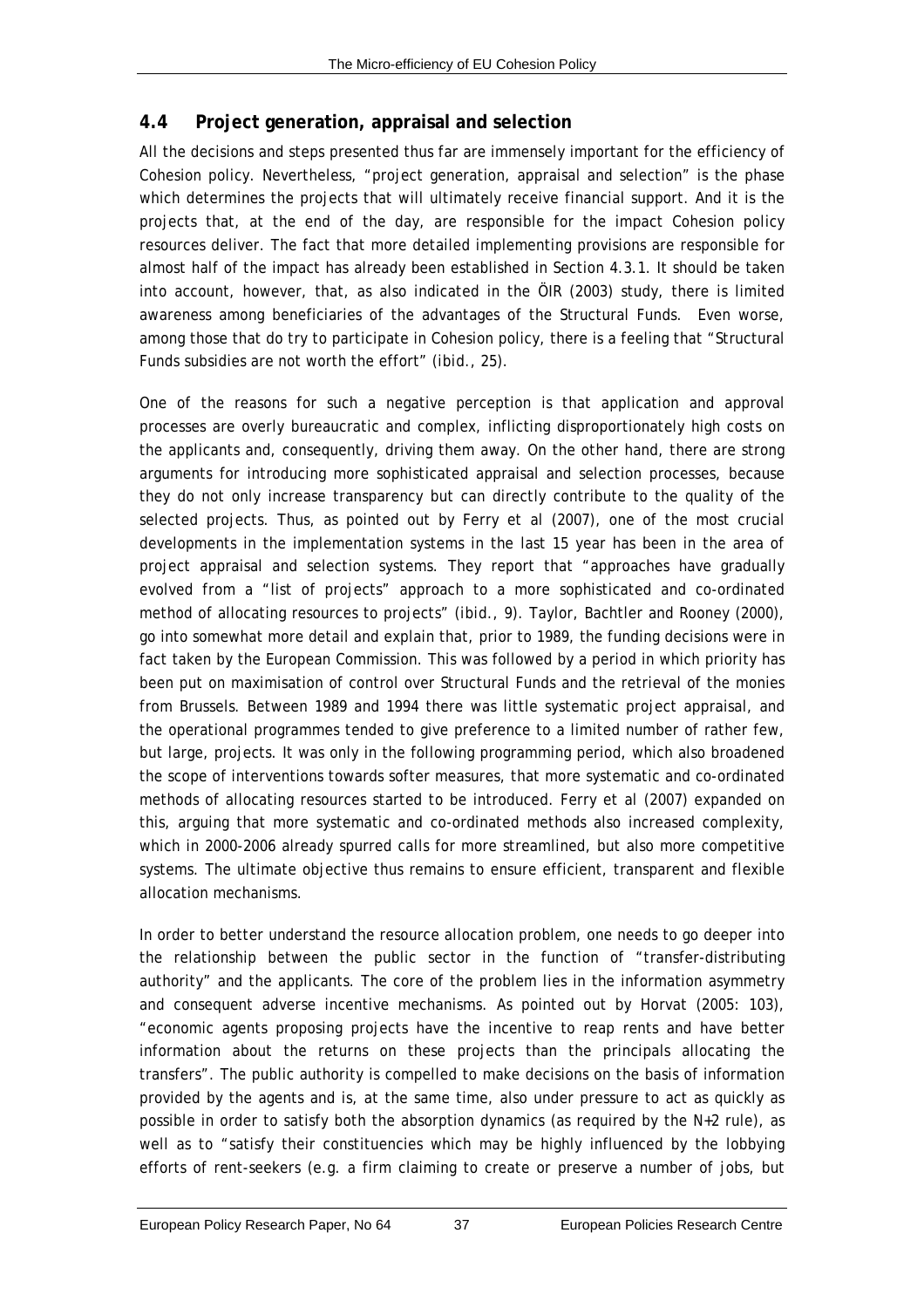only if it gets public support)". The presented moral hazard and asymmetric information problem is compounded by the public sector's vulnerability to public choice considerations, i.e. to making sub-optimal decisions due to the election cycle, rent-seeking behaviour by the public sector and median voter problem (*ibid*.).

There are, however, additional, objective reasons for the intrinsic conflict relationship between the "transfer-distributing authority" and the recipients. First, the public sector needs to ensure accountability and transparency, which represents one of the reasons for red tape. Processes need to be documented since the audit institutions require proof for years back, i.e. they ask the public authority to reconstruct the arguments for their decisions, thus inducing even more paperwork. Second, due to the multi-level governance structure, the regional and national levels respectively need to report to the higher levels, which again puts an administrative burden on the applicant. Finally, the "transferdistributing authority" is usually faced with greater demand than the available resources so it must, as much as possible, ensure objectivity in decision-making, an issue whose consequences we shall turn to later.

On the other hand, these circumstances tend not to be apparent to the applicant, who is usually focused only on his or her project and is, therefore, not knowledgeable about the regulatory environment and circumstances of the public sector. Furthermore, applicants are used to private sector practices, which, to a certain extent, can be applied also in the public sector, but certainly not predominantly so. The basic reason for such a constraint in the framework of project appraisal and selection is the illegitimacy of the decision, which would be based on subjective considerations. Thus, the applicants, based on anecdotal evidence, tend to consider any administration as redundant, which makes the relationship between the applicant and the administration a notoriously conflicting one. Nevertheless, every effort needs to be made to keep this conflict to the minimum possible, as this directly influences the efficiency of Cohesion policy resources. What choices Member States and regions have in this regard is the topic of the following sub-sections.

# *4.4.1 Project generation*

Project generation seems to receive different attention in different systems, even though the quality of project proposals is what, in fact, determines the final impact of the operational programmes. The reasons lie predominantly in the extent of the demand for public resources relative to supply (the larger the demand, the lower the incentive for the implementing bodies to get involved in project generation). Also, Member States and regions with the differentiated systems seem to place more attention on project generation. The reason for this is basically that "projects are generated by the existence of the programmes" (Taylor *et al* (2000: 30) to a much greater extent than in the integrated systems, which forces the implementing bodies to be much more active in making sure there are enough projects available. In the integrated systems, the extent of project generation activity rests much more on the attitude of the particular implementing body.

The project generation phase can, in principle, be divided into two separate dimensions: (1) the generation of the project idea; and (2) the administrative work in order to get the project approved and then also to receive the funding from the implementing body. With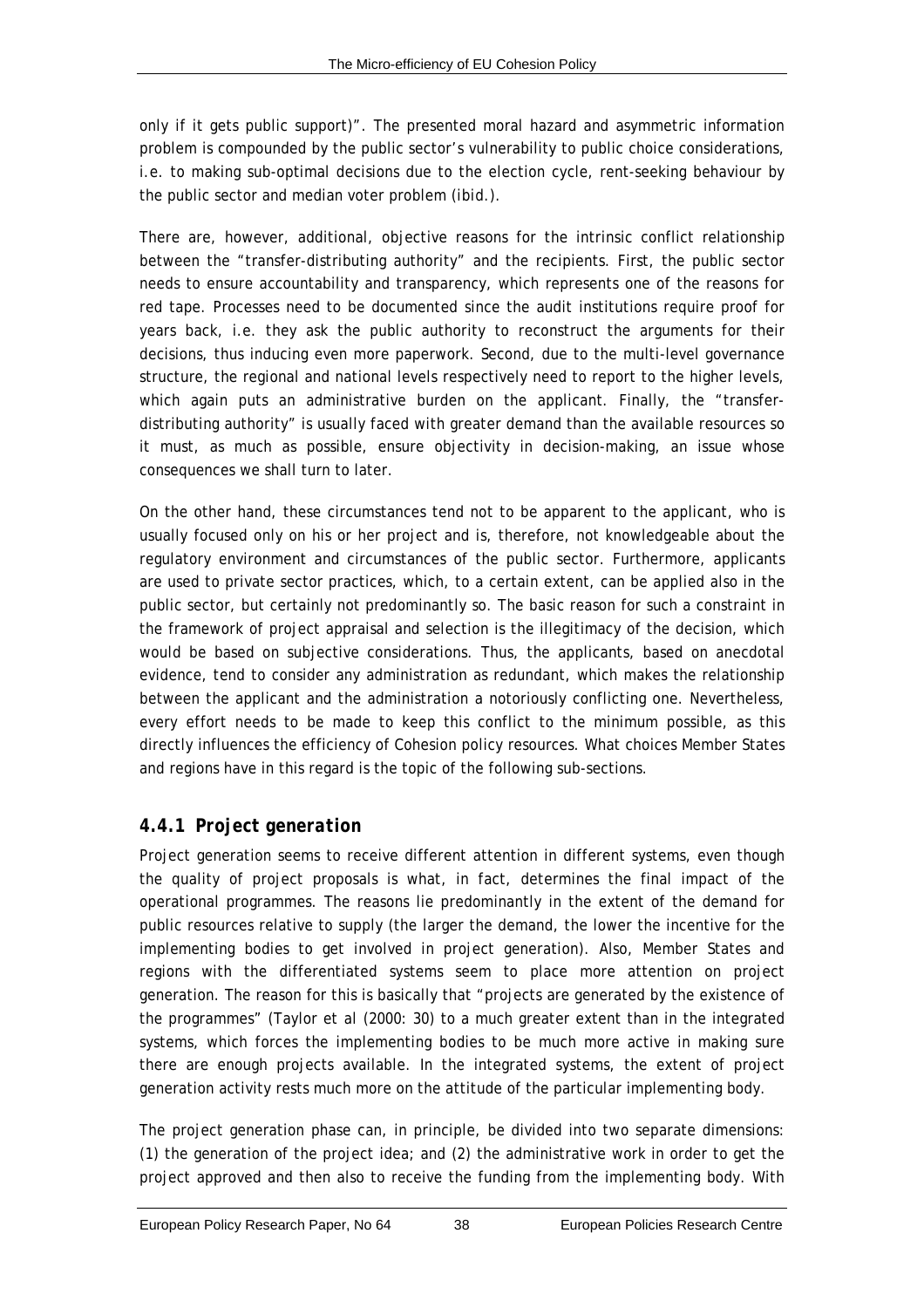regard to the former, the generation of the project ideas depends, to a great extent, on real as well as administrative absorption capacity as defined by Mrak and Wostner (2004). If the former cannot be influenced by the public sector, because the extent of the real needs that can be justified for the public support is more-or-less given, the latter certainly can. The extent to which real needs will actually be addressed by the operational programmes depends, firstly, on the capacity of the potential applicants to get involved in the project implementation. In order to increase the number of, *or* extent to which, potential applicants actually get involved, some administrations and secretariats will facilitate and support involvement of potential project-holders. This can either be in the form of information campaigns, training, workshops etc. Secondly, of all the potential applicants, only those actually aware that there is available funding will get involved. This is especially relevant in the systems that use calls for projects, where timing is also very important. Finally, of those that got involved, only those that can successfully manage all the administrative work required for the application, as well as the required administration work during implementation, will actually receive funding.

Project facilitation and advice can be done internally by the administrations, or can be outsourced. Ferry *et al* (2007) differentiate among: (a) support given at the programme level; (b) sub-regional support and "multiplier structures"; and (c) external support. The first refers to those cases where support and advice is provided directly by the managing authorities and secretariats, or in their name established one-stop-shops. The second refers to broader and more extensive support, whose objective is to be as close to the applicant as possible (especially important with softer measures), which require larger network of support institutions. In all circumstances, including the one with external support, it is crucial that there is full conformity of interpretation and understanding of framework conditions between the managing authority (or the body granting support) and the support structures. Namely, in the preparatory phase it is never possible to foresee all the possible eventualities. This means that new, unforeseen circumstances can arise in the project preparation phase. The support systems, therefore, must take the need for common interpretation into account, so that the same programme will enable the same framework conditions for all the potential applicants, whoever they get support from.

Advice and support given directly by the managing authorities, intermediate bodies or secretariats is, in principle, the most desirable form, since these institutions are the ones who make the decisions and have the best information and overview. Taylor *et al* (2000), argue that "pro-active approaches to project operation, involving face-to-face contact between programme managers and applicants, are more likely to be successful than passive methods" (*ibid*., 61). At the same time, it should be realised that the capacity of programme managers to provide such services tends to be limited, not least due to staffing and remuneration limitations of the public sector. The external, outsourced support can thus represent an efficient bridge between the applicant and the public sector, but only provided that the market for the provision of these services is developed enough. In this case, the competition and specialisation ensure quality service for an acceptable price, which is, of course, crucial for the applicant. It has to be borne in mind that, even though Cohesion policy is a European policy, the market for these services is still differentiated because EU regulations are always integrated in the national administrative systems in a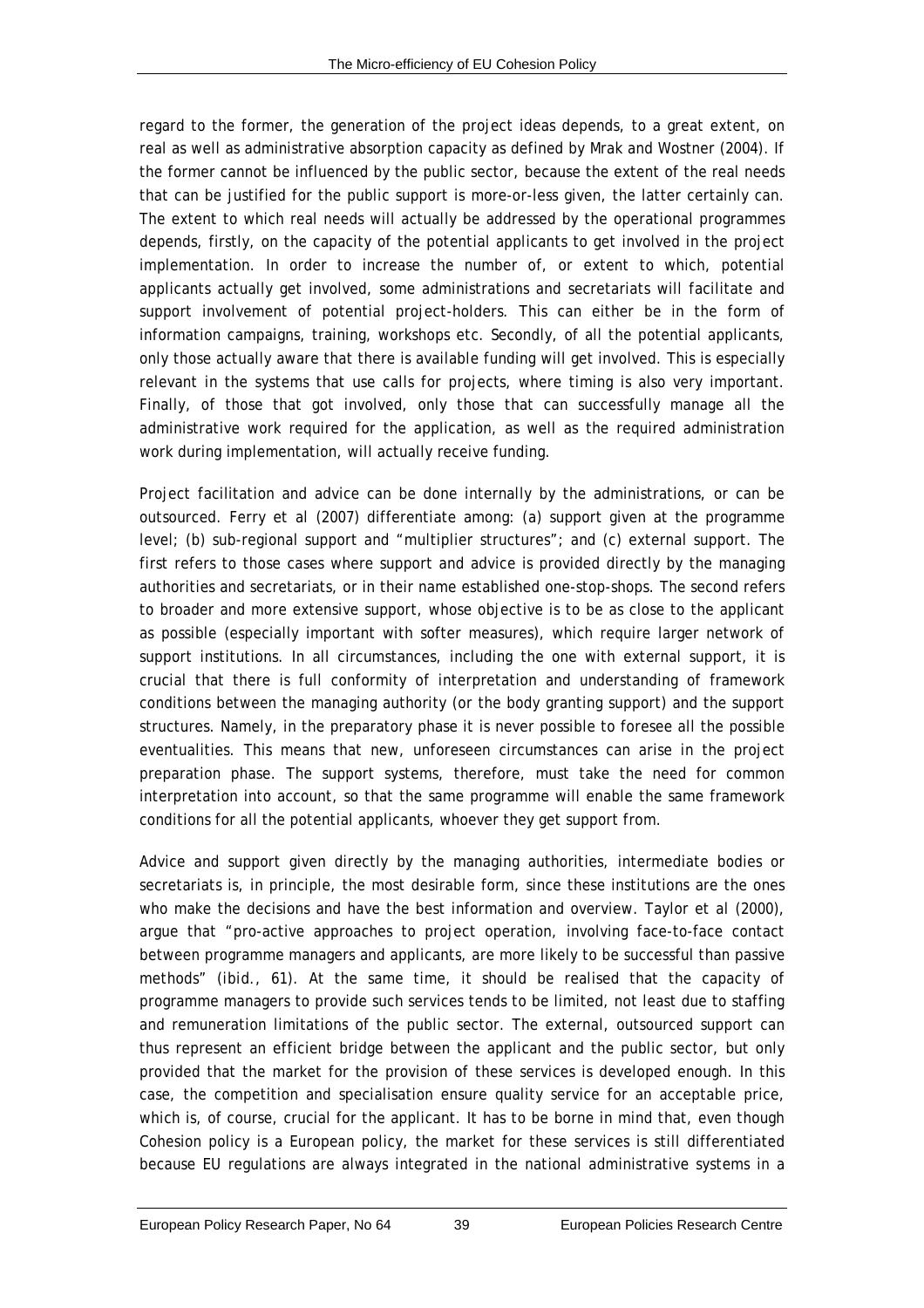context-specific way. This means that there is always local know-how that needs to be ensured. In our questionnaire, we asked to what extent the respondents perceived the **market for providing services in project generation and administration** to be seriously underdeveloped (zero points) to well developed (10 points). The average score was 4.8, which seems to suggest that **there are some support services which can be outsourced, but that a lot still needs to be done directly by the responsible institutions**. It is interesting to note that there is no difference between the situation in the EU15 and the EU12 Member States. There is, however, a lower score from the group of "intermediate bodies" that are actually the ones that implement the majority of projects and calls for projects (average score of 3.9). This suggests that **the institutions responsible for the implementation of Cohesion policy should either strengthen their own efforts in giving advice and support to the applicants and/or should get involved in market making activities so that the quality of the market provided services would increase**.

A special case in project generation is public investments. Responsibility for their implementation usually lies directly with national and regional public authorities. These projects tend to be larger and take a long time to prepare. Due to specialised institutions with clear responsibility there usually is no significant problems with the ability to prepare projects *per se*. Rather, these institutions might be faced, firstly, with a problem with the quality of their planning which is, among other things, conditioned by the decision-making quality and speed that is often outside of their (full) control and, secondly, with the problem of costs associated with the preparation of the project documentation, which can represent a noticeable share of total project costs (e.g. extensive set of permits and plans, as well as comprehensive cost-benefit analyses, environmental impact assessments, etc.). The whole process gets even more complicated where there are possibilities for publicprivate-partnerships, which in terms of timing additionally prolong the project preparation phase and make it even more complex. All these elements need to be taken into account by the managing authorities, in order to ensure smooth and efficient implementation of the operational programmes.

# *4.4.2 Allocating money to intermediaries*

The legal basis for allocating resources in Cohesion policy is the approved operational programmes, while, institutionally, the overall responsibility rests with the managing authority. We have seen numerous institutional setups in the previous sections and how implementing structures can be organised. This clearly also has repercussions for the allocation of money. Ferry *et al* (2007: 49), broadly differentiate among three approaches:

- programmes which divide the funding envelope at the start of the programme and channel the funding through domestic budget lines or through intermediate bodies, which are then responsible for organising allocations to projects;
- programmes where resources are directly allocated to projects by the managing authority; and
- programmes which operate a combination of allocations to intermediate bodies, and allocations directly to projects.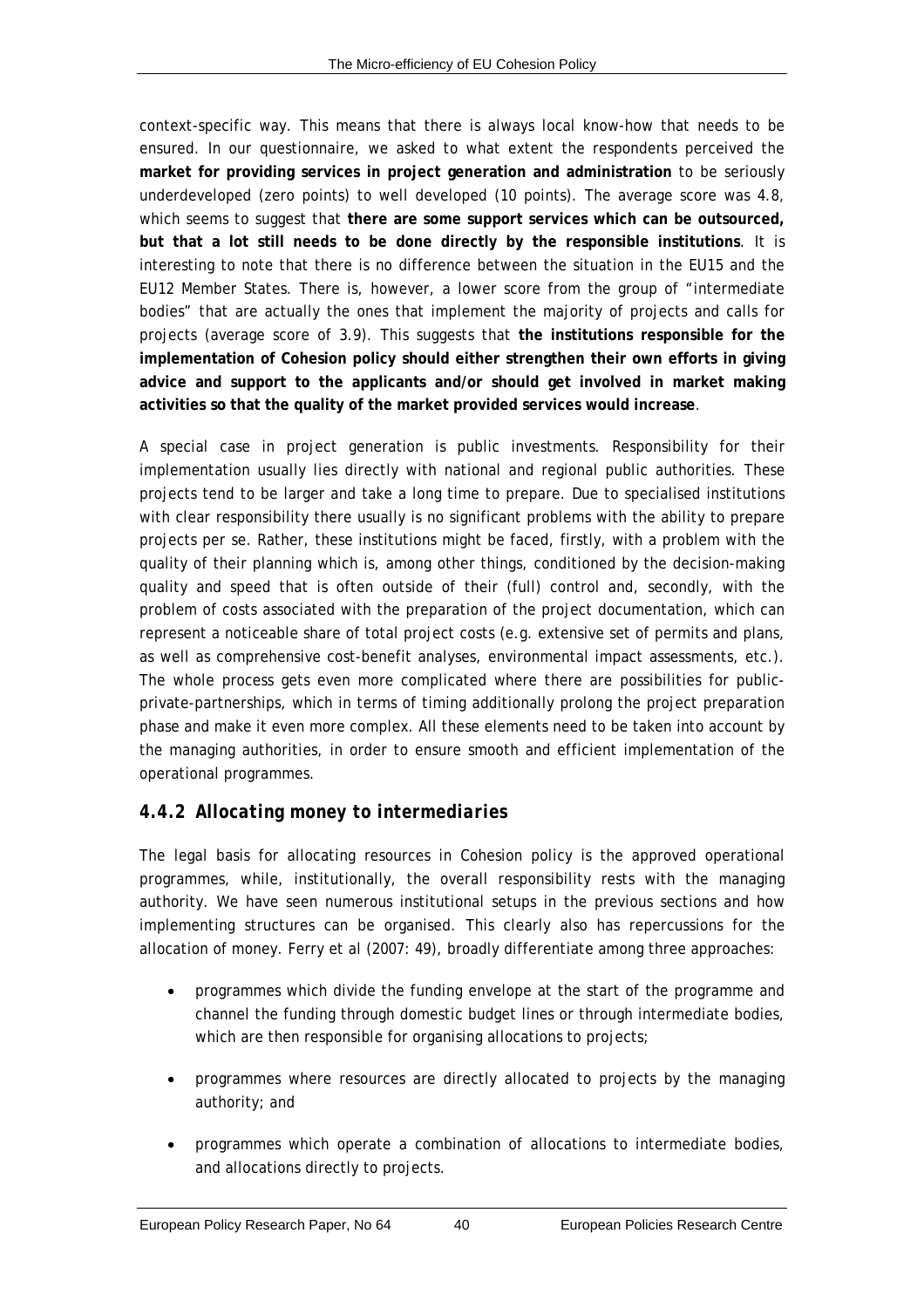We will be looking at the ways of allocating money to projects in the next sub-section, but here the focus lies on the relationship between the managing authority and the intermediate bodies, i.e. on the question of how these relationships can be organised. We have already established in Section [4.2.1.](#page-34-0) that, especially in the initial stages of introducing new implementation structures, a strong coordinating institution is generally welcomed. In the framework of its overall responsibility however, the following principles need to be taken into account when determining relationships with the intermediate bodies:

First, the system needs to allow and promote **flexibility** and **adaptability to the changed circumstances, as well as new, innovative approaches** in particular policy fields. This is especially relevant for the first group of programmes above, which divide the available envelope at the start of the programme. Even though this is done, the managing authority needs to retain the jurisdiction as well as mechanism to reallocate the money to either new instruments (that still comply with the operational programmes) or new intermediate bodies.

Such a system needs to have an **incentive mechanism that promotes competition and, thus, allocates money to the best performing intermediate bodies**. The competition principle represents the second guiding principle. In this regard it is particularly important to avoid monopolisation of particular activities by one institution. This can often be the case for public or quasi-public institutions, which might get exclusive responsibility for a particular activity. In such a system, it is very hard for the managing authority to monitor the efficiency and effectiveness of the supported operations.

Second, the intermediate bodies to which the money is allocated need to be **accountable** and need the proper **institutional capacity** to implement the activities entrusted to them by the managing authority. This again requires careful contracting, an issue which we have already addressed in Section [4.2.3](#page-37-0).

In terms of practical aspects, Ferry *et al* (2007) list four arrangements for allocating money to intermediate bodies, i.e. on the basis of the following:

- a) *single stream budgets* combine Structural Funds and domestic funding, which can be rather efficient for administering but can also pose coordination problems and complexities if not properly managed;
- b) *allocation of funding "blocks"* where only EU money is allocated to a predetermined or selected organisations on the basis of competitive call, which need to find their own co-financing from their own or other sources. An example of such an approach are global grants;
- c) *strategic thematic or geographical partnerships* are dedicated groups of partners who take over the responsibility for the delivery of particular parts of programmes. Such an approach has the advantage of strong motivational element, which promotes inclusive approach to development, however, can be rather problematic in terms of accountability and institutional capacity.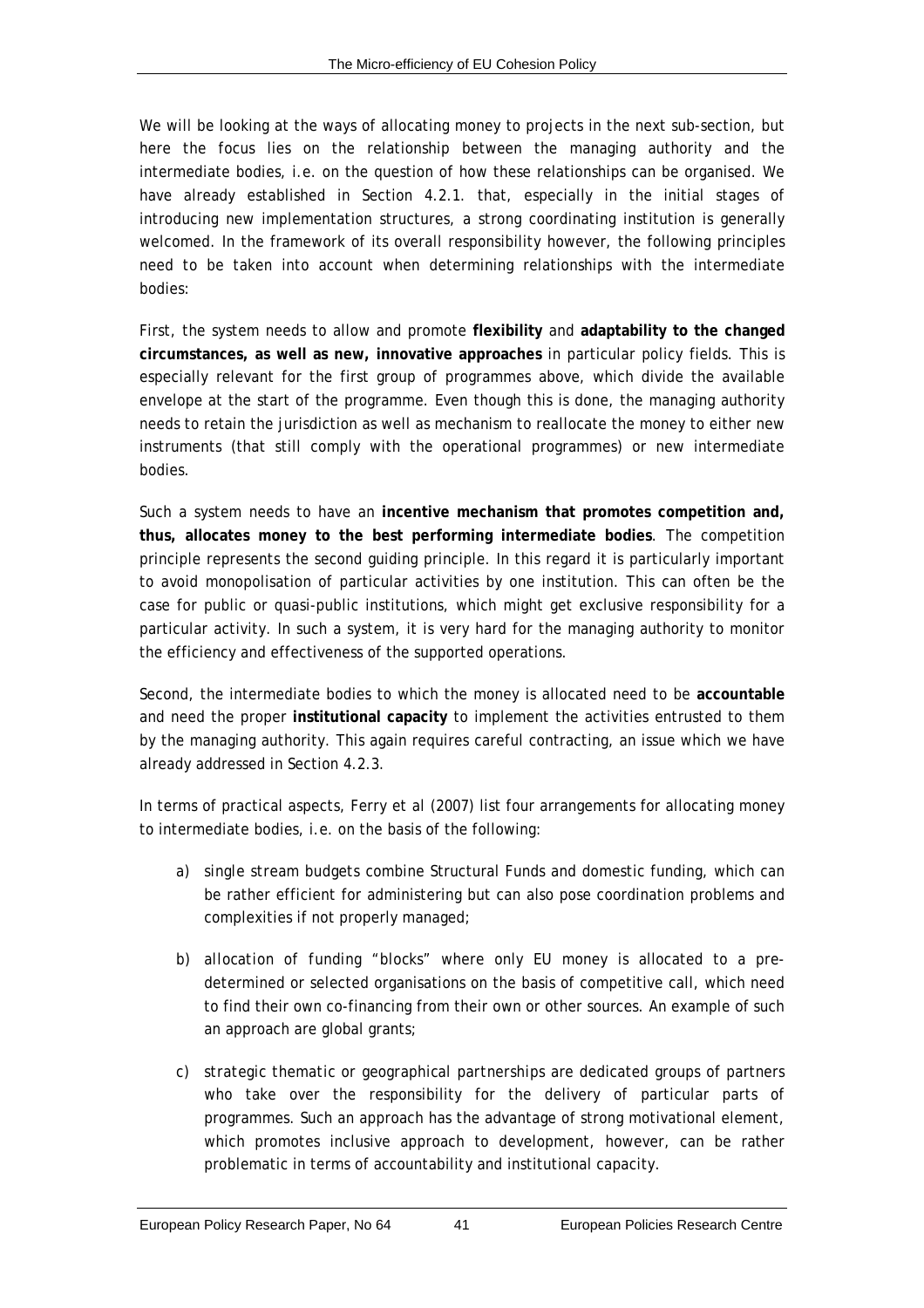d) new financial instruments where management is allocated to a special fund, which operates as financial intermediary (e.g. risk capital funds).

# *4.4.3 Allocating money to projects*

We described the evolution of project selection mechanisms in the introduction to Section [4.4](#page-46-0), where it was established that these mechanisms have become increasingly sophisticated and complex. According to ÖIR (2003), there is general consensus that "project selection processes contributes to the quality, transparency, accountability and credibility of the system" (*ibid*., 133). They also list number of advantages and disadvantages of the project selection mechanisms:

| Advantages and positive spill-over effects                                                | Disadvantages and negative spill-over effects                                                                                                                                                             |
|-------------------------------------------------------------------------------------------|-----------------------------------------------------------------------------------------------------------------------------------------------------------------------------------------------------------|
| Increases transparency in the allocation of<br>resources for projects.                    | Administrative burden on project promoters<br>is very high. The system fails to distinguish<br>between small and large projects in this                                                                   |
| Increases the quality of project preparation.<br>Increases the project assessment and     | regard.                                                                                                                                                                                                   |
| evaluation skills of those involved in process.                                           | Reduces flexibility and speed of reaction to<br>innovative and dynamic situations.                                                                                                                        |
| Involves better use of cost benefit and value<br>for money analyses in policy situations. | Can result in standardised projects driven by<br>$\qquad \qquad -$<br>the nature of the application process and the                                                                                       |
| Increases awareness of the value of<br>evaluation techniques in the public sector.        | selection criteria.                                                                                                                                                                                       |
|                                                                                           | Only 'safe' projects get through. No<br>allowance for 'risk' ventures.                                                                                                                                    |
|                                                                                           | There are many different models for project<br>selection throughout the European Union. As<br>a result the experience is not uniform.                                                                     |
|                                                                                           | Many worthwhile projects from small<br>promoters never reach the application stage<br>because they feel it is not worth the trouble.                                                                      |
|                                                                                           | Project assessment for technical projects<br>requiring specialist knowledge is often<br>outsourced to external experts. This reduces<br>the capacity of the public sector to make<br>informed judgements. |

|  | Table 5: Advantages and disadvantages of project selection |  |
|--|------------------------------------------------------------|--|
|  |                                                            |  |

**Source:** ÖIR (2003: 133)

#### <span id="page-51-0"></span>*(i) On what level?*

Before taking a closer look at different mechanisms for project selection, we want to address the question of what level is, *ceteris paribus*, best suited for decision making. In this regard the ÖIR (2003) study suggests that "project selection seems to be tackled more pro-actively in decentralised contexts and in smaller programmes, whereas centrally managed programmes and bigger ones still often struggle for getting reasonable procedures in place" (i*bid*., 90). This can be especially problematic in already bureaucratic administrative systems where Structural Funds additional requirements tend to make matters worse.

At the same time, it has to be recognised that the issue of project selection is a predominantly national/regional matter. The European Commission has retained its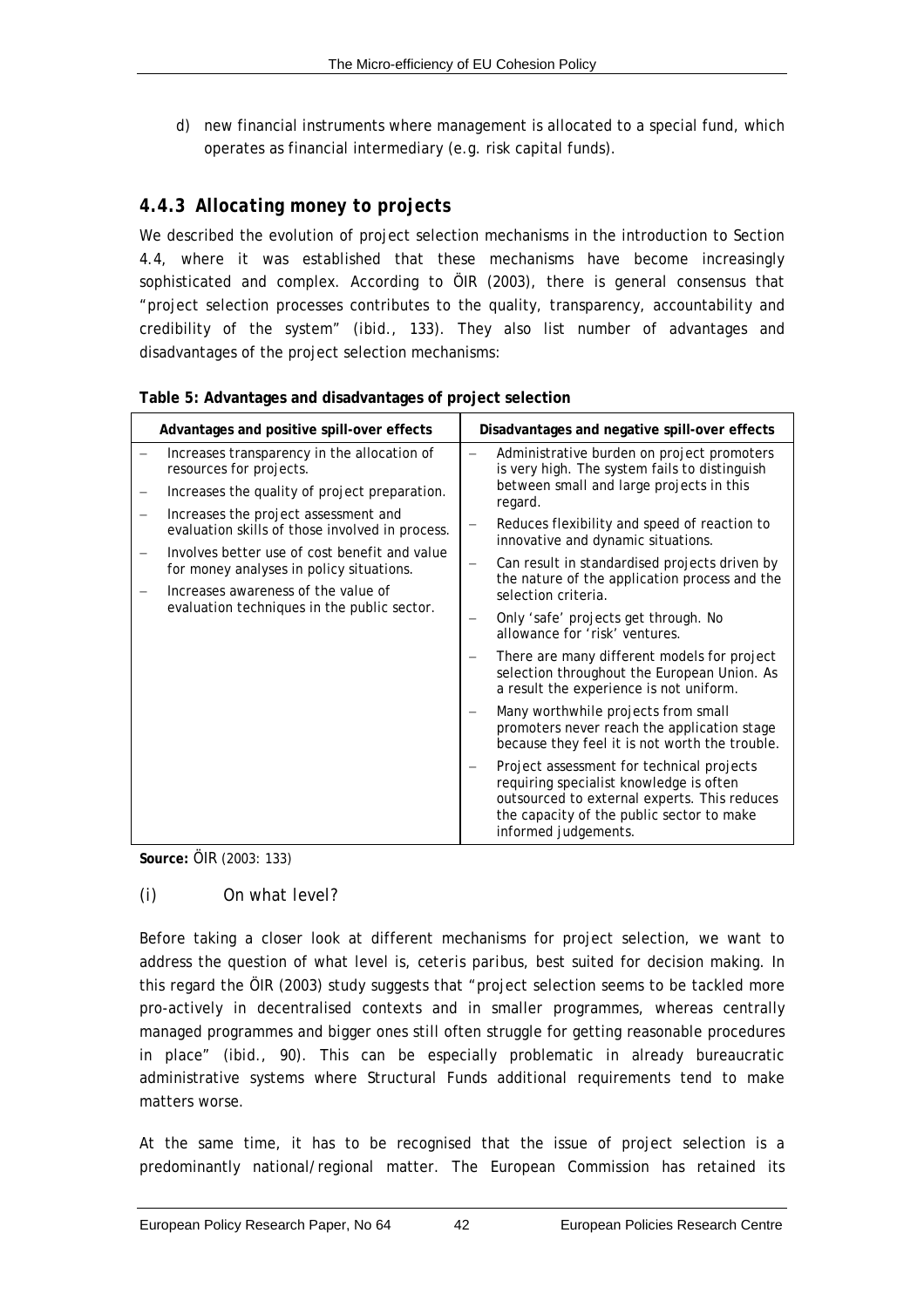<span id="page-52-0"></span>decision-making powers only for projects whose total cost is greater than €50 million (€25 million in the field of environment)<sup>[11](#page-52-0)</sup>. We have already presented the theoretical arguments as to why decision-making should be made as close to the people as possible in Section [4.3.2.](#page-41-0) However, we also wanted to inquire about the experience of our respondents. We thus asked "to what extent does European Commission's project approval (major projects) contribute to selected-project quality on a scale between 0 - not at all and 10 - significantly". It turns out that **there seems to be reasonable acceptance of the Commission's role in project-level decision-making** as the average score was 5.6, with no significant variation between the Member States and the types of institutions the respondents came from. This could be explained in a number of ways: first, that the Member States and the regions consider major projects as highly risky because of the monies involved and therefore welcome the shared responsibility (reduction of uncertainty in the latter stages); second, that they accept that major projects should also have a European dimension, thus that apart from the contribution to the convergence of the region/Member State in question, major projects should also posses straightforward "European value-added"; third, it has already been argued in ÖIR (2003), that the obligatory cost-benefit analyses and the separate approval by the European Commission increase the rationality in decision-making, among others, due to the reduced possibilities of decision-making based on political pressure (*ibid*., 93).

The second issue we wanted to investigate was the decision-making relationship between the national and the regional level. Firstly, we wanted to inquire to what extent the decision-making is presently (actually) performed at each level. The replies suggest that on average 35% of the decision-making is done at the regional level, with this share being significantly higher in the EU15 (67%) and significantly lower in the EU12 Member States (26%). This is an expected result and is not such an important conclusion, since there are also marked differences among the Member States themselves. There is, however, a very strong message for the EU12 in terms of the optimal decision-making relationship. Namely, there is **overwhelming support for additional decentralisation of decision-making in the EU12 Member States to the regional level**. The respondents, on average, considered that the optimal relationship between the national and regional level would be 50:50. The regional representatives in both EU15 and EU12 would naturally want to go even further, as their average optimal allocation of decision making would be 75% for the EU15 and 70% for the EU12 in favour of the regions. This might be somewhat overdone but additional decentralisation of decision making in the EU12 does seem to have strong and uniform support, in spite of all the reservations put forward by Bachtler and McMaster (2007).

#### *(ii) Mechanisms for project appraisal and selection*

The best way to illustrate the complexity of the project generation, appraisal and selection processes is to look at the average time needed to get from a project idea to the actual start of the project implementation. We have asked this question in our questionnaire for

l

 $11$  Article 39 of the general regulation.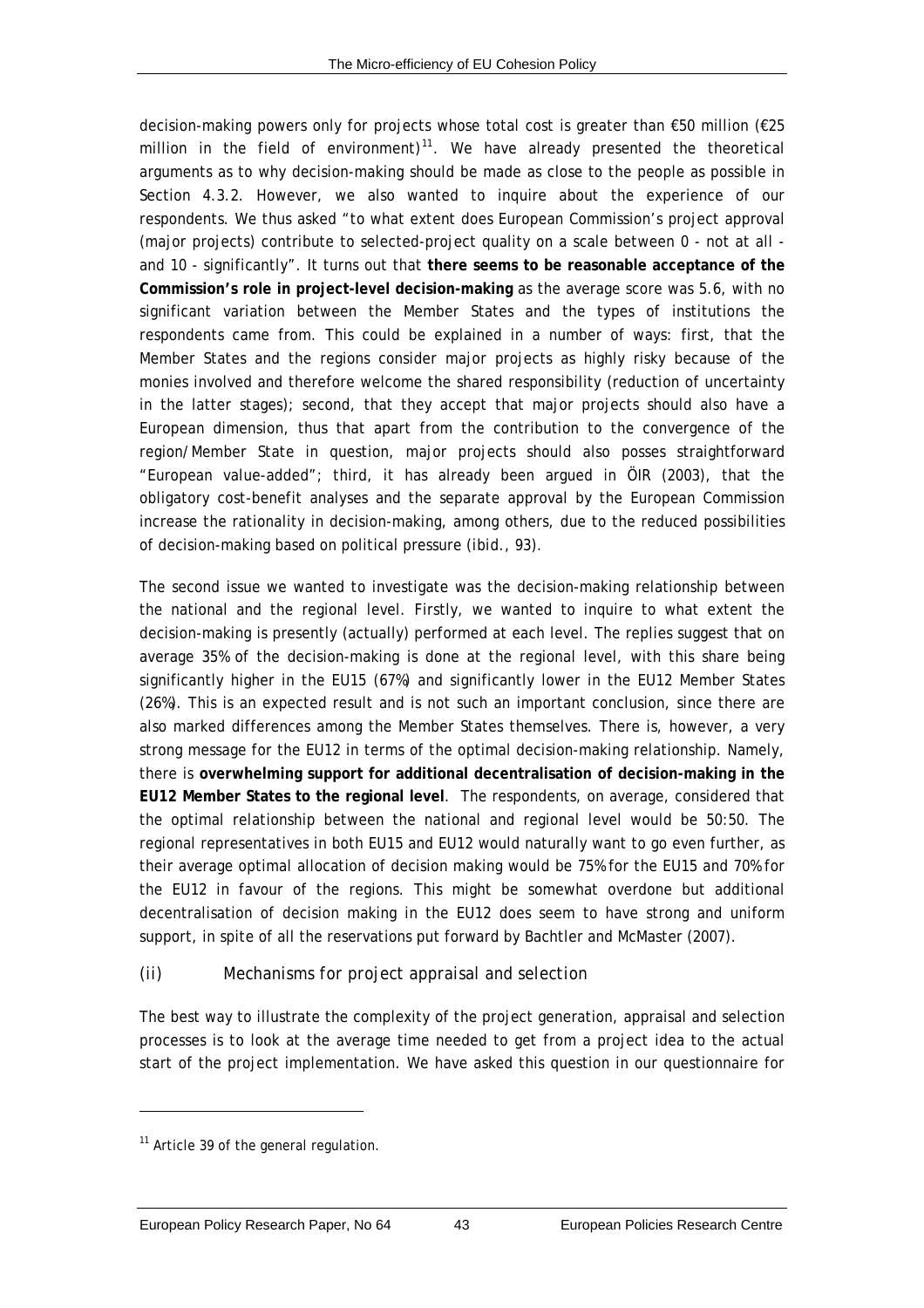four types of projects: major infrastructure projects; smaller infrastructure projects; productive investment projects; and human resources related projects. The longest time to get a project started is obviously needed for major infrastructure projects (on average 26.8 months according to our respondents). This is followed by smaller infrastructure projects where 15.2 months is needed on average. For productive investment and human resources related projects, 12.2 and 9.9 months is needed respectively. Thus, in planning an operational programme, it should be born in mind that **there are, on average, around 1.5 to 2.5 years delay for the implementation of infrastructure projects, and around half to one and a half years delay for productive investment and human resources related programmes**. Of course, the time needed can vary significantly depending on a particular project and also on the exact modalities of the implementation systems. We can observe, for example, that the EU12 countries seem to be less time-efficient in all project types apart from small infrastructure projects - the time difference is two months on average, while for small infrastructure projects EU12 seem to require 1.5 months less than the EU15 Member States. An even bigger variation is seen among the different implementation systems. We can confirm the findings of ÖIR (2003), as well as our conclusions from Section [4.2.2,](#page-36-0) that a **de-concentrated approach, especially if it involves several levels of decision making, is less time-efficient**. The time required for project approval in deconcentrated systems seems to be significantly longer, even up to 60% in case of major infrastructure projects. This time efficiency needs to play a very prominent role in deciding on the project allocation mechanisms.

According to Ferry *et al* (2007), there are basically two approaches to allocating funding to projects: on the basis of so called "call systems", which rely on some kind of invitation to potential beneficiaries to submit projects applications; or on the basis of so called "strategic projects", which are chosen and approved directly by the responsible institution.

#### <span id="page-53-0"></span>*(iii) Call systems*

Call systems have the advantage of being transparent - they improve public awareness of the given policy objective, which in turn provides an additional incentive for economic actors to change their behaviour in the desired direction (e.g. stimulating a general investment cycle in a sector even though only some of the potential beneficiaries will actually receive the funding). Due to their competition-based approach, call systems also contribute to the quality of the generated projects. On the other hand, due to their pre-set standards they can become overly bureaucratic and unfriendly for the project promoters, because they can make the relationship between the applicant and funding institution more distant and formal and, also, they might give false impression of the more objective selection procedures, which, it is sometimes argued, are misused for "political purposes". As far as the administrative dimension is concerned, Mrak and Wostner (2004), have argued that **the extent of administrative burden for the applicant needs to be proportionate to the anticipated benefits for the applicant** (taking into account the likelihood of receiving the funding). Such a principle generally means that, for more sophisticated and financiallyheavy projects, more extensive documentation should clearly be required but, at the same time, that the whole appraisal need not necessarily be done in one step. Namely, it can be much friendlier for applicants to get the first feedback on a shortened requirement list, which gives them the framework conditions for the project's structure. Only at the second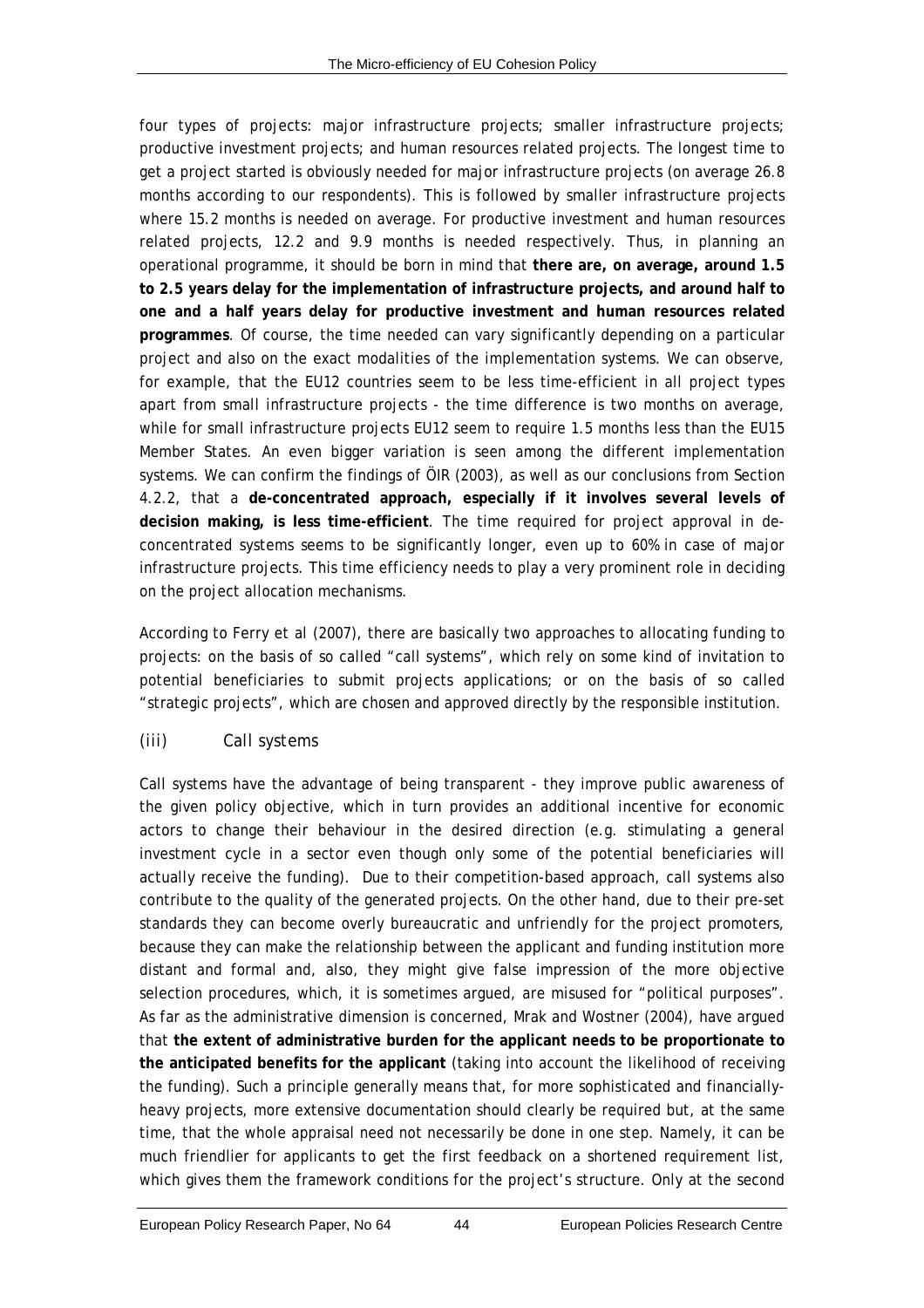<span id="page-54-0"></span>stage should they be asked to submit the whole, required documentation. Such an approach can save both money and time for applicants, rendering the selection process more efficient.

According to Ferry *et al* (2007), call systems can generally be differentiated in a number of ways. First, one can differentiate between "**continuous calls**" and "**calls with fixed deadlines**". Continuous calls invite projects without any time limitations on submissions, until the available funding is exhausted. Their advantage according to Taylor *et al* (2000), is that projects can be fully developed and project promoters are not then rushed into premature submission. A problem might appear in such cases, however, as time pressure can have detrimental effects on the project's quality, especially in terms of its strategic orientation. It is inherent in continuous call systems that projects are appraised as they arrive (i.e. on a first-come-first-served basis). At the end of the day, this can result in the best projects not being selected because the funding has dried up. On the other hand, calls with fixed deadlines face a problem of immature project proposals being submitted, as well as the problem of concentrated workloads for the administration. However, they may be better equipped to introduce more sophisticated quality selection criteria which will promote the strategic dimension of projects. Increasingly, a **mixed type of calls** system is being used, i.e. a fixed deadline call, which allows more than one deadline for project submission. This can combine some of the positive qualities of both approaches; however, in such cases, attention needs to be put into the time-management of such calls. It is important to ensure that the results of one call opening are known early enough for the unsuccessful applicants to update their bids for the new call opening.

Second, calls can be differentiated in terms of their **openness** and **selectivity**. Some Member States invite projects on a broad, rather unrestricted basis, i.e. requiring project proposals to comply only with the eligibility criteria which, apart from the usual "compliance with the strategic objective of the programming document" or priority axis, tend to be of a rather formal nature. Such an approach might be relevant for small projects or cases where demand significantly falls behind the available funding; however it is much less likely in cases where only projects with genuine added value would be selected, and/or those projects where public support is actually needed. On the other hand, selective calls are much more restrictive in terms of their appeal to potential project promoters. However, their selection criteria are exactly the means through which the public interest can be encouraged, because project promoters would adapt their activities towards the desired direction. This positive feature of restrictive selection criteria does, however, increase the workload for the selection committees, thus prolonging selection processes. It might also be discouraging or biased against more innovative and risky projects, resulting sometimes in the criticism that such an approach is stimulating the production of standardised projects<sup>[12](#page-54-0)</sup>. The ÖIR (2003) study argues that even standardised projects can be innovative, provided that "innovation has been build into strategy" (*ibid*., 135). On the

l

 $12$  According to the ÖIR (2003), study, it is decentralised systems in particular that are especially vulnerable to project standardisation.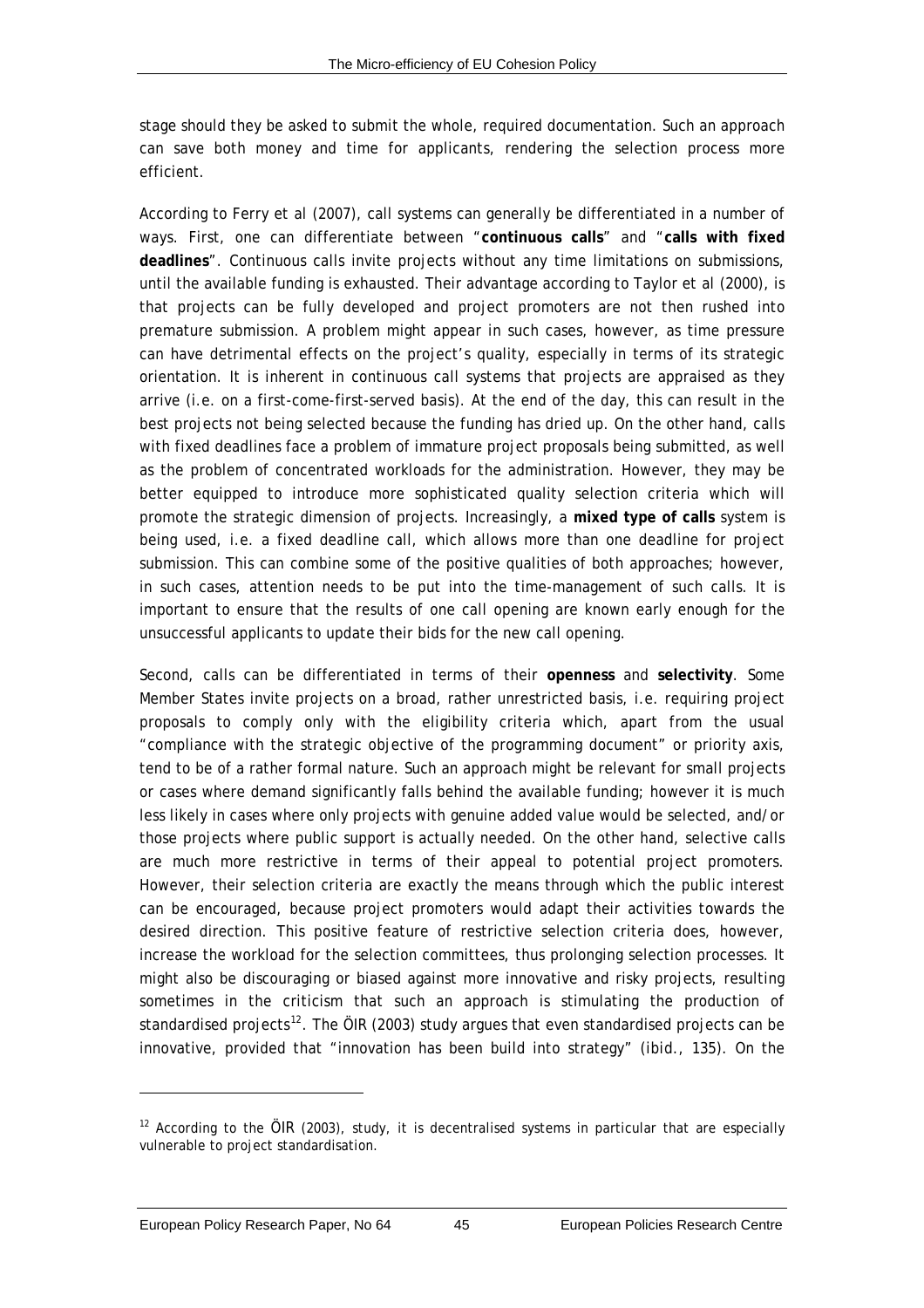<span id="page-55-0"></span>basis of our experience and anecdotal evidence, we see the problem of innovation more in the light of the jurisdiction of selection committees to make their decisions on the basis of a more quality (instead of quantified) criteria which, of course, also allows for more subjectivity. The more there is quality assessment in the process, the more conducive it is to innovation, although also more susceptible for "in-transparent decision-making". Taylor *et al* (2000) in fact differentiate between the "**automatic yes/no systems**" which leave no room for discretion, but are, at the same time, insensitive to variation in quality and between "**scoring systems**" which give an enhanced role to appraised judgement (which however is subjective in its nature).

The issue of transparency will be addressed in a later sub-section. We did, however, enquire about the qualities of open or selective calls in our questionnaire. In the replies, there is some preference given to more open calls (average score was 4.3), but it is instructive to see that, in the EU15 Member States, support for such an approach seems to be much greater (average score 3.4). This seems to indicate that **longer experience and better know-how, as well as longer democratic tradition, and therefore greater trust in politics, are conducive to more open calls, which allow for more innovation, as well as more subjectivity**. Where this is not the case, preference seems to be given to stricter, more quantified approaches, where the political sphere has less room for intervention. Interestingly, however, the greatest support for open calls comes from the regional level (average score 2.4), where, due to their "closeness to the people", there seems to be a closer relationship and mutual recognition between project promoters and funding institutions.

#### *(iv) Strategic projects*

The second approach to allocating money to projects is on the basis of a "strategic projects" selection process, which is, by definition, non-competitive. Instead projects are selected on the basis of some kind of consensus, the modalities of which depend on the type of the strategic projects. In all cases, the projects can be identified during the programming process[13](#page-55-0) or during the implementation phase. According to Ferry *et al* (2007), there are four type of strategic projects.

- a) *Major projects* are large, complex projects, which also require separate approval procedure by the European Commission if their total cost is over €50 million or €25 million in the field of environment (refer to Section 4.4.[3\(i\)](#page-51-0)). Such projects tend to be "flagship", distinctly visible projects, which consequently focus only on a limited number of issues as well as beneficiaries. They tend to be dominated by managing authorities or/and national ministries.
- b) *Negotiated projects* are similar to the major projects in terms of their importance and size however there is a difference in their generation and selection. Namely

 $\overline{a}$ 

<sup>13</sup> Ferry *et al* (2007) conclude that "the use of pre-selection appears to be decreasing in most of the EU15 Member States" (*ibid*., 58).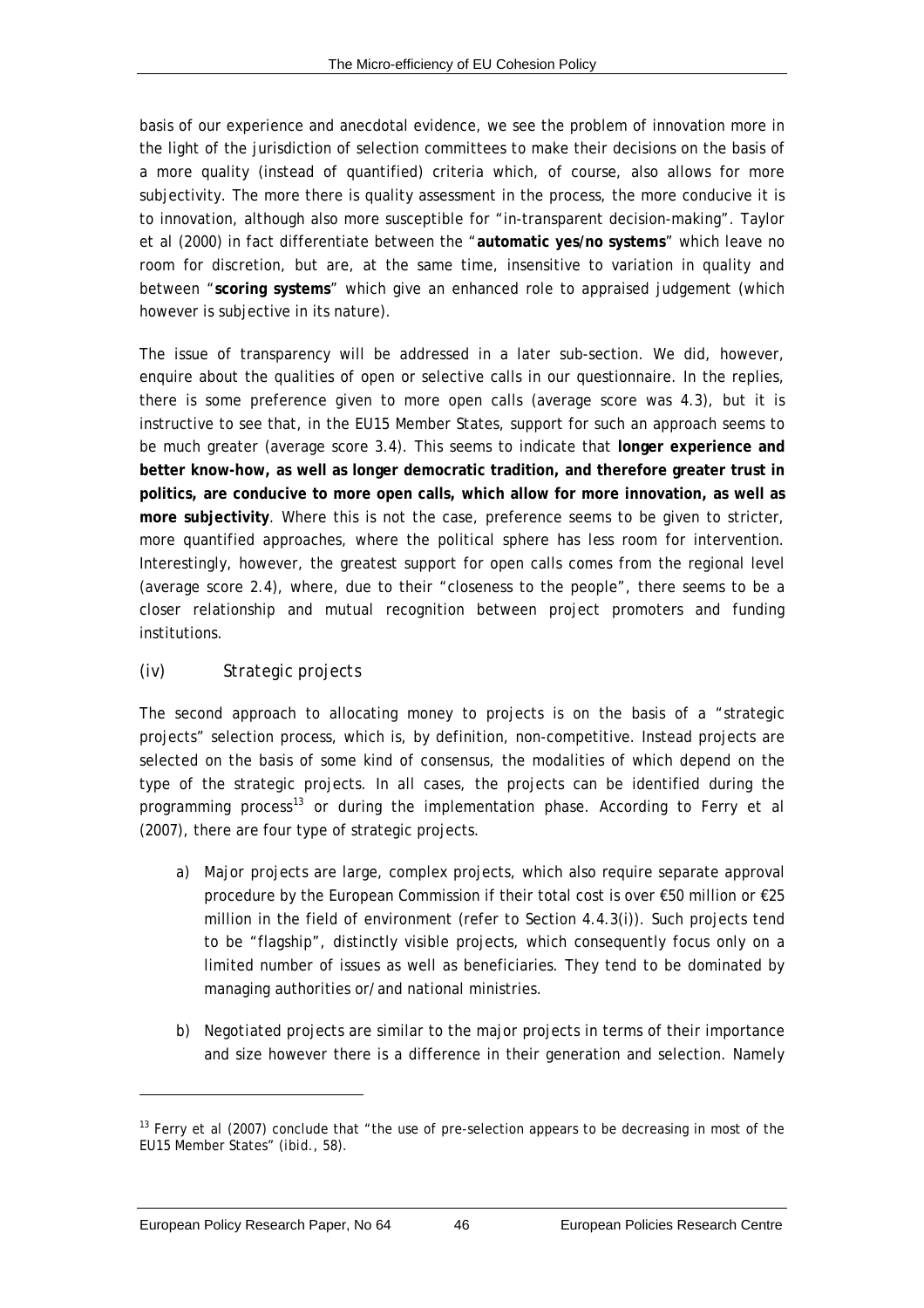<span id="page-56-0"></span>for such an approach it is typical that projects are generated and/or selected on the basis of the partnership principle, often on the sub-national level. Such an approach is still a top-down approach in its nature however it gives more attention also to the bottom-up initiatives and consensus building. The extent to which this is the case, of course, depends on the coordinator and the extent to which an inclusive approach is used.

- c) *Complex projects* are projects that are composed of more parts financed from different operational programmes and generated jointly by a number of managing authorities (e.g. combining hard investment with human resources development), usually on a specific issue or topic.
- d) *Groups of projects* are similar to complex projects but are predominantly prepared by the project applicants. This can be in the interests of the managing authority because in this way some of the administrative workload can be transferred to the project management.

The main weakness of the strategic project selection approach is certainly the noncompetitive nature of project selection, which also has a tendency to result in less transparency[14](#page-56-0) (decision-making is to a much greater extent top-down based). On the other hand, strategic project, if managed properly, can have as a consequence reduced and more streamlined administrative processes. Taking all of the above into account, it seems reasonable to argue that a **strategic project selection process should be used in those cases where the project in question is "quasi-monopolised" in nature** (either because of the nature of the activity or because of the single possible beneficiary) **or where successful project implementation requires such a broad scope of partners that the competition would be meaningless or that the administrative costs would be prohibitive**. Cases, for example, include waste management systems (where economic costs pre-determine the minimum level of users and thus the projects), risk prevention measures (where there clearly needs to be top-down coordination of activities taken by a large number of actors) or even national/regional business zones (where geography and initial conditions might pre-determine who would be the beneficiary).

#### *(v) Transparency and selection process*

The quality of selected projects crucially depends on the **transparency of the decisionmaking process**. In turn, this is dependent on the governance quality. This is usually closely related to the advancement of the political sphere and the level of trust vested in it. We have already put forward the public sector constraints in terms of public choice considerations in the introduction to Section [4.4.](#page-46-0) This cannot be totally eliminated, even in the most advanced administrations and democracies. Thus both call as well as strategic

 $\overline{a}$ 

<sup>&</sup>lt;sup>14</sup> Cleary this can only be argued on average, since selection committees making use of the call systems are also questioned on their neutrality or might be constrained by lack of expertise, resources and adequate data (Taylor et. al, 2000: 38).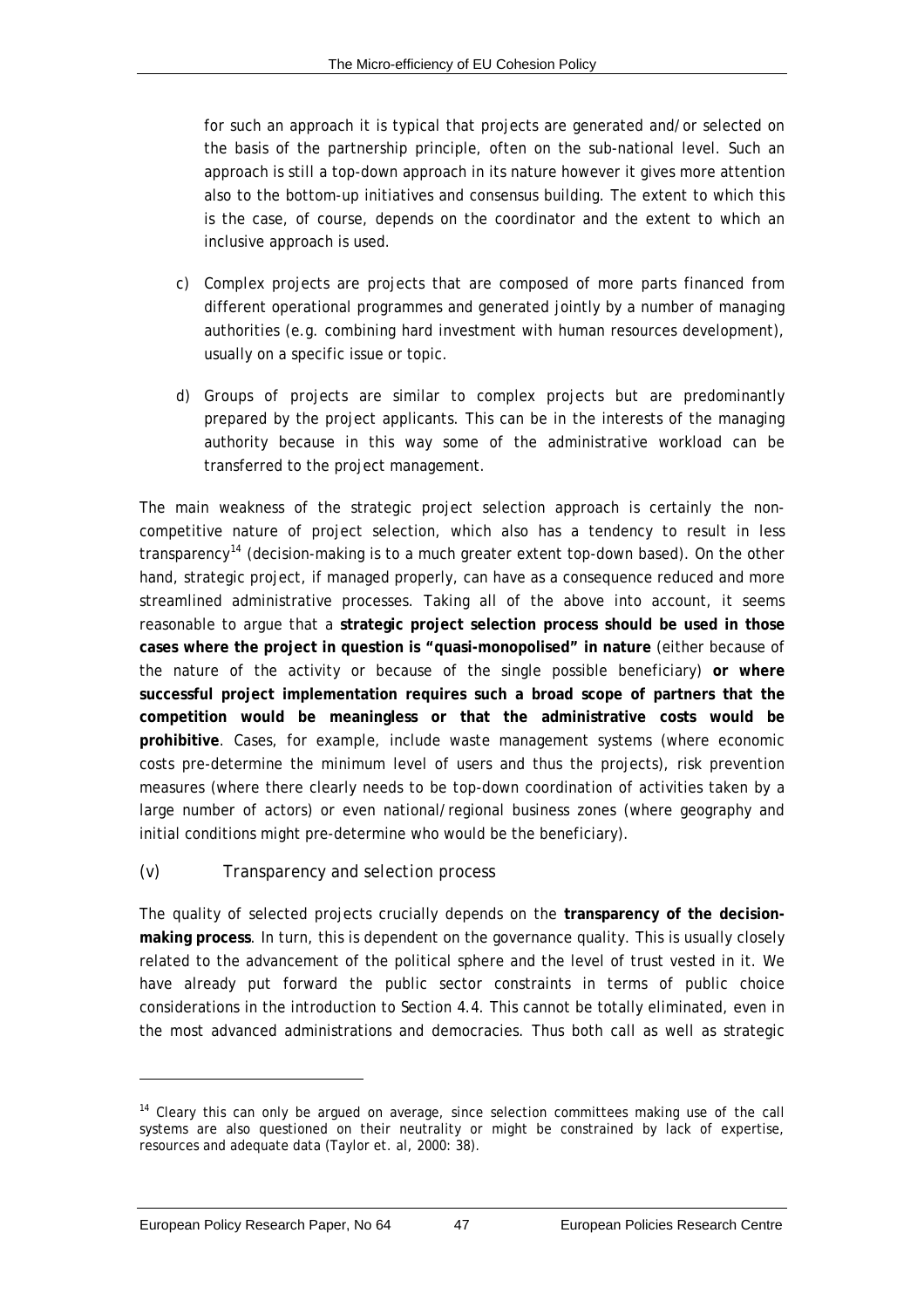projects selection systems should aim to produce transparent, replicable and objective results. This can be achieved to a greater or lesser extent in a number of ways.

We enquired in our questionnaire as to what type of selection process and, in particular, selection committee "come closest to selecting best available projects", ranging from government decision or managing authority/intermediate body decision only or a selection process involving multi-departmental selection committees, perhaps also including external independent experts or even the foreign ones. Taking into account the results from the open calls question, we would also expect that results would significantly differ between the EU15 and EU12 Member States. This is fully confirmed in the results as the only universal conclusion for the two groups is a **low approval rate for the direct governmental decision-making** (average score 5.6 for the EU12 and 5.2 for the EU15 Member States). The EU15 Member States then have significantly greater trust in the managing authorities/intermediate bodies' internal appraisal procedures, since the average score increases to 6.0, while for the EU12 Member States the trust level falls, relative to the direct governmental decision-making, to 5.5. The **EU15 Member States have highest trust** (average score 7.0) **in the multi-departmental decision-making by the MA/IB**, but are wary of the involvement of independent experts (score of 6.0), and even more wary of foreign experts (score of 5.6). **EU12 Member States do not seem to trust single authorities and seem to feel greater assurance in broader institutional involvement in the appraisal process**. Thus, the EU12 Member States certainly approve of involvement of independent experts, including foreign ones (average scores 7.6 and 7.7 respectively), but are somewhat less fond of MA/IB decision-making based on multi-departmental selection committees (average score 6.6). This again confirms that **political tradition and trust in political systems significantly determines the optimal selection process in the framework of strategic project selection systems**.

#### <span id="page-57-0"></span>*(vi) Small vs. large projects*

Bachtler *et al* (2006) report that a number of countries have put more and more emphasis on larger, key projects, or at least on integrated groups of smaller projects, with the intention to "strengthen the strategic impact of projects" (*ibid.,* 68). The debate on the value added of larger and smaller projects is as long as Cohesion policy itself and is clearly dependent on the particular socio-economic situation, as well as the quality of project generation, selection and implementation systems as a whole. It is for this reason that we have not asked about this issue in the questionnaire. We wanted, however, to identify the advantages and disadvantages of both kinds of projects.

Larger projects, by definition, mean a smaller number of co-financed projects, which makes monitoring of the co-financed projects easier. Large projects are, *ceteris paribus*, also associated with less administration per monetary unit and are easier to control. Large projects tend to be infrastructure related projects, which might also require introduction of complementary activities (e.g. human resources development). On the one hand, it is easier to introduce such complementarities where there are a limited number of large projects; on the other hand, however, the increased project complexity can reduce some of the savings in administration. More importantly, larger projects are associated with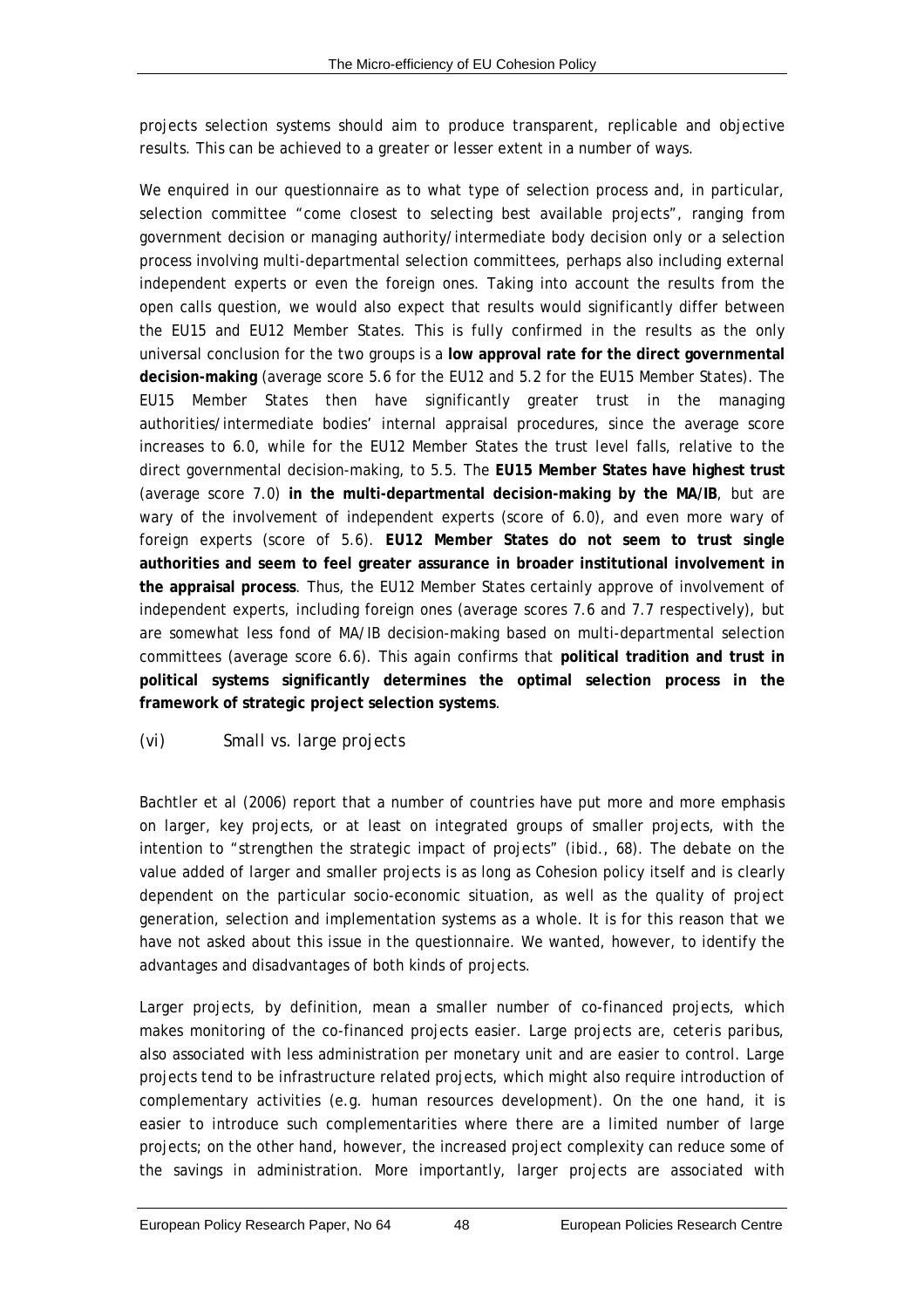significantly higher risk for the managing authorities of "not spending money in time" if something goes wrong with the project, or even if there are just simple delays associated with, e.g. acquiring legal permits etc. Such delays are common with larger projects, as reported by Gross and Davies (2007). Due to their size, large projects also significantly reduce the flexibility of the manager in the implementation phase, should there be a change, for example, in the socio-economic situation of the recipient region. Finally, as already indicated in the previous sub-section, larger projects are far more susceptible to political pressure, which can have detrimental consequences on the impact of Cohesion policy resources.

Smaller projects, on the other hand, tend to be more demanding in terms of management requirements and are thus associated with a greater administrative burden per monetary unit spent. For example, human resources related projects need to keep track of each individual who has benefited from the programme, even though the amount of money spent might be minimal. A larger number of supported projects require more advanced project generation and selection mechanisms, as well as good monitoring systems. Together, these can ensure transparent project selection and management. It is crucial that administrative and implementation system requirements, both for the beneficiary as well as administration, are kept to the minimum necessary taking into account the principle from section 4.4.[3\(iii\)](#page-53-0): the extent of the administrative burden needs to be proportionate to the anticipated benefits for the applicant. Admittedly, this can sometimes be difficult to ensure, due to formal requirements. For this reason, it is even more important that smaller projects get EU co-financing only for those parts of their activities that are easier to control, and not necessarily for all of the costs associated with the project, as long as this does not disproportionately increase the administrative burden.

Thus, both large and small projects have advantages and disadvantages. Larger projects are more visible in themselves; however, a larger number of smaller projects also mean a significantly greater coverage of potential beneficiaries, areas and possibly also opportunities and challenges. As already indicated, it is not possible to come to a general conclusion about what kind of projects have greater impact. On the basis of the abovementioned arguments, however, it is clear that, **in countries and regions with efficient implementation systems, smaller projects can have comparatively at least as great an impact as larger projects**.

# **4.5 Financial management and controls**

According to Boeckhout *et al* (2002), financial management and controls are one of the most important phases in the framework of systems and procedures. They have been receiving increasing attention with every reform of Cohesion policy, making them now a top priority for the Member States (ÖIR, 2003). Financial management and controls are immensely important, not just due to the "sound financial management" requirement, but also because all the required processes designed to ensure compliance, both within the administration and with the beneficiaries, can be made prohibitively high.

The overall objective of financial management and control systems is thus to ensure legality and regularity of transactions, as well as compliance with the principles of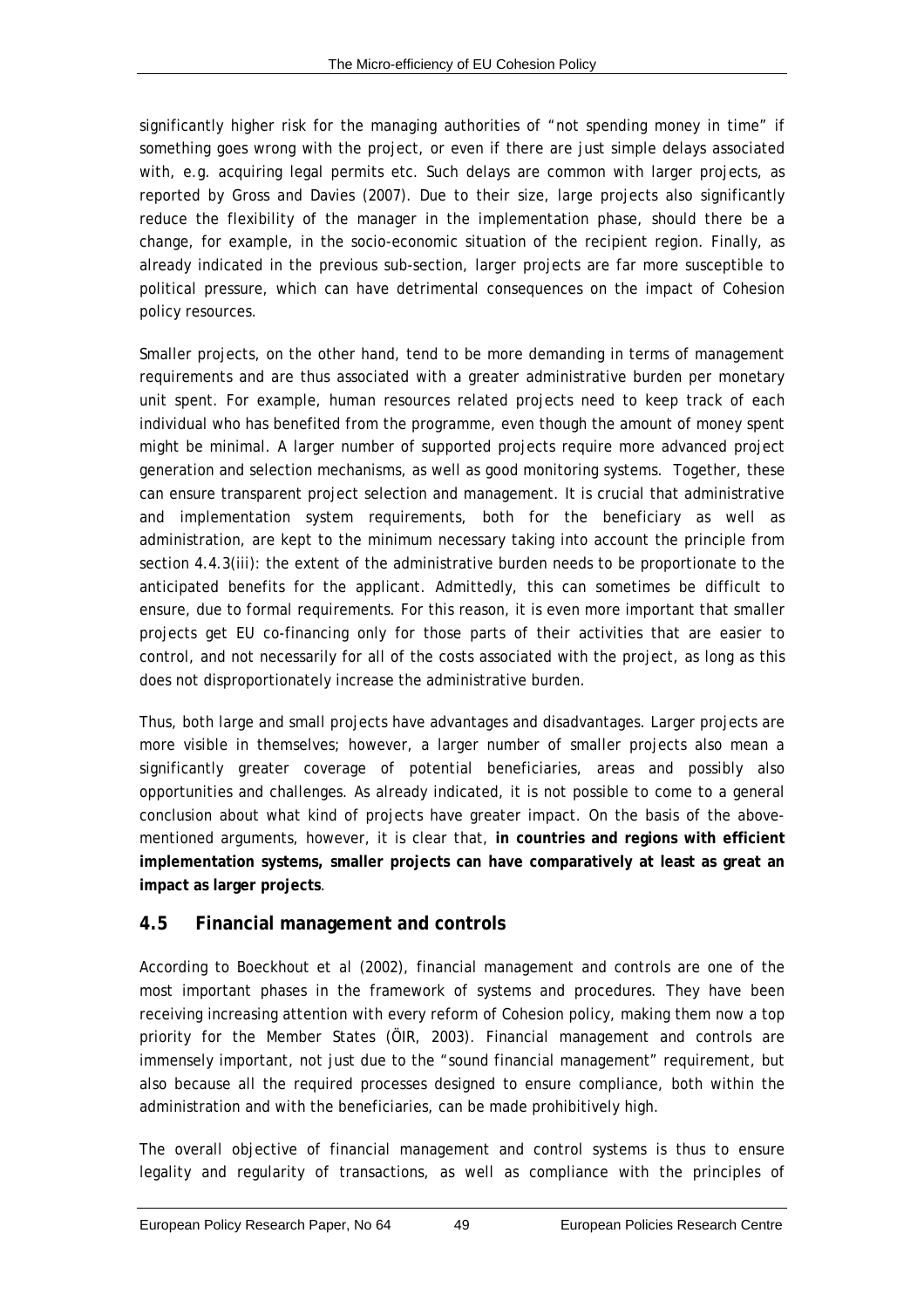economy, efficiency and effectiveness (sound financial management requirement). This can be split down into more specific tasks. First, in terms of financial management, Member States need to ensure that "the beneficiaries receive the total amount of the public contribution as quickly as possible and in full" (Art. 80 of the general regulation). Obviously public contributions can be made only against expenditures declared that are: (1) real; (2) for the products or services that have been delivered in accordance with the approval decision; (3) the applications for reimbursement by the beneficiary must be correct; and (4) the operations and expenditure must comply with Community and national rules, without any possibility of double-financing with any other Community or national schemes and with other programming periods (Art. 13 of Commission Regulation 1828/2006).

In order to comply with these standards, Member States are required to set up complex management and control systems, where particular attention has been given to the division and description of responsibilities, taking due account of the principle of separation of functions (Art. 58 of the general regulation), establishment of financial flows, together with the required documentation flow from the European Commission to the beneficiary and backwards in case of recoveries (audit trails) and crucially the control provisions, which need to be specified in detail (specification of responsibilities, control lists, risk analyses where sample checks are used, etc).

Even though the number of checks and controls has all but reached prohibitive levels, the Court of Auditors still found that "**the Commission does not maintain effective supervision to mitigate the risk that the controls delegated to the Member States fail to prevent reimbursement of overstated or ineligible expenditure**" (European Court of Auditors, 2006: 128) since "control failures were found in all of the audited programmes" (*ibid*., 120). Furthermore, the European Court of Auditors is reasonably confident that, for the budgetary year 2006, "at least 12% of the total amount reimbursed to Structural Policies projects should not have been reimbursed" (European Court of Auditors, 2007: 152). On the other hand the ÖIR (2003) study found that only 38% of respondents agreed with the proposition that "financial procedures are seen as necessary and work well" (ÖIR, 2003: 103). The same study also found that only 55% of respondents believe financial procedures have a positive impact, while the corresponding figure for control mechanisms is an even lower 50%. It is true that we have found that 45% of the administrative procedures are due to the national legislation. Nevertheless, **the financial management and especially control provisions are** in fact **very closely regulated on the side of the Commission, so national authorities cannot be predominantly "blamed" for perceived ineffectiveness of management and control systems**. The following table lists some of the major concerns as expressed in the ÖIR (2003) study.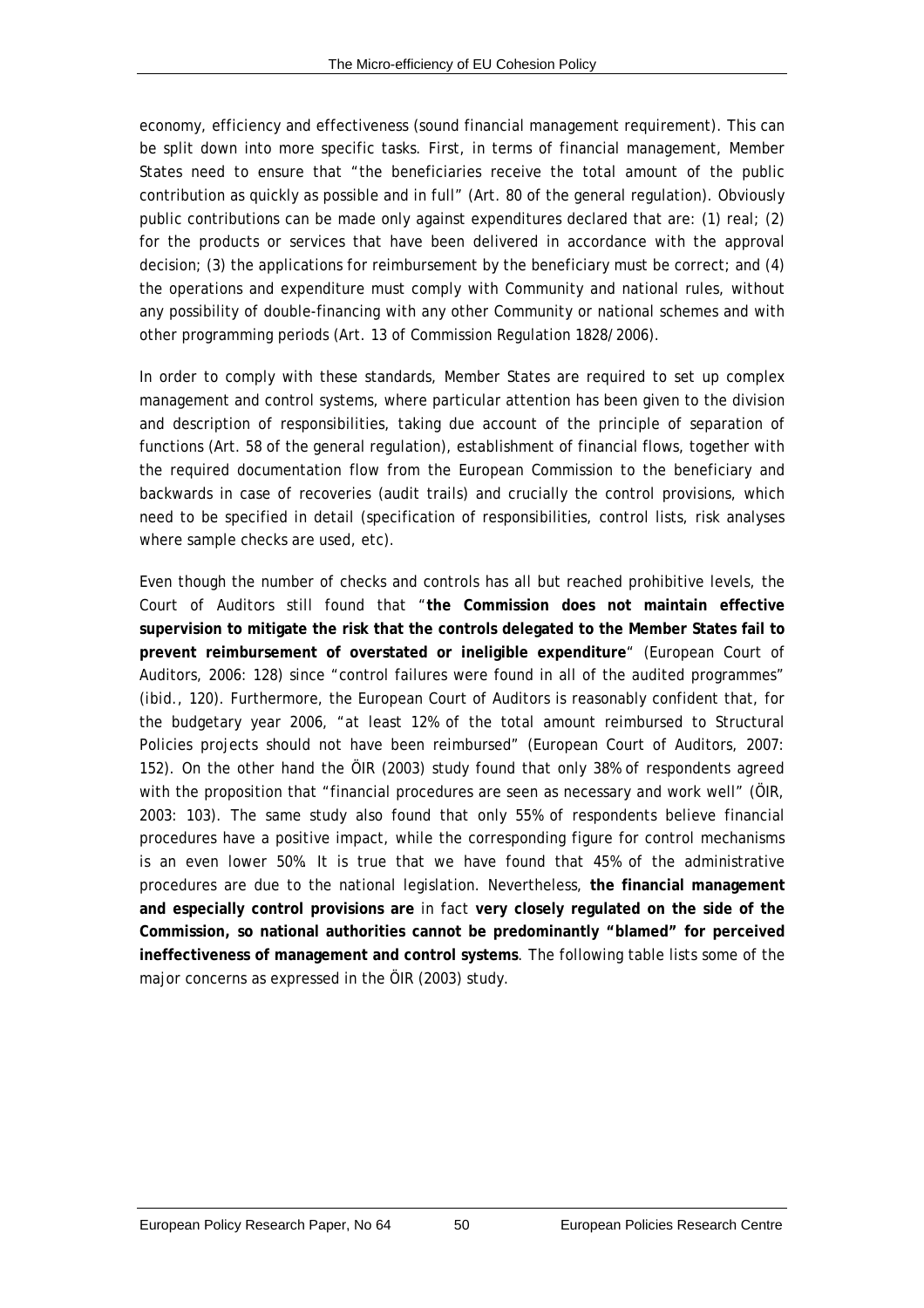| Advantages and positive spill-over effects                    |                                                                                                               | Disadvantages and negative spill-over effects                                                                                                                                                                                              |  |
|---------------------------------------------------------------|---------------------------------------------------------------------------------------------------------------|--------------------------------------------------------------------------------------------------------------------------------------------------------------------------------------------------------------------------------------------|--|
| Increased accountability and transparency.                    |                                                                                                               | Significantly increased work load and level of                                                                                                                                                                                             |  |
| The $N+2$ rule encourages speedy implementation               | bureaucracy.<br>requirement for 100%<br>certification<br>The<br>frequently leads to delays in disbursement of |                                                                                                                                                                                                                                            |  |
| of the projects and absorption of funds.                      |                                                                                                               |                                                                                                                                                                                                                                            |  |
| There are fewer irregularities in the use of<br>public funds. |                                                                                                               | funds.                                                                                                                                                                                                                                     |  |
|                                                               | $\overline{\phantom{m}}$                                                                                      | Differences in the interpretation of eligibility of<br>expenditure between the Commission and the<br>Member State/Region lead to a lot of insecurity<br>and a tendency to err on the side of caution.                                      |  |
|                                                               | $\overline{\phantom{m}}$                                                                                      | Inflexible arrangements for transfer of funds<br>between priorities and measures in programme<br>(there is no ceiling or limit of flexibility).                                                                                            |  |
|                                                               |                                                                                                               | The $N+2$ rules discourage innovation<br>and<br>militate against quality in favour of speed and<br>quantity.                                                                                                                               |  |
|                                                               | $\overline{\phantom{m}}$                                                                                      | There is no built -n risk management in the<br>model capable of handling risk in the way it is<br>handled in, e.g. venture funds.                                                                                                          |  |
|                                                               | $\qquad \qquad -$                                                                                             | Duplication of systems as a result of different<br>legislative demands of national and EC systems.                                                                                                                                         |  |
|                                                               | $\qquad \qquad -$                                                                                             | induces<br>fear<br>of<br>irregularities<br>The<br>an<br>overcautious approach.                                                                                                                                                             |  |
|                                                               | $\overline{\phantom{m}}$                                                                                      | Formal requirements for projects are applied<br>regardless of the project size. In the case of<br>small projects this leads to a lack of proportion<br>the<br>level of funding<br>between<br>and<br>the<br>administrative effort involved. |  |

**Table 6: Advantages and disadvantages of financial management and control systems** 

**Source:** ÖIR (2003: 144); slightly generalised by the author

Clearly, the concerns raised above refer to the legal requirements and practices that applied to the 2000-2006 period, and some of the shortcomings were partly eliminated or at least reduced for the 2007-2013 period. Among such reforms, we could mention: decentralisation of eligibility rules to the Member State level (Art. 56 of the general regulation); a more strategic approach in programming with the elimination of Programme Complements and measures; payments to be calculated on the priority axis level. All of this should give greater flexibility to the Member States. The new requirements still need to be tested in practice. There are already concerns, however, that, for example, the description of management and controls systems is already "more detailed and complex than in 2000- 2006" (Gross and Davies 2007: 35). Furthermore, due to the multilevel governance model with "the Commission remaining ultimately responsible for the regularity of structural operations expenditure" (Court of Auditors, 2006: 118), it is doubtful whether the abovementioned reforms would bring about noticeable simplifications. There might be a potential positive impact, however, from the new Lisbon Treaty, which changes previous article 274 of the Treaty in that "The Commission shall implement the budget *in cooperation with the Member States*" (the text in italics is new).

Our approach in tackling the issue of financial management and control, is based on a horizontal logic, since Member State's practices differ significantly in line with their institutional practice and tradition. In other words, we will break down the problem of inefficient financial management and controls into two dimensions.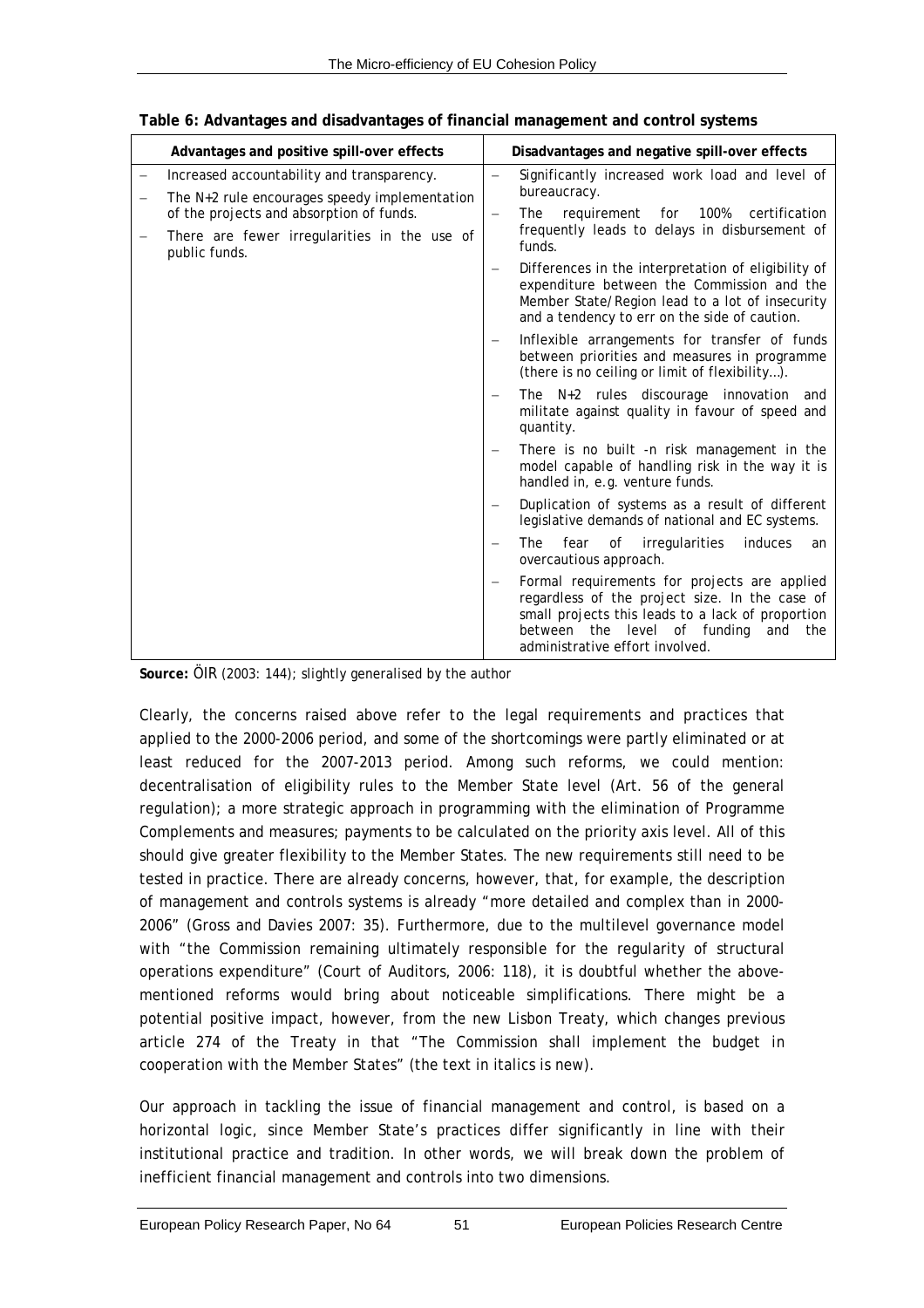- <span id="page-61-0"></span>1. The time- and cost-efficiency of the system. The sound financial management principle is a prerequisite for the use of Cohesion policy resources; however, the framework condition is that "the extent and intensity of checking should make an appropriate balance between the overall cost of operating those checks and the overall benefits they bring" (European Court of Auditors, 2004: 7). In other words, the costs and time required to comply with the principle of sound financial management must not eliminate or overly diminish the benefits of the very operation it is providing finance for. In order to better understand this relationship, we will check where the inefficiencies in terms of timing and costs come from.
- 2. The issue of the relationship between the implementing and supervisory bodies involved in Cohesion policy implementation. In a multilevel governance context, the complexity of the systems and processes can increase dramatically if their jurisdictions, daily activities and understanding of the policy objectives are not fully in line and coordinated.

# *4.5.1 Timing problem*

There seems to be general agreement that timing is a serious problem in Cohesion policy. The ÖIR (2003) study publishes a number of statements to support such a conclusion: e.g. only 29% of respondents agree that the decision on approval of programmes, programme complements and transfer of payments is taken promptly; that only 35% of respondents find the Structural Funds implementation system to be efficient; and that only 43% of respondents believe that "the time taken from application to approval is not excessive" (*ibid*., 73). We have asked a similar question in our questionnaire, namely "to what extent do time management problems in project approval and implementation phases represent a problem" on a scale between 0 and 10. The average response was 7.5 without a significant variation, which confirms that **time management is indeed a problem and this conclusion holds both for EU12 as well as EU15 Member States**.

Our interest, however, lies more in identifying what phases are, to the greatest extent, responsible for such a situation. The most significant reason in the EU12 Member States seems to be hidden in the inefficiency of the public administration, especially their inexperience (average score 7.4), while their inefficient operation<sup>[15](#page-61-0)</sup> is deemed as somewhat less problematic, although still rather severe (average score 6.5). Public administration in the EU15 Member States is not considered to be so problematic (average scores 5.6 and 4.8 respectively), which again confirms that **there is a learning period needed for efficient implementation on the side of administration**. Apart from the administration the most significant factor for delays in the implementation seems to come from "long internal administrative procedures due to national requirements" (average score 7.2), which is noticeably higher than for the "long administrative procedures due to EU requirements" (average score 6.1). Contrary to the conclusion from Section [4.1.1](#page-28-0) (that on

 $\overline{a}$ 

<sup>&</sup>lt;sup>15</sup> The question asked was whether the reason for time management problems lies in: "Public administration has the experience, but is inefficient in itself (low motivation,...)".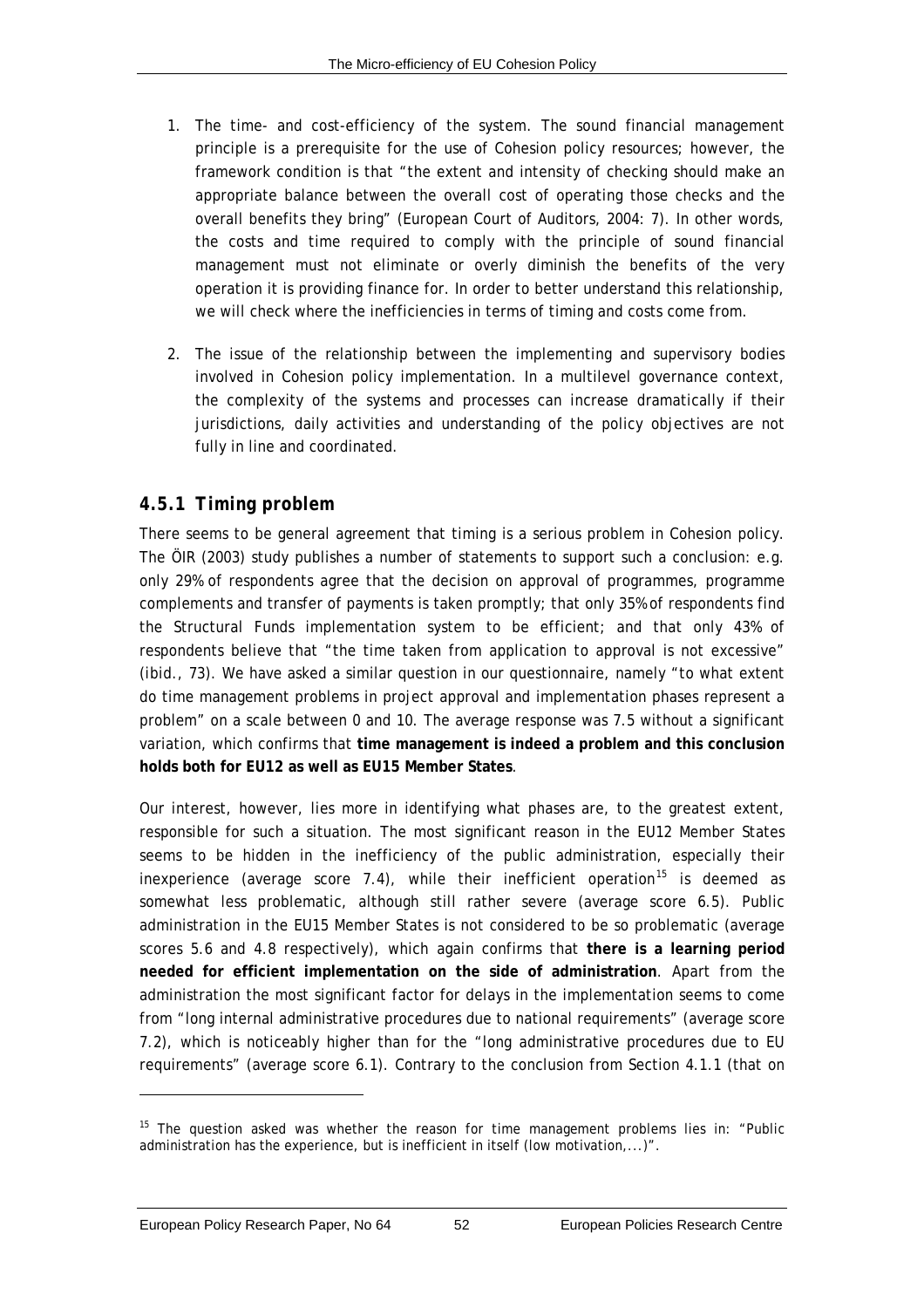average 55% of the administrative procedures are estimated to be due to EU legislation), it seems that, **in terms of timing, it is particularly national administrative procedures that are problematic**. In this framework, most criticism is attributed to "overly complex interdepartmental/inter-institutional coordination requirements" (average score 6.9) and, especially in the EU15 Member States, also to the "unclear procedures and rules" (average score of 7.1 for the EU15 and 6.3 for the EU12 Member States). This seems to confirm the findings from the previous studies that **time inefficiency is closely related to the involvement of too many institutions in the implementation and controls, giving rise to problems of different interpretations** and, in certain cases, also **different administrative/reporting requirements**, as commented by one of the respondents. Finally, it was also the "inability of decision makers to decide" which fitted in the first group of time inefficiency factors, with an average score of 6.4, and with no significant variation between the EU12 and EU15 Member States. It is also interesting to note that, in terms of the institutional approach to implementation, it seems that regionalised systems (both concentrated and de-concentrated) are particularly susceptible to the problem of unclear rules and procedures (average scores 7.5 and 7.4 respectively). Regionalised, deconcentrated systems, however, seem to exhibit more efficient decision-making (average score 5.4 vs. 6.4 on average) and, interestingly, seem to have fewer problems with coordination (average score 5.0 vs. 6.9 on average).

First in the second group of time inefficiency factors was "**budgetary procedures and provisions**" (average score 5.7), followed by "**legal complaints**" (average score 4.9) and "**lobbying of the pressure groups**" (average score 4.1). The only note-worthy difference between the EU12 and EU15 Member States could be found in difficulties due to legal complaints with the EU12 countries having an average score much higher than the average (5.4), whereas, in terms of institutional approach to implementation, it was especially respondents from regionalised de-concentrated systems who did not find legal complaints as problematic (average score 1.6).

Without having analysed the problems related to controls, we can nevertheless draw some conclusions. The problem of timing does not seem to be as much related to the decisionmaking process *per se*, but rather with the procedures and requirements that need to be dealt with by the administrations: financial management and controls clearly being of central importance. The roots for this can be found in inexperienced administration where systems are being newly introduced. Universally, however, their time-inefficiency seems to be predominantly caused by the rules set by the Member States themselves. **The procedures should be as straightforward, short and adapted to the needs of the beneficiaries as possible; results seem to indicate however, that standardisation and low number of involved institutions is more conducive for such an implementing structure.**

# *4.5.2 Management and administration costs*

In terms of administration costs it is very hard to make generalised observations since there are notorious difficulties in getting comparable data. The study by ÖIR (2003) has come to the conclusion that there are significant differences in costs from one programme to another. These do not seem to be correlated with the type of administrative system, type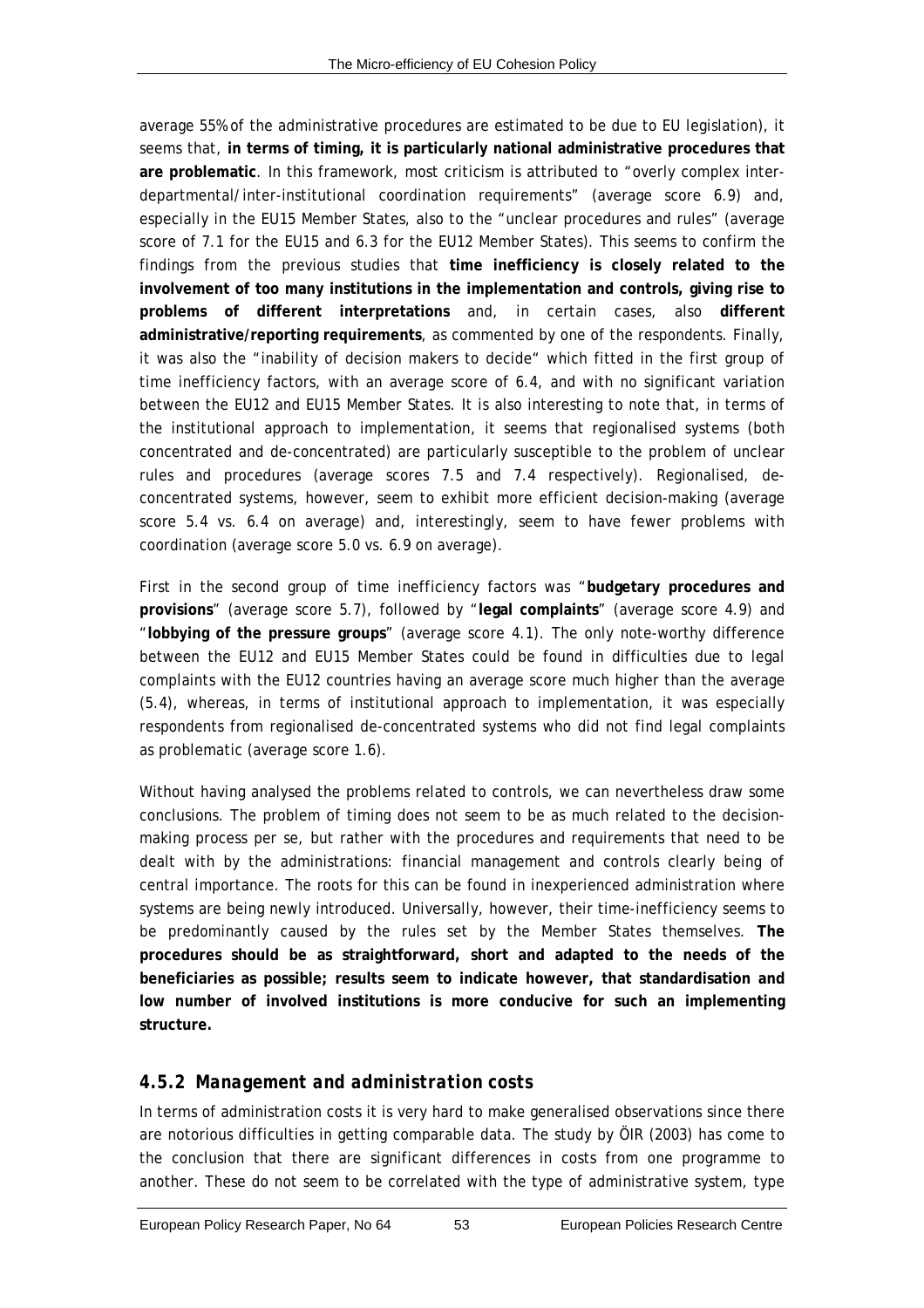<span id="page-63-0"></span>of programme or relative size of the programmes and therefore other factors seem to be at work (ÖIR 2003: 119). Boeckhout *et al* (2002: 16) have found that "staffing requirements are relatively modest in the fields of infrastructure (roughly  $\epsilon$  15 million per staff member), moderate in the case of business support (about €3 to €5 million per staff member), and high in human resource development or small-scale farm support (up to €0.1 million per staff member for the latter). More important than looking at the exact number of how much one administrator can manage per year (data namely differ enormously with different authors, e.g. Horvat, 2005), it is worth highlighting their eventual conclusion, that **it is not the funding level that seems to be decisive for staffing requirements, but the number of projects**. The reason for this is that every project, irrespective of size and type, needs to be processed through more-or-less the same procedures and requirements.

The same conclusion can be made on the basis of the data, which were collected by the informal group of the EU12 Member States that met in March 2007 in Bled, Slovenia. This again reveals large variations among the individual Member States. What is instructive, however, is that there seems to be a consistent pattern in terms of staffing requirements by Fund. If operations financed under European Social Fund are taken as a benchmark, then the data suggests that the European Agricultural (EAGGF) and the Fisheries Fund (FIFG) required almost twice as many personnel for their management - exactly 90% more. The European Regional Development Fund, on the other hand, requires, on average, 22% less, and the Cohesion Fund a massive 88% less. Taking into account the types of operations these Funds finance, it can be said that these results fully comply with the findings of the ÖIR (2003) study.

In our questionnaire, we additionally asked what respondents believed was the maximum still-acceptable level of management costs for the administrative body implementing Cohesion policy, and what is the maximum acceptable level of administration costs for the project holder. The results reveal that the still-acceptable level of management costs for the administration were, on average, estimated to be 6.9% of the programme value<sup>[16](#page-63-0)</sup>, while the administration costs for the project-holder should, on average, not exceed 8.8%. Thus, even though the two bases of calculating costs are not fully comparable (programme costs vs. project costs), we could say that **on average respondents believe that total administration costs of Cohesion policy should not surpass roughly 15% of total costs**. In quantitative terms for the 2007-2013 period, assuming the minimum possible co-financing rate of 15%, which indeed is unrealistically low due to revenue-generating projects provisions, PPPs, etc., these costs amount to €61 billion and **every percentage point reduction in administration costs would save more than €4 billion.** This represents a significant amount which, if it could be brought down, would noticeably improve the overall efficiency of Cohesion policy.

In determining the consequences for implementation systems, we first need to realise that Cohesion policy resources form only part of a broader development policy which regions

 $\overline{a}$ 

<sup>&</sup>lt;sup>16</sup> It should be added that a few respondents have differentiated the maximum administration costs by the operational programme size.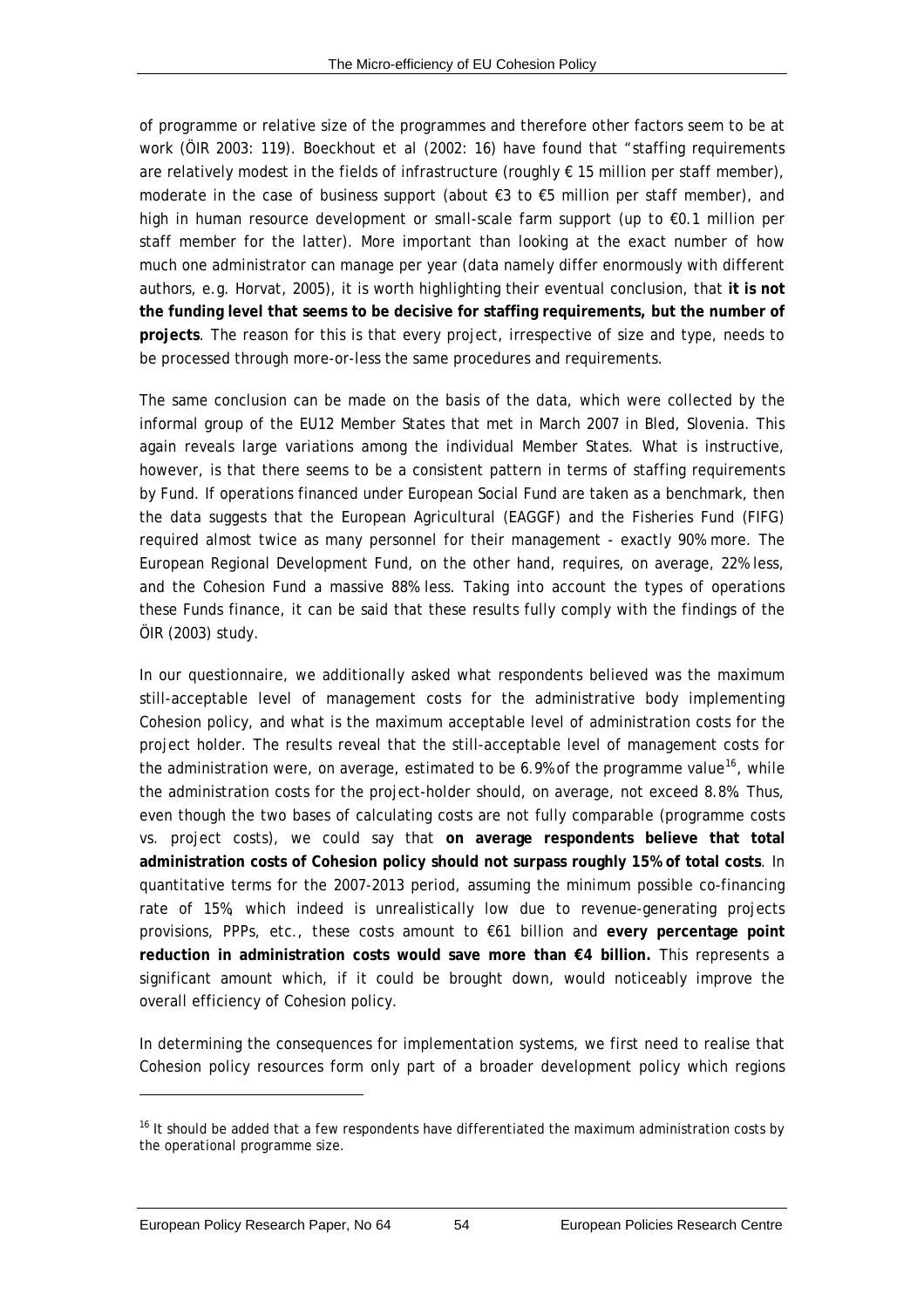and Member States pursue. According to the Fourth Cohesion Report, "between 2000 and 2006, transfers from the Funds amounted, on average, to an estimated 60% or so of total public capital expenditure in Portugal, 48% in Greece and 24% in Spain", while "transfers to Italy, Germany and Ireland are estimated at around 9.0% of public investment" (European Commission 2007: 143). Secondly, the administration costs are, on average, lower for the implementation of national policies only, which is due to the multilevel governance framework, additional administrative requirements, additional controls, etc.

In such a setup, regions and Member States have two non-exclusive strategies for how to optimise the impact of available resources. First, as already argued in section 4.4.3[\(vi\),](#page-57-0) in order to support the kind of operations that are predominantly characterised by smaller projects, it is of paramount importance that the implementation systems are made as lean and efficient as possible. Taking into account the findings from that section we could add, not just that only parts of small projects which are easy to implement and control should actually be financed by EU resources, but also that the **principle of proportionality should be widely used in order to bring down costs**. This principle has been introduced in the Regulations (Art. 13 of the general regulation), however it is still rather unclear how extensively it will be used, or rather how extensively the control and audit institutions will allow it to be implemented.

Should proportionality not be used so extensively, the **regions and Member States would increase the overall impact of their public incentives, if they would use Cohesion policy predominantly to finance operations, which are cheaper to implement while the rest would be financed through national policies only**. This would significantly change the intervention structure of the EU resources (towards larger investment predominantly financed through ERDF and Cohesion Fund). The overall strategy would, however, remain unaffected since the part left out of the Cohesion policy would be taken over by the national policies. Such a commitment could be contract-based or established on the basis of the open method of coordination approach. Although there would be clear and measurable benefits in terms of overall impact, the political acceptability of such an approach would be highly questionable on the part of the European Commission.

# *4.5.3 Legality & regularity vs. efficiency & effectiveness: the right balance*

On the one hand, ÖIR (2003) points out that "there is universal acceptance of the need for a strong system of financial control" and also that "overall, there are no fundamental objections to the methods that are used" (*ibid*., 142). Thus, taking into account the multilevel governance context and the given division of responsibilities, a proper system of checks and balances must be ensured. There seem to be significant doubts, on the other hand, as to what extent the principle of the European Court of Auditors - that "the overall cost of controls should be in proportion to the overall benefits they bring in both monetary and political terms" (European Court of Auditors, 2004: 2) - is in fact complied with.

In the questionnaire, we investigated whether or not respondents believed that Cohesion policy implementation systems were over or under-controlled. There was **universal agreement that the systems are over-controlled** (average score 6.9). There was no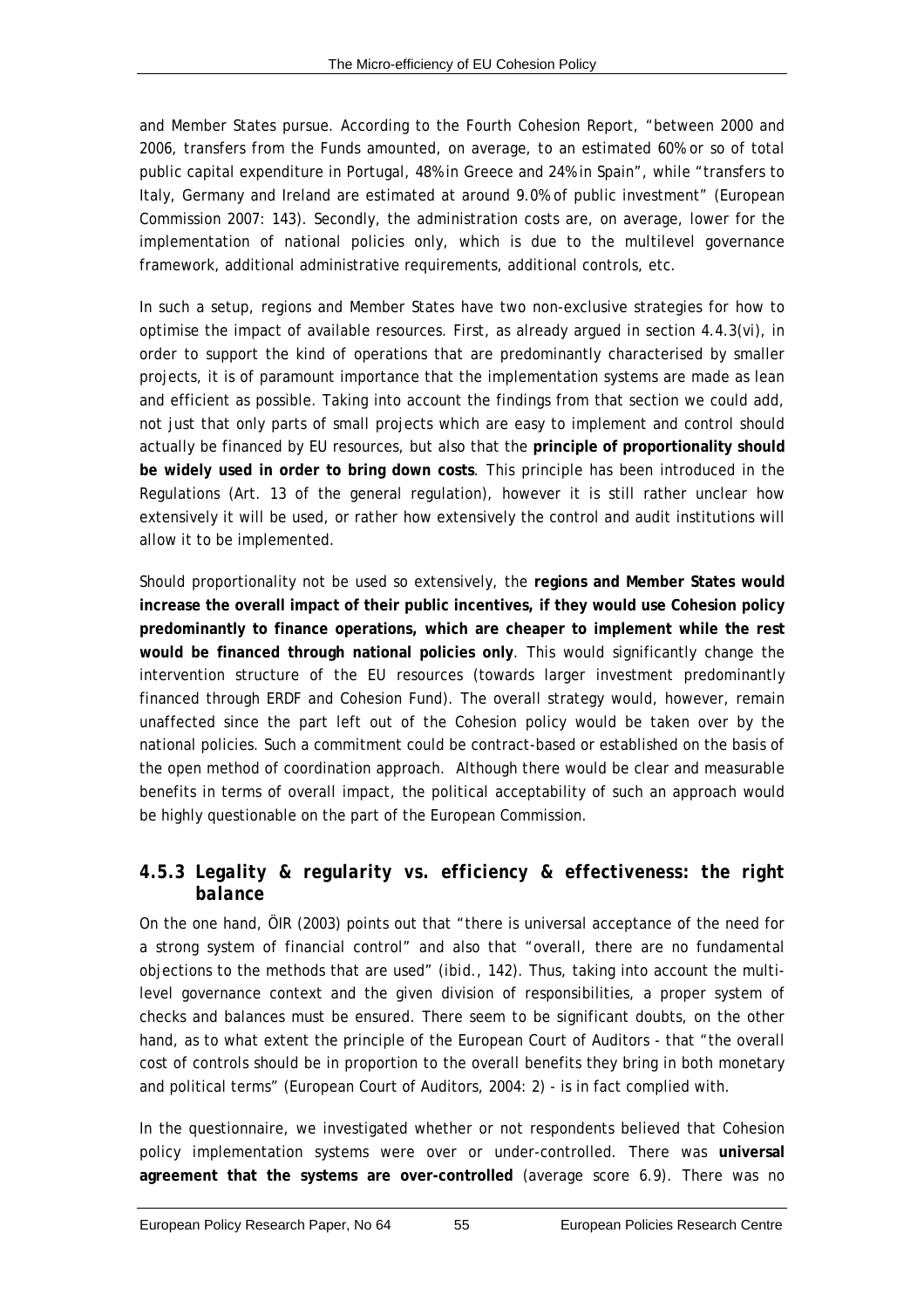significant variation between where the respondents come from, geographically or institutionally. We furthermore wanted to get an insight into what level is responsible for such a conclusion. As it turns out, **it is both the EU and the national level that seems to be responsible for over-controlling**: almost two-thirds and three-quarters of all respondents believe there is over-control at the EU and national level respectively. This result is not surprising, taking into account the number of levels and institutions involved in controls.

Each item of expenditure is initially inspected by the responsible person, and subsequently controlled by another person, whose functions are separated by regulations (controls are both administrative as well as on-the-spot, Commission Regulation No. 1828/2006). If there are more layers in the management systems, higher-level institutions must exert additional sample controls of the lower-level intermediate bodies, in order to make sure that their management and control systems function properly. After being verified by at least two 'pairs of eyes' and by an additional sample-based control in multilevel management systems, declared expenditures are again checked (also on a sample basis) by the certifying authority. On top of the above-mentioned controls, public institutions are usually subject to internal control requirements, which represent an additional level of control. At the third stage, the correctness of expenditures is verified by the European Commission officials, on the basis of which the money is actually disbursed. This also marks the end of the internal control mechanisms and the start of the following round of verification - external auditing. There are again numerous institutions responsible for doing audits. First, the national audit authority, then the national Courts of Auditors, while on the European level there are audits of the European Commission, the European Court of Auditors and, additionally, there is OLAF, the European Anti-Fraud Office who can conduct their own investigations. Thus, **overall, there are more-or-less ten steps of verifications and controls that each expenditure is, or at least can be** (due to sampling) **subjected to**. To make the whole system worse, "there is no formal requirement for control bodies to coordinate the planning of these checks or to take into account the checks made by the others" (European Court of Auditors 2004: 7). However, the new 2007-2013 regulations do give more attention to providing tools that could be used to improve coordination (e.g. the audit strategy as foreseen in Art. 61 of the general regulation).

**In spite of these massive** (and increasingly extended) **control system requirements, however, the European Court of Auditors still found control failures in all of the audited programmes** (European Court of Auditors 2006: 128), thus indicating that, since no obvious improvement seems to be established during the years, other problems must be involved. A study by the European Court of Auditors (2004), found the biggest weaknesses of the system in: (1) unclear and inconsistent objectives of the policies; (2) lack of coordination of the involved institutions; (3) absence of information on costs and benefits of control and audit operations; and (4) inconsistent application of the approach taken, extent, timing, coverage, margins and follow-up. The ÖIR (2003) study, on the other hand, identifies as **the biggest problem the duplication of systems**, (especially the problem of reinterpretation of the national decisions on the European level) which creates uncertainties, an assessment that our analysis fully supports. They also find it to be a regular practice that "the same institutions are controlled several times, each time from different institutions, with each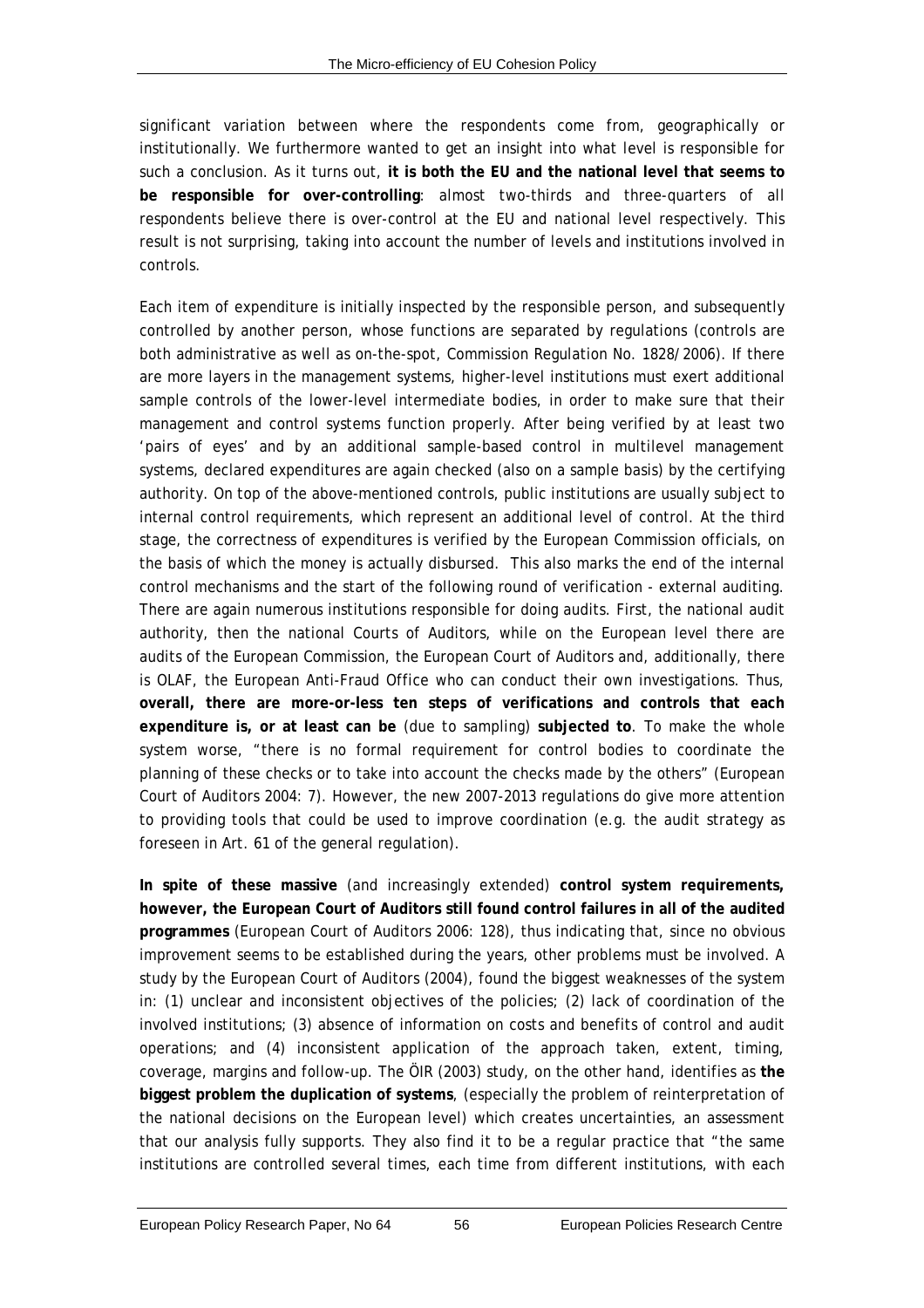applying slightly different rationales" (*ibid*., 106). An, at least partial, answer to this problem in the 2007-2013 regulations might lie in the decentralisation of eligibility rules to the national level, as stipulated in Article 56 of the general regulation. As already mentioned, it remains to be seen how this provision will be reconciled with the provision that the European Commission remains ultimately responsible for the regularity of structural operations expenditure. Apart from the duplication problem, there are reports that "controls are very time consuming", that they "are considered to keep the implementing bodies and MAs from doing their actual work", and that "the cost-benefit ratio from control procedures ... does not make sense" (ÖIR, 2003: 106).

Different assessment of the problem requires different remedies. In order to reduce the complexity of the control systems, **two approaches** could be conceived. First, there could be a modification of the way controls are being performed and/or second, the number of institutions involved in this process could be reduced, resulting in a considerable reduction in the complexity of the system, as well as in a reduced uncertainty problem due to multilevel governance problem.

As far as the former approach is concerned, there is certainly significant scope for **optimisation in the manner controls and audits are performed**. The starting point in this regard should be the proposition that "there is no overall vision or coordination of the many and varied systems" (European Court of Auditors, 2004: 6). In such a context, it is clearly all but impossible consistently to determine the *reasonable assurance* on the legality and regularity of transactions, because every control institution has an inbuilt incentive to 'play it safe', i.e. to interpret the regulatory environment in a rigid and formalistic manner. Through time this gives rise to working practices that put "**more focus on procedures rather then on content**" (Wostner 2007: 10), a common observation made by all the EU12 Member States at their informal meeting in Slovenia. The same problem was also recognised by the EU15 Member States, i.e. that due to fear of irregularities Cohesion policy uses an overcautious approach (ÖIR, 2003). It was also voiced at the Santander, Spain, seminar of 9 July 2007 on "Present and future of regional policies", namely that it is the risk-averse practices that represent the biggest challenge for more efficient implementation systems. Such an approach can ultimately lead to verification practices, whereby the impact of the disbursed resources becomes irrelevant as long as Member States have abided by the rules, while the implementation system would remain very complex and costly. Clearly, although this is an exaggeration, it does point to the danger the system could end up in if appropriate measures to reverse the present trend were not introduced. These include, amongst others, measures that would strengthen the mutual trust of the institutions involved. It needs to be recognised that a system such as Cohesion policy is "only tenable in a polity with high levels of mutual trust ...." (Hooghe, 1996:117). Thus, taking all of the above-mentioned into account, the new approach for the 2007-2013 period, together with the European Commission's initiative of the so called "**contracts of confidence**", seems to be a step in the right direction. The new system requires the national audit authorities to prepare an audit strategy, which will specify the bodies to be audited, methods to be used, sampling methods, indicative planning of what shall be done when, etc. Should this *ex-ante* coordination work also be used to address the abovementioned problems, if necessary also in the contract of confidence, then this could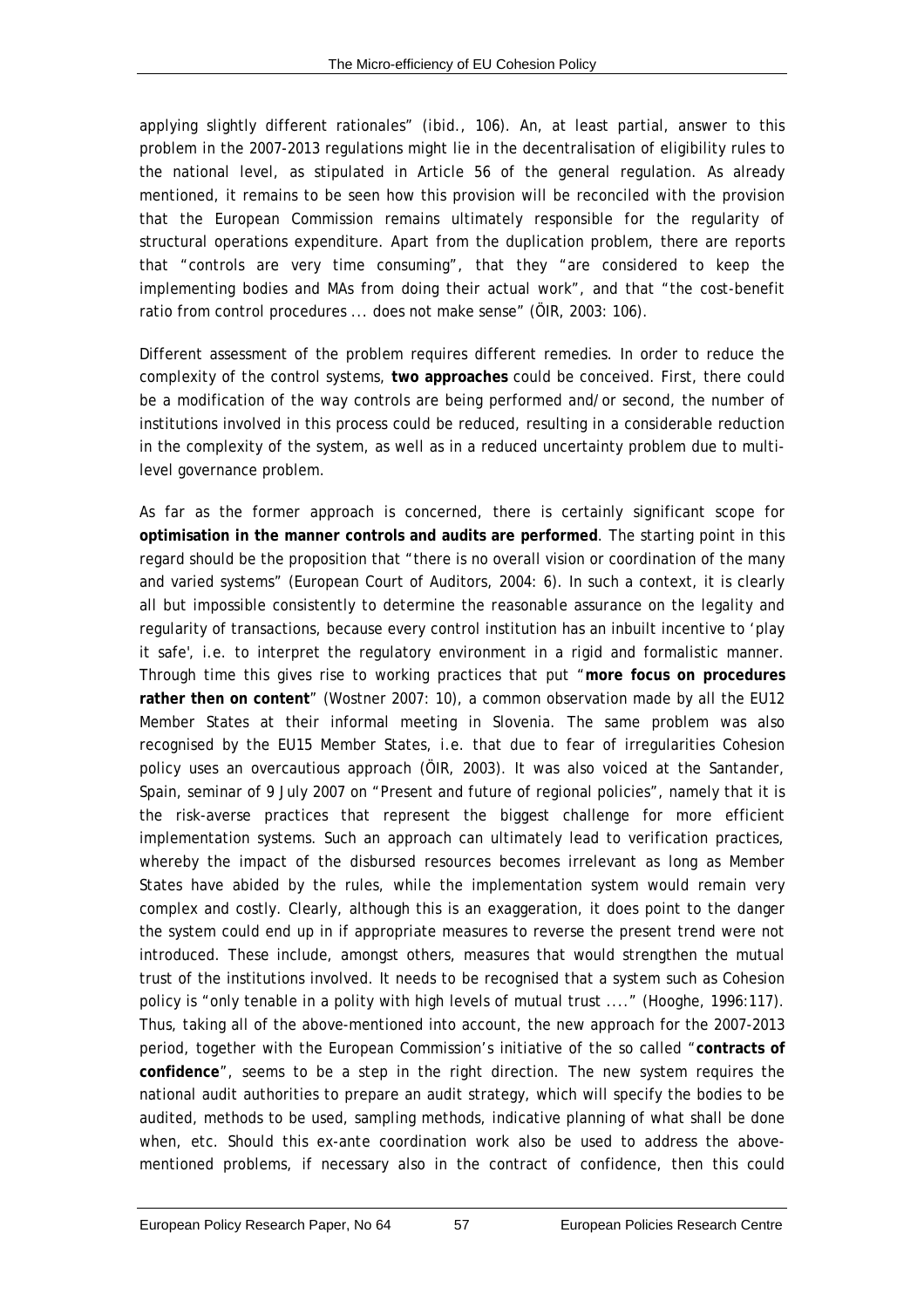<span id="page-67-0"></span>represent the basis for (in time) more streamlined management and control systems. The Commission already made clear in 2002 that "where [the Commission] has confidence in the effectiveness of the management and audit system in a Member State or region, the level of auditing which it needs to undertake can be reduced" (European Commission, 2003: 10). One possible snag of this approach, of course, is that contracts of confidence could, in practice, also make national control and audit institutions more, and not less, rigid than they are at present.

There are, however, reasons to expect that the possible improvements based on the contracts of confidence approach, which in principle could be introduced immediately, would be limited, due to the restrictive provisions set by Cohesion policy's regulatory environment. Thus, a more significant departure from the present concept of how Cohesion policy is implemented was proposed by the Estonian delegation at the Maribor conference on the future of Cohesion policy, organised by the Slovenian Presidency in April 2008 $^{17}$  $^{17}$  $^{17}$ . The proposal rests on the idea that **disbursement of funds** should be **based on** agreed **outcomes and results** instead of verification of invoices. Such an approach has merit, in particular with regard to reorientation of focus from legality and regularity to efficiency and effectiveness, while at the same time also significantly reducing the administrative burden (since there would be no need any more to verify each and every single invoice). The challenge remaining to be solved is whether such an approach could be applied to all types of operations financed under Cohesion policy (e.g. infrastructure) and, secondly, how could uncertainty due to *ex-post* 'reinterpretation and questioning' of the *ex-ante* agreed outcomes by the auditors (potentially also resulting in money recoveries) be avoided.

Hence, additionally or complementary to the possible improvements presented thus far, the use of the second approach also seems necessary - i.e. improvement of the implementation and control systems based on a **reduced number of involved institutions**, **in particular in the relationship between the Member States and the European level**. Within this framework, the first option would be in institutional merging of the national and European Courts of Auditors, on the one hand, and of European Commission and national audit authorities on the other. This would not just reduce the number of involved institutions but would, consequently, also reduce the problem of reinterpreting the rules due to the multilevel governance structure. That being said, this scenario could prove hard to put into practice, especially due to legal considerations, the independence requirements, etc. Therefore, a better solution might be found in the way that Cohesion policy is being conceived. There are two fundamental principles of public policy and fiscal federalism theories that underpin the functioning of Cohesion policy. First, there is the generally accepted notion that one of the functions that should be performed at the central level is (financial) redistribution. Thus, this principle, by definition, supports Cohesion policy's positioning at the EU level. At the same time, however, the principle of subsidiarity argues

 $\overline{a}$ 

<sup>&</sup>lt;sup>17</sup> For more details refer to the presentation '13 Estonian contribution to the debate CFCP Slovenia April 2008' accessible at http://www.svlr.gov.si/en/eu\_presidency/events/ conference\_on\_the\_future\_of\_cohesion\_policy/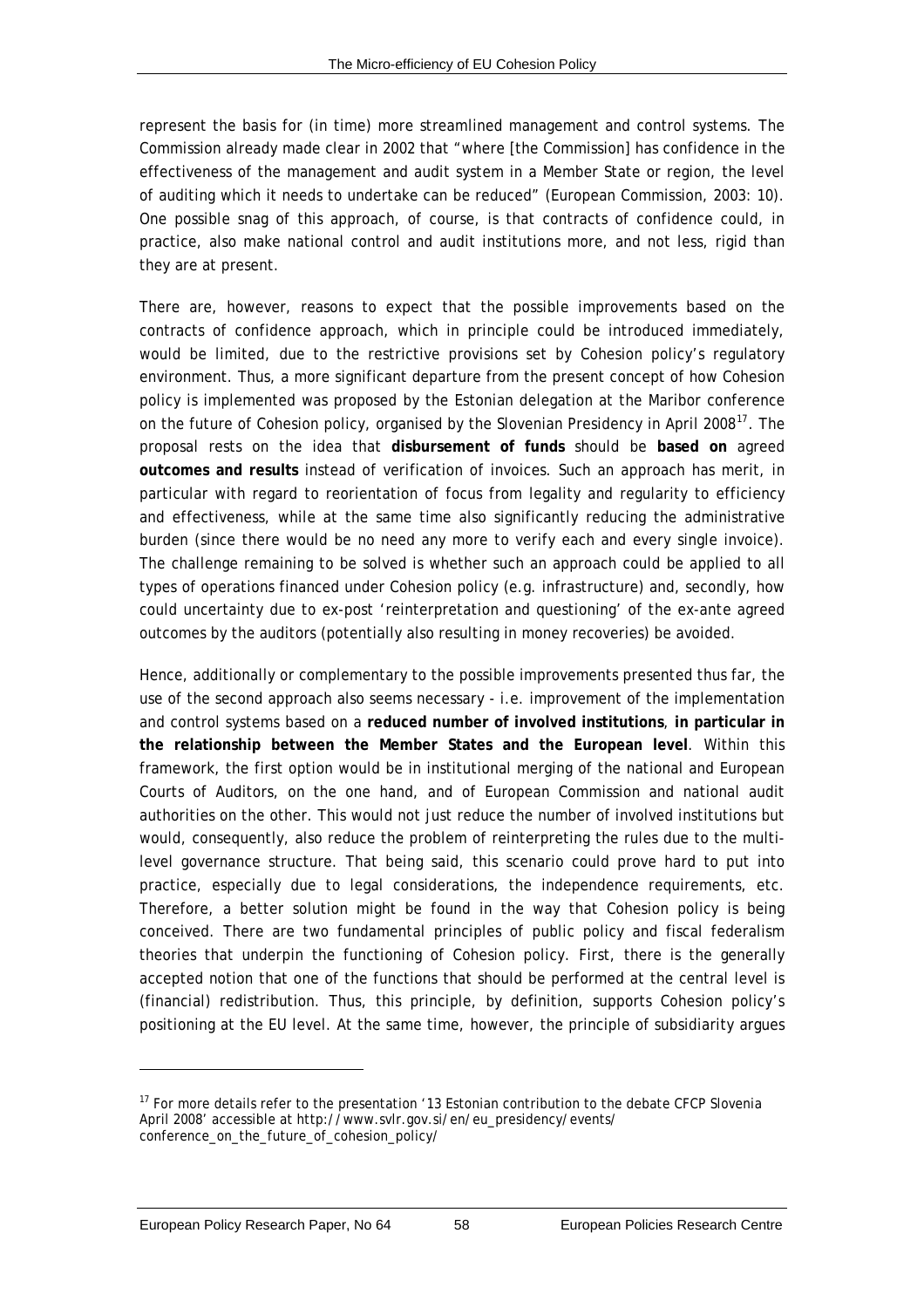<span id="page-68-0"></span>in favour of decision-making at the levels where costs and benefits accrue (see Section [4.3.2\)](#page-41-0), i.e. at the Member State or regional level. In areas with high aid intensities, where Cohesion policy resources, therefore, represent a large share of public resources, there could be an accountability reservation to full application of the subsidiarity principle, since, in these areas, costs would be covered by taxpayers outside of the benefit area. This could be mitigated with lower co-financing rates. In such a setting, however, Cohesion policy could be conceived as a **bulk transfer of investment-conditioned financial resources, where full responsibility for the legality, regularity, efficiency and effectiveness would be entirely transferred to the Member State/regional level**. An EU perspective would continue to be ensured through very **strategic "programme(s)"**[18](#page-68-0), which would be prepared by the recipient areas and agreed with the European Commission. Furthermore, the Commission would continue to monitor the progress made by the Member States (e.g. on the basis of core indicators and financial indicators), which would allow monitoring and evaluation of Cohesion policy impact as a whole. Such an approach to Cohesion policy implementation could be termed as "**coordinated full decentralisation**", which would preserve Cohesion policy as a genuine European policy, but would, at the same time, radically reduce Cohesion policy administration costs, without any detriment to the effectiveness of the used resources. In fact, it could be argued, both on the basis of theory and the answers of our respondents from practice (overwhelming support for further decentralisation) that the impact of Cohesion policy would actually improve.

# **4.6 Monitoring and evaluation**

# *4.6.1 Efficiency principles*

The importance of monitoring and evaluation is presented as one of the basic principles and value added of Cohesion policy. Empirical studies show, however, that there is a rather limited translation of findings into policy-making. For example, the ÖIR (2003) study found limited support (57%) for the notion that "evaluation system is seen to be necessary and to work well", and even less (43%) for the notion that "the interaction/integration between management and monitoring is seen as efficient". On the other hand, Polverari *et al* (2007) report that the long-term trend in the complexity, as well as applicability, of the monitoring and evaluation systems is encouraging. According to them, the first financial perspective after the 1988 reform saw a very modest introduction of the monitoring and evaluation systems, which provided evaluations "of a low quality" and "lacking methodological rigour" (*ibid*., 5), also due to "widespread lack of monitoring data", which was "particularly acute at the regional level" *(ibid.*, 5). Through time, the monitoring and evaluation systems became more complex, computerised and, by the 2000-2006 period, also increasingly starting to use internet-based platforms. In this period, however, the legislation was rather prescriptive (*ex-ante*, mid-term, *ex-post* framework), which was later considered as a weakness. Thus, for the 2007-2013 period, more focus was given to

 $\overline{a}$ 

 $18$  The specificity of such a programme should be lower than the current National Strategic Reference Frameworks, which often already specify rather concretely the foreseen operations.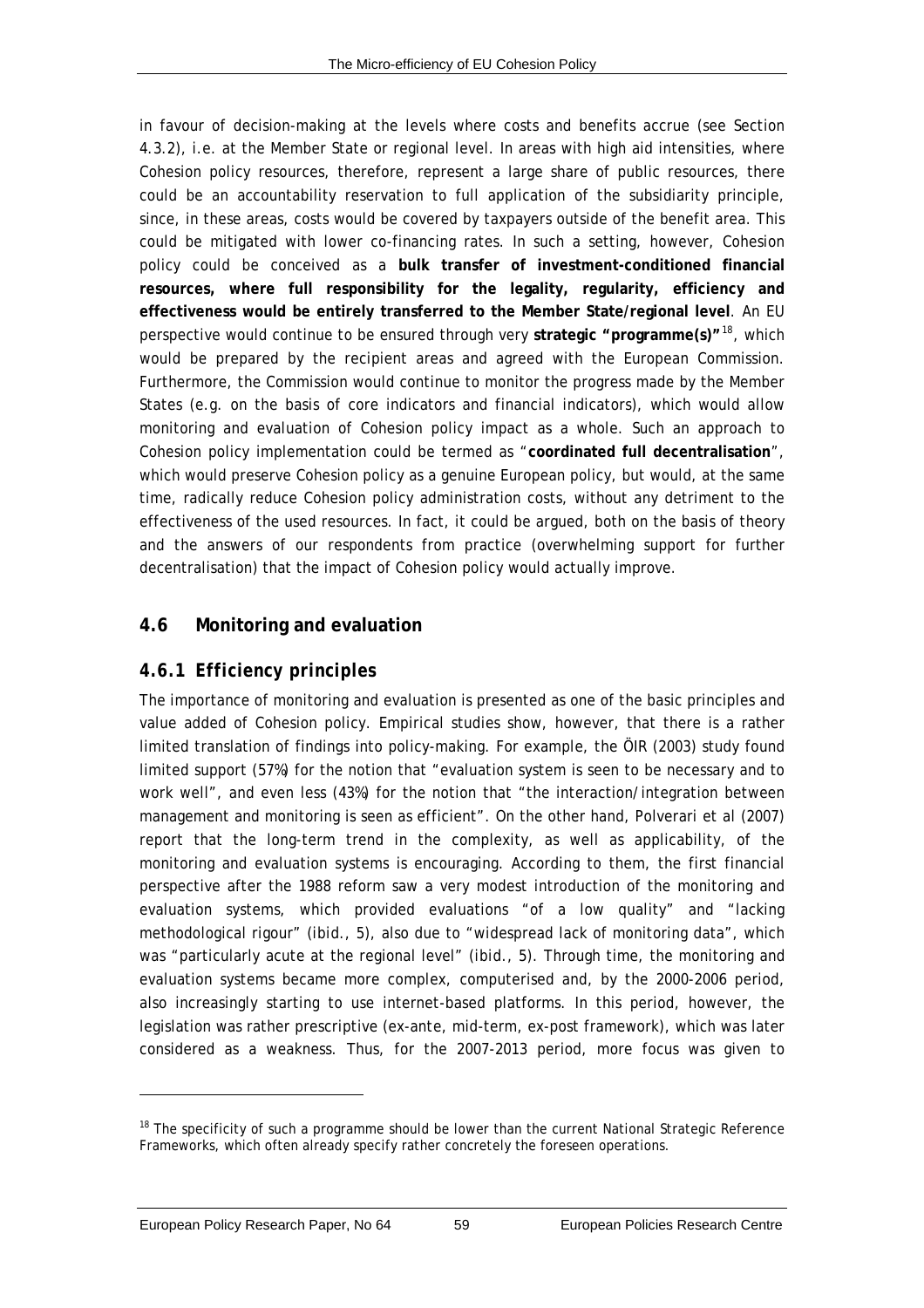"strategic, results oriented approach based on flexible and needs based evaluations" (*ibid*., vii).

Such an approach gives Member States a lot of flexibility. As a result, they need to give due attention to a number of efficiency principles. **The monitoring and evaluation systems should be integrated in the policy cycle**, which means that the monitoring and evaluation systems need to be **designed in line with the prevailing institutional setup for Cohesion policy**. In terms of evaluation design, three approaches have been defined (Polverari *et al,* 2007: 1) a national approach used in centralised systems; (2) a guided approach with weak central coordination function but decentralised implementation; and (3) a regional approach, characterised by total decentralisation of monitoring and evaluation. Even though the monitoring and evaluation design is, of course, subordinate to the general implementation systems structure, there seems to be a trend towards (at least) a strengthened central **coordination function** and greater **standardisation**. Whatever the implementation system, Member States themselves can decide on the design of the monitoring system. This can be integrated (one system for multiple programmes and regions), or fragmented (one system per region and/or programme). The advantage of the latter is that it allows for needs-based, tailor-made solutions, which also make it more adaptable. The former, however, sets minimum standards, which can contribute to a system's quality, allow aggregation of data, and savings due to economies of scale, and, finally, integrated frameworks promoting exchange of information, all of which can contribute to greater quality of monitoring systems. Looking at the trends, it seems that, if properly managed, the benefits of the former tend to outweigh the benefits of the latter (*ibid*.). Finally, in order to ensure accountability and legitimacy of the interventions, a monitoring system needs to comply with the **transparency criterion**, so that the data collected are methodologically sound, correct, timely and, thus, ultimately also trustworthy.

The second important efficiency dimension in monitoring and evaluation is the "**pragmatic approach**", used because over-ambitious approaches tend to have negative consequences (ÖIR, 2003). Monitoring and evaluation systems, in order to make sense, need to bring "value-for-money". Collecting and analysing data namely creates costs both for the beneficiaries and the administration As a result, processes need to be streamlined and data collected only for exactly defined purposes. In order to achieve this, it is necessary to establish a **clear vision and focus for monitoring and evaluation**, as it is only on this basis that practical information and results without administrative overload will be collected and fed into the policy cycle. That being said, it is increasingly recognised (Polverari *et al,* 2007) that the crucial quality-determining factor for monitoring and evaluation is the quality of the data collected at the project level. This also institutionally needs to be fed into the monitoring system as close to the project itself as possible, otherwise it is increasingly hard to ensure the correctness of the data. Of course, monitoring systems should have **in-built quality control systems**. These can, however, never replace first-hand knowledge of the project. In the framework of the pragmatic approach, it is also necessary to point out the **principle of proportionality,** since smaller projects clearly are much more sensitive to the administrative burdens associated with monitoring than larger projects, where greater monitoring requirements are not just feasible, but also justified.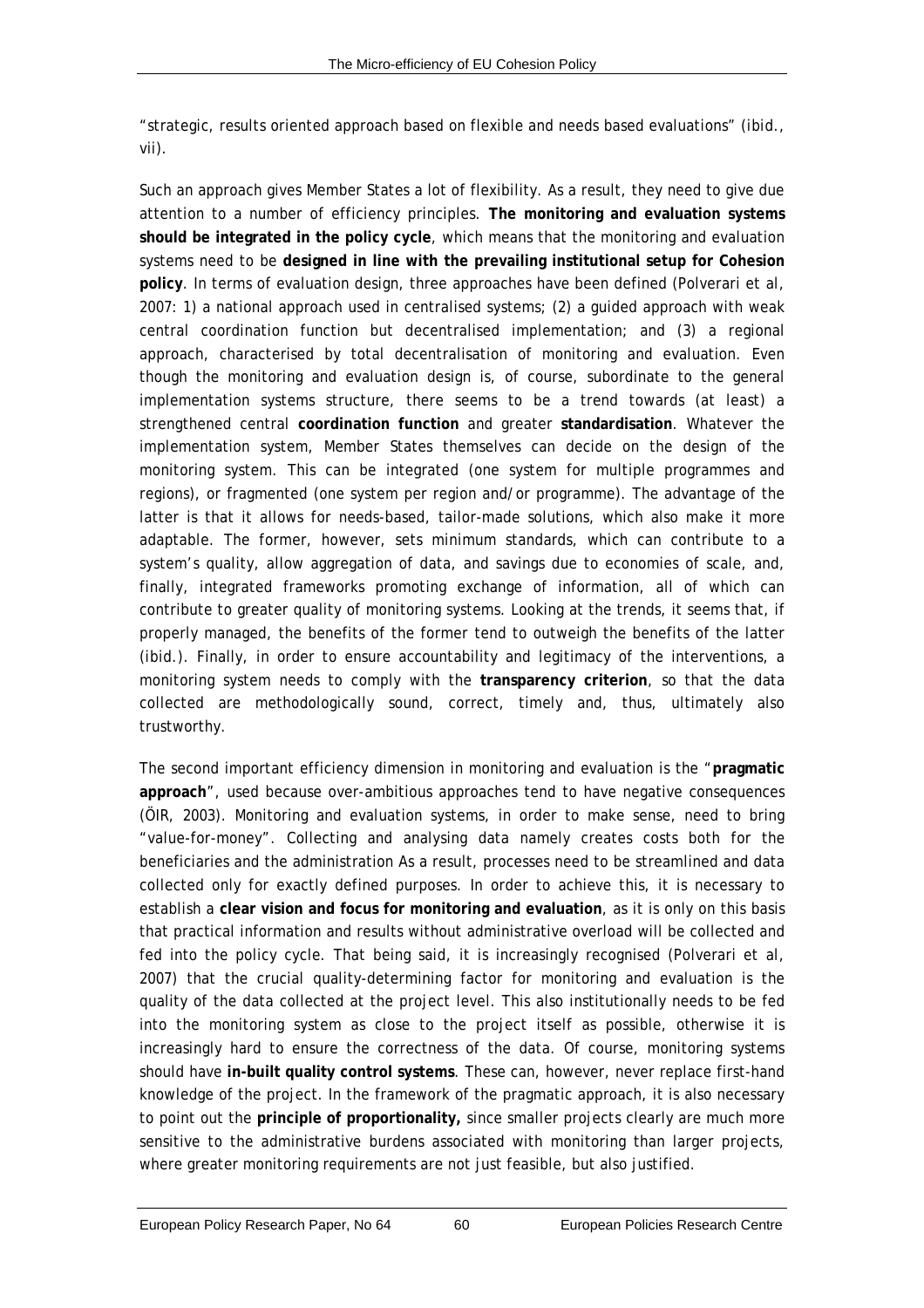# *4.6.2 Partnership*

Partnership was also one of the fundamental principles introduced following the reform of the Structural Funds in 1988 and its scope has been broadened ever since. The first 1989- 1993 programming period saw the introduction of monitoring committees, which "came to play a key role in reprogramming of CSFs and OPs ... as well as providing an input into some of the evaluations carried..." (Polverari *et al,* 2007: 4). In the subsequent programming periods, their jurisdiction was extended as far as approval of selection criteria and modifications of implementing provisions. This is not surprising from the perspective that the partnership principle has always been intended to cover all stages, from programme preparation to implementation to monitoring and evaluation. It is remarkable, however, that monitoring committees managed to acquire such power even though they were increasingly set up from economic, social, regional and other representatives, which was, in effect, only possible to the detriment of the decision-making powers of the official authorities.

There seems to be an undisputed value added in strong partnership. The ÖIR (2003) study, for example, found 73% support for the idea that a "monitoring committee is necessary for the efficient implementation of the Structural Funds" (*ibid*., 67). There is, however, significantly greater scepticism as to the effectiveness of the present arrangement, since just over half (55%) of questionnaire respondents believe, not just that a monitoring committee is necessary, but also that it works well. This can, to a great extent, be explained by "the lack of total real involvement of the social partners in genuine decision making and implementation" (*ibid*., 75).

Optimal arrangements for cooperation between administrative bodies and partners are clearly dependent on the institutional and historical practices of different regions and Member States. There are common lessons, however, with regard to identification of those phases of the policy cycle where the partnership principle brings the highest added value. This is important to be aware of, because it gives guidance to the administrations as to where additional effort in cooperation with the partners is necessary. This, in turn, would improve partners' ownership of the programme and thus also the effectiveness of monitoring committees' functioning. According to our respondents, **the three most important phases, with the greatest value added for partners' involvement, are programming** (average score 8.2), **strategic monitoring** (average score 6.8) **and evaluation** (average score 6.3). There is less support for partners involvement in the definition of implementing provisions - for example calls for projects - (average score 5.8), as well as for the definition of administrative procedures and regular, operational monitoring (both with an average score of 5.6). Thus, according to our findings, administrations and managing authorities should attach most attention to developing close relationships with the partners in programming, strategic monitoring and evaluation. This, in turn, suggests that **monitoring committees should primarily be involved in strategic issues and not get involved in operational matters**. This casts some doubt on the present requirement that monitoring committees "shall consider and approve the criteria for selecting the operations" (Art. 65 of the general regulation). On average, it seems to be difficult to expect enough specialised know-how among the committee members on operational issues; furthermore, partners could also potentially be faced with a conflict of interest. Under the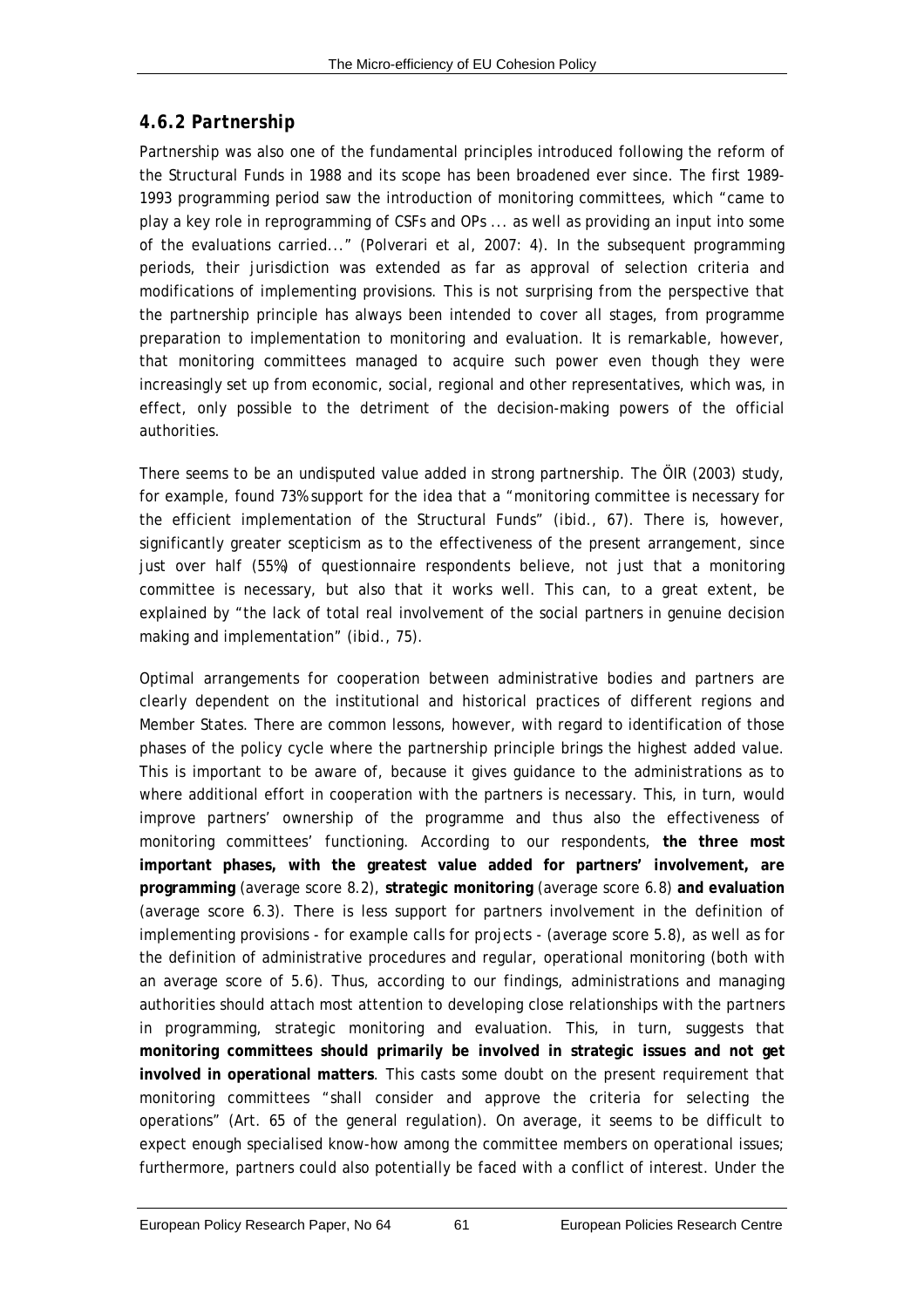conditions stated above, and with an attitude of genuine cooperation from the managing authorities, the partnership principle rightly represents one of the building blocks of Cohesion policy implementation. This is also demonstrated by high approval rates among the respondents with regards to strategic issues.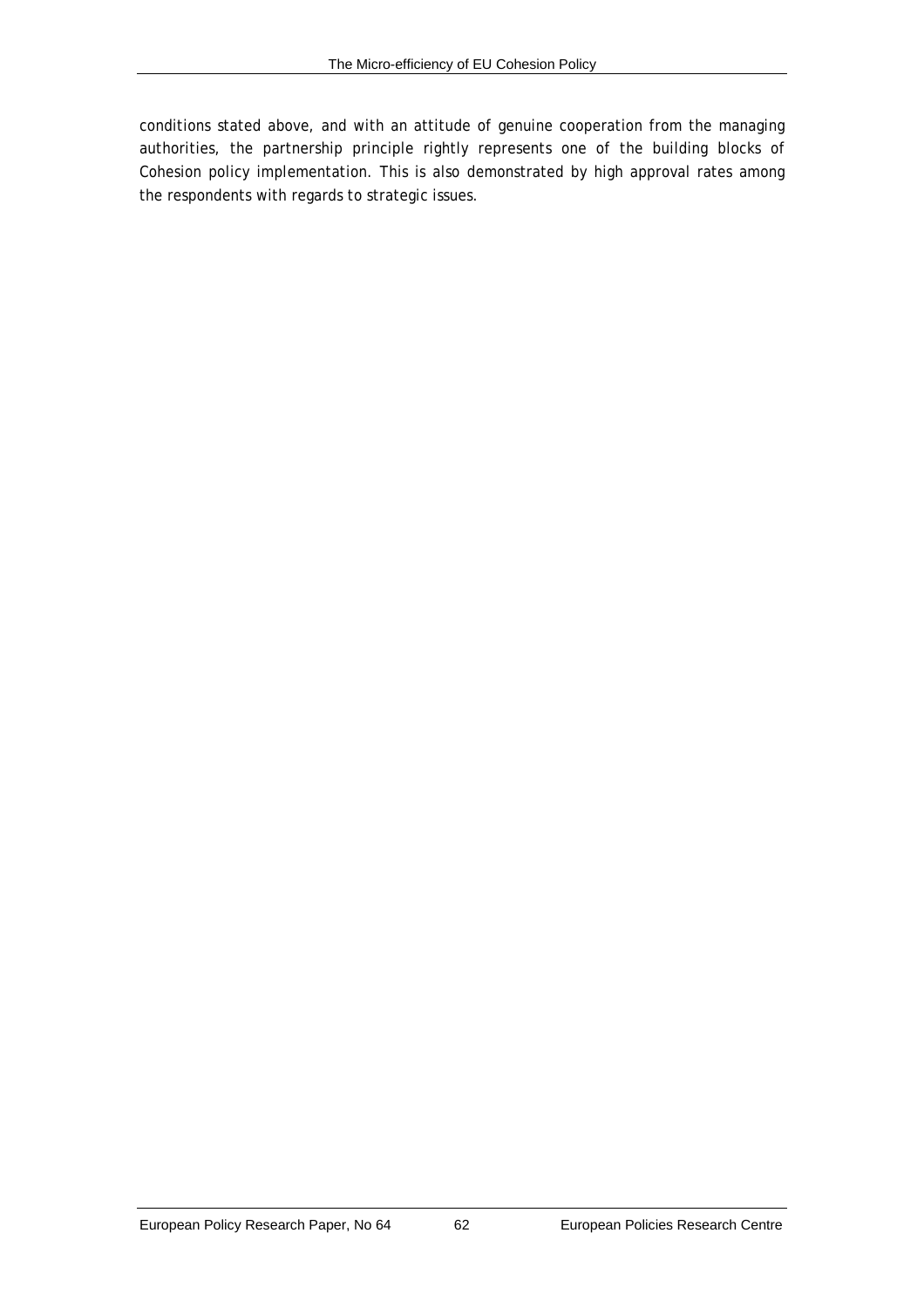# **5. CONCLUSIONS**

This paper has addressed the issue of micro-efficiency in Cohesion policy, a factor determined by the institutional or absorption capacity of recipient regions and Member States which, in turn, co-determine the macro-economic impact of Cohesion policy. The paper set out systematically to analyse the choices recipient Member States and regions face when deciding on the implementation system. In doing this, they are restricted by the regulatory framework agreed at the EU level, which, according to our findings, is responsible for 55% of the administrative procedures. The EU regulatory framework, therefore, plays a prominent role with regard to possible improvements of the system. On the other hand, the remaining 45% of the administrative procedures are due to national/regional requirements. The challenge in making generalised observations about them is that the institutional and legal setup of recipient Member States is immensely diverse, necessitating the use of either the relevant typologies of approaches or horizontal guiding principles.

The paper presents a systematic analysis of the properties of different implementation systems, with regard to their contribution to the micro-efficiency of Cohesion policy. In doing so, a strong conclusion emerges: **the implementation systems, together with the regulatory framework, not only need simplification, but proper change**. This conclusion is not based solely on the finding of the European Court of Auditors, who have reported control failures in all of the audited programmes, but also on the fact that: (a) time needed from the project idea to the project start in a modern, globalized world is unacceptably long; in fact, time management in general represents a fundamental weakness of the Cohesion policy implementation systems; (b) there is a universal agreement that the system is over-controlled, which holds true both at the national and EU levels; and (c) the management costs on the side of administration and project-holders were estimated to be as high as 15% of total costs, which would translate to a soaring €61 billion over the financial perspective, and potential savings of €4 billion for every percentage point reduction in administration costs.

Four proposals for improvements have been put forward. The most radical of them, the "coordinated full de-centralisation", conceives Cohesion policy as a bulk transfer of investment-conditioned financial resources, where full responsibility for the legality, regularity, efficiency and effectiveness would be entirely transferred to the Member State/regional level while, at the same time, preserving Cohesion policy as a genuine European policy. The analysis furthermore reveals that: the subsidiarity principle is still not taken into account to a satisfactory degree; that experience and political context have significant influence on the (optimal) design of implementation systems; and, finally, that, on average, there seems to be merit in concentration, both with regards to the number of operational programmes (less so for their thematic focus), as well as the number of institutions involved in the implementation systems, horizontally and especially vertically.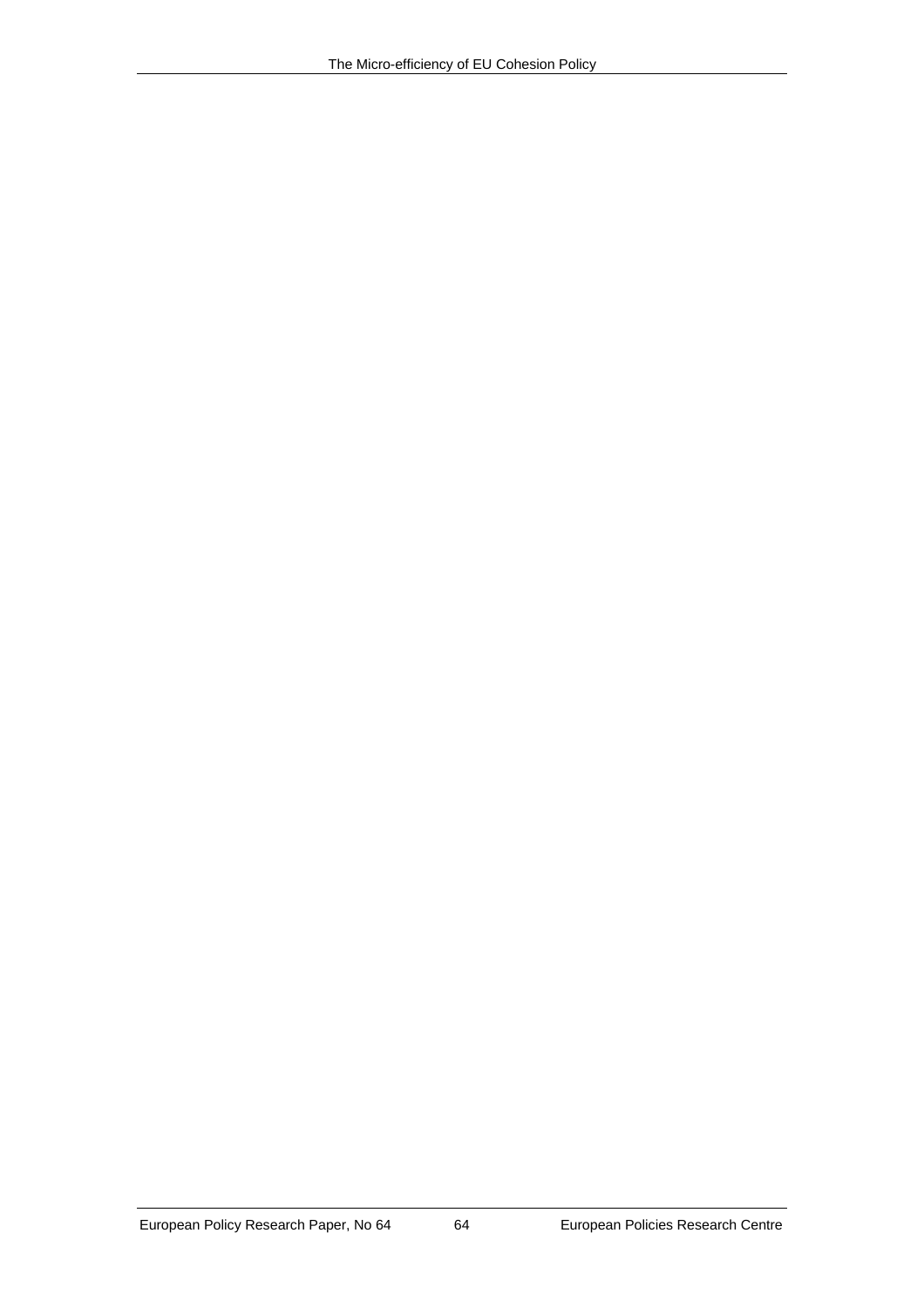# **6. REFERENCES**

- 1. Allen D, 2000, "Cohesion and Structural Funds: Transfers and Trade-Offs" in Wallace, H and Wallace W (eds) "Policy-Making in the European Union", Oxford University Press, Oxford.
- 2. Bache I, 1998, "The Politics of European Union Regional Policy: Multi-level Governance or Flexible Gatekeeping", Sheffield Academic Press, Sheffield.
- 3. Bachtler J and McMaster I, 2007, »EU Cohesion policy and the role of regions: investigating the influence of Structural Funds in the new Member States«, Environment and Planning C: Government and Policy, advance online publication.
- 4. Bachtler J and Mendez Carlos, 2007, »Who Governs EU Cohesion Policy? Deconstructing the Reforms of the Structural Funds«, Journal of Common Market Studies, Vol. 45, No. 3, pp. 535-564
- 5. Bachtler J and Taylor S, 1999, "Objective 2: Experiences, lessons and policy implications", European Policies Research Centre, University of Strathclyde, Glasgow
- 6. Bachtler J and Taylor S, 2003, "The Added Value of the Structural Funds: A Regional Perspective", IQ-Net Report on the Reform of the Structural Funds, European Policies Research Centre, University of Strathclyde, Glasgow
- 7. Bachtler J, Downes R, Michie R, Ronney M L, Taylor S, 2000, "New Structural Fund Programming: Laying the Foundations", IQ- Net, European Policies Research Centre, University of Strathclyde, Glasgow
- 8. Bachtler J, Ferry M, Mendez C, McMaster I, 2006, "The 2007-2013 Operational Programmes: A Preliminary Assessment", IQ-Net Thematic Paper No. 19(2), European Policies Research Centre, Glasgow
- 9. Bachtler J, Michie R, 2001, "Programme Review: November 2000-May 2001", IQ- Net, European Policies Research Centre, University of Strathclyde, Glasgow
- 10. Bailey D and De Propris L, 2002, »The 1998 reform of the European Structural Funds: Entitlement or Empowerment«, Journal of European Public Policy, 9:3, June, 408-428
- 11. Bloom-Hansen J, 2005 »Principals, agents and the implementation of the EU cohesion policy«, Journal of European Public Policy, 12:4, August
- 12. Boeckhout S, Boot L, Hollanders M, Reincke K-J, de Vet J-M, 2002, "Key indicators for Candidate Countries to Effectively Manage the Structural Funds", Final Report, Sectoral and Country Reports, NEI, Ecorys, Rotterdam
- 13. Boot L, de Vet J-M, Feekes F, 2001, "Absorption capacity for Structural Funds in the regions of Slovenia", Final Report, NEI, Rotterdam
- 14. Bradley J, forthcoming, "EU cohesion policy: the debate on Structural Funds", International Journal of Public Policy
- 15. Dafflon B, 2006, "The assignment of functions to decentralized government: from theory to practice" in Ahman E and Brosio G (eds.) "Handbook of Fiscal Federalism", Edward Elgar, Cheltenham, UK and Northampton, MA, USA
- 16. Ederveen S, de Groot LF H, Nahius R, 2006, "Fertile Soil for Structural Funds? A Panel Data Analysis of the Conditional Effectiveness of European Cohesion Policy", Kyklos, Vol. 59 - 2006 - No. 1, pp. 17-42
- 17. European Commission 2003 "Communication of the Commission on the simplification, clarification, coordination and flexible management of the structural policies 2000- 6", C(2003)1255, Brussels, 25 April 2003.
- 18. European Commission, 2004, "The respective responsibilities of the Member States and the Commission in the shared management of the Structural Funds and the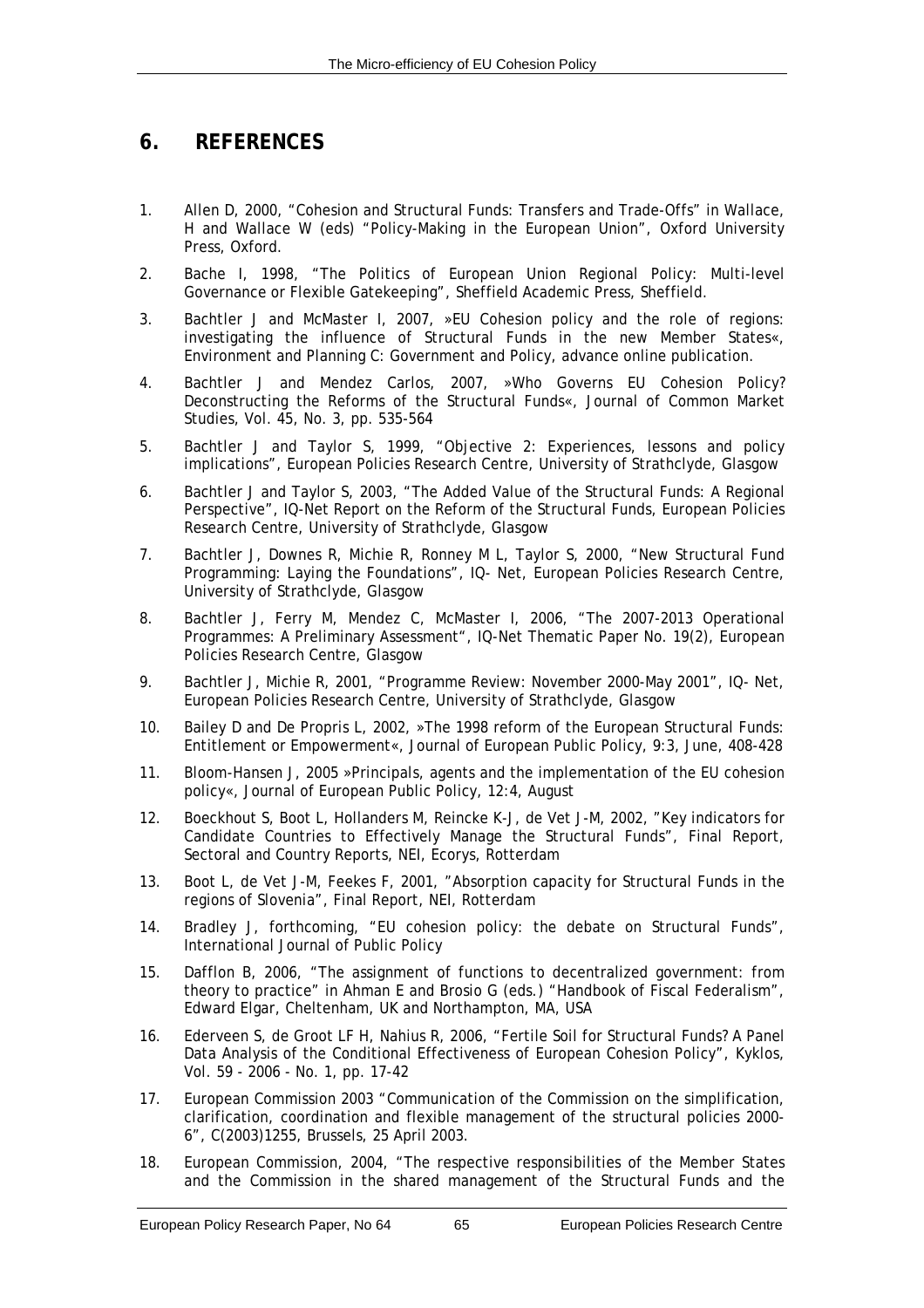Cohesion Fund Current situation and outlook for the new programming period after 2006"

- 19. European Court of Auditors 2004 "Opinion No 2/2004 of the Court of Auditors of the European Communities on the 'single audit' model (and a proposal for a Community internal control framework), (2004/C 107/01) 30.4.2004
- 20. European Court of Auditors 2006 "Annual Report on the implementation of the budget concerning the financial year 2005"
- 21. European Court of Auditors 2007 "Annual Report on the implementation of the budget concerning the concerning the financial year 2006"
- 22. Ferry M, 2005, "Regional Governance in the EU: A Comparative Assessment", EoRPA Paper 03/05, European Policies Research Centre, University of Strathclyde, Glasgow
- 23. Ferry M, Gross F, Bachtler J, McMaster I, 2007, "Turning strategies into projects: The implementation of 2007-2013 Structural Funds programmes", IQ-Net Thematic Paper No. 20(2), European Policies Research Centre, Glasgow
- 24. Fitzgerald R, and Promé C, 1996, "Generating Good Projects", IQ-Net Thematic Paper 1(3), European Policies Reseach Centre, University of Strathclyde, Glasgow
- 25. Gross T, Davies S, 2007, "Programmes in transition between closure and start; Review of Programme Developments: Winter-Summer 2007", IQ-Net Review Paper No. 20(1), European Policies Research Centre, University of Strathclyde, Glasgow
- 26. Hooghe L, 1996, "Building a Europe with the Regions: The Changing Role of the European Commission" in Hooghe L (eds.) "Cohesion Policy and European Integration: Building of Multi-level Governance", Oxford University Press.
- 27. Horvat A, 2003, "Absorption Problems in the European Union's Structural Funds Focussing on Administrative Absorption Capacities in the Candidate Countries"; Vienna University of Economics and Business Administration; dissertation, December 2003
- 28. Horvat A, 2005, "Why does Nobody Care About the Absorption?", Working Paper No. 258/2005, WIFO, Wien
- 29. Musgrave R, 1959, "The Theory of Public Finance", McGraw-Hill, New York.
- 30. Oates W, 1968, "The theory of public finance in a federal system", Canadian Journal of Economics, 1, 37-54.
- 31. Oates W, 1972, "Fiscal Federalism", Harcourt Brace Jovanovich, New York.
- 32. ÖIR, 2003 "A Study of the Efficiency of the Implementation Methods for Structural Funds", Commissioned by European Commission, DG Regional Policy
- 33. Peterson J and Bomberg E, 1999, "Decision-Making in the European Union", Macmillan Press Ltd, London.
- 34. Pollack M, 2003, "The Engines of European Integration: Delegation, Agency and Agenda Setting in the EU", Oxford University Press, Oxford.
- 35. Polverari L, McMaster I, Gross F, Bachtler J, Ferry M, Yuill D, 2005, "Strategic Planning for Structural Funds in 2007-2013. A Review of Strategies and Programmes", IQ-Net Thematic Paper No. 18(2), European Policies Research Centre, University of Strathclyde, Glasgow
- 36. Polverari L, Mendez C, Gross F, Bachtler J, 2007, "Making sense of European Cohesion policy: 2007-2013 on-going evaluation and monitoring arrangements", IQ-Net Thematic Paper No. 21(2), European Policies Research Centre, University of Strathclyde, Glasgow
- 37. Raines P and Taylor S, 2004, "Mid-term Evaluation of the 2000-2006 Structural Funds Programmes", IQ-Net Thematic Paper No. 11(2), European Policies Research Centre, University of Strathclyde, Glasgow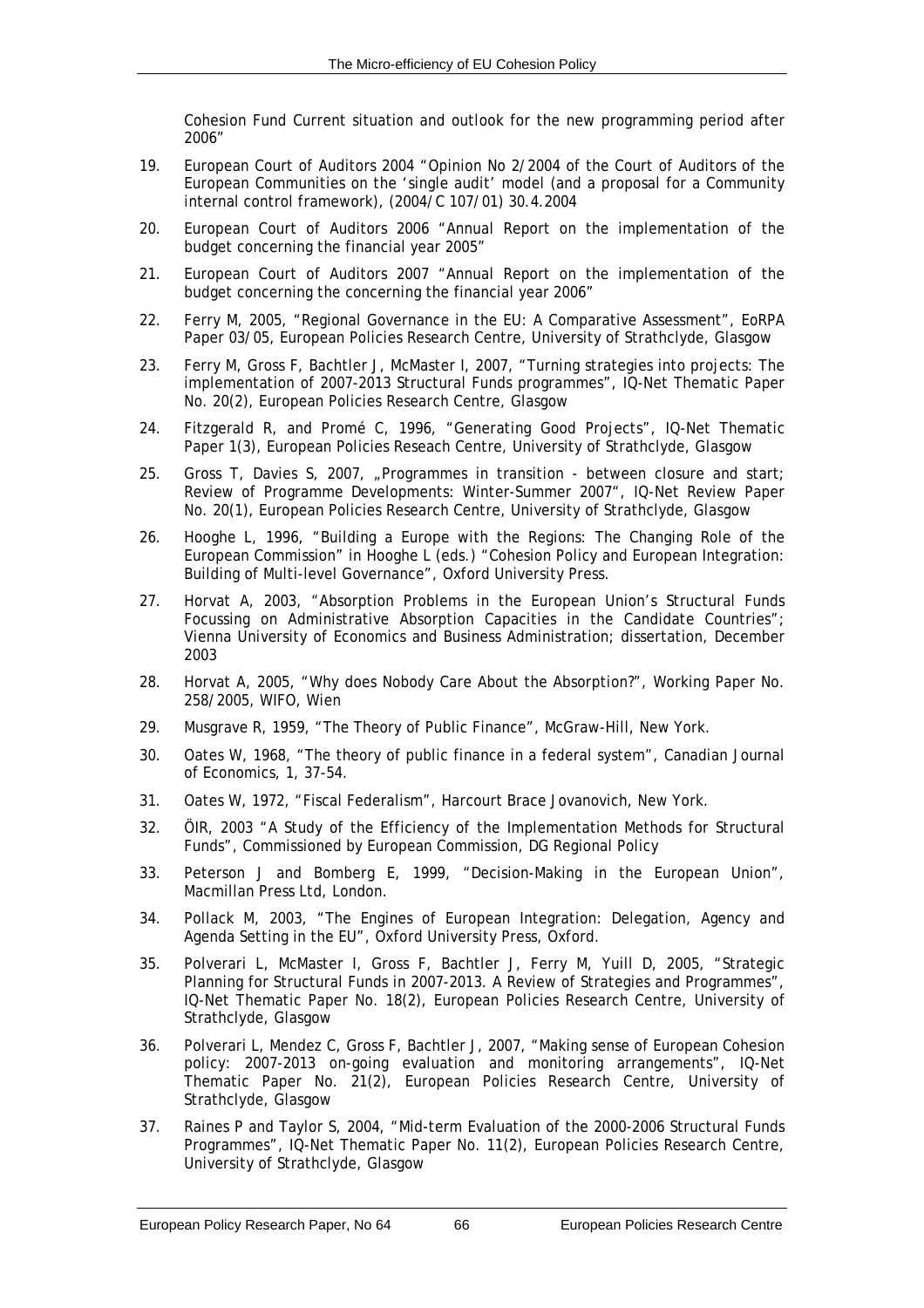- 38. Taylor S, Bachtler J and Polverari L, 2001, "Information into Intelligence: Monitoring for Effective Structural Fund Programming", European Policies Research Centre, University of Strathclyde, Glasgow
- 39. Taylor S, Bachtler J, Josserand F and Polverari L, 2004, "Achieving the aspirations of the 2000-2006 period", IQ-Net Thematic Paper No. 14(2), European Policies Research Centre, University of Strathclyde, Glasgow
- 40. Taylor S, Bachtler J, Rooney MS, 2000, "Implementing the New Generation of Programmes: Project Development, Appraisal and Selection", IQ Net Thematic Paper, European Policies Research Centre, University of Strathclyde, Glasgow
- 41. Taylor S, Rooney M L, Bachtler J, 1999, "Out-sourcing programme management: a comparative assessment", Final Report to the Ministry of Economics and SMEs, Technology and Transport of the Land of Nordrhein-Westfalen, European Policies Research Centre, University of Strathclyde, Glasgow
- 42. Tiebout CM, 1956, "A pure theory of local expenditures", Journal of Political Economy, 64, 416-24
- 43. Wostner P., 2007, "NMS Meeting on Cohesion Policy; Implementation 04-06", powerpoint presentation, Bled, Slovenia, 1-2 March 2007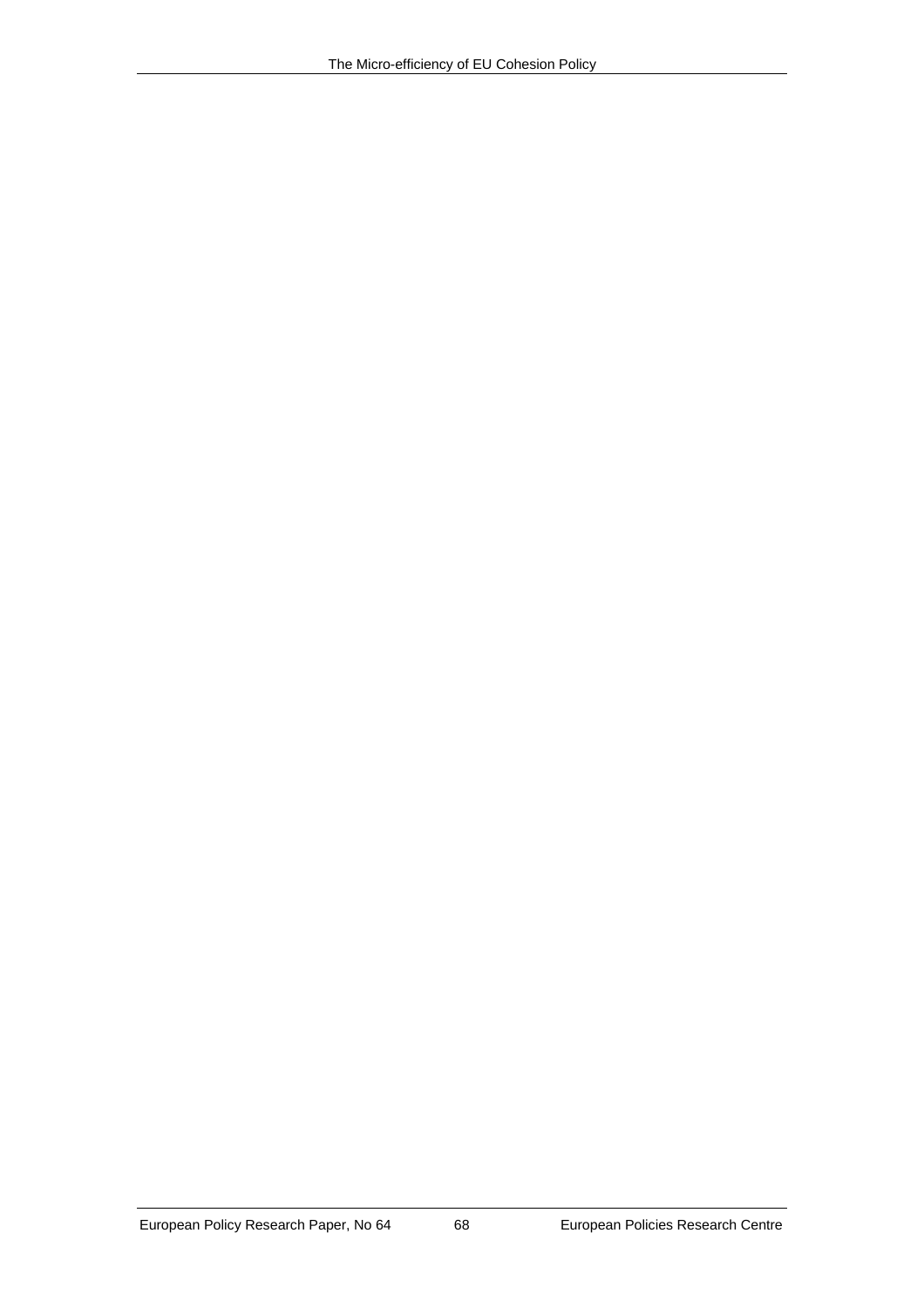# **7. ANNEX - QUESTIONNAIRE**

*Remark: Questions one to six and eight are not addressed in this paper as they will be dealt with in a separate paper.* 

# **I. COHESION POLICY RATIONALE**

1. Is EU **Cohesion policy**, in your opinion, **needed** (please, *place "X" in the appropriate box)?*

|               |  |   | Is needed, |  |   | Should be  |
|---------------|--|---|------------|--|---|------------|
| Cohesion      |  |   | but with   |  |   | one of     |
| policy is not |  |   | limited    |  |   | crucial EU |
| needed        |  |   | resources  |  |   | policies   |
|               |  | z | b          |  | 8 | 10         |
|               |  |   |            |  |   |            |

2. Should Cohesion policy provide **income transfers** or should it provide resources for **productive investment** (please, *place "X" in the appropriate box)*?



*Example: the mix of 7:3 would indicate that Cohesion policy should provide 70% of resources for income transfers and 30% for productive investment.*

3. What do you feel should be the **focus / objective of Cohesion policy** (*please divide 100 points between the following objectives*):

| Economic growth and economic competitiveness |  |
|----------------------------------------------|--|
| Job creation                                 |  |
| Balanced regional development                |  |
| Environmental sustainability                 |  |
| Social sustainability                        |  |
| Support for overcoming temporary shocks      |  |
| Support for structural adjustment            |  |
|                                              |  |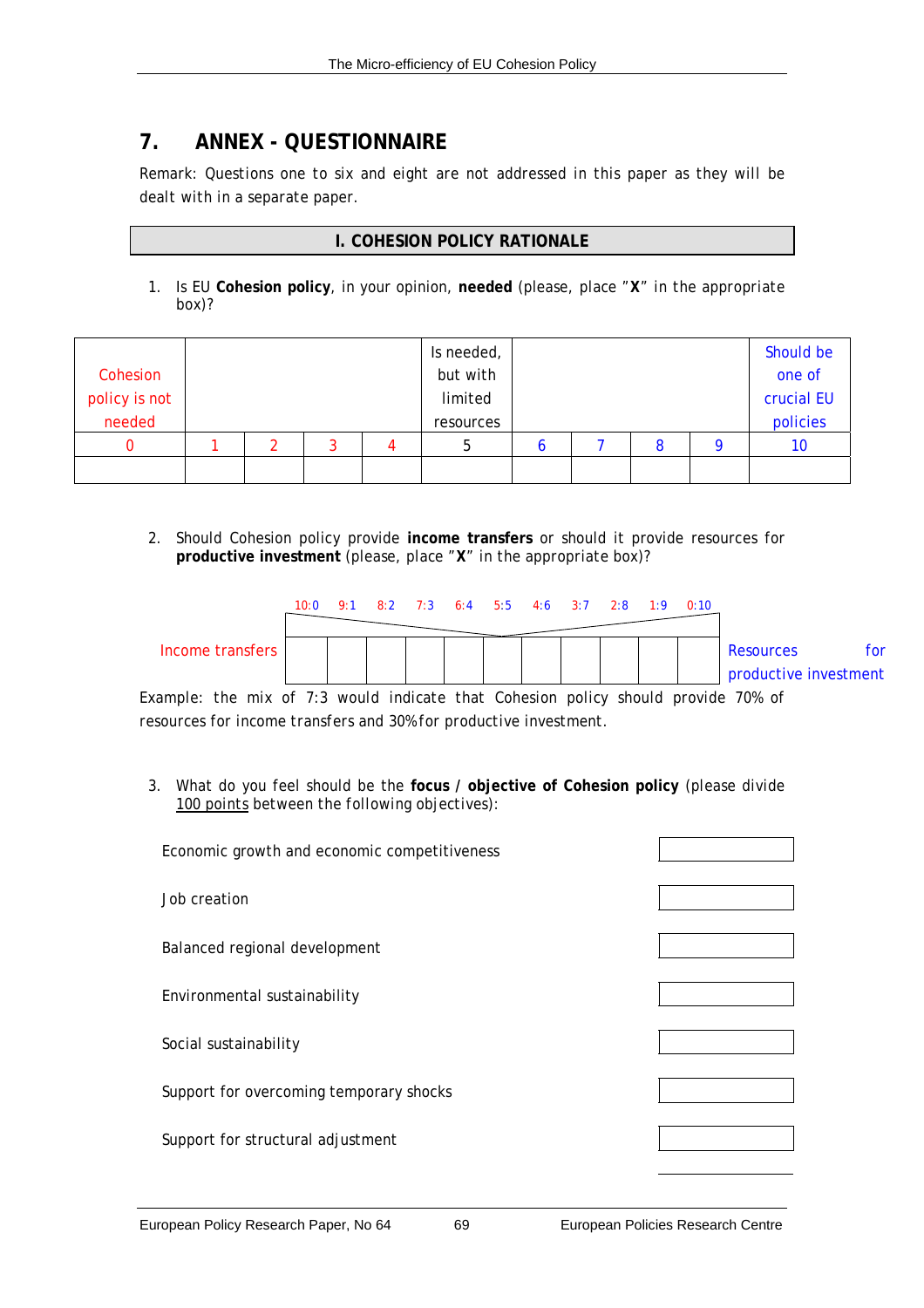| Urban development                           |               |
|---------------------------------------------|---------------|
| Rural development                           |               |
| Preventing depopulation of peripheral areas |               |
| Other (please specify):                     |               |
|                                             | $TOTAL = 100$ |

4. What should be the **eligible area** (*you can "X"s more then one box*)?

| Country level                                    |  |
|--------------------------------------------------|--|
| Macro-regions level (East-Germany, South Italy,) |  |
| <b>NUTS II regions</b>                           |  |
| <b>NUTS III regions</b>                          |  |
| Other (please specify):                          |  |

5. What **criteria** should be taken into account for the **allocation of Cohesion policy resources** (*please divide 100 points between the following criteria*)?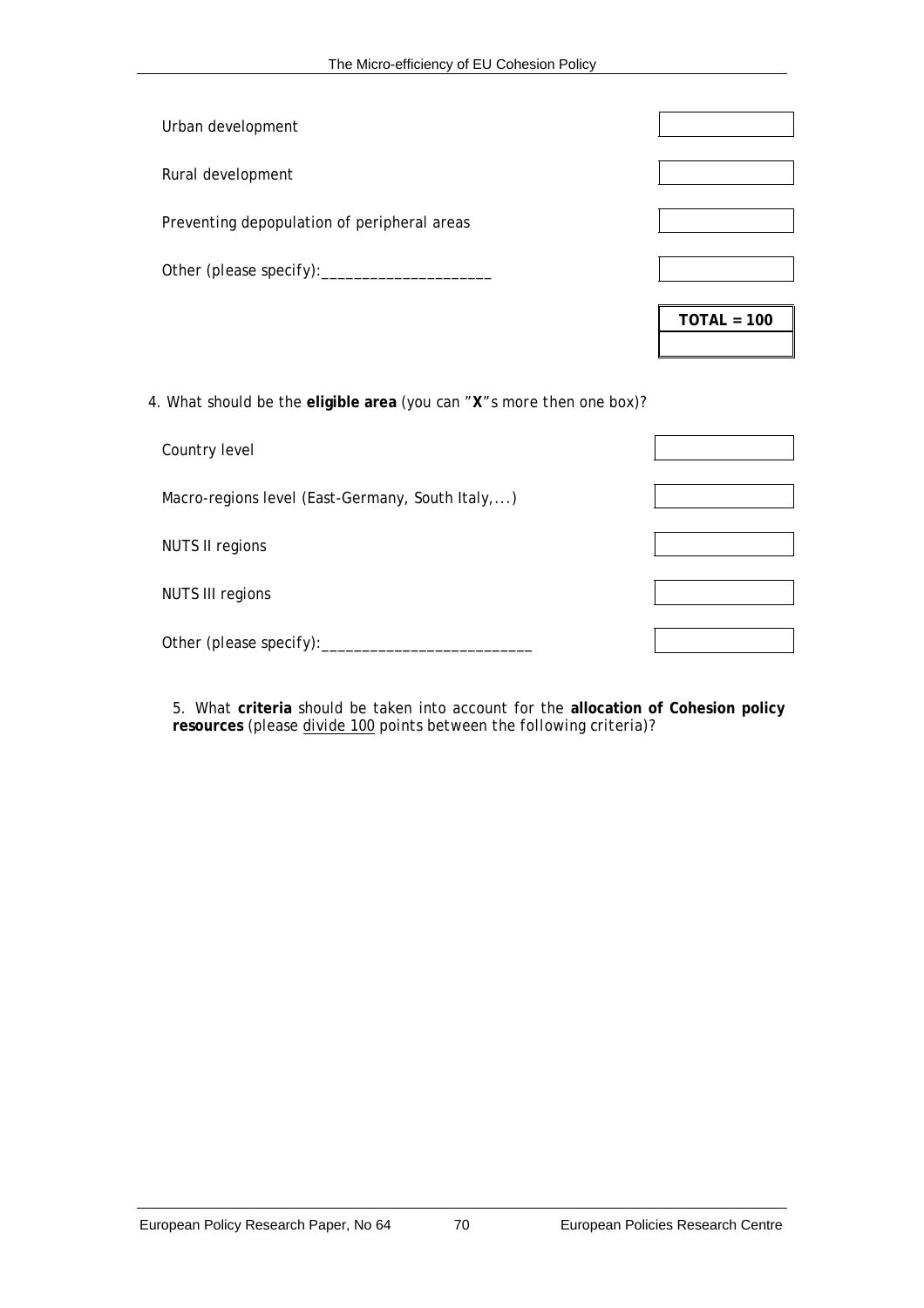| GDP / GNI per capita                                     |               |
|----------------------------------------------------------|---------------|
| Employment level                                         |               |
| Unemployment level                                       |               |
| Population density                                       |               |
| Innovation criteria (R&D, patents,)                      |               |
| <b>Education criteria</b>                                |               |
| Social criteria (poverty levels,)                        |               |
| Territorial criteria (island, rural, mountainous areas,) |               |
| Prosperity of the neighbouring regions                   |               |
|                                                          | $TOTAL = 100$ |

6. Would you say there exists a **maximum level of transfers** from funds supporting cohesion **to a Member State/Region** (*as % of GDP*) beyond which Cohesion policy can no longer be efficient?

| No  |                                              |  |
|-----|----------------------------------------------|--|
| Yes | If so, what would this limit be in % of GDP: |  |

7. Would you say there exists a critical **minimum level of resources per operational programme** (*in million € per year*) below which present Cohesion policy approach is no longer justified?

| No  |                                                                    |  |
|-----|--------------------------------------------------------------------|--|
| Yes | If so, what would this limit be in million $\epsilon$ per<br>year: |  |
|     | Below 10 million € per year                                        |  |
|     | Between 10 and 20 million € per year                               |  |
|     | Between €20 and €40 million per year                               |  |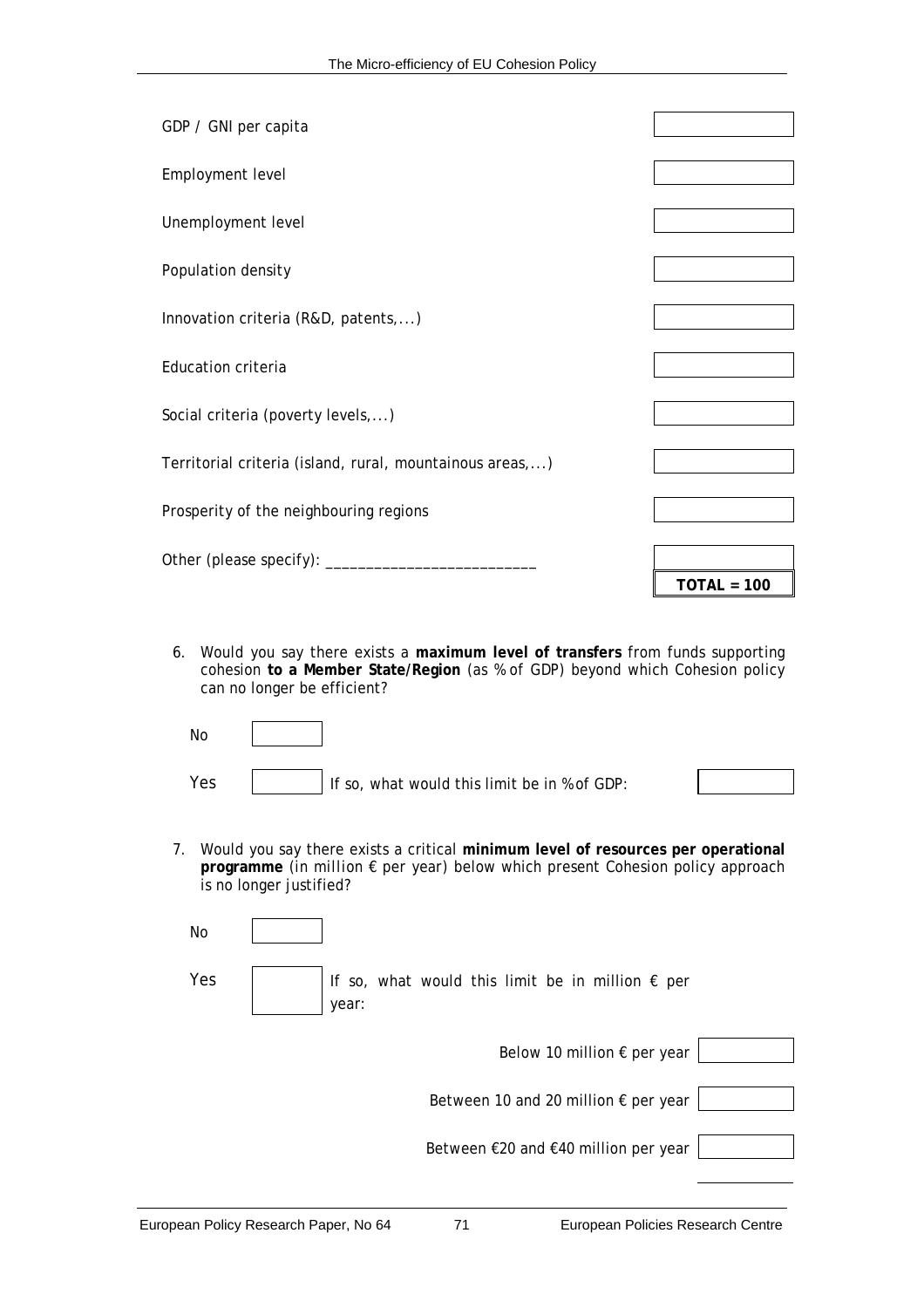Between €40 and €70 million per year

Above €70 million per year

8. To what extent do you support the logic and rationale of (*on a scale between 0 not at all - and 10 - totally*):

| Convergence objective                             |  |
|---------------------------------------------------|--|
| Regional competitiveness and employment objective |  |
| Territorial coop.: cross-border cooperation       |  |
| Territorial coop.: trans-national cooperation     |  |
| Territorial coop.: inter-regional cooperation     |  |

# **II. PROGRAMMING**

9. How do you feel about **Cohesion policy regulations** and the **Community Strategic Guidelines** in terms of Member States' **flexibility for deciding** the scope of assistance and eligibility rules (*place "X" in the appropriate box*)?

| The       |  |   |             |   |   |             |
|-----------|--|---|-------------|---|---|-------------|
| framework |  |   | There is    |   |   | There is    |
| is too    |  |   | enough      |   |   | too much    |
| narrow    |  |   | flexibility |   |   | flexibility |
|           |  | ว | 5           | O | 8 | 10          |
|           |  |   |             |   |   |             |

| What areas of intervention (or eligibility) are you | What areas of intervention (or eligibility) |
|-----------------------------------------------------|---------------------------------------------|
| missing:                                            | would you eliminate:                        |
|                                                     |                                             |
|                                                     |                                             |
|                                                     |                                             |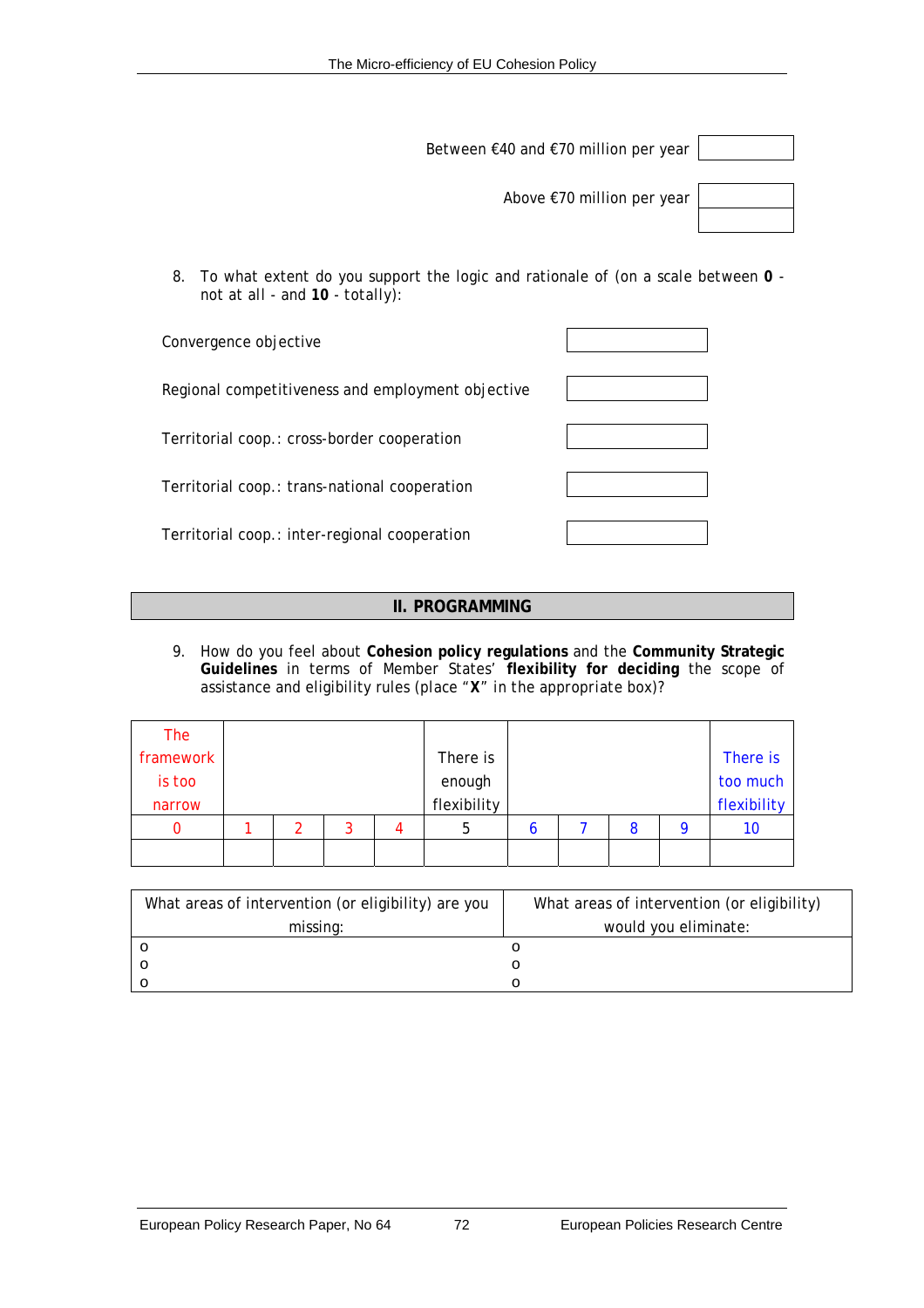10. For a given Member States, would you render as more efficient a more *centralised* approach with smaller **number of operational programmes** or more *decentralised* approach with greater number of OPs?



*Example: the mix of 7:3 would indicate that in your opinion centralised approach tends to be more efficient in 7 out of 10 cases. The same logic applies to the next question.*

11. **Regional operational programmes** (separate OPs for each region) vs. **integrated regional programmes** (one OP for more regions prepared on the basis of regional input, but managed at the national level): in terms of absorption and impact, which works better?



12. To what extent, in your estimation, is **operational programmes planning (policymix)**, determined by **the Member States/regions,** and how much by **the Commission**? And what is, in your opinion, the optimal balance?



*(Example: the mix of 7:3 would indicate that 70% is / should be determined by Member States and 30% by the EC)*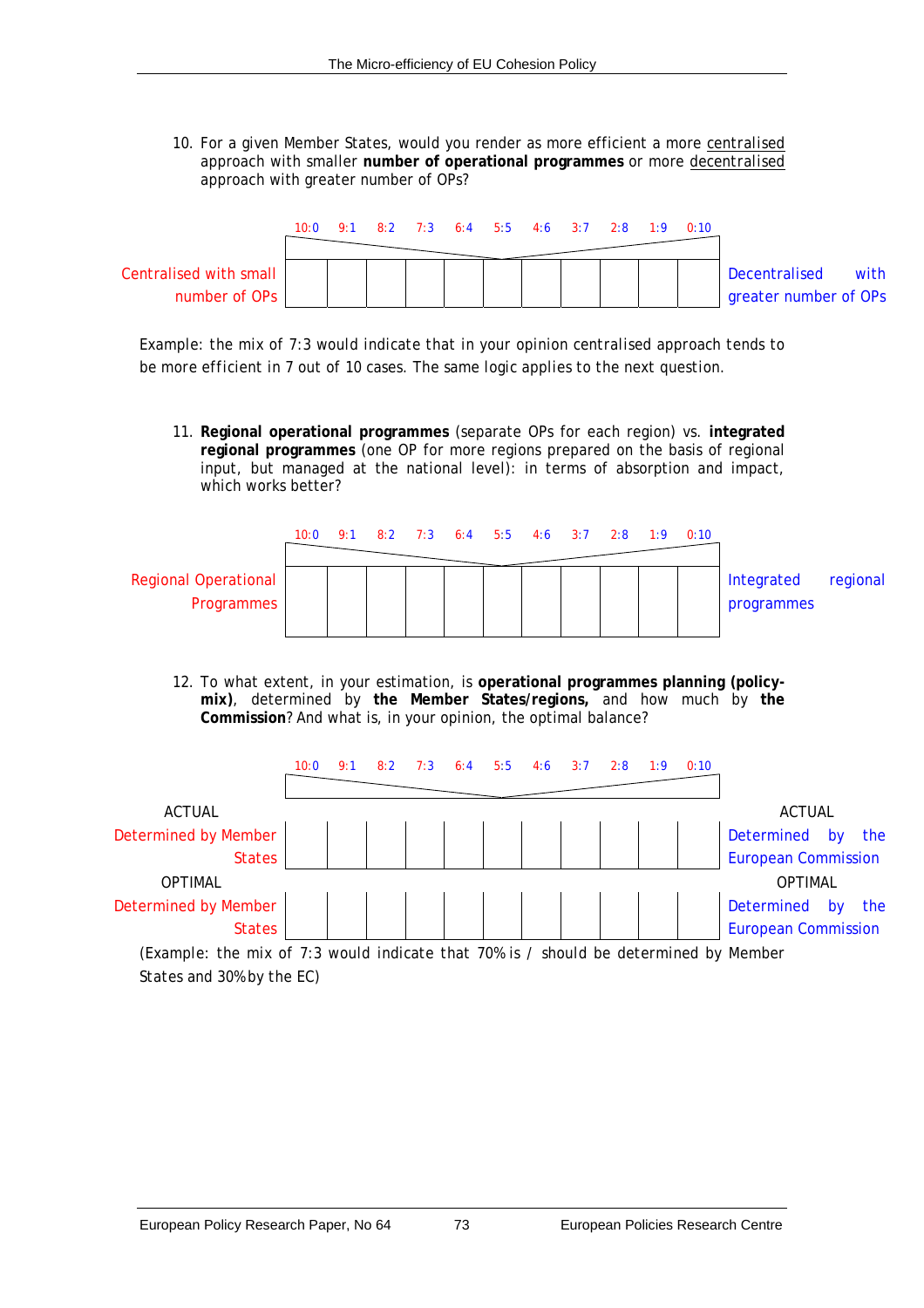#### 13. In the **planning of operational programmes** should operations be *concentrated* on a limited number of areas or should they ensure *broad coverage* of policy areas?

|              |  |  | Neither      |  |  |              |
|--------------|--|--|--------------|--|--|--------------|
|              |  |  | concentrated |  |  | <b>Broad</b> |
| Concentrated |  |  | nor broad    |  |  | coverage     |
|              |  |  |              |  |  | 10           |
|              |  |  |              |  |  |              |

| On the basis of which criteria, in your opinion, should operations be selected (on a scale<br>between 0 - not relevant - and 10 - criteria should have a major)? |  |
|------------------------------------------------------------------------------------------------------------------------------------------------------------------|--|
| Priority fields as defined at the national / regional level: greatest expected impact                                                                            |  |
| Priority fields as defined at the EU level                                                                                                                       |  |
| Catalytic effect (operations which would not have happened without the support of<br>the EU funds)                                                               |  |
| Complementarity among operations (synergies)                                                                                                                     |  |
| Other available sources of funding, especially EU                                                                                                                |  |
| EU co-financing rates                                                                                                                                            |  |
| Operations should have quick and predictable absorption capacity                                                                                                 |  |
| Administrative costs of operations                                                                                                                               |  |
| Operations should have measurable and visible results                                                                                                            |  |
| Deadweight / displacement / substitution effects of operations                                                                                                   |  |
| Positive externalities of operations                                                                                                                             |  |
| Other (please specify):                                                                                                                                          |  |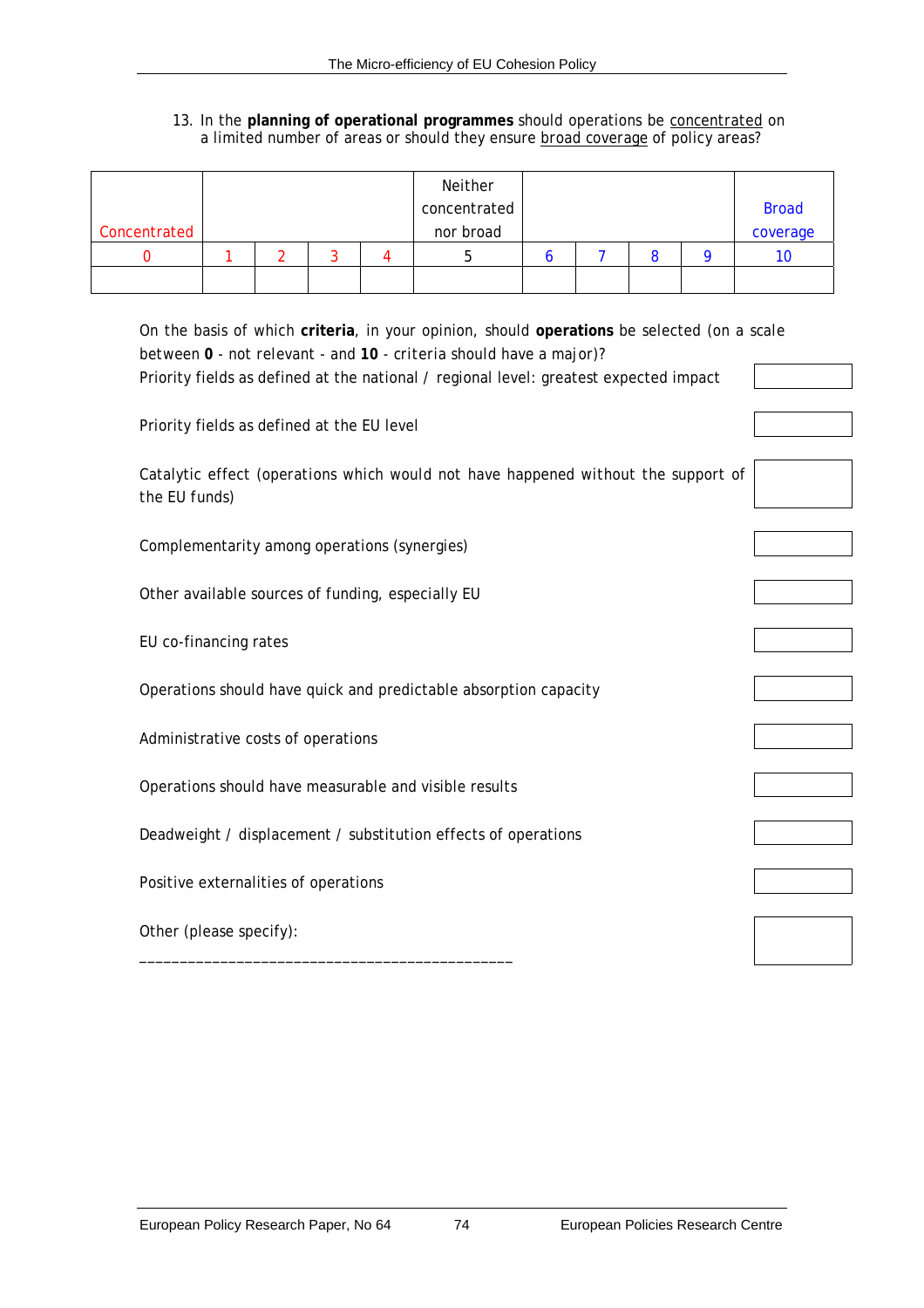### **III. PROJECT GENERATION, APPRAISAL AND SELECTION**

14. To what extent is **project selection** performed on the **national** and how much on the **regional / local level**? And what is, in your opinion, the optimal balance?



*(Example: the mix of 7:3 would indicate that 70% is / should be selected on the national level and 30% by the regional / local level)*

- 15. In your opinion, what **kind of a call for projects** delivers better results:
- − *open* ones, which enable more innovative approaches by the applicants and give more flexibility to those appraising the projects or
- − *restricted* ones, which define more precisely what exactly the administration wants and allow for a more formal appraisal?

|                        | 10:0 | 8:2 |  |  | 7:3 6:4 5:5 4:6 3:7 2:8 1:9 | 0:10 |                       |  |
|------------------------|------|-----|--|--|-----------------------------|------|-----------------------|--|
| Open call for projects |      |     |  |  |                             |      | Restricted calls for  |  |
| bring better results   |      |     |  |  |                             |      | projects bring better |  |
|                        |      |     |  |  |                             |      | results               |  |

*(Example: the mix of 7:3 would indicate that open calls tend to deliver better results in 7 out of 10 cases.)*

16. What **kind of project appraisal and selection**, in your opinion, comes closest to selecting the best available projects (*on a scale between 0 - "project quality is predominantly neglected" - and 10 - "project quality plays a decisive role"*):

Government (national, regional) decision

Decision by the managing authority/intermediate body (MA/IB) based on *internal appraisal*

Decision by the MA/IB based on recommendation from a *multi-departmental selection committee*

Decision by the MA/IB based on recommendation from a multi-departmental selection committee, which also includes *external independent experts*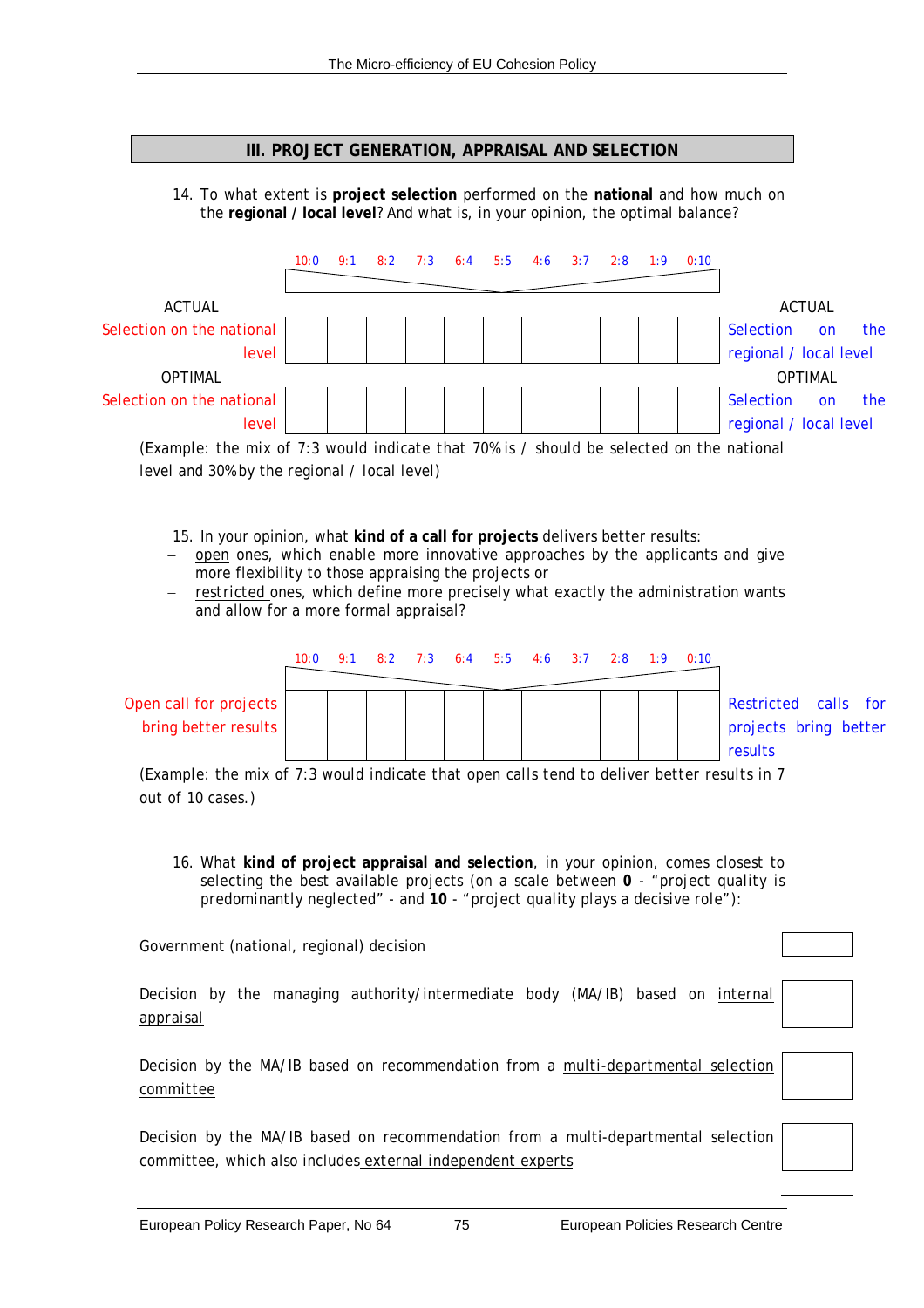Decision by the MA/IB based on recommendation from a multi-departmental selection committee, which also includes external independent experts, *including foreign ones*

To what extent does European Commission's project approval (major projects) contribute to selected projects' quality (*on a scale between 0 - "not at all" - and 10 - "significantly"*)

17. In your experience, what is the **time scale** for getting from a project idea to the start of the **project** implementation in case of (*in months*):

| Major infrastructure project   |  |
|--------------------------------|--|
| Smaller infrastructure project |  |
| Productive investment project  |  |
| Human resources project        |  |

18. Is there enough qualified **firms** in the market **providing services** for the preparation of project applications, project management and project documentation (*on a scale between 0 - "the market is seriously underdeveloped" and 10 - "the market is able to provide all the services"*)?

## **IV. IMPLEMENTING STRUCTURE, FINANCIAL MANAGEMENT AND CONTROLS**

19. Would you support the notion that above the responsible line-ministries (either in the function of managing authorities or intermediate bodies) there should be an overall **coordinating institution**, which could block the line ministries' decisions?

| No coordinating   |  |  | Some |                  |   |   |               |           |        |    |
|-------------------|--|--|------|------------------|---|---|---------------|-----------|--------|----|
| institutution     |  |  |      | coordinating     |   |   | <b>Strong</b> |           |        |    |
| needed:           |  |  |      | institutution is |   |   | coordination. |           |        |    |
| <b>Ministries</b> |  |  |      | needed: for      |   |   | institutution |           |        |    |
| should have       |  |  |      | advice,          |   |   |               | with veto |        |    |
| total             |  |  |      | procedures,      |   |   |               | right is  |        |    |
| responsibility    |  |  |      | best practice    |   |   |               |           | needed |    |
| 0                 |  |  |      | 4                | 5 | 6 |               | 8         | 9      | 10 |
|                   |  |  |      |                  |   |   |               |           |        |    |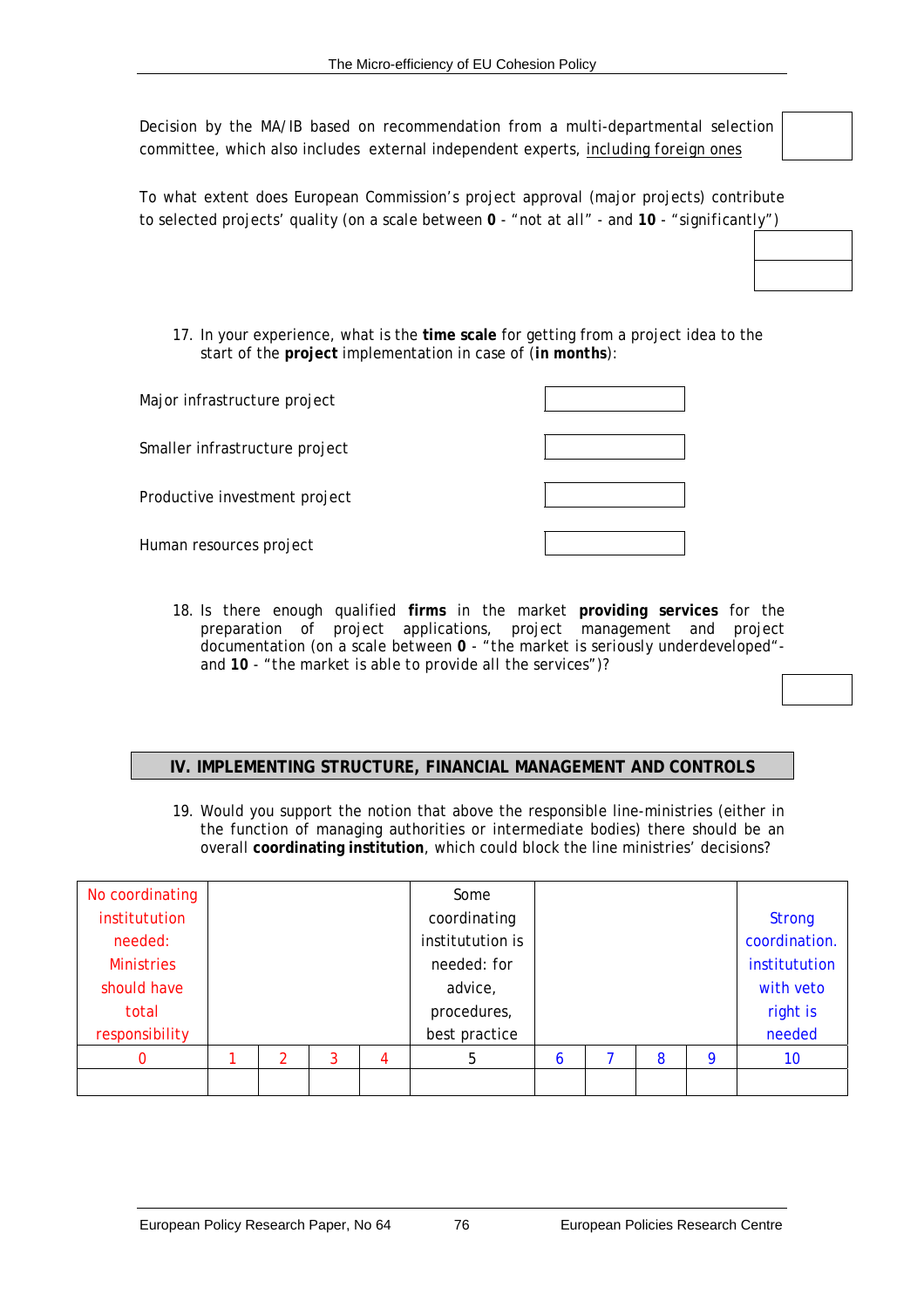- 20. In the framework of a particular operational programme, what type of approach would you consider as more efficient:
- − *concentrated* with a smaller **number of intermediate bodies and implementing agencies** or
- − *d-econcentrated* with a larger number of intermediate bodies and implementing agencies



*(Example: the mix of 7:3 would indicate that in your opinion concentrated OP implementation tends to be more efficient in 7 out of 10 cases.)* 

21. Do you support the notion that public authorities should **outsource the implementation to** (*on a scale between 0 - not at all - and 10 - totally*):

Specialised public bodies

22. How would you describe the Cohesion policy management systems in terms of **controls** required on different levels?

| System is  |  |  |  |               | System is |  |            | System is |  |  |
|------------|--|--|--|---------------|-----------|--|------------|-----------|--|--|
| under-     |  |  |  | appropriately |           |  | over-      |           |  |  |
| controlled |  |  |  | controlled    |           |  | controlled |           |  |  |
|            |  |  |  |               |           |  |            | 10        |  |  |
|            |  |  |  |               |           |  |            |           |  |  |

| On what level is it under-controlled | On what level is it over-controlled |  |  |  |  |
|--------------------------------------|-------------------------------------|--|--|--|--|
| (you can "X" more then one):         | (you can "X" more then one)::       |  |  |  |  |
|                                      |                                     |  |  |  |  |
| National                             | National                            |  |  |  |  |
| Regional / Local                     | Regional / Local                    |  |  |  |  |

23. To what extent do "**time management problems**" in project approval and implementation phases represent a problem (*on a scale between 0 - "not at all" and 10 - "very serious problems"*):

What would you say are the **main reasons** for this (*mark each criterion on a scale between 0 - not at all - and 10 - major importance*):

Inexperienced public administration

Public administration has the experience, but is inefficient in itself (low motivation)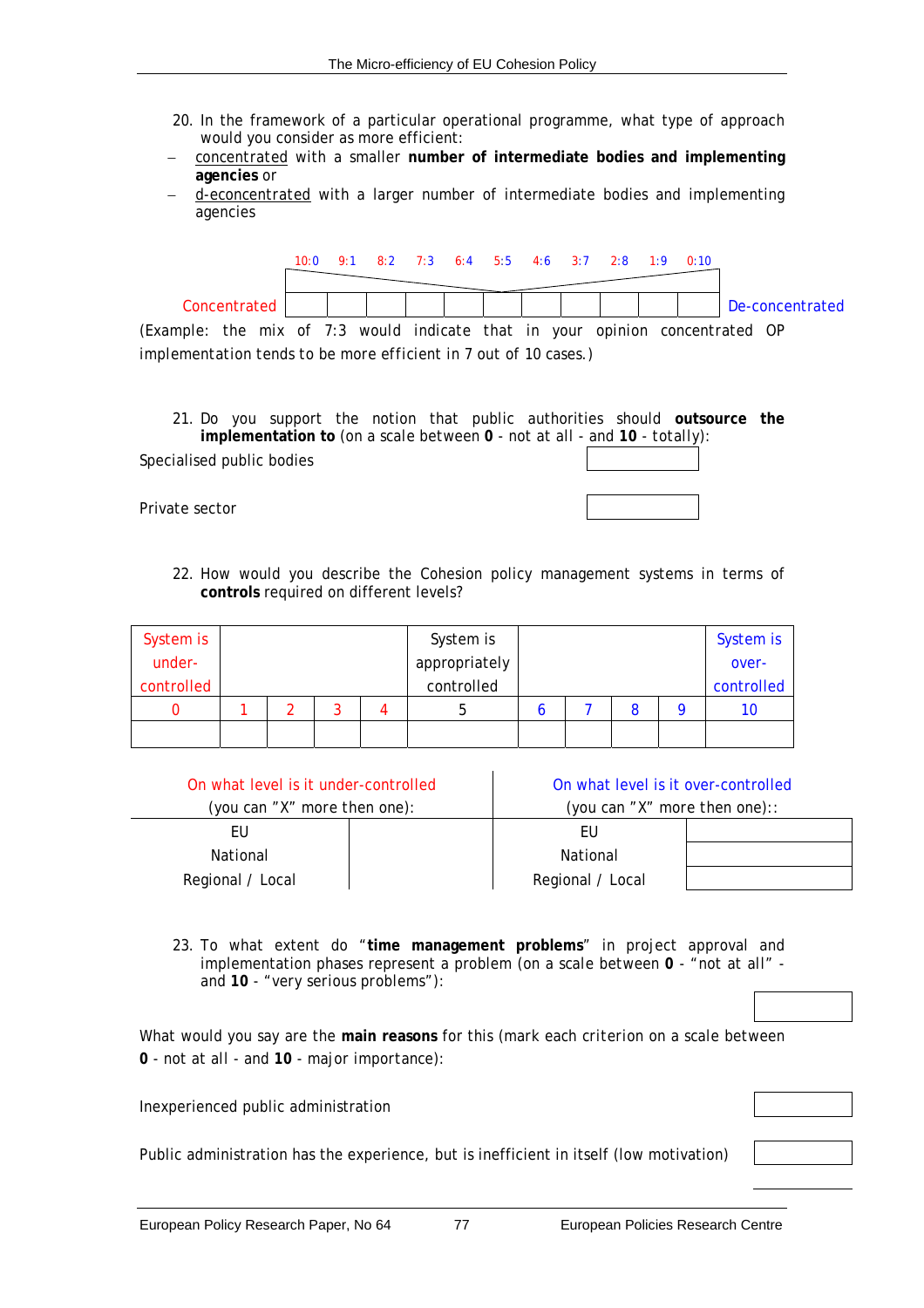| Unclear procedures and rules                                                     |  |
|----------------------------------------------------------------------------------|--|
| Inability of decision makers to decide                                           |  |
| Long administrative procedures due to EU requirements                            |  |
| Long internal administrative procedures due to national requirements (permits)   |  |
| Overly complex interdepartmental / inter-institutional coordination requirements |  |
| Lobbying of the pressure groups                                                  |  |
| Budgetary procedures and provisions                                              |  |
| Legal complaints                                                                 |  |
| Other (please specify):                                                          |  |
|                                                                                  |  |

24. To what extent are, in your opinion, the **administrative procedures** for the absorption of funds related to **EU / national legislation**?

|                      | 10:0 | 9:1 8:2 7:3 6:4 5:5 4:6 3:7 2:8 1:9 |  |  |  | 0:10 |                      |  |
|----------------------|------|-------------------------------------|--|--|--|------|----------------------|--|
| Administrative       |      |                                     |  |  |  |      | Administrative       |  |
| procedures due to EU |      |                                     |  |  |  |      | procedures due to    |  |
| legislation          |      |                                     |  |  |  |      | national legislation |  |

*(Example: the mix of 7:3 would indicate that administrative procedures are 70% due to EU and 30% due to national legislation)*

25. What is, in your opinion, still an **acceptable level** of (*expressed as % of available resources)*:

**Management costs** in the public administration implementing the Cohesion policy? *(as % of programme resources)*

**Administration costs** for the project holder (*admin. costs at the project level for the recipient - as % of project value*)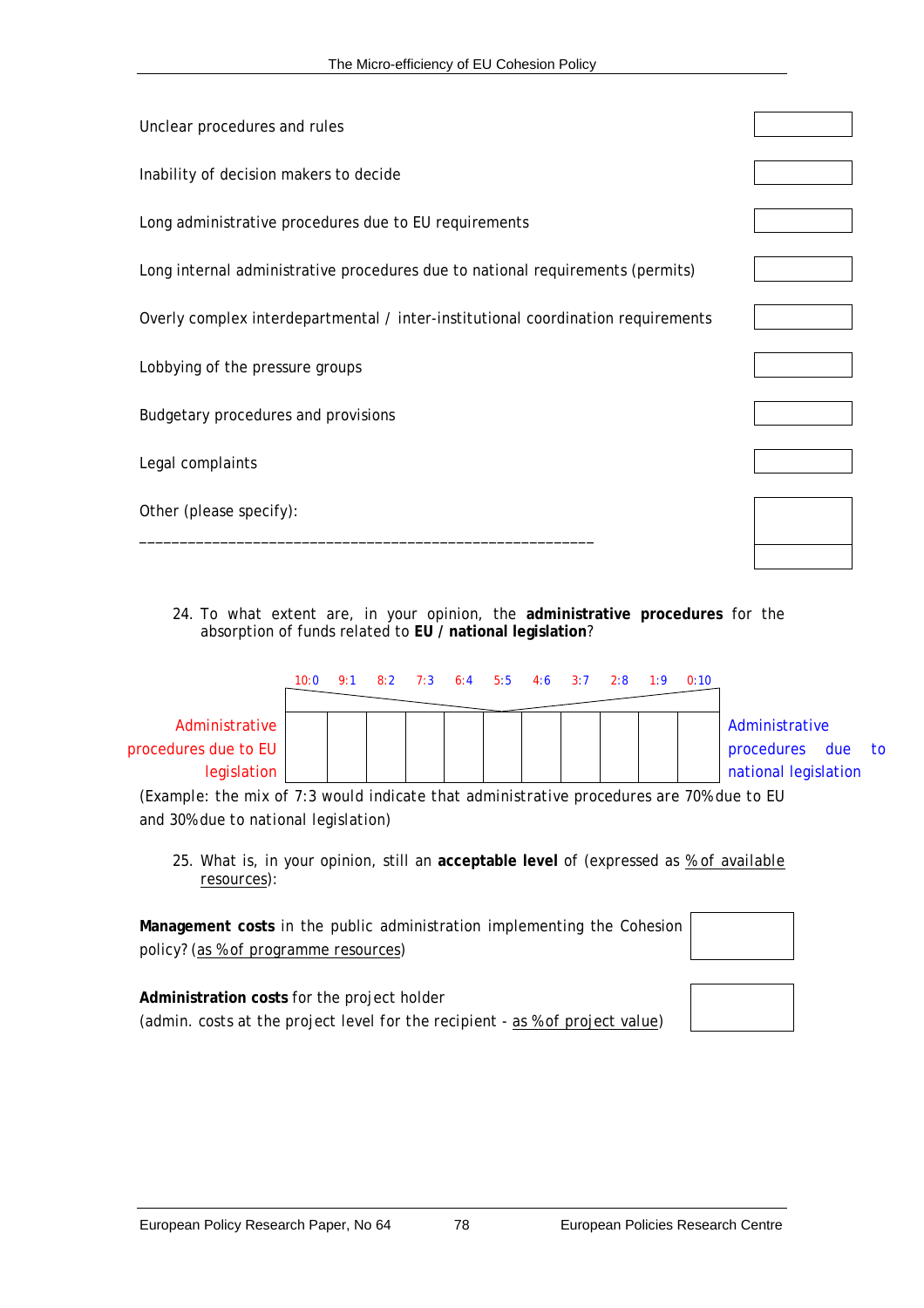## **V. MONITORING AND EVALUATION**

26. In which phases does involvement of partners bring the highest value added **partnership principle** (*mark each phase on a scale of 0 - no value added - to 10 greatest value added*)?

| Planning of operational programmes                         |  |
|------------------------------------------------------------|--|
| Definition of administrative procedures                    |  |
| Strategic monitoring                                       |  |
| Definition of implementing provisions (calls for projects) |  |
| Regular, operational monitoring                            |  |
| Evaluation                                                 |  |

27. In your opinion, how much of the **Cohesion policy impact** is determined by the quality/appropriateness of the operational programmes and how much by the more detailed provisions defined in the implementing provisions and structures (call for projects, administrative procedures...)?



*quality/appropriateness of the OPs and 30% due to detailed implementing provision)*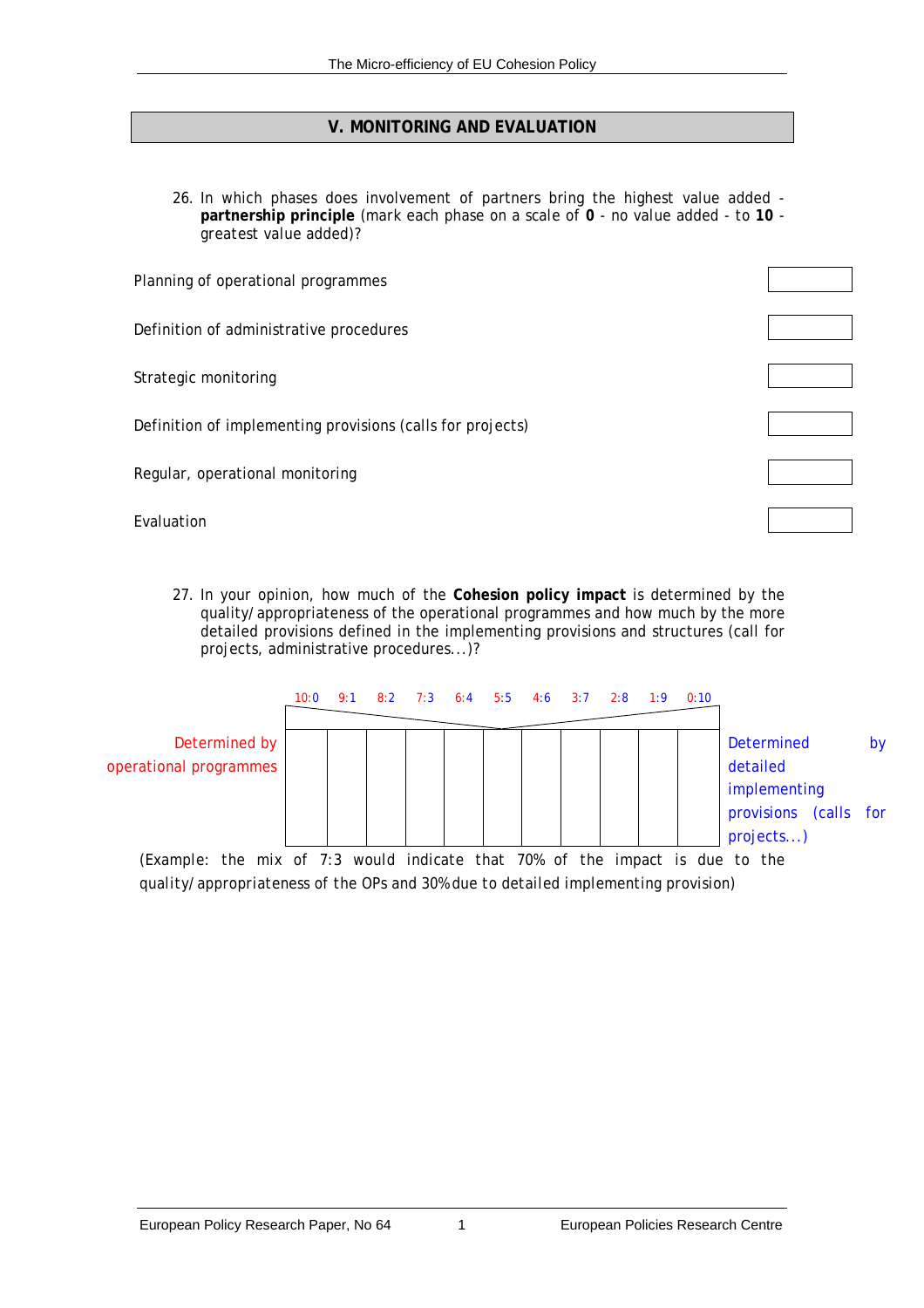## **VI. RESPONDENT PROFILE**

Country:

#### **Type of institution you are working in:**

European Commission

Managing / Paying / Certifying / Audit Authority

Ministry / intermediate body

Implementing body / agency at national level

Implementing body / agency at regional/local level including regional branch of national institutions

Other (experts, private service providers, research...)

**Work experience in Cohesion policy (years):** :

#### **Position:**

Majority of my work is of strategic and / or management type (senior level)

Majority of my work is focused on operational issues

|                                 | v. |
|---------------------------------|----|
| the contract of the contract of |    |

#### **Gender:**

| Male |  |  |
|------|--|--|

Female

#### **Education:**

| Less than 12 years |  |
|--------------------|--|
| High school        |  |
| University/College |  |